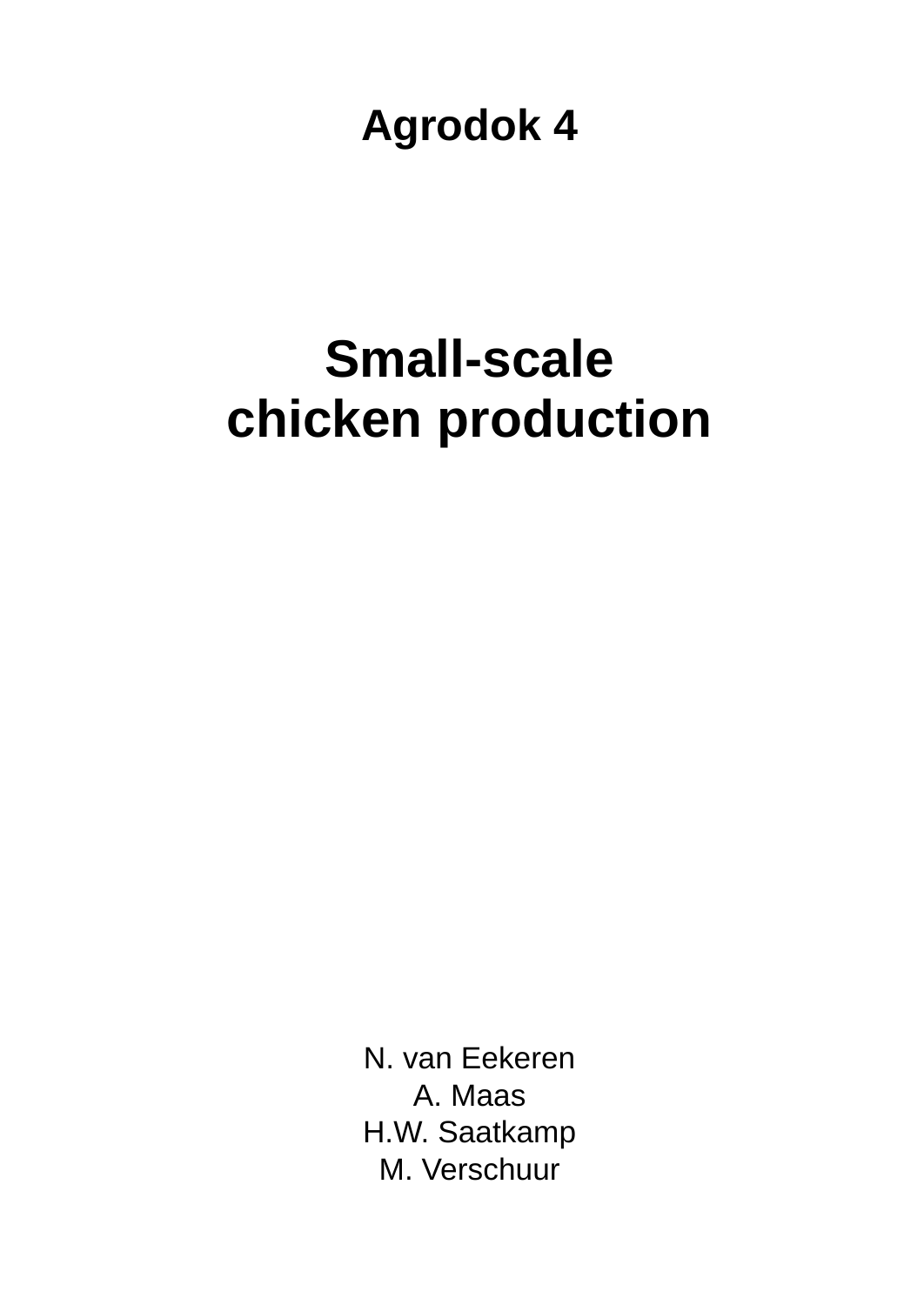This publication is sponsored by the World's Poultry Science Association (WPSA)

© Agromisa Foundation and CTA, Wageningen, 2006

*All rights reserved. No part of this book may be reproduced in any form, by print, photocopy, microfilm or any other means, without written permission from the publisher.* 

First edition: 1990 Fourth revised edition: 2006

Authors: N. van Eekeren, A. Maas, H.W. Saatkamp, M. Verschuur Editors: F. W. Aqhdam, J. Boland Design: J. Boland Translation: I. Guijt, W.J. Guijt; C. McGregor (editing) Printed by: Digigrafi, Wageningen, The Netherlands Revised by: G. W. Bouwman, G. de Lange and I. Puls

ISBN Agromisa: 90-8573-069-4

ISBN CTA: 978-92-9081-347-7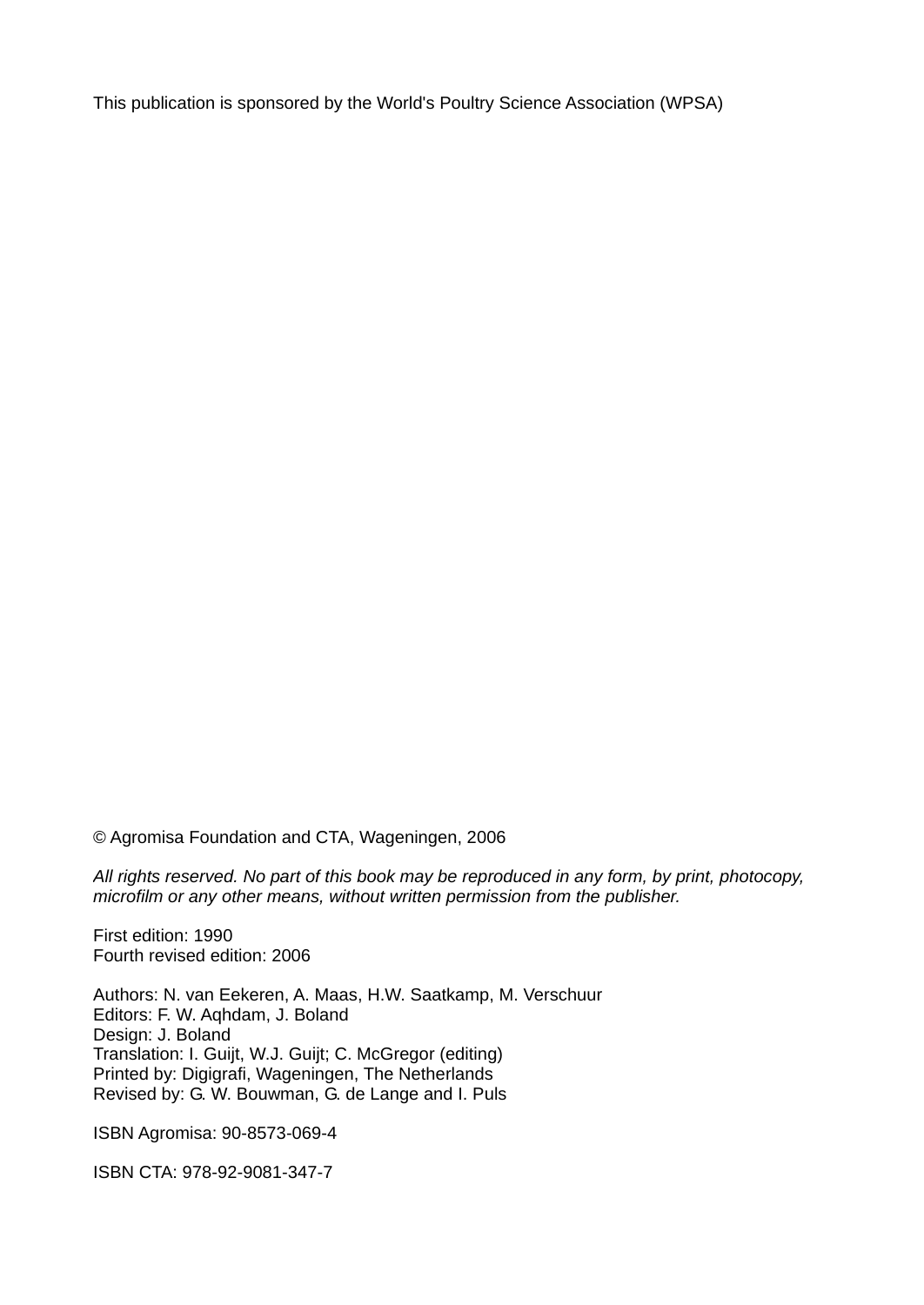## **Foreword**

This Agrodok provides a wealth of useful information on how to overcome the main constraints in small-scale poultry production and deal with threats like predation and infectious diseases. It is a practical booklet with chapters on hatching, housing, nutrition and health. I sincerely hope and believe that the knowledge, tools and experiences offered here will be a valuable resource for poultry keepers. Above all, I hope that it will inspire readers to generate new ideas through applying the ideas they find here.

Chickens deserve to be treated well – and professionally. You will see that the birds will show their gratitude by improving their performance! I wish you a healthy flock and a successful enterprise!

*Dr. René P. Kwakkel Wageningen University - Poultry Nutrition Research* 

This edition has been revised by Ineke Puls, Gert Wouter Bouwman and Gert de Lange of PTC<sup>+</sup>, Barneveld, under the guidance of Farzin Wafadar Aqhdam. Agromisa kindly acknowledges their contributions and critical comments. We also acknowledge the financial support of the World's Poultry Science Association, which made it possible to publish this Agrodok in several languages.

A number of illustrations used in this Agrodok derive from the Network for Smallholder Poultry Development ('Poultry Network'), USDA Animal and Plant Health Inspection Service (APHIS) and the Newcastle Disease Field Guide by Alders and Spradbrow (ACIAR). The nutrition tables were provided by  $PTC<sup>+</sup>$  and are based on a variety of sources.

*Jeroen Boland Agromisa*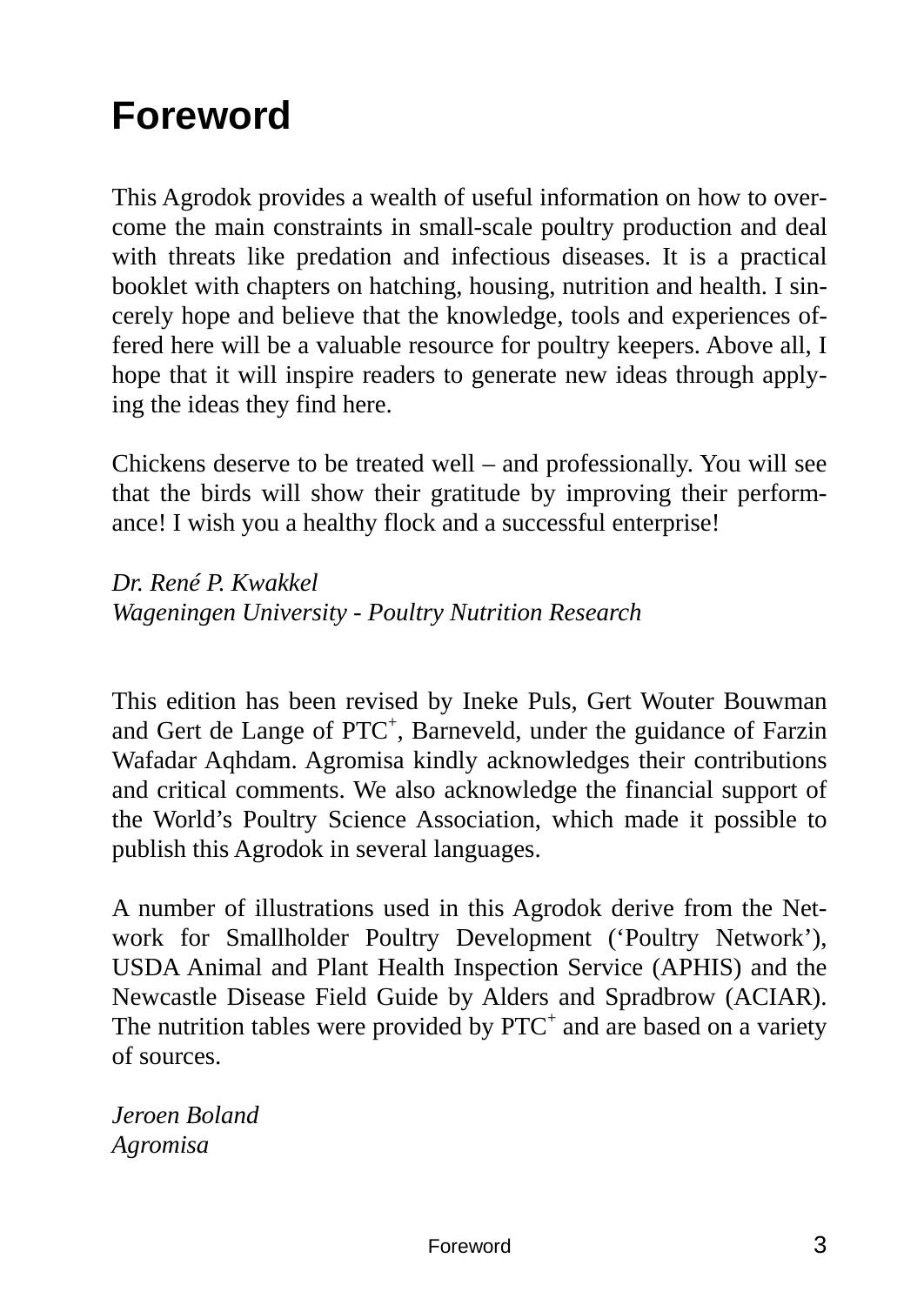## **Contents**

| <b>Introduction</b>                | 6                                                                                                                                                                           |
|------------------------------------|-----------------------------------------------------------------------------------------------------------------------------------------------------------------------------|
| <b>Chicken breeds</b>              | 8                                                                                                                                                                           |
| Commercial and hybrid breeds       | 8                                                                                                                                                                           |
|                                    | 10                                                                                                                                                                          |
| 2.3                                | 11                                                                                                                                                                          |
| <b>Housing</b>                     | 13                                                                                                                                                                          |
| Free-range chickens                | 14                                                                                                                                                                          |
| Small-scale housing                | 17                                                                                                                                                                          |
| 3.3<br>Some housing options        | 19                                                                                                                                                                          |
| <b>Housing equipment</b>           | 23                                                                                                                                                                          |
| Feeders                            | 23                                                                                                                                                                          |
| 4.2 Drinkers                       | 26                                                                                                                                                                          |
| 4.3 Perches                        | 27                                                                                                                                                                          |
| 4.4 Laying nests                   | 28                                                                                                                                                                          |
| <b>Nutrition</b>                   | 33                                                                                                                                                                          |
| Water                              | 34                                                                                                                                                                          |
| <b>Energy requirements</b>         | 34                                                                                                                                                                          |
| 5.3 Protein requirements           | 36                                                                                                                                                                          |
|                                    | 37                                                                                                                                                                          |
| Mineral requirements               | 37                                                                                                                                                                          |
| Other ingredients in chicken diets | 39                                                                                                                                                                          |
|                                    | 40                                                                                                                                                                          |
|                                    | 40                                                                                                                                                                          |
| Feed intake                        | 41                                                                                                                                                                          |
|                                    | 44                                                                                                                                                                          |
| Feed composition                   | 45                                                                                                                                                                          |
| 2.2                                | <b>Local breeds</b><br>Choosing a chicken breed<br>Vitamin requirements<br><b>Feeding methods</b><br>Feeding in various housing systems<br>6.3 Restriction of energy intake |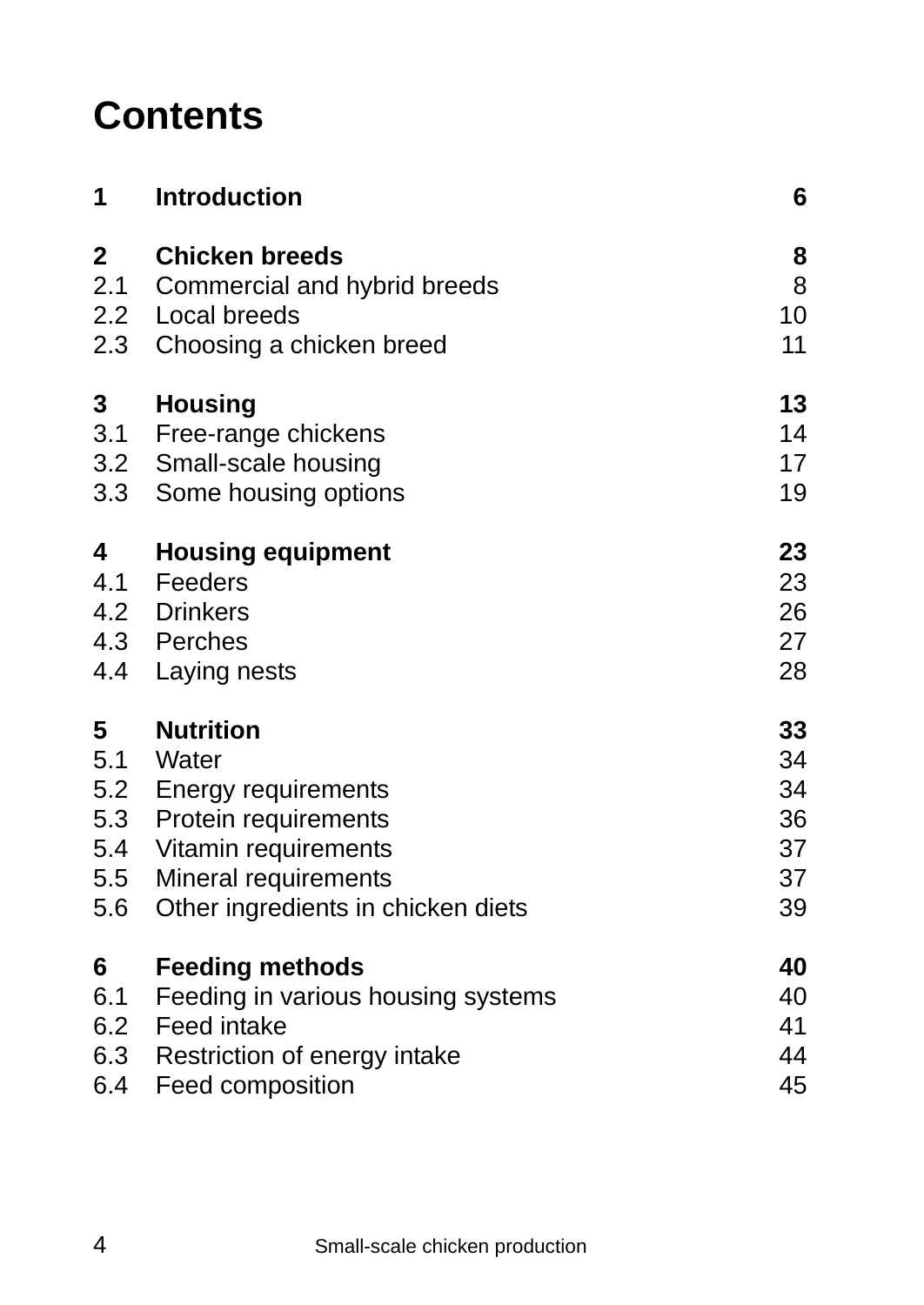| $\overline{7}$                       | <b>Health care</b><br>7.1 Infectious diseases and their causes<br>7.2 Hygiene and biosecurity<br>7.3 Vaccination<br>7.4 Parasites and feather pecking | 49<br>49<br>53<br>56<br>58 |
|--------------------------------------|-------------------------------------------------------------------------------------------------------------------------------------------------------|----------------------------|
| 8<br>8.1<br>8.2<br>8.3               | <b>Hatching and raising chicks</b><br>Hatching using brooding hens<br>Artificial hatching<br>Raising the chicks                                       | 60<br>60<br>61<br>62       |
| 9<br>9.1<br>9.2                      | <b>Improving local chickens</b><br>Cock exchange programmes<br>Culling                                                                                | 65<br>65<br>65             |
| 10                                   | <b>Products and by-products</b>                                                                                                                       | 67                         |
| 11                                   | <b>Farm records</b><br>11.1 Important data<br>11.2 Cost pricing                                                                                       | 69<br>69<br>71             |
|                                      | <b>Appendix 1: Diseases and parasites</b>                                                                                                             | 73                         |
|                                      | <b>Appendix 2: Nutrition tables</b>                                                                                                                   | 76                         |
| <b>Appendix 3: Common feedstuffs</b> |                                                                                                                                                       | 83                         |
|                                      | <b>Further reading</b>                                                                                                                                | 87                         |
|                                      | <b>Internet sites</b>                                                                                                                                 | 89                         |
|                                      | <b>Useful addresses</b>                                                                                                                               | 90                         |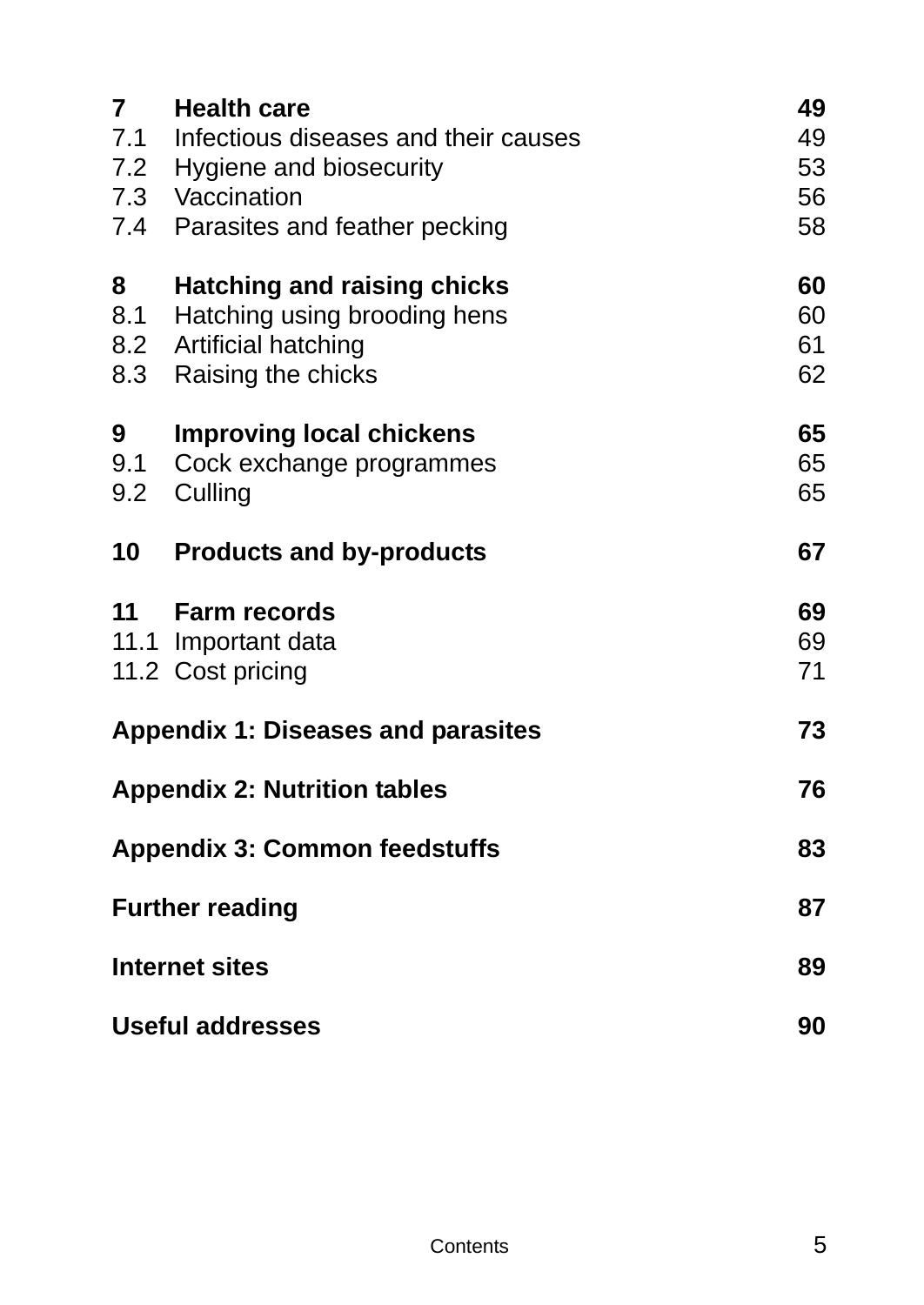# **1 Introduction**

Chickens in extensive and semi-intensive poultry production systems account for more than 75% of all poultry in the South. Owned by smallholders in rural areas, these birds provide food security and family income and play an important role in socio-cultural events.

Poultry is an important farm species in almost all countries. It is an important source of animal protein, and can be raised in situations with limited feed and housing resources. Chickens are 'wasteconverters': they 'convert' a scavenged feed resource base into animal protein. They are therefore by far the most important species for generating income for rural families.

People raise chickens all around the world under widely varying circumstances. Their main objective is generally the same: maximum production for minimum costs and with minimum risks.

The two main forms of keeping small-scale chicken are small-scale subsistence farming and commercial farming. If poultry is mainly kept for home consumption of eggs and meat, costs and effort can be kept to a minimum. But for a poultry enterprise to be successful, it must have a reliable market for its products and a steady supply of reasonably priced quality feed. It is important that feed resources are locally available. See figure 1.

This Agrodok refers mainly to semi-intensive farming. It can help beginners and experienced poultry raisers to solve problems that come up. Its focus is on keeping layers. Keeping broiler poultry presents different problems and requires particular expertise. Nevertheless, some attention will be paid to keeping cocks as these have to be fattened too.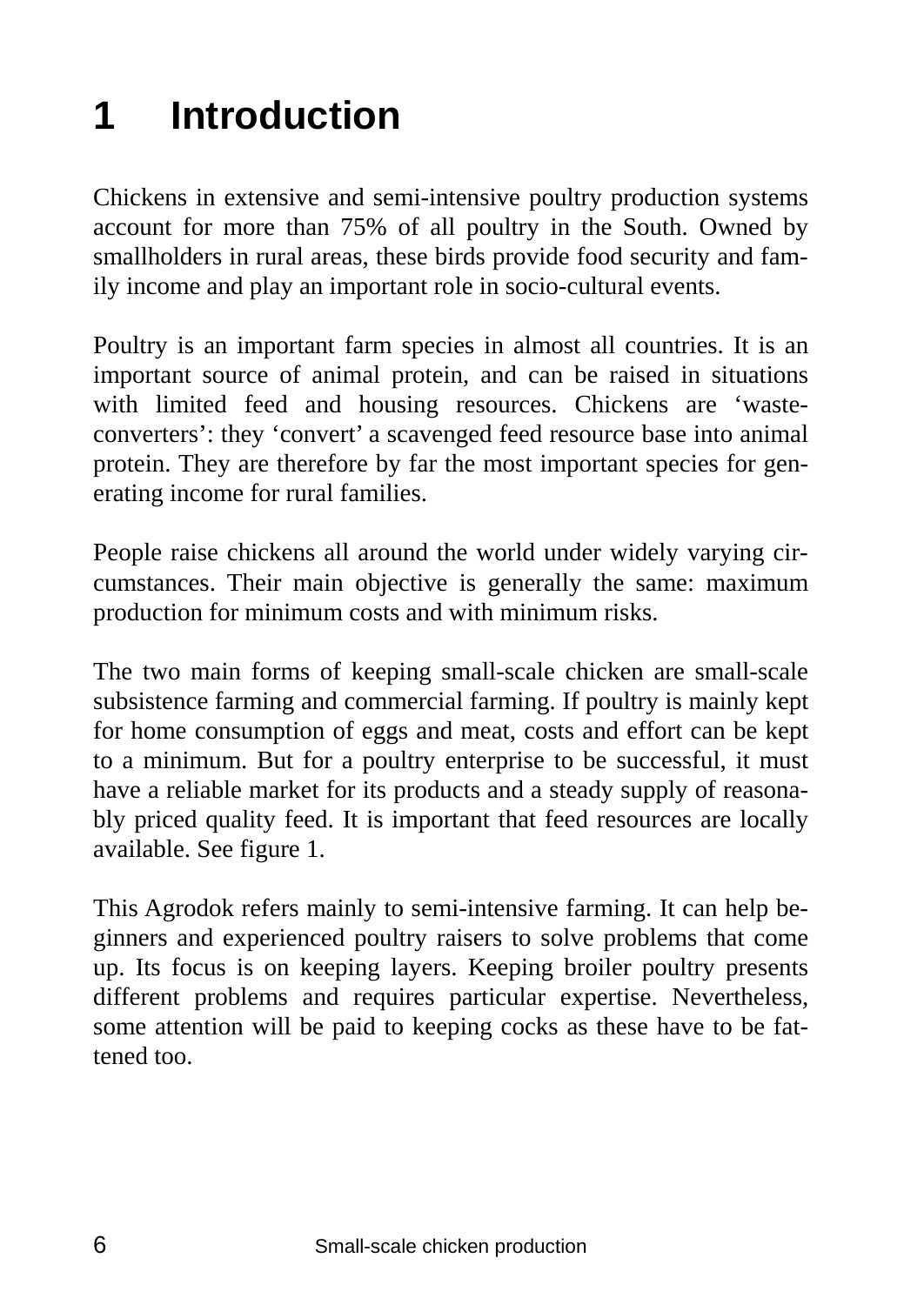

*Figure 1: A chicken breeder has to reflect on many subjects* 

This booklet deals with housing, chicken feed, health issues, natural breeding and raising chicks and administration.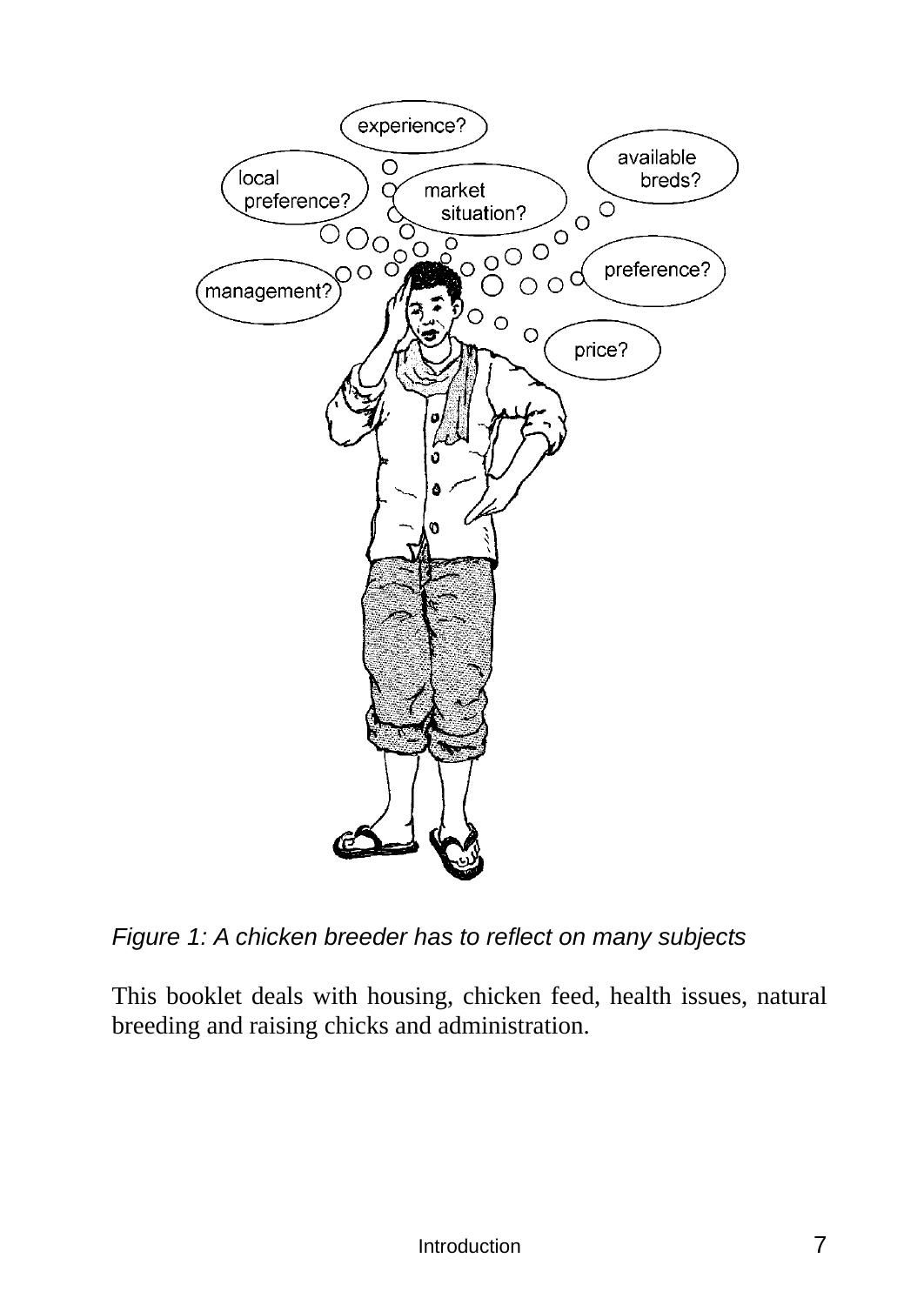# **2 Chicken breeds**

All over the world, more than 300 breeds of the domestic chicken species (*Gallus domesticus*) exist. We distinguish three main categories of chicken breeds: pure commercial breeds, hybrid breeds resulting from cross-breeding, and local breeds or land races.

We can roughly divide commercial breeds according to their main production aim:

- ? egg laying, mainly with lightweight laying breeds or *layers*
- ? meat production, mainly by heavyweight breeds or *broilers*
- ? both egg-laying and meat production by so-called *dual-purpose*  breeds.

Layer, broiler and dual purpose breeds can be distinguished according to their shape. See figure 2.



*Figure 2: Typical breeds: (a) layer (b) broiler (c) dual purpose (Poultry Network)* 

### **2.1 Commercial and hybrid breeds**

A wellknown lightweight layer breed is the White Leghorn (figure 3). White Leghorns are known for laying lots of white eggs. They need less feed, due to their small size. White Leghorns are therefore very efficient layers. At the end of the laying period they give relatively little meat.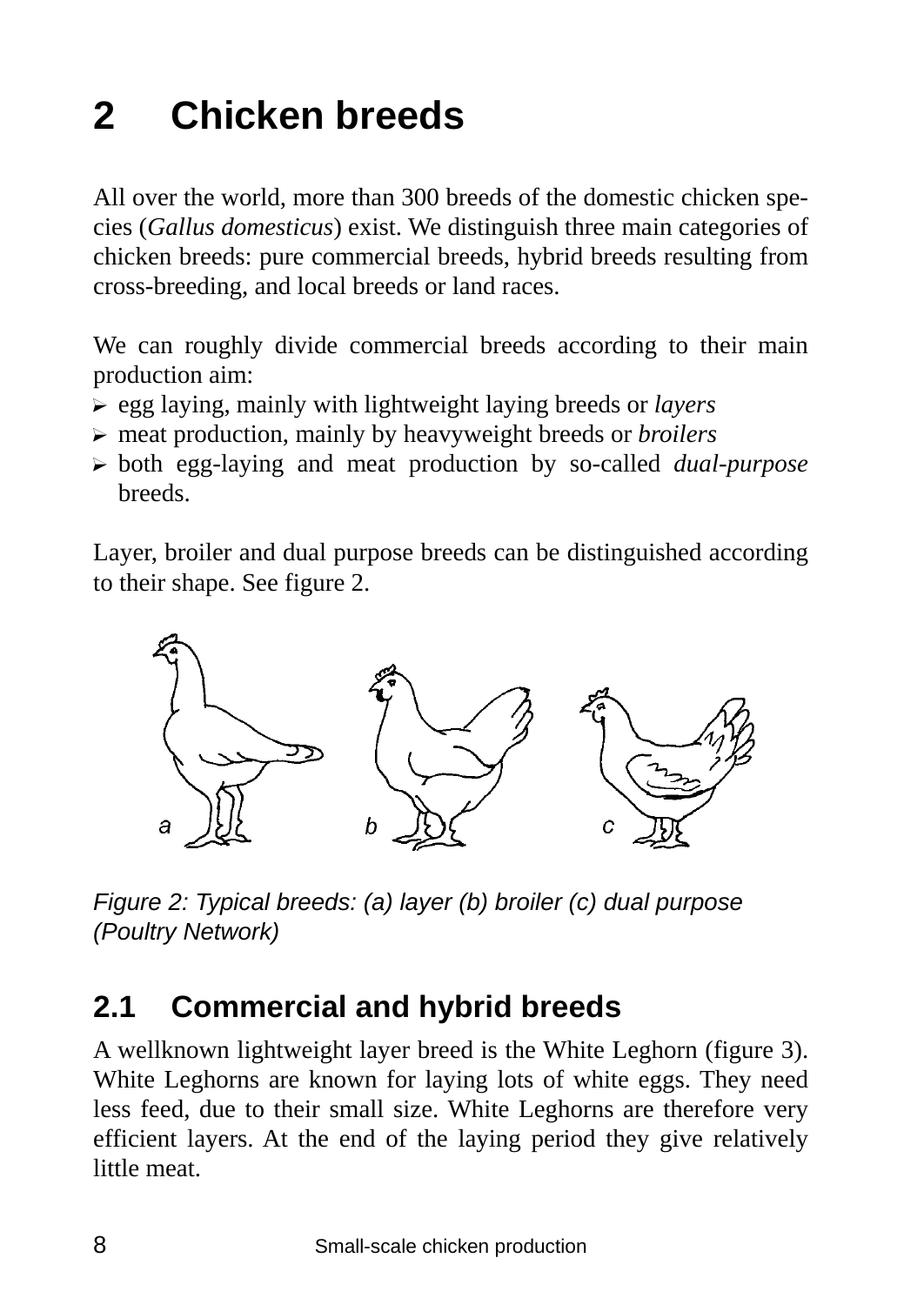Some heavier layer breeds are meatier and still lay many eggs. These are hence fit for dual-purpose production. These chickens lay brown eggs and usually have brown feathers, but this can vary per breed. We mention the brown-coloured Rhode Island Red (figure 4) and the light-brown New Hampshire (figure 5). These are kept for both meat and egg production and can hence be categorized as dualpurpose breeds. Heavier dual-purpose breeds are very suited to small-scale chicken raising in the tropics. They are usually sturdier than the light breeds.



*Figure 3: White Leghorn* 

Medium-weight and heavy chicken breeds are raised for meat production. Cocks of medium-weight chicken breeds can also be kept for slaughtering. Breeds like White Cornish and White Plymouth Rock are important meat producer breeds and hence better suited as pure broiler chickens.



*Figure 4: Rhode Island Red* Figure 5: New Hampshire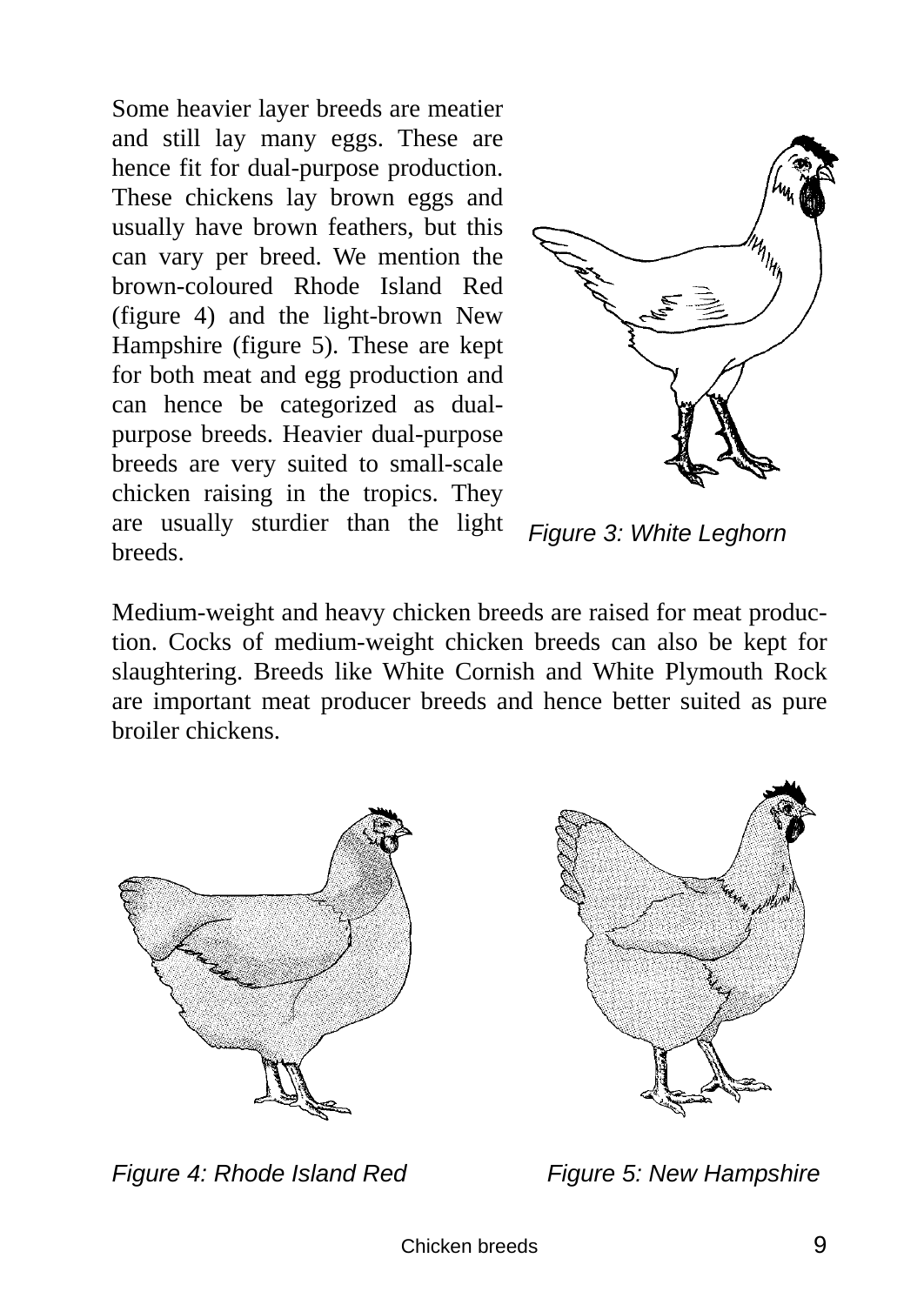These heavier birds have more muscle. They grow fast and can quickly reach a high slaughter weight. This requires plenty of high quality feed. It requires special skills to keep this in good supply and balance.

Hybrids or cross-breeds result from combining special lines or strains of chickens developed for this purpose with e.g. a local breed. The hybrids are more productive. In countries in the South, cross-breeding between pure breeds is also common, e.g. White Leghorn crossed with Rhode Island Red. Nowadays hybrid breeds have become very common.

### **2.2 Local breeds**

If you want to breed your own stock of chickens, you cannot go on using the hybrid breeds, as their high productivity will go down. You can only get high production with hybrid layers if you buy chickens regularly. It is therefore advisable to use local breeds, which are often much cheaper to keep. Another advantage of local chicken breeds is that they are better adapted to local conditions and are less susceptible to diseases than the more fragile hybrids. Local breeds are usually lighter in weight and have smaller eggs than those of hybrid breeds.

Local breeds can be distinguished according to their appearance. See figure 6.



*Figure 6: Local breed types: (a) frizzle feather (b) naked neck (c) dwarf (Poultry Network)*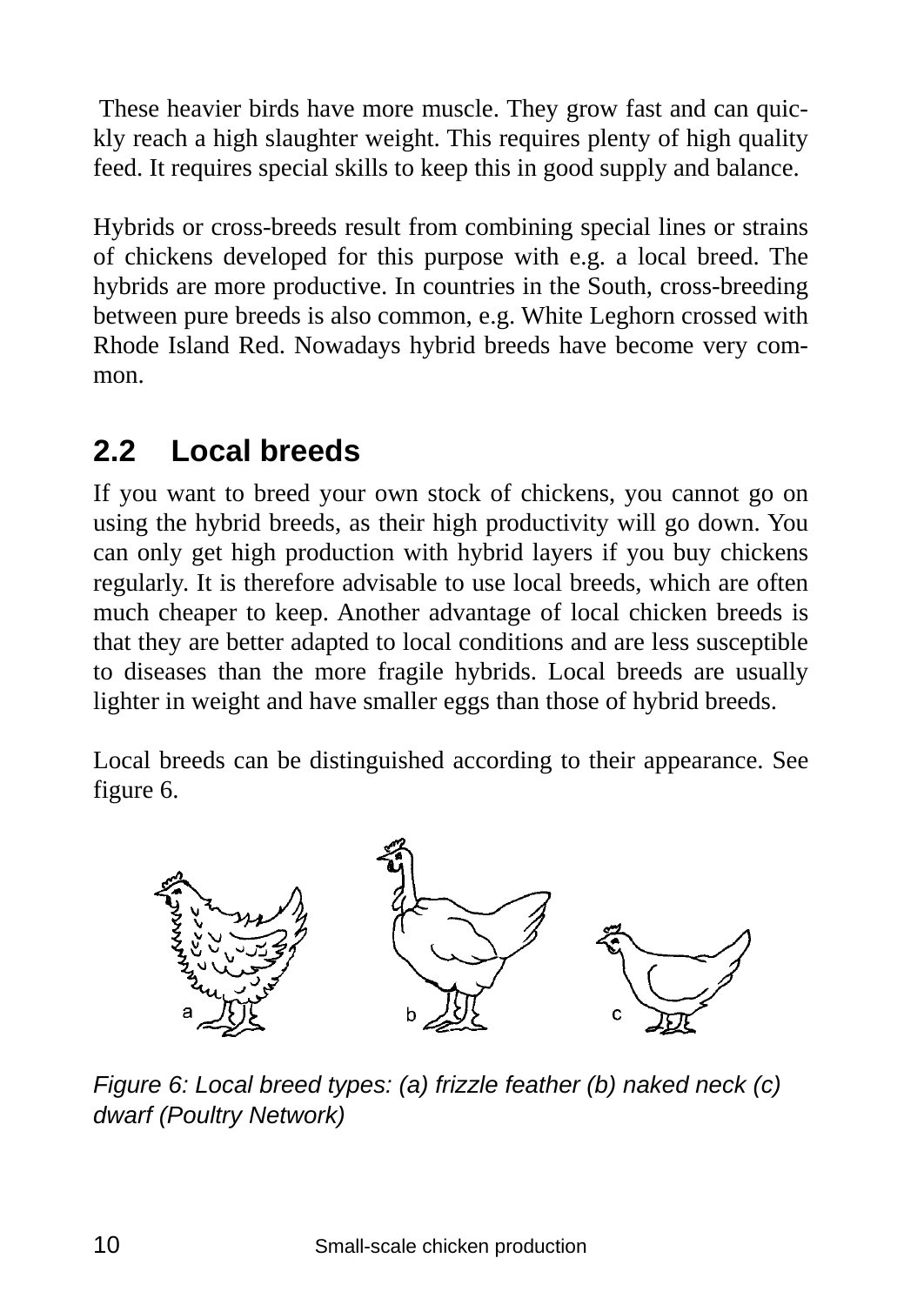However, local chickens are far less productive in terms of egg numbers. In rural areas, local chickens lay about 50 eggs per year, while hybrids can lay 250-270 eggs a year under favourable conditions. On the other hand, local breeds make better use of waste material than hybrid chickens do, so they are more suitable for keeping around the house.

This booklet discusses various factors influencing egg production and methods for improving it, with the aim of reaching medium to high production levels.

### **2.3 Choosing a chicken breed**

Important factors when choosing the best breed of chickens for your situation are: price, market situation, experience, farm management, local preference and availability.

The *price* will determine your choice. Modern hybrids are very expensive. They also need very good care and high quality, balanced feed to be productive. Local breeds are cheaper and better adapted to local conditions. With adequate care, they are reasonably productive. However, if you want to raise chickens on a larger scale and decide to buy balanced feed, it is better to choose the more expensive hybrids.

It is important to consider the *local market situation*. Medium-weight hybrids should only be chosen if there is a good market for eggs and meat and a steady supply of good, balanced chicken-feed. If you want to concentrate on selling eggs, consider buying lighter, white layers. In all other situations, the heavier, usually brown breeds would be a better choice. If you live far from a market and mainly want to produce for home consumption, only selling extra eggs and meat locally, you are best off with a local breed.

If you have no *experience* of raising chickens, it is best to start with a cheaper, local breed.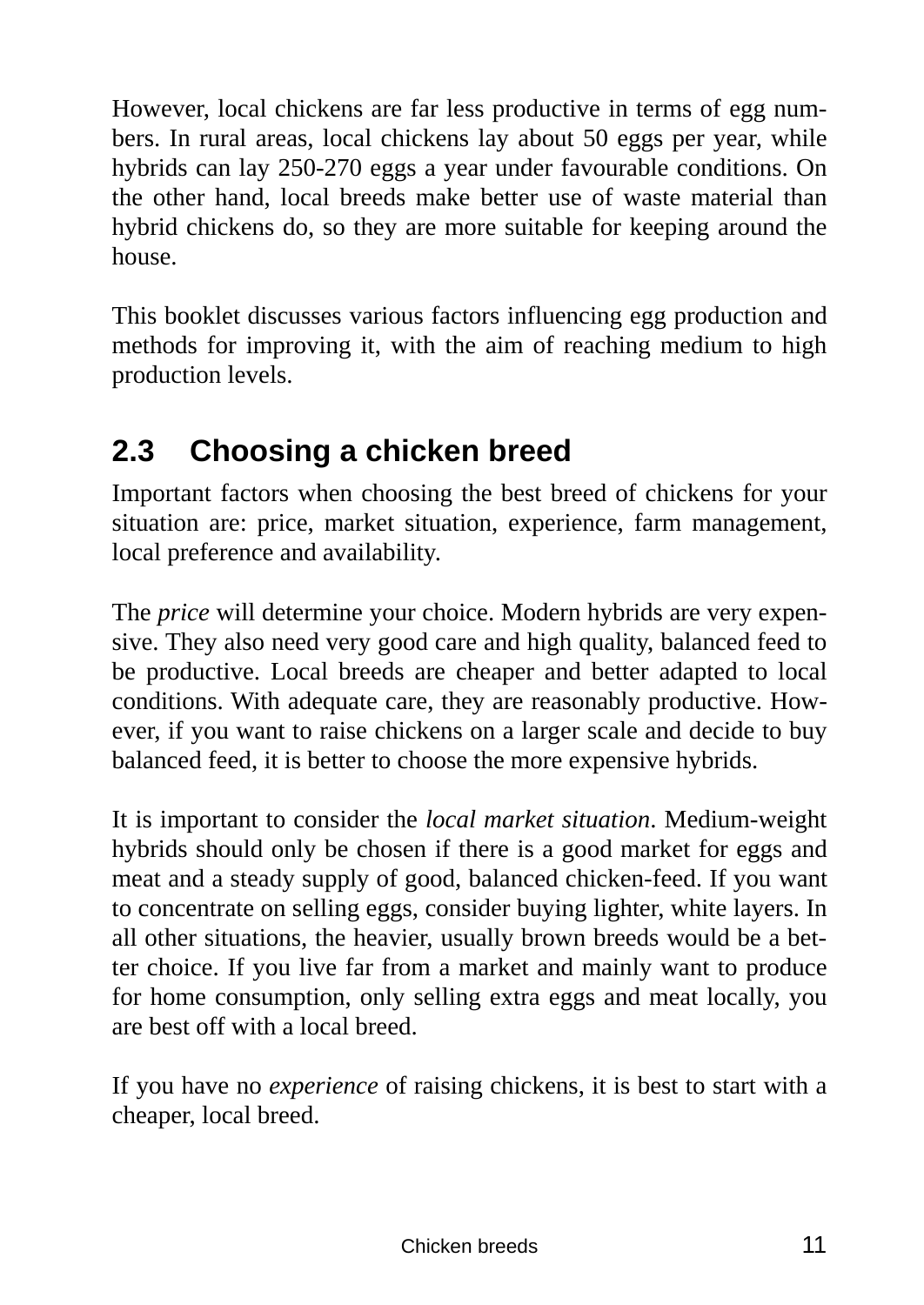If *farm management* is good, you can buy the more expensive and profitable hybrids.

In some countries *local preference* favours brown eggs.

*Hybrids* are not always locally available, so you will be dependent on what can be obtained in your area.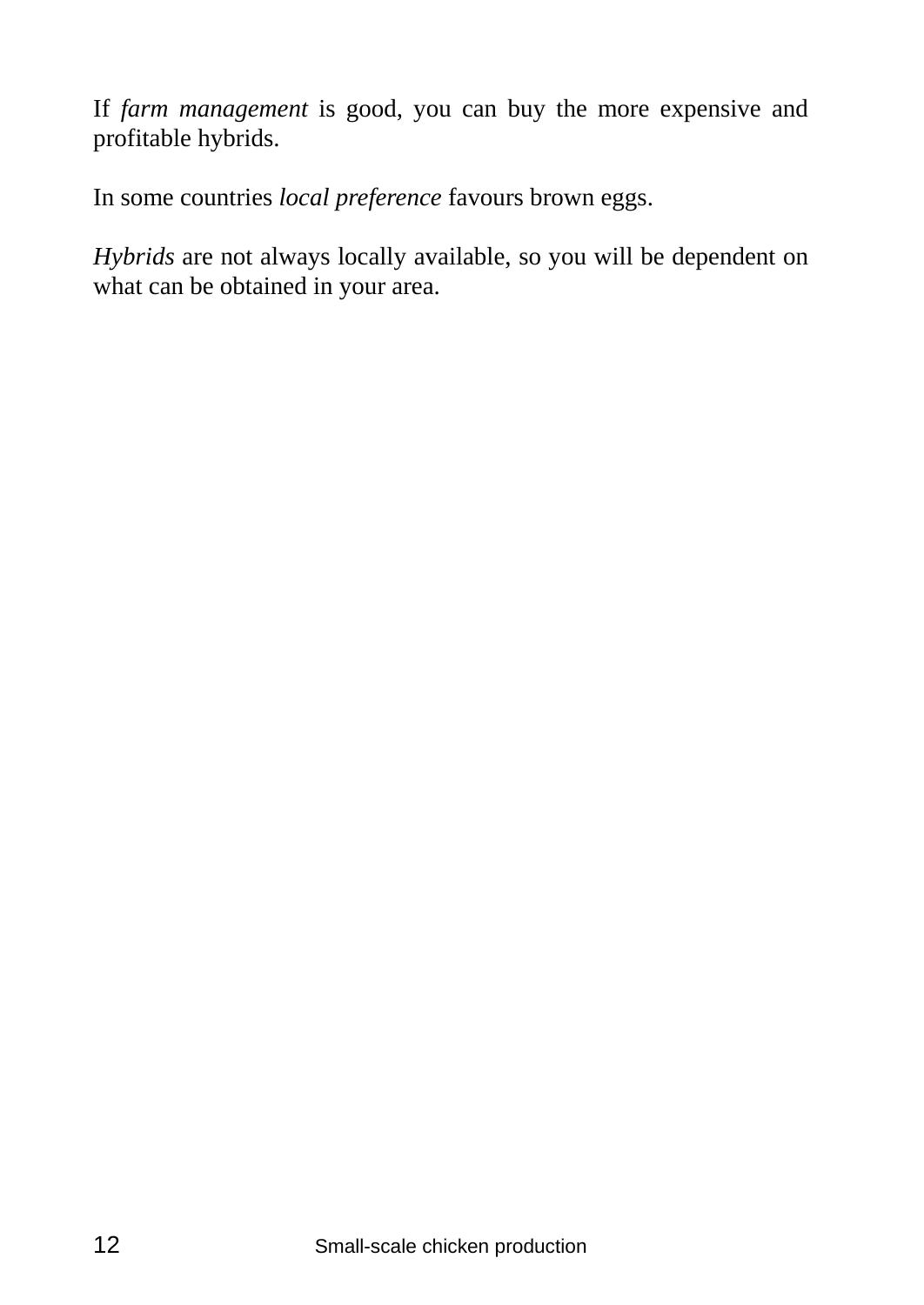# **3 Housing**

We distinguish three forms of chicken farming:

- $\triangleright$  extensive farming
- $\triangleright$  intensive farming
- $\triangleright$  semi-intensive farming.

In this Agrodok, we mainly refer to the extensive and semi-intensive farming. Intensive farming with e.g. battery cages will not be treated.

When chickens are free to roam and scavenge, we talk about *extensive*, free-range chicken farms. The level of capital and labour investment is low. Housing is not important.

*Intensive* systems, developed for specialised breeds, are estimated to be in use for about 30% of the poultry population in Africa. These are mainly found in and around urban areas with good markets for eggs and chicken meat. Intensive chicken farms require more investment of both capital and labour, e.g. special poultry houses with runs or roaming space. Flock sizes in intensive production are normally in the thousands. This has been made possible by research developments in artificial incubation, nutritional requirements and disease control.

In the *semi-intensive* production system, also known as backyard production, flocks range from 50 to 200 birds. A lot of techniques and expertise developed in intensive systems can be applied in semiintensive poultry raising systems, adapted to the adequate scale.

In both the semi-intensive and intensive production systems, housing is very important for optimal production levels. See sections 3.2 and 3.3.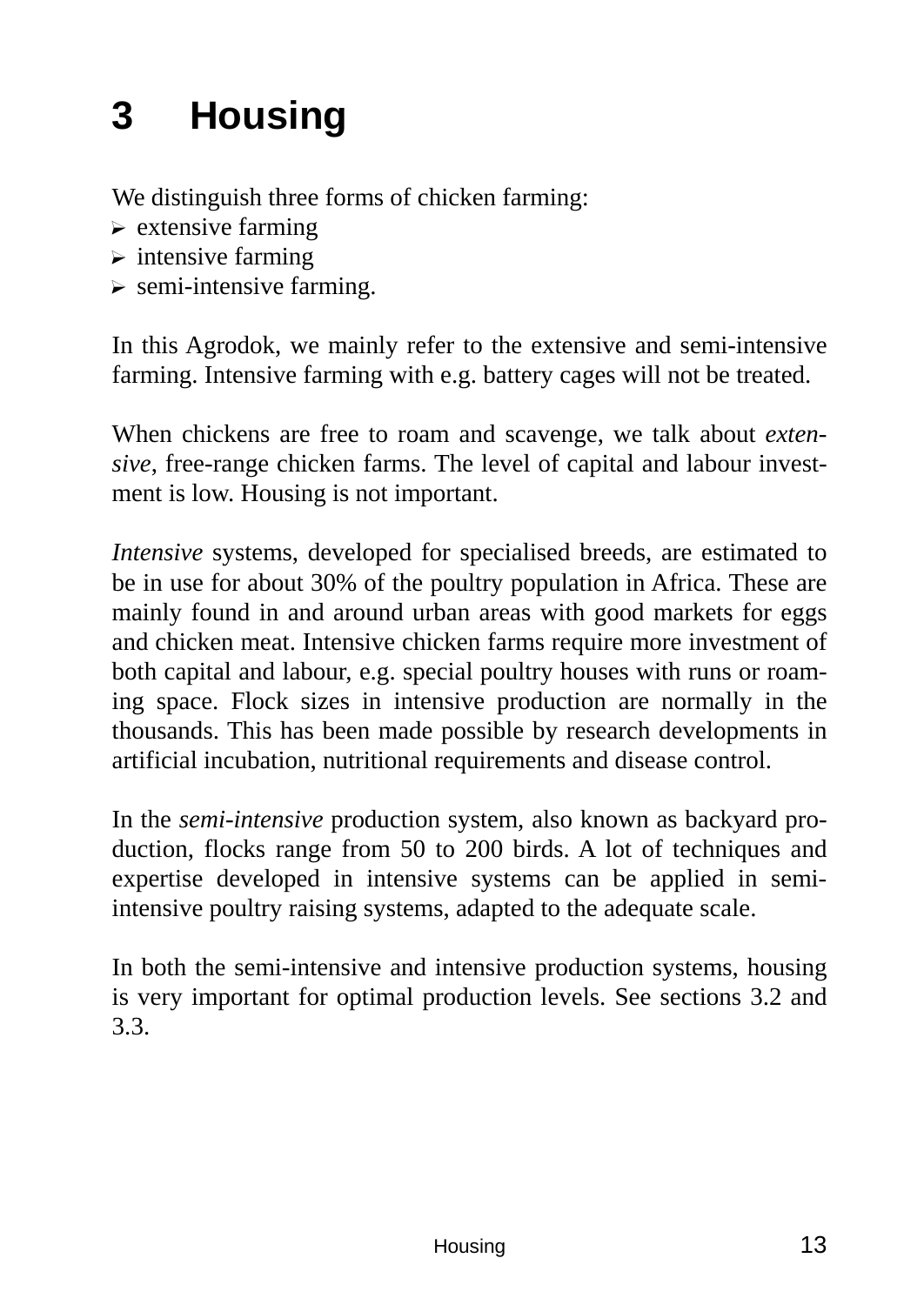## **3.1 Free-range chickens**

In the free-range system, chickens are free to roam the farm in search of food. Eggs are laid outside in simple nests and are mainly used to maintain chicken numbers. In many cases, up to 75% of the eggs have to be hatched because the mortality rate among baby chicks is high. Few eggs remain for consumption and the chickens themselves do not give much meat.

The advantages of this system are that little labour is needed and waste food can be used efficiently. Very low costs can offset low production levels so that keeping chickens around the house can be profitable if certain improvements are made.

The free-range system is most suitable if you have a lot of space, preferably covered with grass. At night, the chickens can be kept in any kind of shelter, as long as it is roomy, airy and clean. This will minimise the loss of chickens to illness or theft. If you have enough space for the chickens to roam freely, a mobile chicken house is best. One example of this type of housing is shown in figure 7.



*Figure 7: A simple mobile chicken house* 

The spread of infection by parasites in chicken faeces can be prevented by using a raised night shelter with an open floor made of chicken-wire, wooden slats or bamboo sticks 5 cm apart. This will also keep the chickens safe from predators. If you want to maximise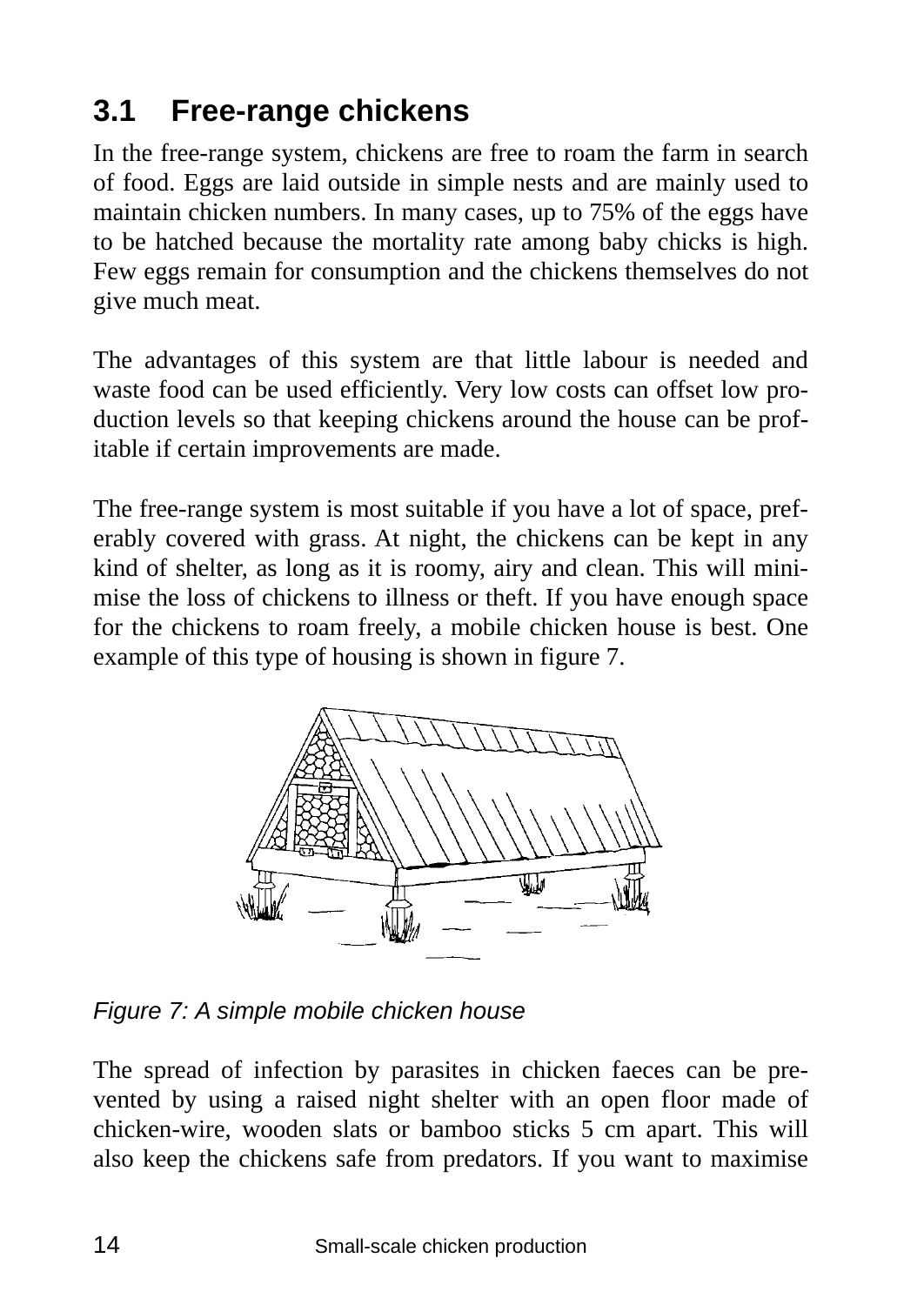the number of eggs, train mature layers to use laying nests in the chicken house early in the laying period. Place the laying nests in the chicken house before the chickens start laying, and keep them in a bit longer in the morning. Remember to provide fresh drinking water.

To limit mortality among baby chicks in the free-range system, take steps to protect the mother hen and the chicks from predators, thieves and rain. Put them in a simple, separate shelter that is roomy and airy and can be closed securely. Draughts and low temperatures during the first few days are particularly dangerous for the baby chicks. Although a run is handy, it is also risky, due to possible worm infections. It is important to move the run regularly, especially in wet weather.

Fold units are very suitable mobile housing units for young chicks (figure 8 and figure 9). These cages can house 20 young hens, and contain feeders, drinkers and a perch. Obviously, you will need enough space to move the fold units around regularly.



*Figure 8: Fold unit for housing young chicks. 1. boarded section 2. wooden framework 3. wire mesh 4. wired floor* 

In areas where dogs or predators are a problem, it might be worth building a shelter well above ground level (e.g. 1.20 m high). Tin rat baffles around the supporting poles will keep out rats and other small animals (figure 10; also displayed in figure 7). The baffle must fit tightly to keep even the smallest rodent from climbing between the baffle and the pole.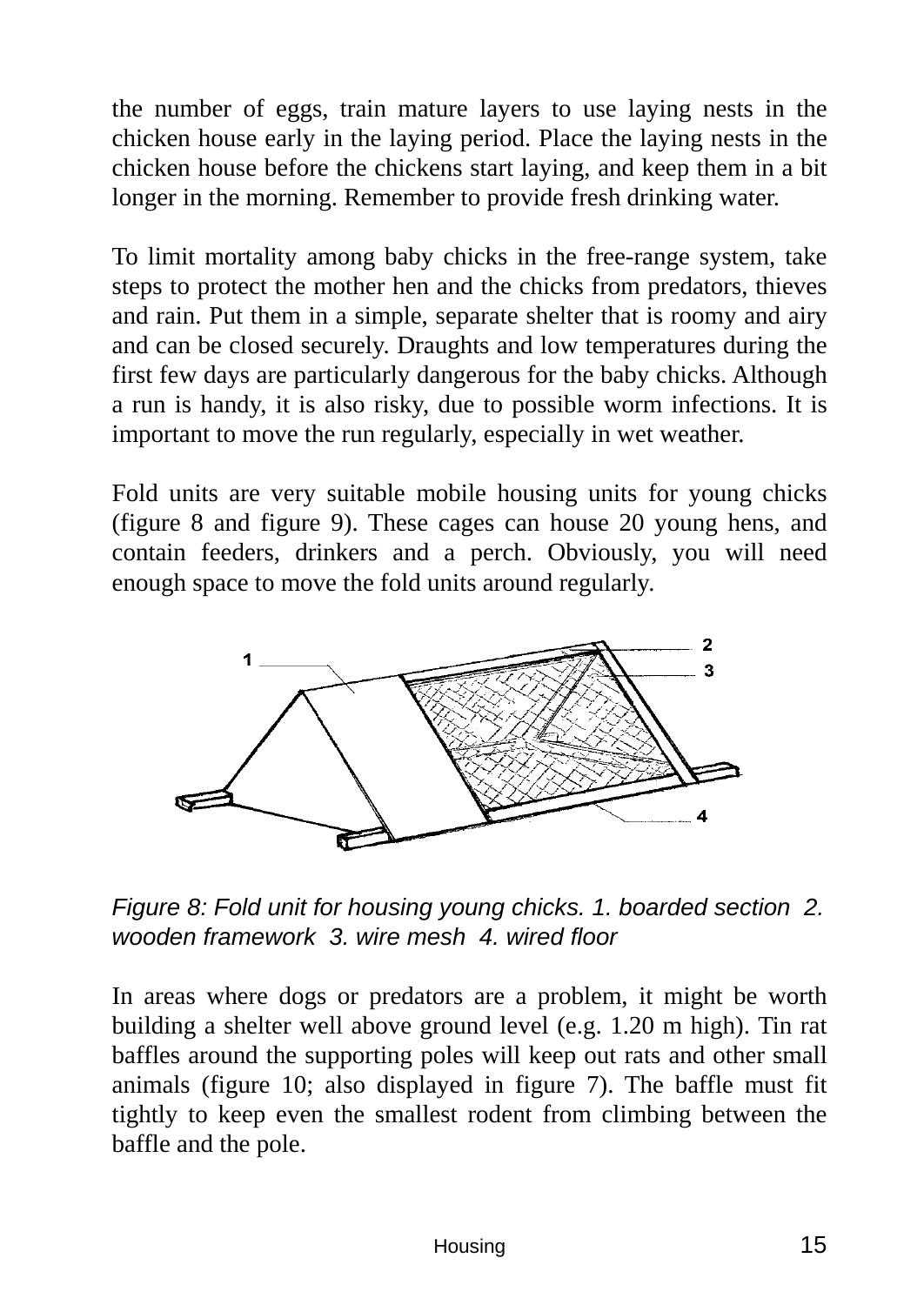Always ensure a steady supply of clean, fresh drinking water. Give your chicks extra feed, including greens which are rich in vitamins. If possible, vaccinate the chicks against the most common contagious viruses, such as Newcastle Disease. See also Chapter 7.



*Figure 9: Systematic daily movement of fold units* 

#### *Advantages of the free-range system*

- $\triangleright$  Exercise in the open air keeps chickens healthy.
- $\triangleright$  Feed, even if it is not well balanced, presents few problems.
- $\triangleright$  Parasitic infections can be kept to a minimum if there is enough space.
- $\triangleright$  Little or no labour input is needed.
- $\triangleright$  The chickens help limit the amount of rubbish in a productive way.
- $\triangleright$  The direct costs of the system are low.

#### *Disadvantages of the free-range system*

- $\triangleright$  Free-range chickens are difficult to control.
- $\triangleright$  The chickens, especially young chicks, are easy prey for predators.
- $\triangleright$  Chickens may eat sown seed when looking for food.
- $\triangleright$  A large percentage of the eggs can be lost if the laying hens are not accustomed to laying nests.
- $\triangleright$  Mortality rates are usually high.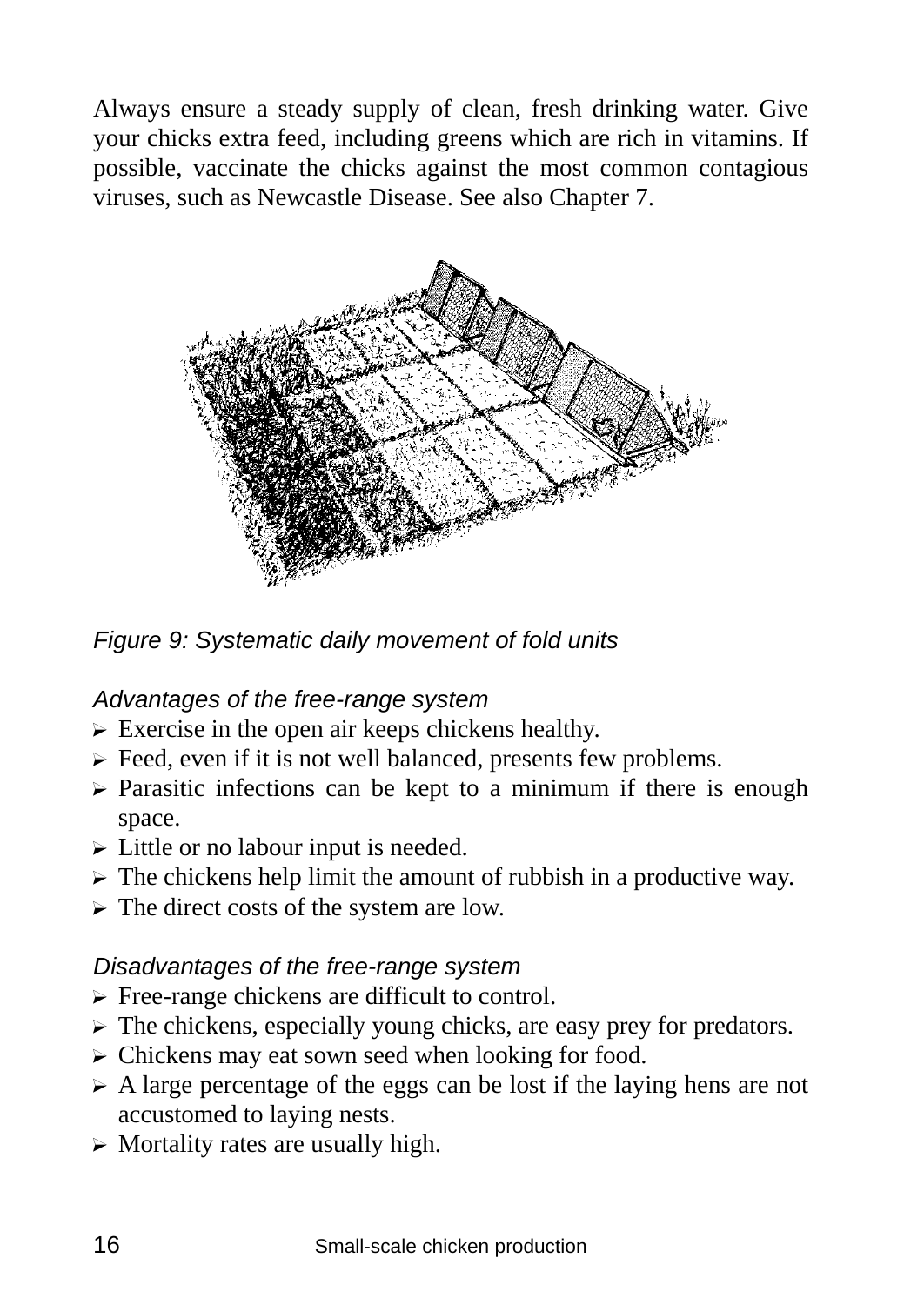

*Figure 10: Examples of rat baffles. A. metal collar B. metal can upside down C. metal band around post* 

### **3.2 Small-scale housing**

In both the intensive and semi-intensive production systems, housing becomes very important for improving working conditions and minimising risks. Adequate housing facilitates the feeding and egg laying and thus is a primary condition for optimal production levels.

If you decide to keep your chickens in a special poultry house, consider the following:

- $\triangleright$  You will certainly incur extra costs.
- $\triangleright$  Make sure that necessary materials are locally available.
- $\triangleright$  Should your chicken have a run? If you opt for a run, check that there is enough space to change its position regularly.
- $\triangleright$  Decide whether to continue to breed own chicken stock or to buy new stock. If you breed your own stock, you need to build more houses for separating chicks of different ages.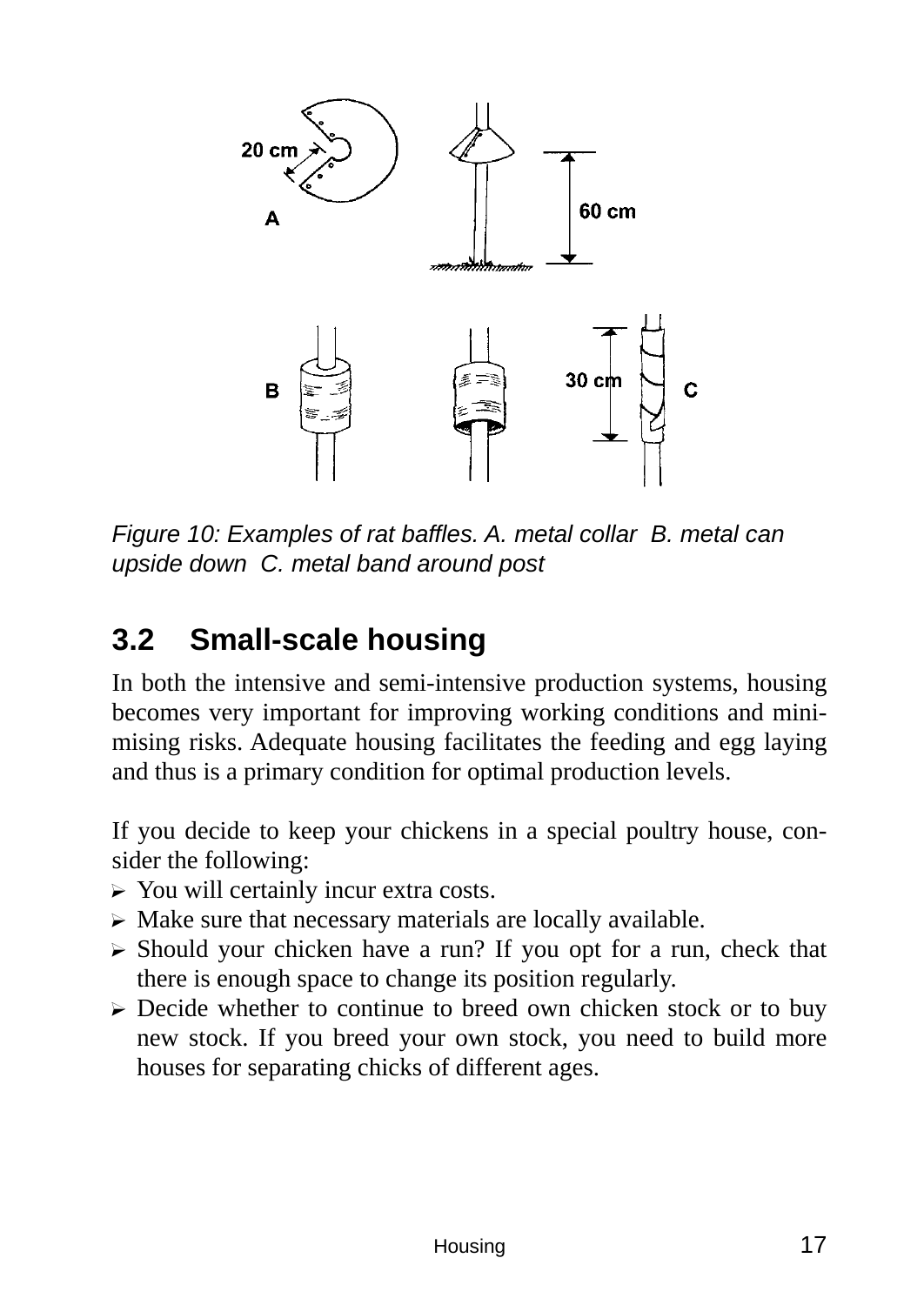#### **Optimizing climate in the house**

Chickens can tolerate high temperatures but react negatively if they are too warm. Try the following as guideline when designing the poultry house.

Build the house in an east-west direction, so the chickens are less exposed to direct sunlight. Place the house where there is grass, herbs or other vegetation. Plant trees around it to keep its roof shaded. Make sure that the roof has a large overhang of 90 cm or more to limit direct sunlight and keep out the rain. Build the roof as high as possible above the floor. The chicken house will then be cooler and better ventilated.

Keep the bottom 50 cm of the side walls closed and the rest open to allow enough fresh air into the house. Close the top part of the sidewalls with chicken wire or some other suitable material. A chicken house can have a corrugated metal roof, but in a sunny place, this will certainly overheat the house. In this case cover the roof with leaves or some other material. A disadvantage of this is that rodents like rats and mice can nestle in the covering. Do not keep too many chickens in the chicken house. Doing so can make the house too warm and help to spread parasitic infections. In hard-floor housing, there should be no more than 3 chickens per square meter. In houses with wire netting or slatted floors, a higher chicken density is possible.

Finally, to stimulate feeding in cooler weather, turn on a light in the house before sunrise and after sunset. This also helps to keep a steady level of egg production.

#### **General prerequisites for a chicken house**

When building a poultry house, it is not just the climate that is important. The house should also be easy to clean and to disinfect, and should therefore have a concrete floor. In permanent, closed housing, feed should always be available. A constant supply of fresh water is also essential. If the housing is to contain a large number of chickens, a separate working space in front of the house is necessary. Feed can be stored there and eggs can also be kept there temporarily. To prevent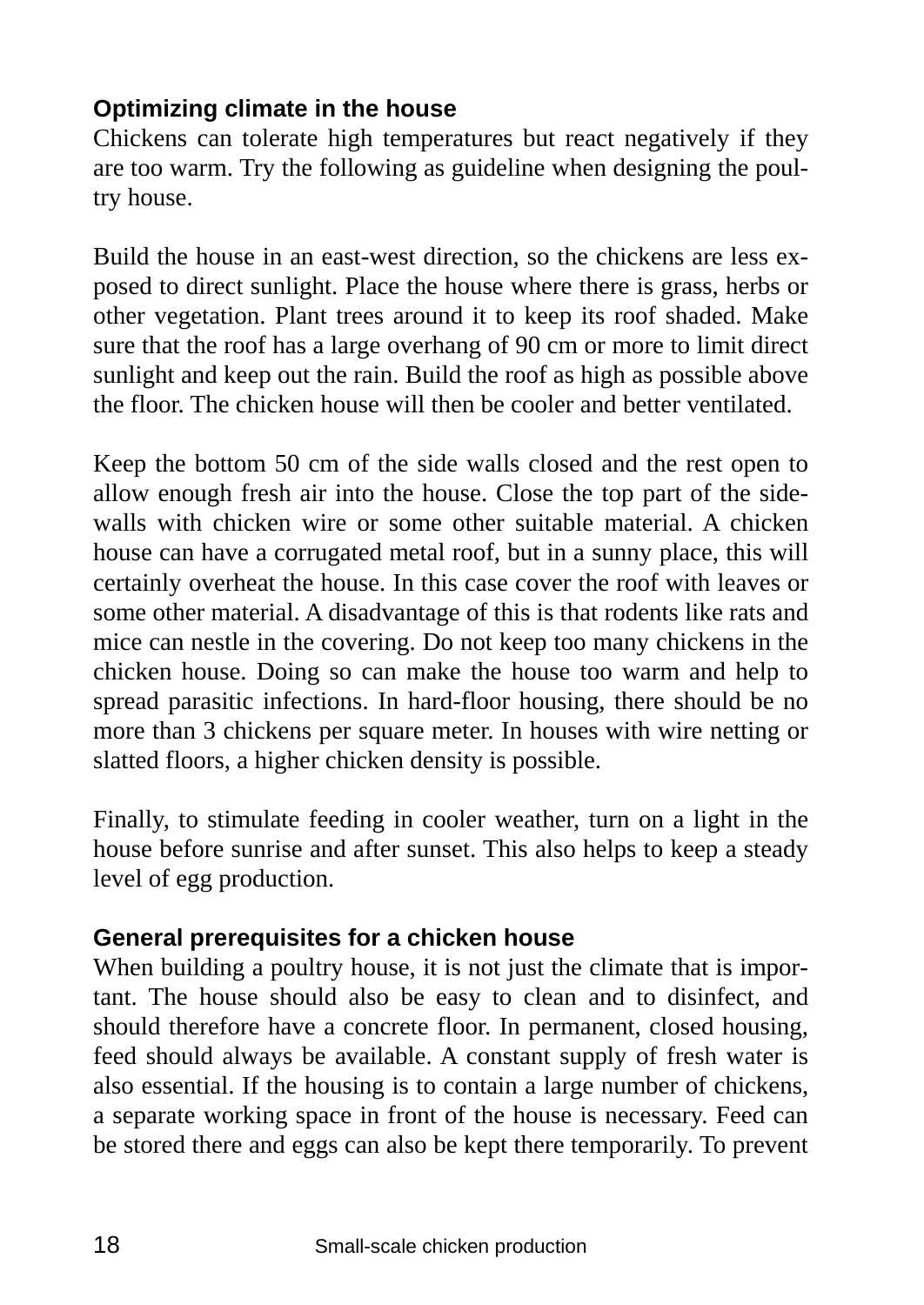the eggs from deteriorating, they should not be kept here longer than one week. It is best to keep the eggs in a cool place, at about 20°C. This can be done by minimising the number of windows in the storage space and only ventilating at night when the air is cooler.

## **3.3 Some housing options**

Apart from the extensive free-range systems, there are three main types of chicken housing in extensive and semi-intensive farming:

- $\triangleright$  housing with a run
- $\triangleright$  housing with litter but without a run
- $\triangleright$  housing with slatted flooring.

In semi-intensive systems chickens are confined in a wired-in run. There is a small house attached in which chickens can be locked up at night. The owner provides most, if not all, of the feed, water and other requirements.

The main function of litter is to prevent leaching of minerals from the manure by providing organic material on which microorganisms can settle that absorb the minerals. Litter also dries the manure and gives the chicken something to scratch around in.



*Figure 11: A deep litter house with corrugated metal and welded mesh*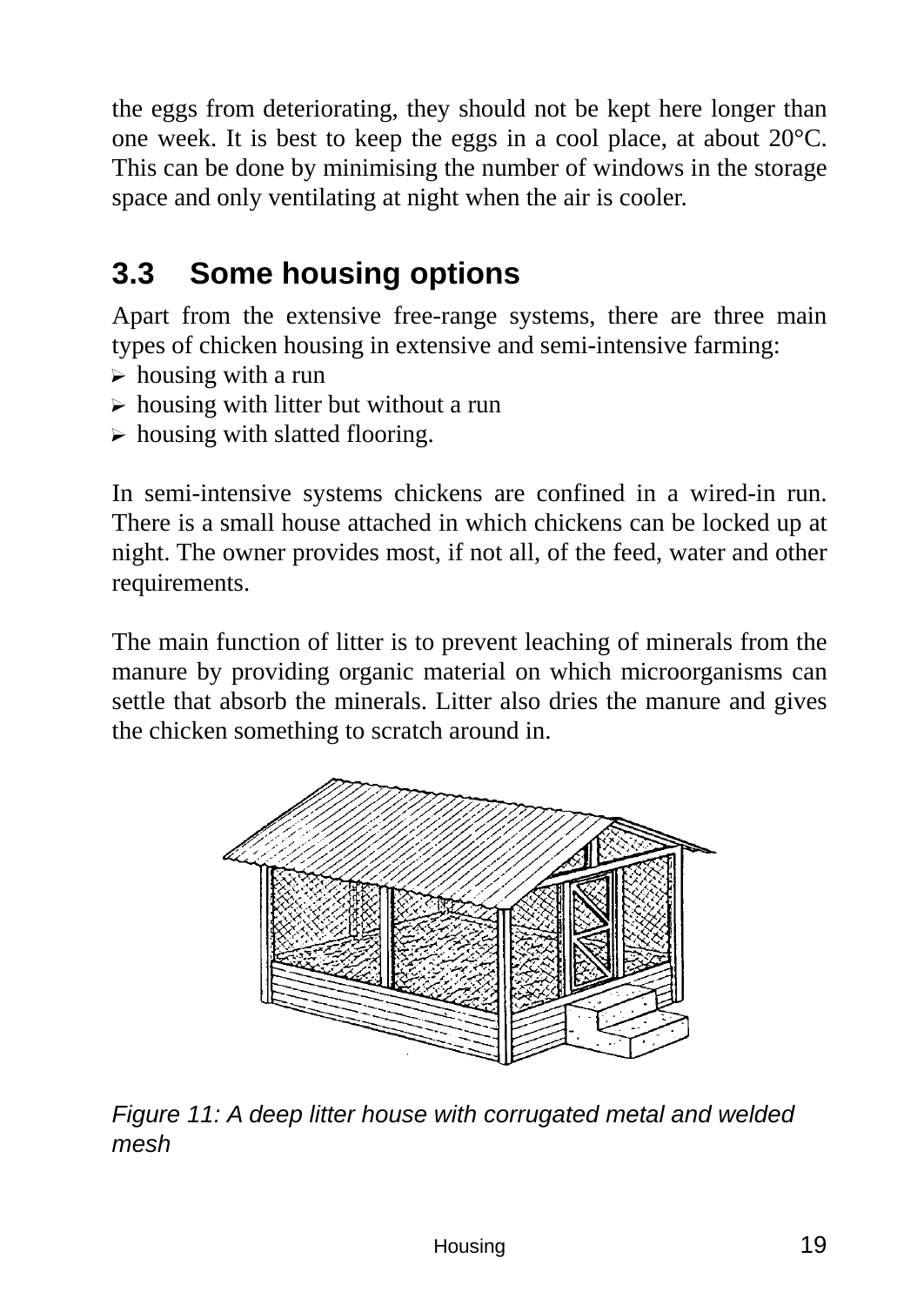The number of chickens per category that you can keep is determined by the floor type: see table 1.

|                           | <b>Chicken category</b> |                                 |        |
|---------------------------|-------------------------|---------------------------------|--------|
| <b>Floor type</b>         | <b>broilers</b>         | layer growers<br>$0 - 18$ weeks | layers |
| full slats                | 15                      |                                 |        |
| $2/3$ slats, $1/3$ litter | --                      |                                 |        |
| 1/3 slats, 1/2 litter     | --                      |                                 |        |
| full litter               |                         |                                 |        |

| Table 1: Number of animals per square meter and per floor type |  |  |  |  |  |  |  |  |
|----------------------------------------------------------------|--|--|--|--|--|--|--|--|
|----------------------------------------------------------------|--|--|--|--|--|--|--|--|

#### **Housing with a run**

This type of chicken house has one or more fenced-off runs where the chickens can roam. The run is attached to the house, to which the birds have access day and night. We strongly recommend that you have more than one run so that access to the runs can be changed every two weeks. This enables grass or other vegetation to recover from the chickens' pecking and scratching, and reduces the risk of parasitic infections. Secondly, it is important that the run stays dry. The house must of course also meet the general criteria and suit the local climate.

#### *Advantages of a limited run*

- $\triangleright$  The chickens can move in the open air.
- $\triangleright$  You have more control than with free-range chickens.
- $\triangleright$  Protection against predators is better than without fencing.
- $\triangleright$  The risk of infection is smaller than with permanently closed coops.
- $\triangleright$  Housing density can be a bit higher than it can without a run.

#### *Disadvantages of a limited run*

- $\triangleright$  A limited run can get too wet and increase the risk of infection with parasites.
- $\triangleright$  It is still possible for predators to get at the chickens.

#### **Housing with litter but without a run**

Chickens stay in this type of house day and night. The floor is covered with litter to absorb the moisture of the chickens' faeces. The most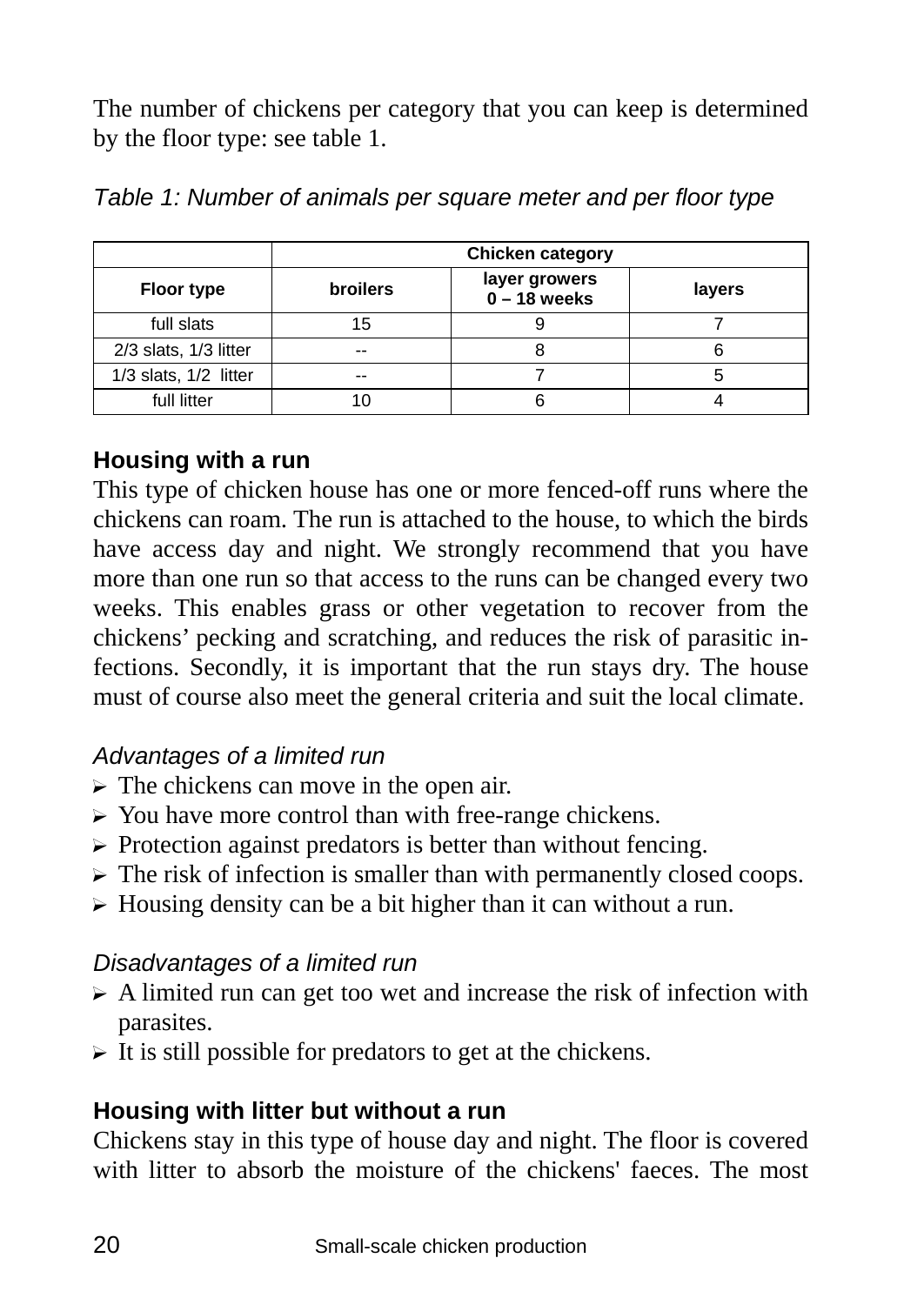important condition for this type of housing is that the litter must remain dry. Moist litter produces too much ammonia, which damages the health of the birds. It also encourages all kinds of parasites.

To keep litter dry, use litter which absorbs moisture in its particles. Wood shavings are best but if they are not available, chopped up straw, dry leaves, wood shavings and other organic materials are also suitable. Avoid spilling water on the floor. It is best to place the drinkers on a small platform covered with slats or wire mesh. Turn the litter regularly and replace it once a week. Make sure the house is well ventilated.

#### *Advantages of housing with litter*

- $\triangleright$  There is complete control over the chickens: the feed, the eggs, etc.
- $\triangleright$  The birds are well protected against predators.

#### *Disadvantages of housing with litter*

- $\triangleright$  Litter cages are more expensive than a range or cages with a run.
- $\triangleright$  The risk of infection is higher.
- $\triangleright$  You are dependent on the amount and kind of litter that is available locally.
- $\triangleright$  You must store some litter in a dry place.

#### **Housing with a slatted floor**

In many countries with a temperate, moist climate, a large part of the floor area is covered with slats, which carry less risk of wet litter and therefore of parasitic infections. The housing density with this kind of housing can be higher, e.g. 7 birds per square meter instead of 4. The slats can be made of wood or bamboo. The space between the slats must be wide enough for the bird droppings to drop through, but they should not hamper the movement of the birds. Thin slats stay cleaner than wide slats. Slats of 1.5 cm wide and 4 cm high, laid 2.5 cm apart, give good results. These slats are generally laid in sections of 120 cm by 120 cm.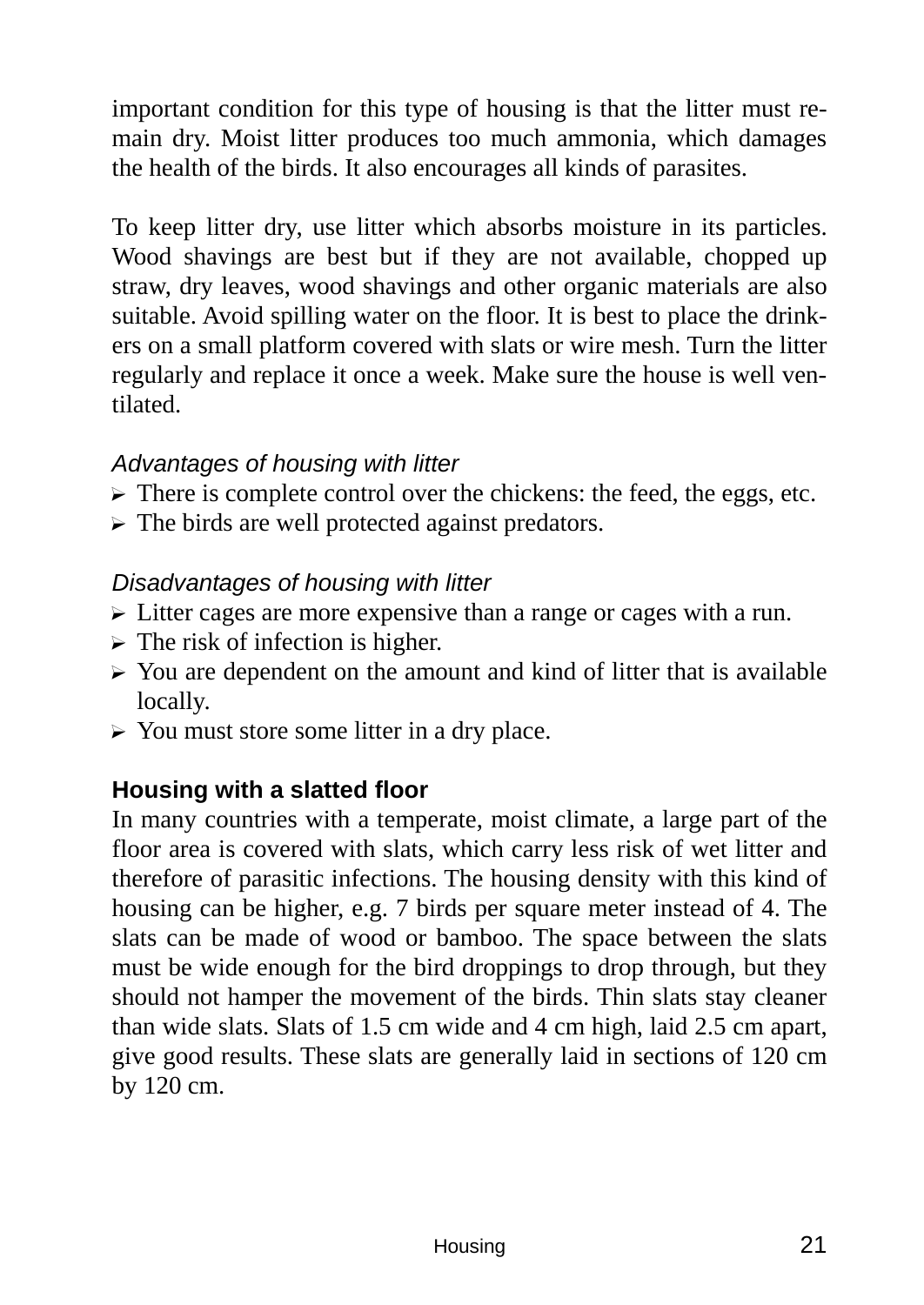Instead of slatted floors, you can also use wire netting. This usually has a mesh of 2.5 cm by 7.5 cm, and is laid in sections of 250 cm by 200 cm. The wire should be about 3 mm thick. Perches are fixed onto the wire netting so that the birds can move comfortably and have a place to sleep at night.

To collect as much of the manure as possible under the open floors, the drinkers and feeders are best placed on the slats or wire. You can cover one third to a half of the floor with slats or wire netting. Sometimes the entire floor is covered with slats or wire but this can damage the feet of the chickens and cause loss of eggs. To make it easy to remove the manure regularly, place netting or slats at the sides of the housing.

#### *Advantages of wire or slatted floor housing*

- $\triangleright$  The chickens have less contact with their own manure, which reduces the risk of parasitic infections.
- $\triangleright$  Housing density (birds per square meter) can be increased.
- $\triangleright$  Litter costs are lower.

#### *Disadvantages of wire or slatted floor housing*

- $\triangleright$  This type of housing requires a higher investment than houses with litter.
- $\triangleright$  Cleaning the housing is more work.
- $\triangleright$  There is a higher risk that the chickens' feet will get damaged.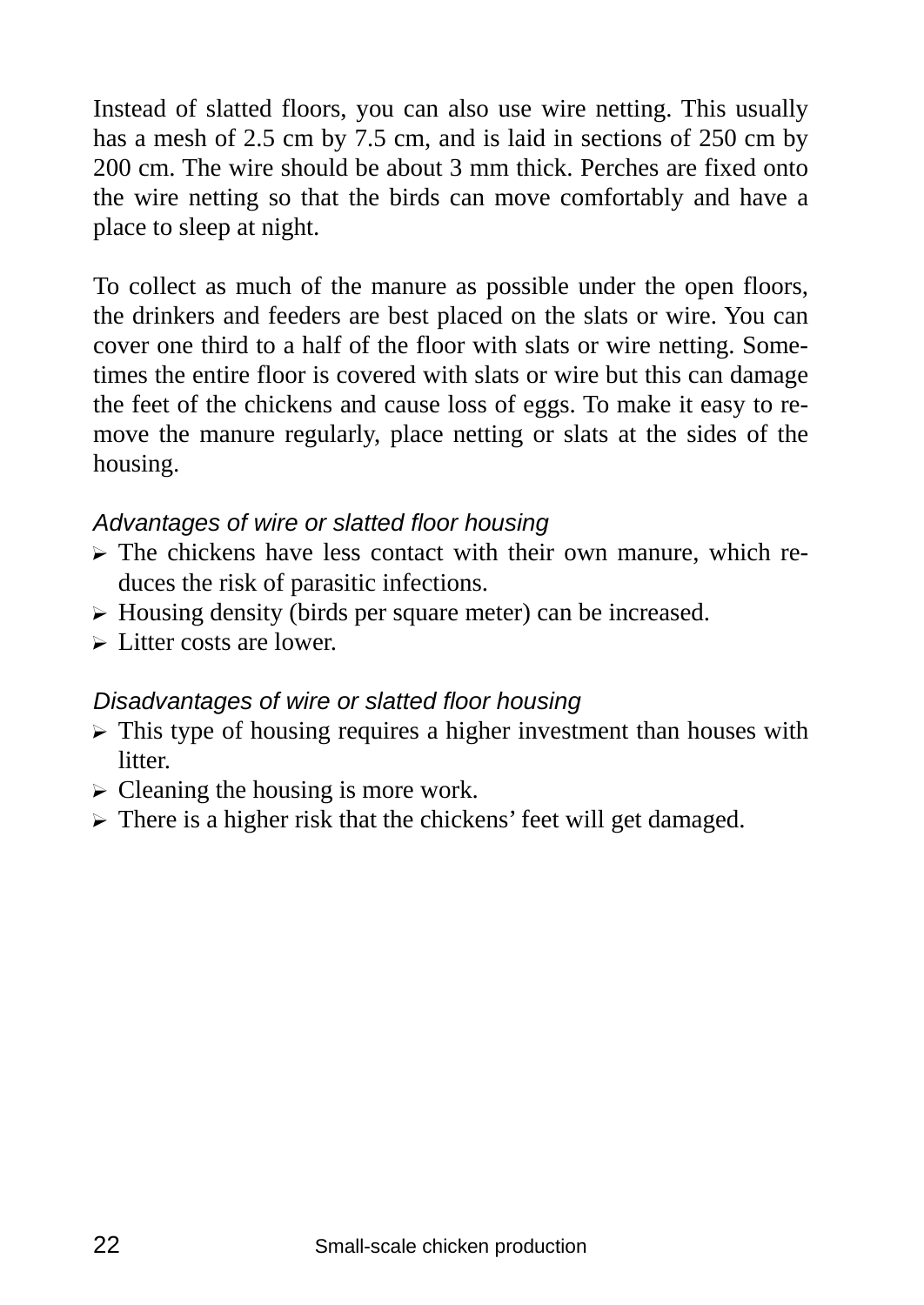# **4 Housing equipment**

All poultry housing for laying hens should have drinkers, feeders, perches and laying nests. You can also add lighting and a system to collect manure.

### **4.1 Feeders**

Theoretically, you do not need feeders in poultry houses with runs, as the chickens find their own food. However, giving extra feed in feeders can raise production, especially at times when there is less food available outside. For all other types of housing, feeders are essential.

You will always lose a lot of feed if you scatter it on the ground. If there are only very few chickens, hand-filled feeders are the best. They can be made in different ways. Figure 12 and figure 13 show examples of rectangular wooden or bamboo feeder troughs.



*Figure 12: Through feeder on platform. 1. spinner or rotating stick 2. lip 3. trough* 

Some important considerations concerning feeders are the following. Make sure that there are enough feeders. With rectangular dishes or long feeders, each layer needs at least 12 cm of space along one side of a dish. See table 2.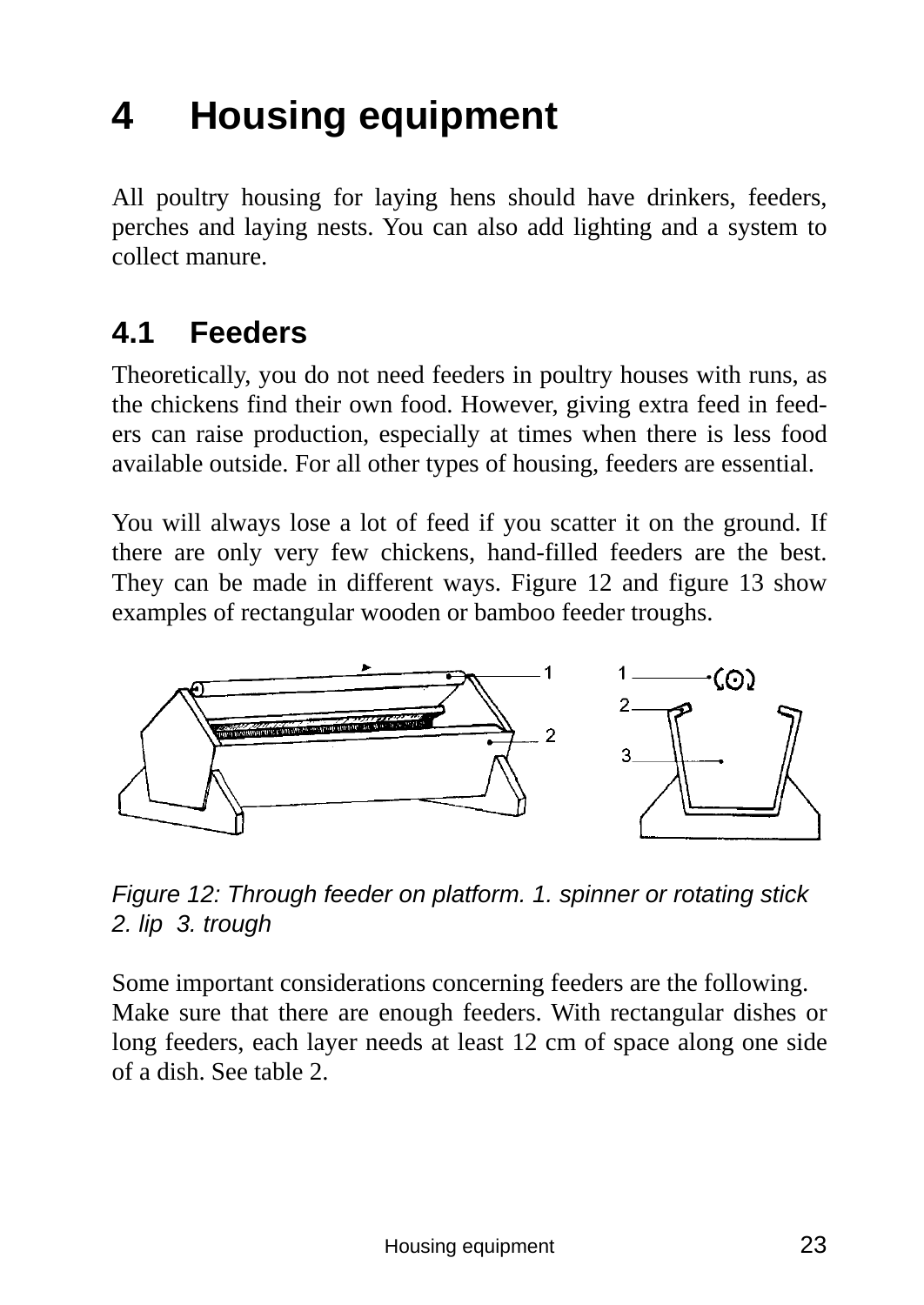*Table 2: Space at the feeder required per bird and per feeder type* 

|                        | <b>Chicken category</b> |               |                 |
|------------------------|-------------------------|---------------|-----------------|
| Type of feeder or dish | broiler                 | layer growers | layers          |
| - long feeder          | 5 cm                    | 9 cm          | $12 \text{ cm}$ |
| - round feeder         | 2 cm                    | 4 cm          | 5 cm            |

To avoid feed wastage, a feed trough should never be more than 1/3 full. Build lips around the edges of the feeders to catch spilt feed, as shown in figure 12. To reduce the amount of feed wasted, only put small amounts at a time in each feeder, and feed several times a day. This can also increase feed intake, which is often not optimal in warm climates. For this reason, it is also best not to feed at the hottest time of the day. Although chickens seem to enjoy moist feed, it is better not to give it to them in tropical climates, as it spoils quickly.

Place a rotating stick (as in figure 12) above the feeder to prevent the birds from sitting in the feeder and dirtying the feed. Spread the feeders around the poultry house, no more than 5 m apart, so that it is easy for the birds to find a dish.

In housing with wire or slatted floors, most, if not all, feeders should be placed on the wiring or slats.



*Figure 13: Bamboo feeder with wire wrap and wood brace to prevent tipping*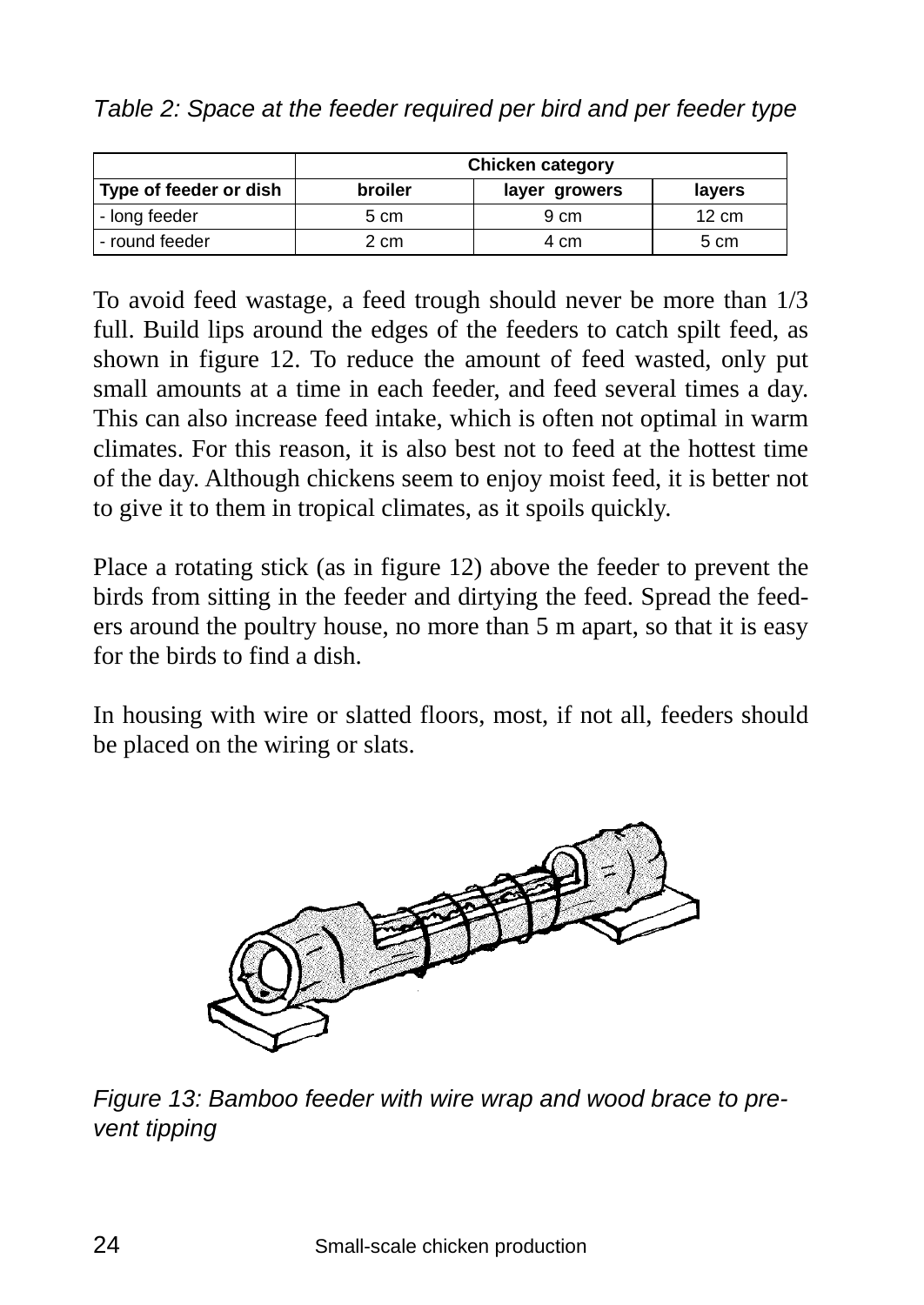If there are many chickens, you can install storage containers which have extra storage space so that daily feeding is no longer necessary. An example of a rectangular wooden container is shown in figure 14.



*Figure 14: Rectangular wooden feeder* 

Hanging feeders are also sometimes used: see figure 15.



*Figure 15: Hanging metal feeder. 1. hanging wire 2. sheet metal cone 3. sheet metal tray*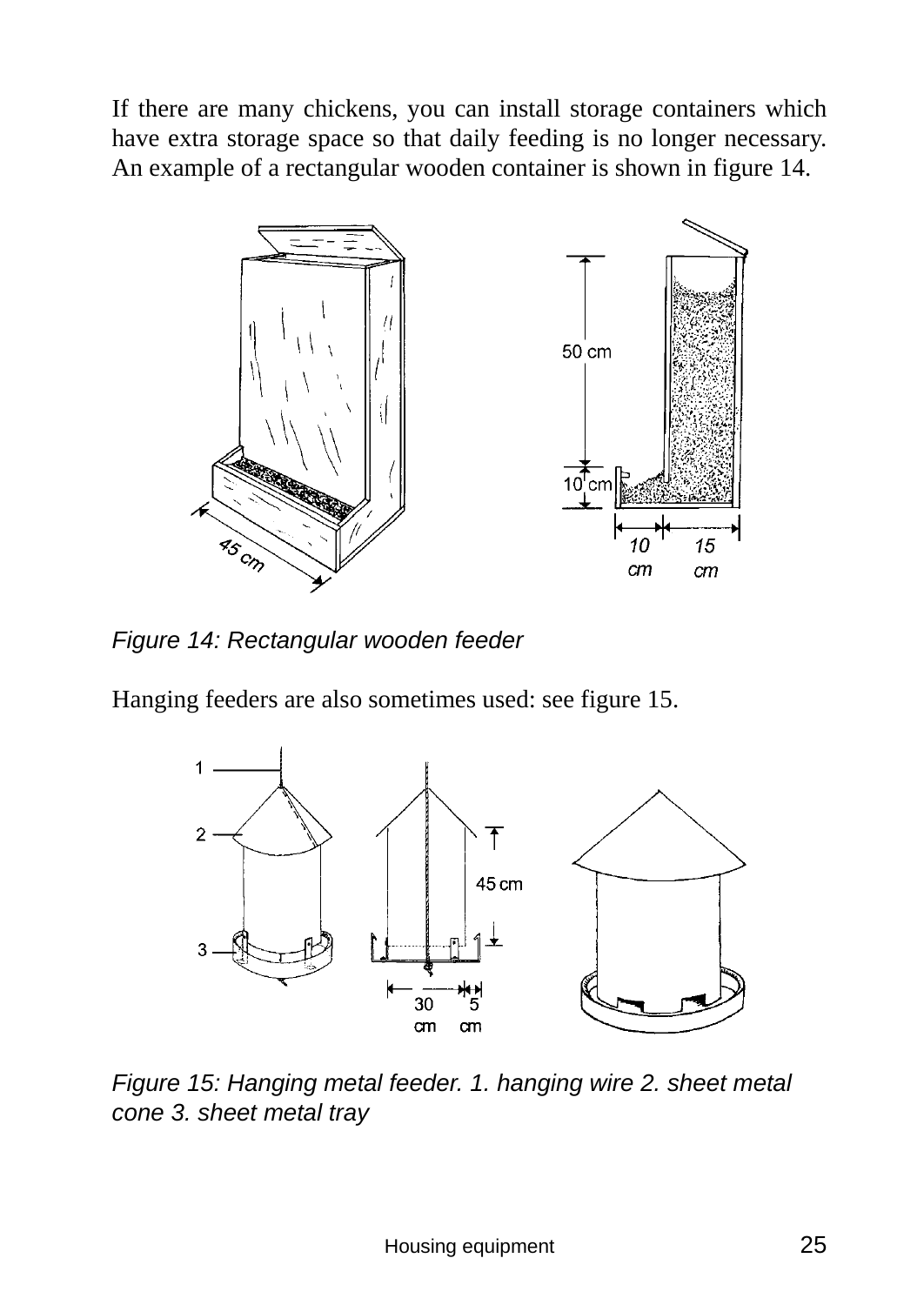## **4.2 Drinkers**

In tropical areas it is *very* important to supply chickens with enough water that is cool, clean and fresh. There are a number of ways to do this. For small numbers of chickens, an upside-down bottle, as shown in figure 16, is a cheap and easy solution. You can add a strap of leather or tin to fix it to a wall or board.

Another possibility is to buy simple round metal or plastic bowls. The advantages of a drinker with a reservoir are that water is available for longer and it is less likely to get dirty.



*Figure 16: Water bottle put upside-down into open container* 

When installing drinkers, make sure that water is always available. The water should be clean and as cool as possible. Clean the drinkers daily. Make sure there is enough drinking space available (table 3). A metal feeder with tray of 40 cm in diameter is sufficient for 10 mature layers

| Table 3: Space at the drinker needed per bird for several types of |  |  |
|--------------------------------------------------------------------|--|--|
| drinkers                                                           |  |  |

|                        | <b>Chicken category</b> |                  |        |
|------------------------|-------------------------|------------------|--------|
| <b>Type of drinker</b> | <b>broilers</b>         | layer<br>growers | layers |
| - Long drinker         | 2 cm                    | 2 cm             | 2 cm   |
| - Round drinker        | cm                      | 1 cm             | 1 cm   |

In litter cages, place the drinkers on a small platform of chicken wire to prevent spilt water from wetting the litter. If no platform is installed, the drinkers must be moved to a new spot every day. In all other types of housing, it is best to place the drinkers on wire or slats.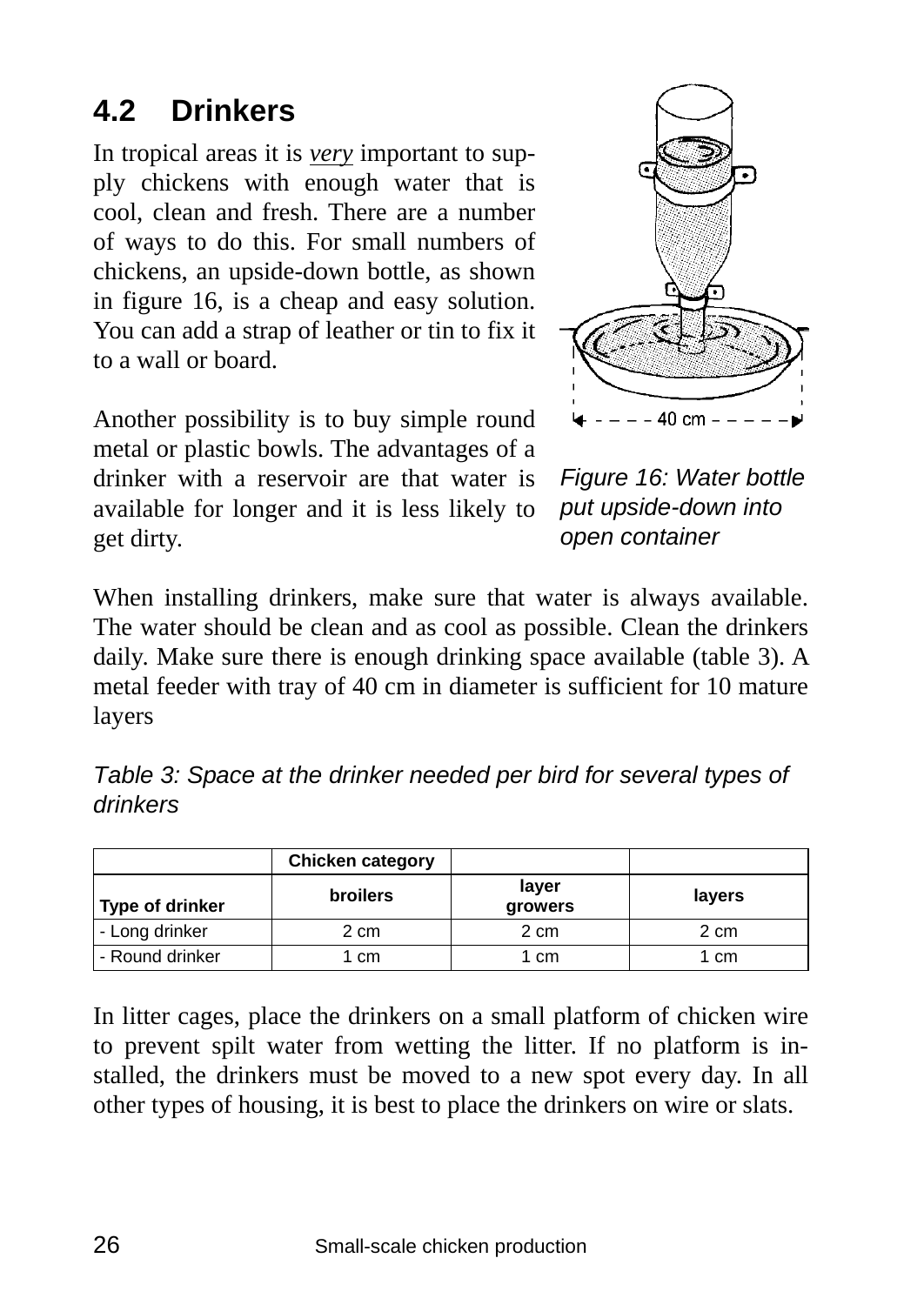Drinkers need to be placed at different places in the poultry house but should not be further apart than 3 to 5 m.

### **4.3 Perches**

Chickens like to spend the night on high perches as shown in figure 17 and in figure 37. The more nervous birds can also quickly find shelter there during the day. You will need a space under the perches to catch the bird droppings. Like this, the litter will not get so moist and it is also easier to collect it.



*Figure 17: Perch (1) with dropping board (2)* 

Perches are small slats 5 cm wide and 35 cm long, usually made of wood. It is best to place them about 5-7 cm apart. Each chicken needs approximately 15 cm (or more) of sitting space, depending on its size. Although perches are indispensable in all kinds of chicken houses, they can vary in kind and in location.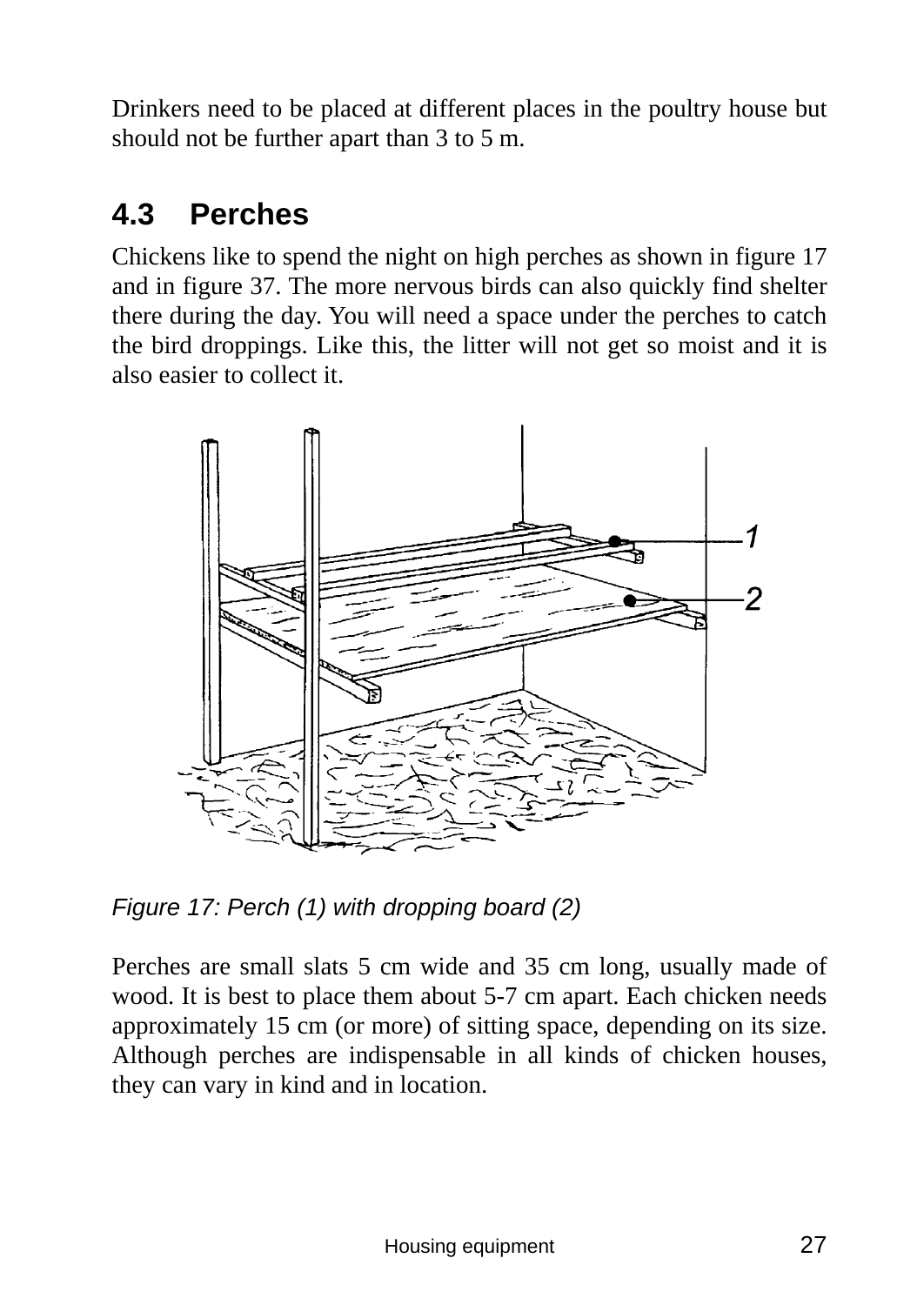In housing with litter, it is a good idea to place a wooden board under the perch to catch most of the droppings. The dropping board must be cleaned daily, and the manure removed regularly, preferably once a week. Usually this board is installed about 75 to 80 cm above the ground, with the perches placed 1m above the ground. To prevent the chickens from coming into contact with their droppings, close the gap between the board and the perch at the front.

In cages with wooden slats, perches are not necessary. However, they should be installed if the floor is made of chicken-wire, to enable the chickens to spread out evenly over the wire floor at night.

### **4.4 Laying nests**

Hens usually prefer to lay eggs in protected nests, rather than simply on the floor of the house. There are two types of nests: individual and communal laying nests. In this section, we will discuss both communal and individual laying nests. Both types will be discussed in this section. In all poultry houses except battery cages, eggs are collected by hand.

It is best to install a sloping cover over the nest box to prevent chickens from sitting on the nests and making them dirty.



*Figure 18: Communal laying nest: 1. wire netting 2. side entrance hole 3. perches* 

Laying nests are usually placed above the ground at 0.6 to 1 m height. Place a jumping perch in front of the nests. To keep the litter in the nest, make a small retaining board of 10-15 cm height at the front of the nests. During the night close the nests with boards.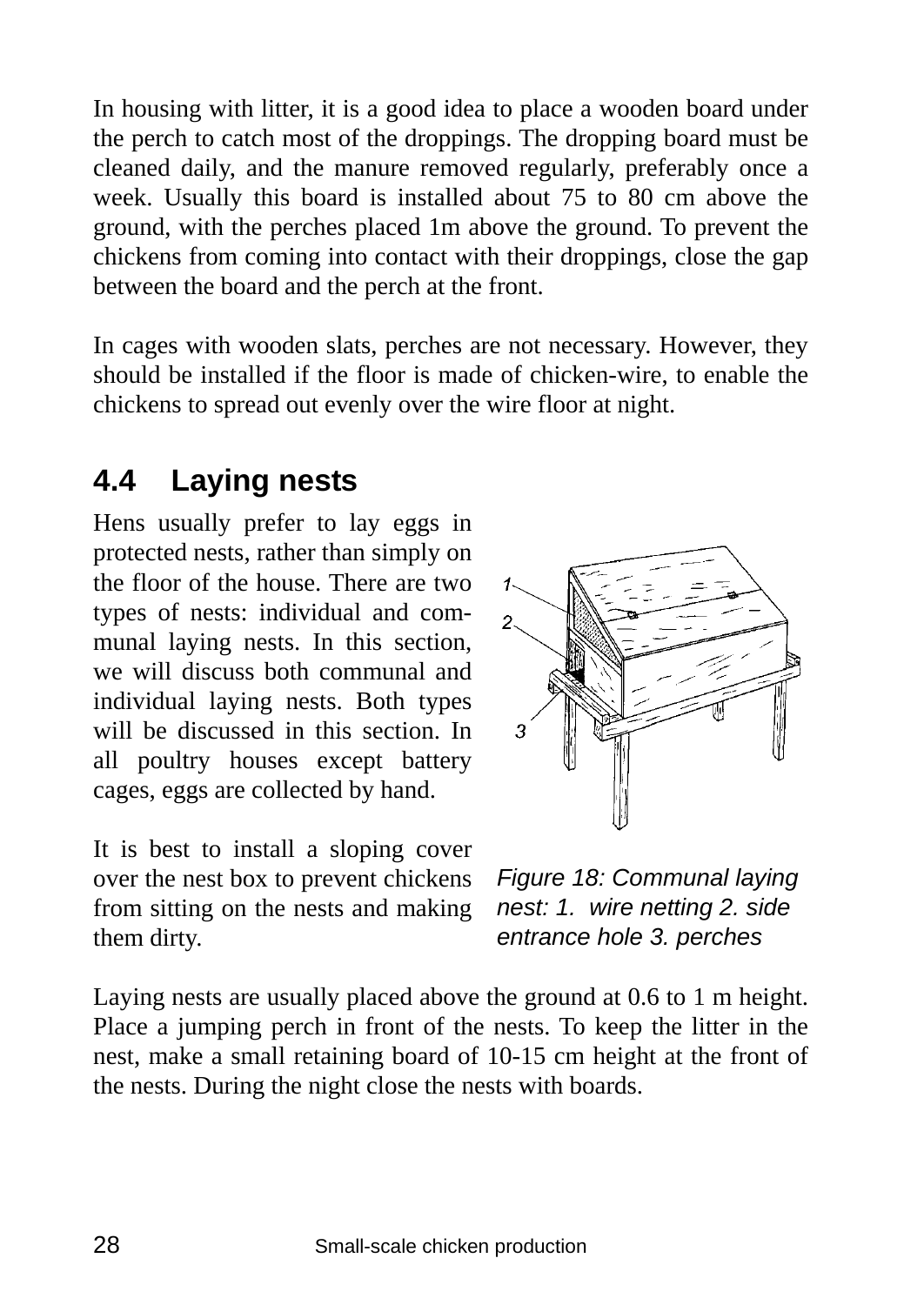#### **Communal laying nests**

Figure 18, figure 19 and figure 20 show communal laying nests.

Communal nests which can be used by up to 10 hens at the same time are not very suitable for tropical conditions because hens may get too hot in them. It is essential to add wire netting or an open front and back to provide the necessary ventilation.





*Figure 20: Communal laying nest 1. entrance 2. retaining board* 

*Figure 19: Communal laying nest with open board* 

#### **Individual laying nests**

Individual nests can be grouped in blocks along one or more walls of the chicken house (see figure 21 and figure 22). In open housing, however, we recommend placing the nests along the width of the house, out of any draughts.

Individual nests should be about 30 cm deep, 35 cm long and 40 cm high. They can be made of wood or other locally available materials, such as bamboo or hard types of grass. They should be filled with a thick layer of litter to prevent eggs breaking.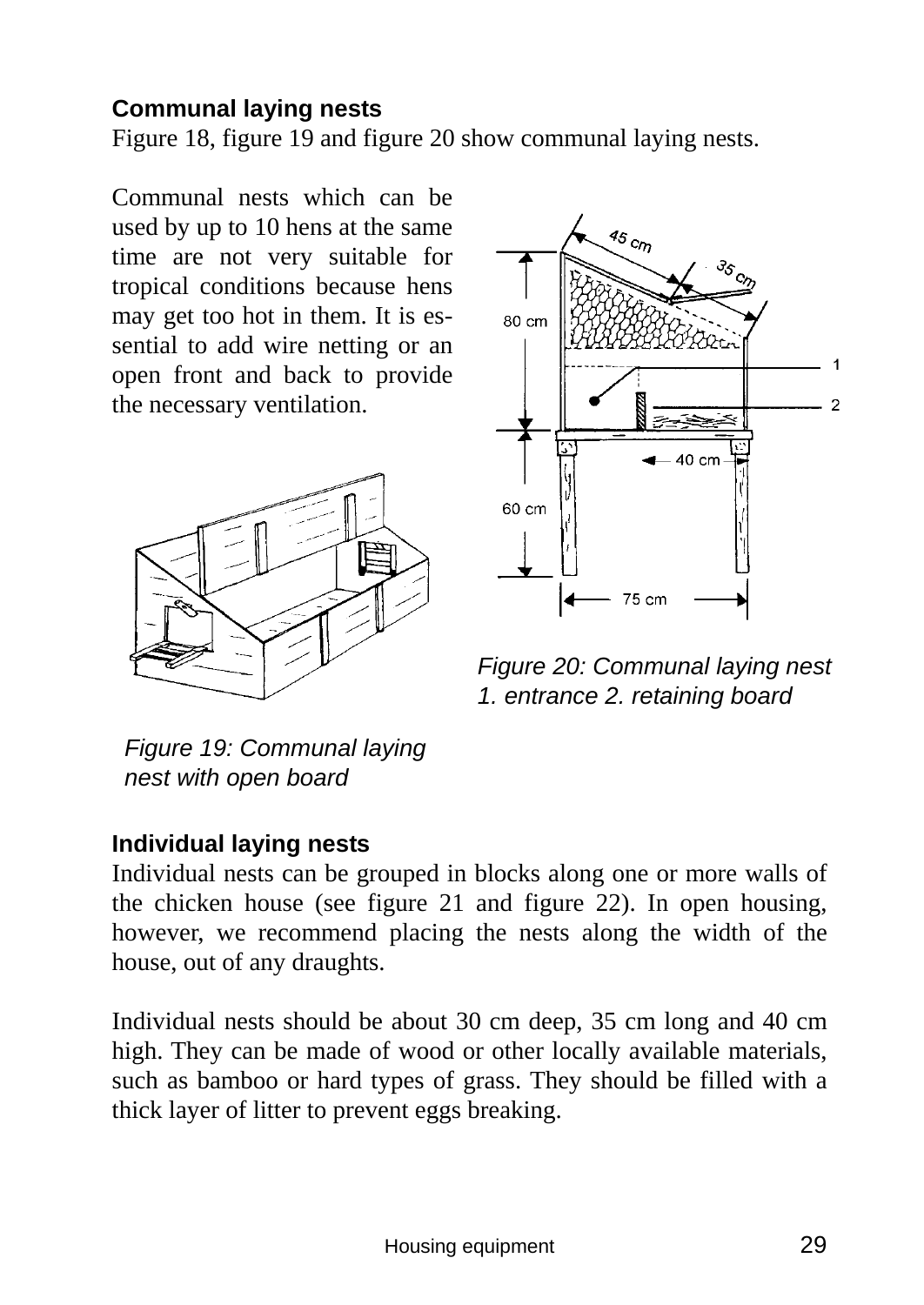

*Figure 21: Grouped individual laying nests* 



*Figure 22: Cross-section of individual laying nests*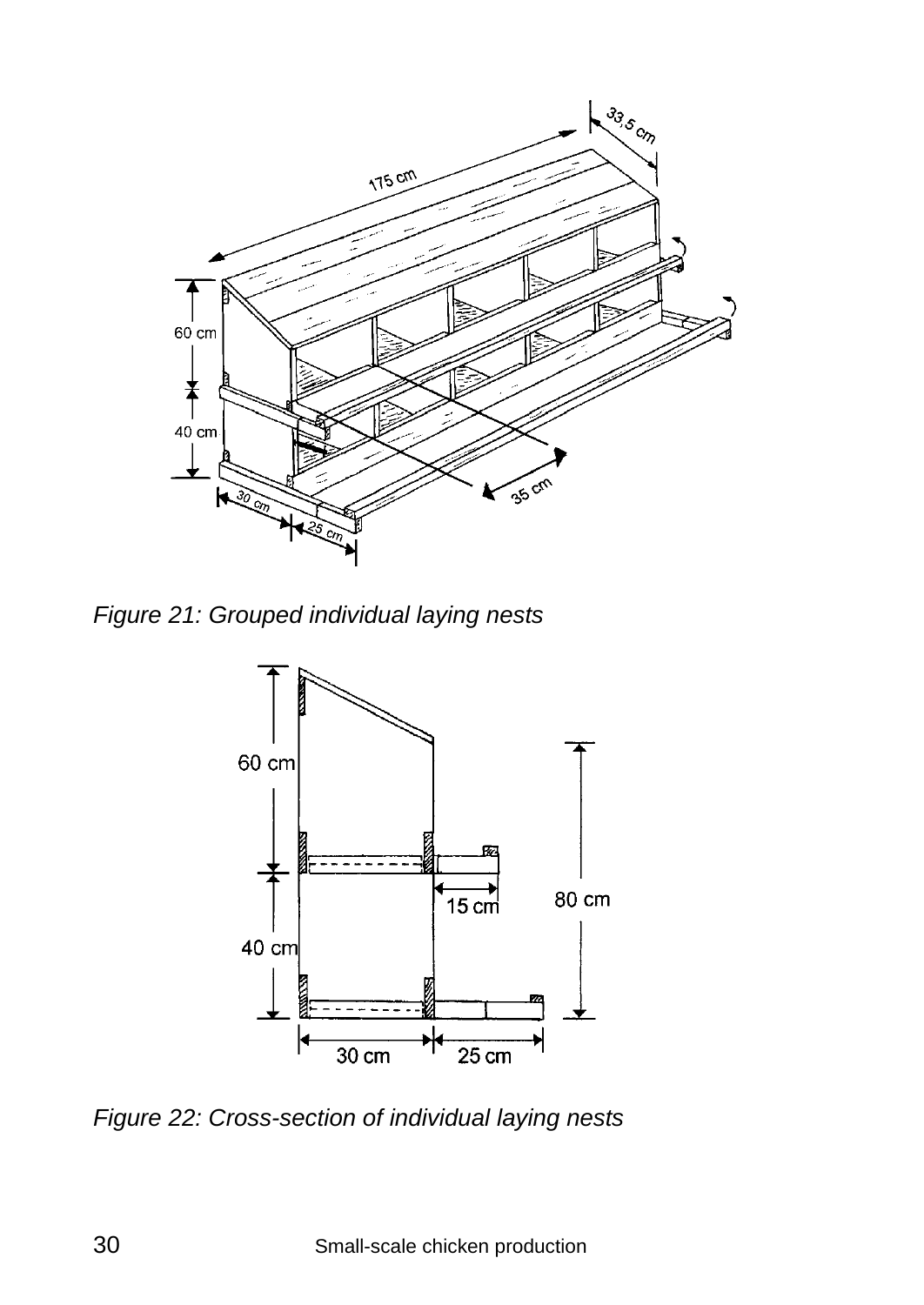#### **Floor eggs**

Floor eggs are often a big problem in litter housing and housing with slatted or wire floors. Those eggs are usually dirty and require extra work. During the first weeks of the laying period, the percentage of floor eggs will reach a maximum of 5-10%, after which it should quickly decrease to 1 or 2% at the most.

The following measures will help limit the number of floor eggs.

Place at least one laying nest per five laying hens. Place the nests in time: at least 2 to 4 weeks before the laying period in the poultry houses starts. Collect the floor eggs several times a day at the beginning of the laying period to discourage hens from continuing to lay them. Try to disturb the roosting hens as little as possible in the morning. Later in the day, the eggs should be collected as often as possible to prevent them from breaking.

Keep the nests as dark and cool as possible. Maintain a thick and comfortable layer of litter in the nests. Make sure the nests can be reached easily. Remember to install jumping perches. A split bamboo support can hold a nest and thus keep brood-

ing hens safe. This is a light and mobile laying nest which is easily replaced and is out of reach of dogs and other predators.

A roll-away nest with a sloping floor is shown in figure 23. This is a very convenient method for collecting eggs quickly. This is, however, not a suitable nest box in semi-intensive chicken keeping as it is inconvenient for chicken to stay at night.



*Figure 23: Cross-section of roll-away nest*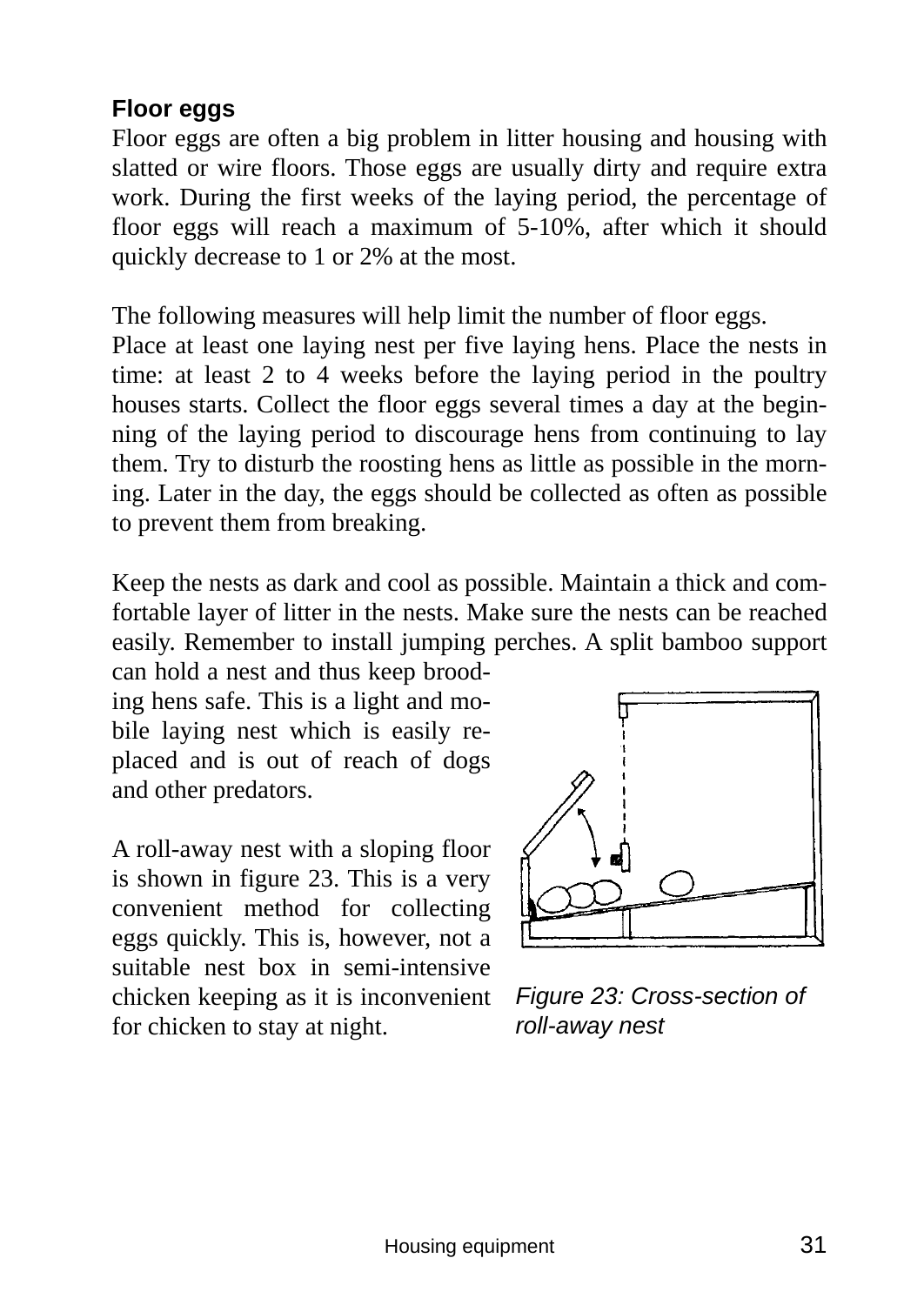#### **Lighting**

There are two ways to try to raise the production of chickens by using artificial lighting.

- $\triangleright$  If the housing is lit in the cooler hours before sunrise or after sunset, the chickens are able to eat more.
- $\triangleright$  If the day length is increased by using artificial lighting, laying hens are encouraged to lay more eggs.

Day length must not be increased until just before young chicks start laying. Otherwise, it can lead to premature laying maturity. It is best to start raising the chicks when the days are getting shorter. If you need to start the growing period when the days are getting longer, try to artificially ensure a constant day length. Just before the laying period starts, lengthen the days by one hour a week until you have 14 hours of light per day. After production rates have reached a maximum, lengthen the amount of light per day by one hour a week until there are 16 hours of light.

Once day length has been increased from 12 to 14 hours, you will need to provide artificial light after sunset to maintain the extra day length. If you do not do so, egg production will decrease. If you are raising laying hens when the days are getting longer, you do not have to provide extra light to stimulate egg production. However, the hens will probably eat more if the housing is lit during the cooler periods of the day.

Whichever kind of light you install, it must be strong enough. If you use oil lamps, there must be enough of them, and they should be located in the centre of the chicken house, and should be screened off with thin slats or wire gauze, even if they are hung up. If you have electricity, a chicken house can be lit with ordinary light bulbs. 40 Watt bulbs should be placed 3 m apart and 60 Watt bulbs about 5 m apart.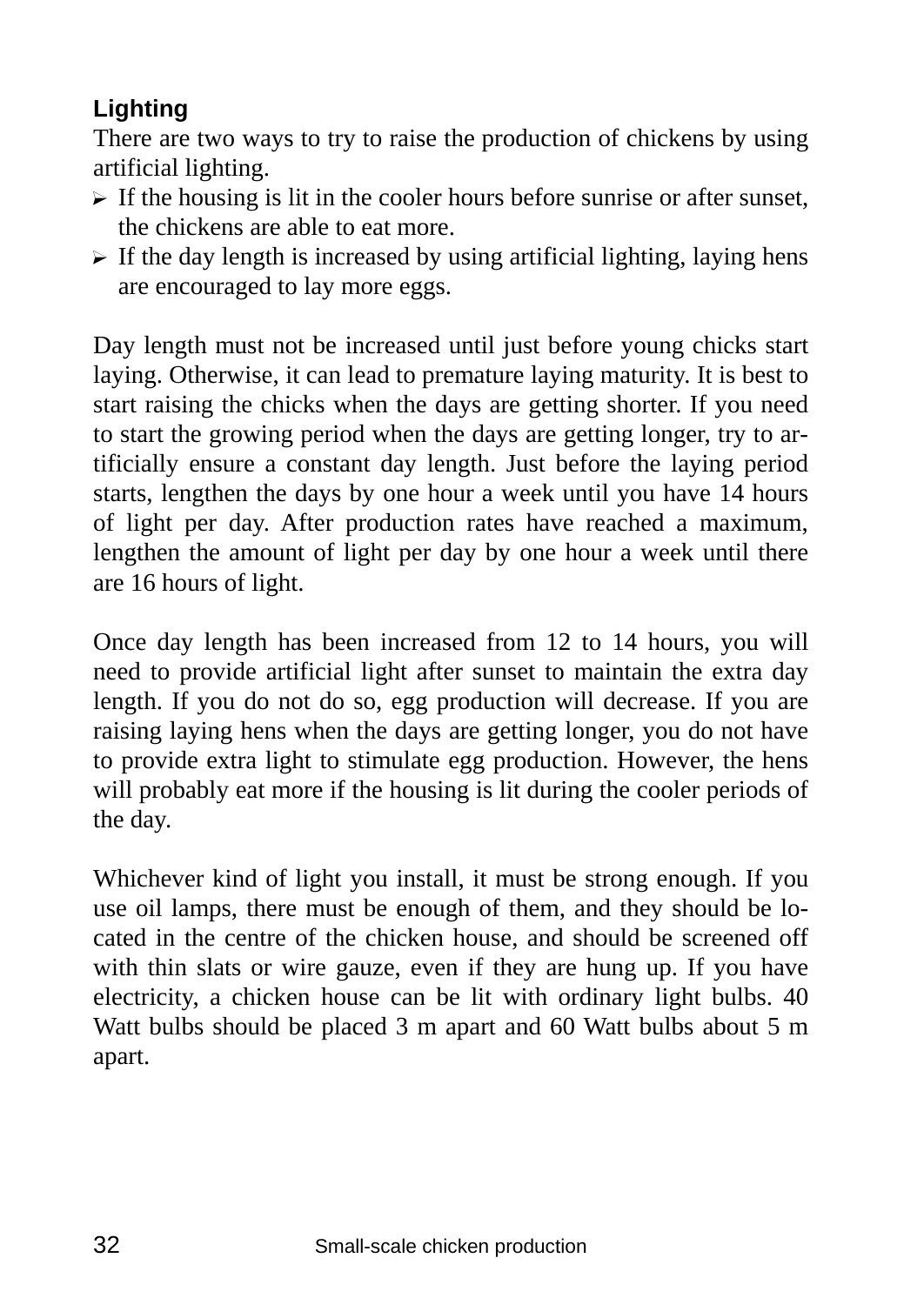# **5 Nutrition**

This chapter describes nutritional requirements, feeding methods and feed composition. Also water is treated as a nutrient, since it is necessary for life. The nutritional requirements of chickens are shown in figure 24 and table 4.



*Figure 24: Feeds and nutrients (Poultry Network)*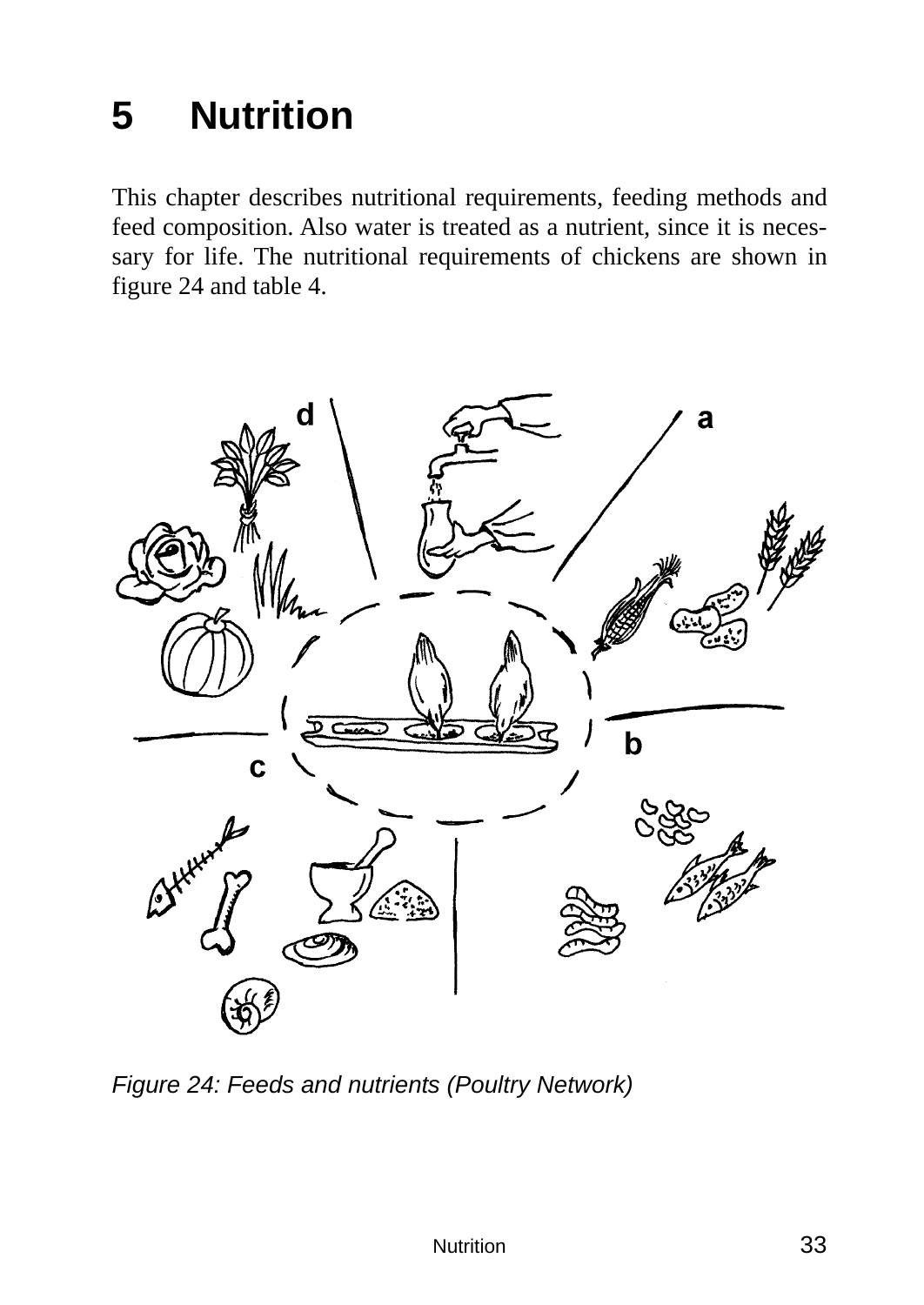| Letter in Figure 24 | <b>Nutrient category</b> | <b>Possible nutrient source</b>              |
|---------------------|--------------------------|----------------------------------------------|
| Top                 | water                    | rainwater, tap water, spring water           |
| a                   | energy                   | starch from grains or tubers, fat from seeds |
| b                   | protein                  | (soy) beans, fish, insects                   |
| d                   | vitamins                 | fruit, green vegetables, animal products     |
| с                   | minerals                 | bone-ash, shells, limestone                  |

## **5.1 Water**

The body of a bird is made up of 70% water and eggs are approximately 65% water. Poultry must have a continuous supply of clean fresh water so that nutrients can be absorbed and toxic materials removed from the body. This is especially vital for young chicks. A lack of water will reduce feed intake, seriously retarding growth and impairing egg production. This is particularly true in hot climates, where deprivation can rapidly lead to death.

Water is also essential for birds to control their body temperatures in hot weather. Birds need a lot more water at high temperatures than at low temperatures, and lack of water quickly leads to death by overheating.

It is undesirable to restrict any bird's water intake, particularly in the tropics. Even a 10% restriction in the amount of water available can reduce the growth rate and feed conversion efficiency (amount of feed needed per kg growth) of broilers. With layers, the effect is even more devastating. Short periods of deprivation can result in moulting and the cessation of egg production.

## **5.2 Energy requirements**

The energy intake means the calories that are taken in by the chicken with its feed: see figure 25 for a schematic design. The amount of *energy contained in feedstuffs* is normally expressed in units of metabolisable energy (ME) per unit weight. The *metabolisable energy* refers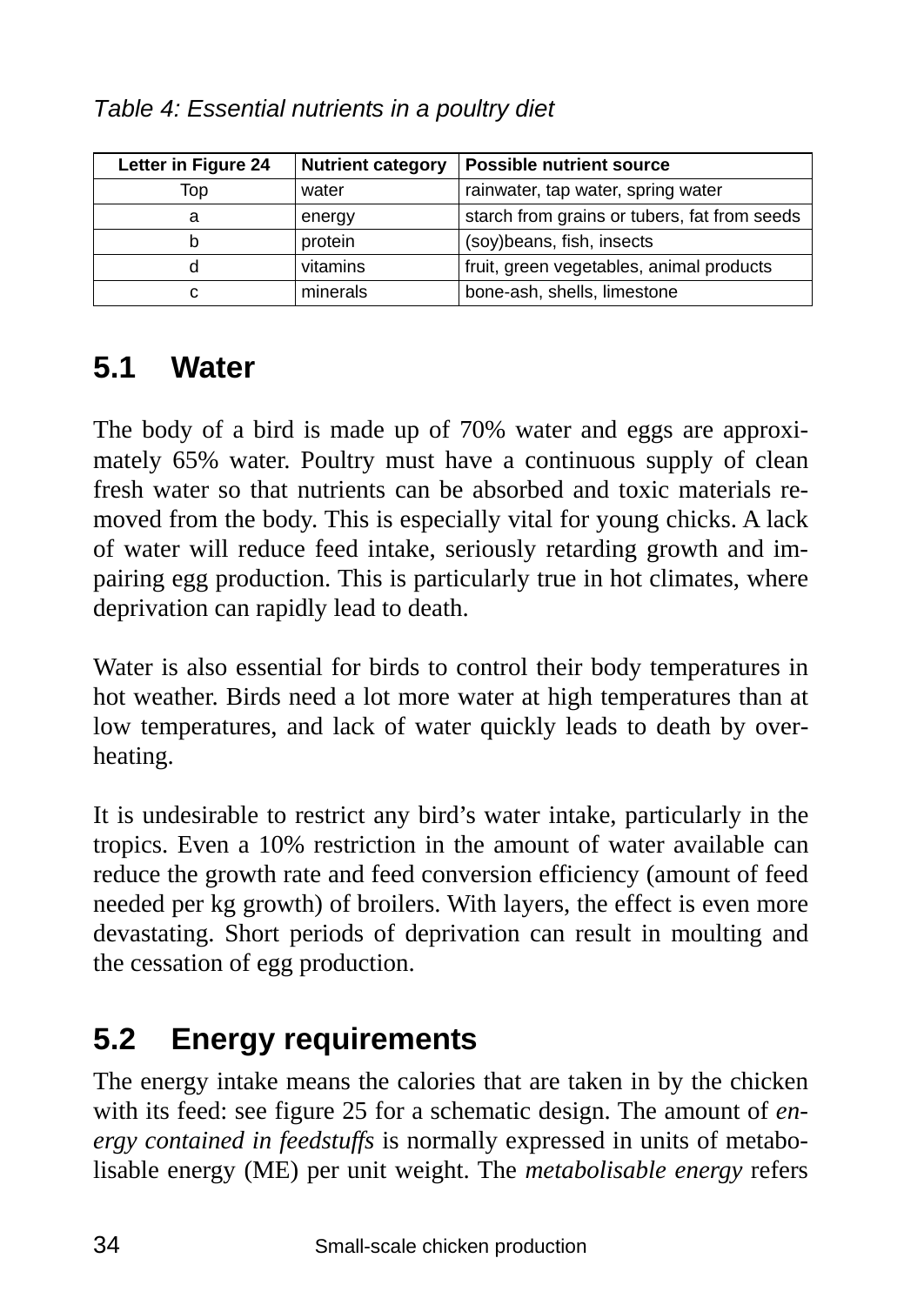to the feed energy that is available to the bird for maintenance of vital functions and the production of meat and eggs. It is expressed in e.g. calories per gram (cal/g) or kilocalories per kg (kcal/kg). 1 kcal equals 4,2 kJ. The energy *requirement* of poultry can be expressed in terms of metabolisable energy per day (kcal/d).



*Figure 25: Example of daily energy intake, losses and utilisation by a chicken (PTC+ )* 

Dietary energy comes mainly from carbohydrates but also from fat and protein. Chickens are usually given free access to food and allowed to consume as much as they wish. They usually consume just enough food to meet their nutrient requirements. This control of intake is based primarily on the amount of energy in the diet.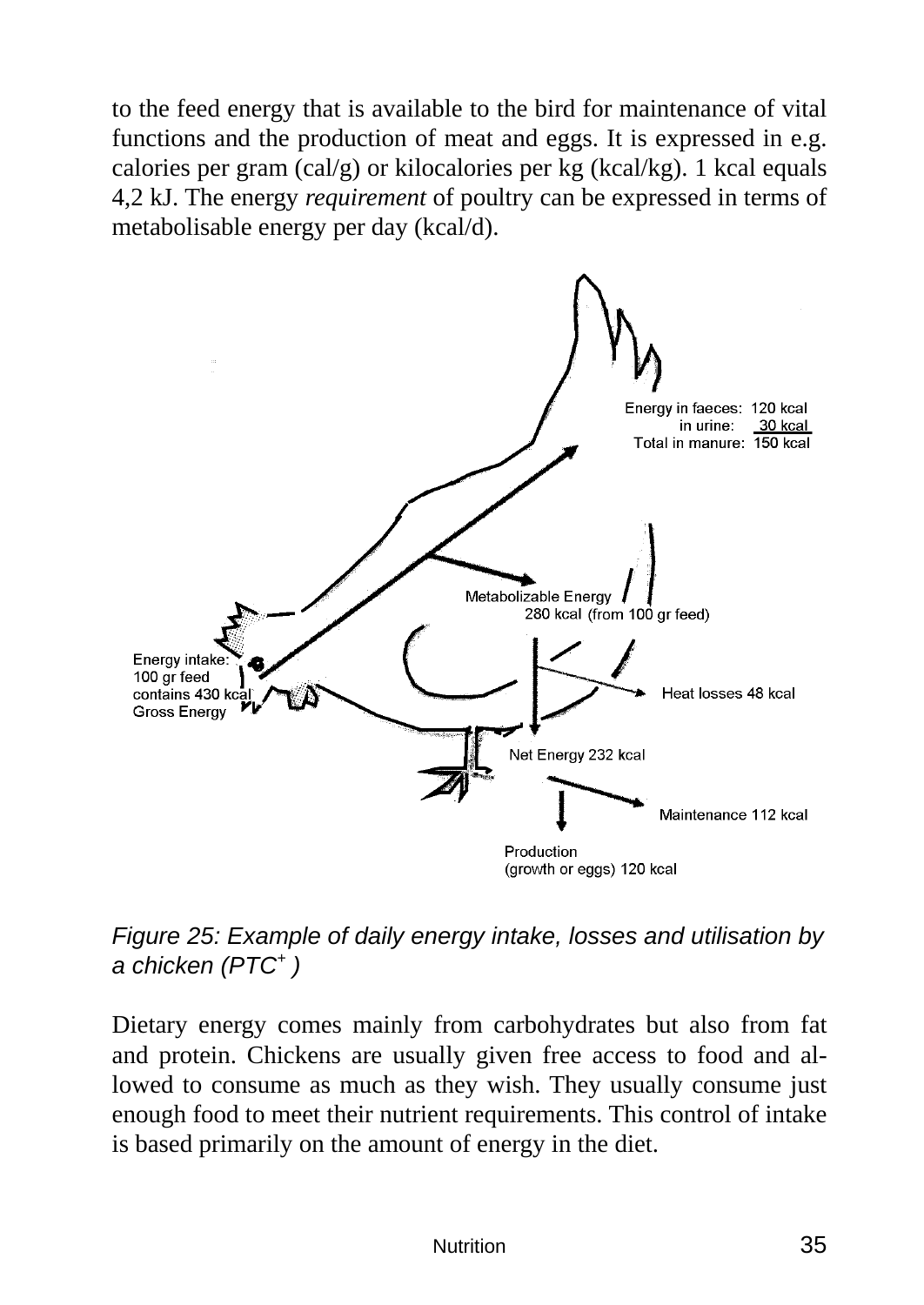Birds eat to satisfy their energy requirements. Thus, increasing the concentration of energy in the diet will result in a decrease in intake, and vice versa, as long as intake is not limited by problems of bulk, texture, inaccessibility or palatability. Levels of nutrients in a diet are therefore often stated in terms of energy content. Recommended energy levels in poultry diets are about 2,800 kcal/kg for layers and about 3,000 kcal/kg for broilers (see appendix 2). When chickens reduce their intake because of heat stress, it is advisable to use more concentrated diets, so that they get enough nutrients in spite of the lower intake.

### **5.3 Protein requirements**

Protein is made up of amino acids, and birds obtain these amino acids from their feed to build up their own proteins in the body. See table 5.

| <b>Essential</b>                                                                                                               | Difficult to classify                                   | Non-essential                         |  |
|--------------------------------------------------------------------------------------------------------------------------------|---------------------------------------------------------|---------------------------------------|--|
| phenylalanine *<br>methionine<br>lysine<br>threonine<br>tryptophan<br>isoleucine<br>leucin<br>evaline<br>histidine<br>arginine | tyrosine<br>cysteine **<br>glycine<br>serine<br>proline | alanine<br>aspartic acid<br>glutamine |  |
| * phenylalanine be converted to tyrosine<br>** cysteine can be converted to methionine                                         |                                                         |                                       |  |

*Table 5: Classification of amino acids* 

Priority always goes to maintenance, and any surplus is used for growth or egg production. High protein feed is expensive, so rations which are too high in protein are wasteful. The excess protein is broken down and used as an energy source, and the excess nitrogen is excreted as uric acid. The synthesis of protein in the body tissues requires an adequate supply of about twenty different amino acids in the proper proportions. Ten of these cannot be synthesized by the bird's metabolism and must therefore be supplied by the diet. These are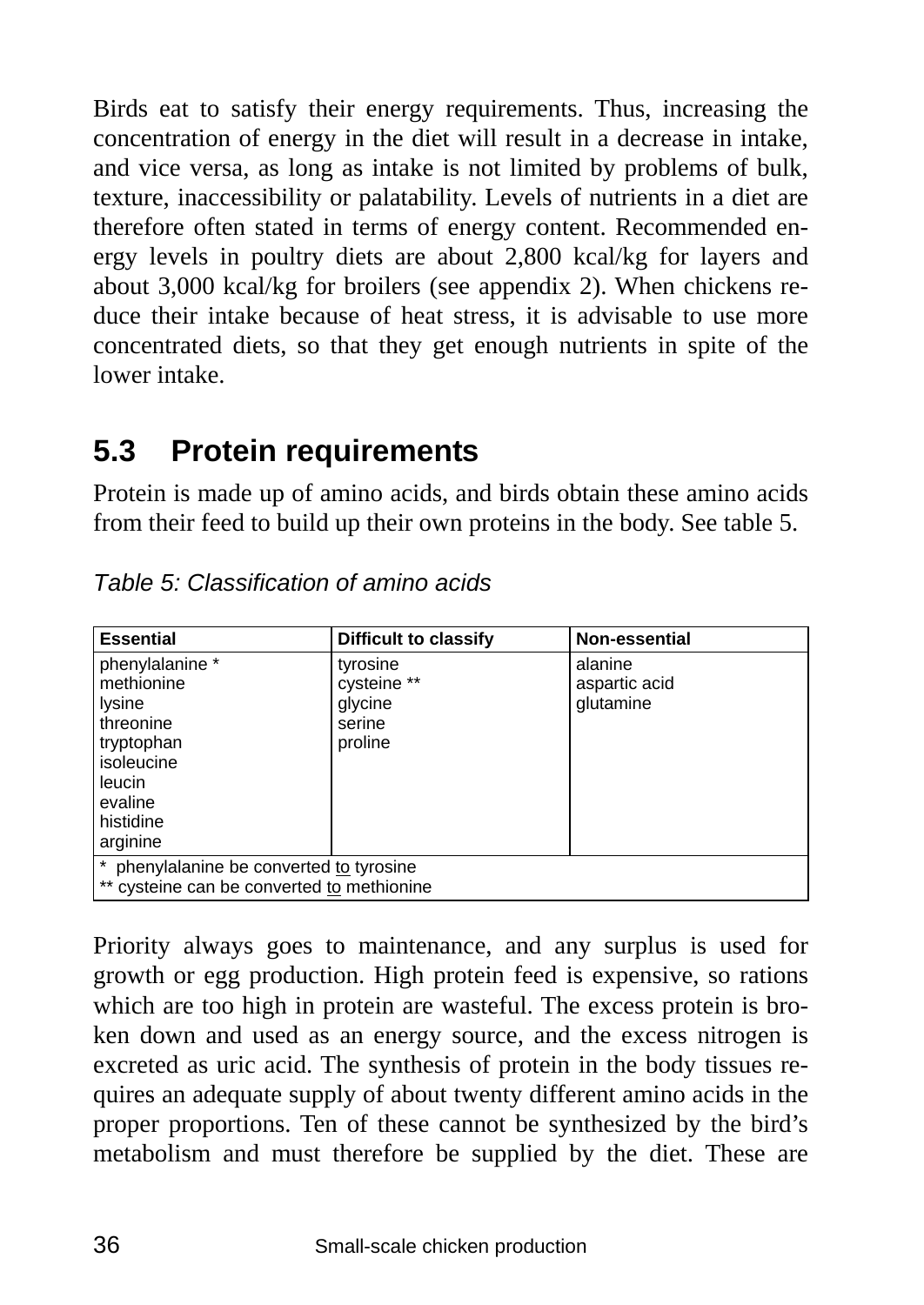called essential amino acids, the main ones being lysine and methionine. A shortage of essential amino acids will limit production.

The quality of feed protein can be described in terms of the amino acids it supplies. However, it is useful to specify total requirements for crude protein in addition to requirements for the main essential amino acids. There should be enough crude protein to supply the required amounts of these amino acids. In most nutrient requirement tables, only the percentages of lysine and methionine are given, and these percentages should be regarded as an indication that there is enough of the other essential amino acids too.

# **5.4 Vitamin requirements**

Vitamins play a role in the enzyme systems and natural resistance of poultry. See Appendix 2, table 17. They are only needed in very small quantities, but are vital to sustain life. Vitamin deficiency can lead to serious disorders. Natural vitamins are found in young and green plants, seeds and insects. When birds are confined in poultry houses, they are entirely dependent on the vitamins present in the compounded feed. All vitamins may be purchased in a synthetic form at a commercial price, and may be added to the mixed feed as a premix. Without extra vitamins, rations may not be balanced enough to support high productivity.

# **5.5 Mineral requirements**

Minerals, especially calcium (Ca) and phosphorus (P), are chiefly needed for the bones. Enzyme systems are also often dependant on trace elements of certain minerals, such as iron, copper, zinc and iodine. These other essential minerals are also described in Appendix 2, table 18.

The mineral requirements of poultry are defined in terms of the separate mineral elements, although minerals are always added to diets in the form of compounds. It is useful to know the proportion of each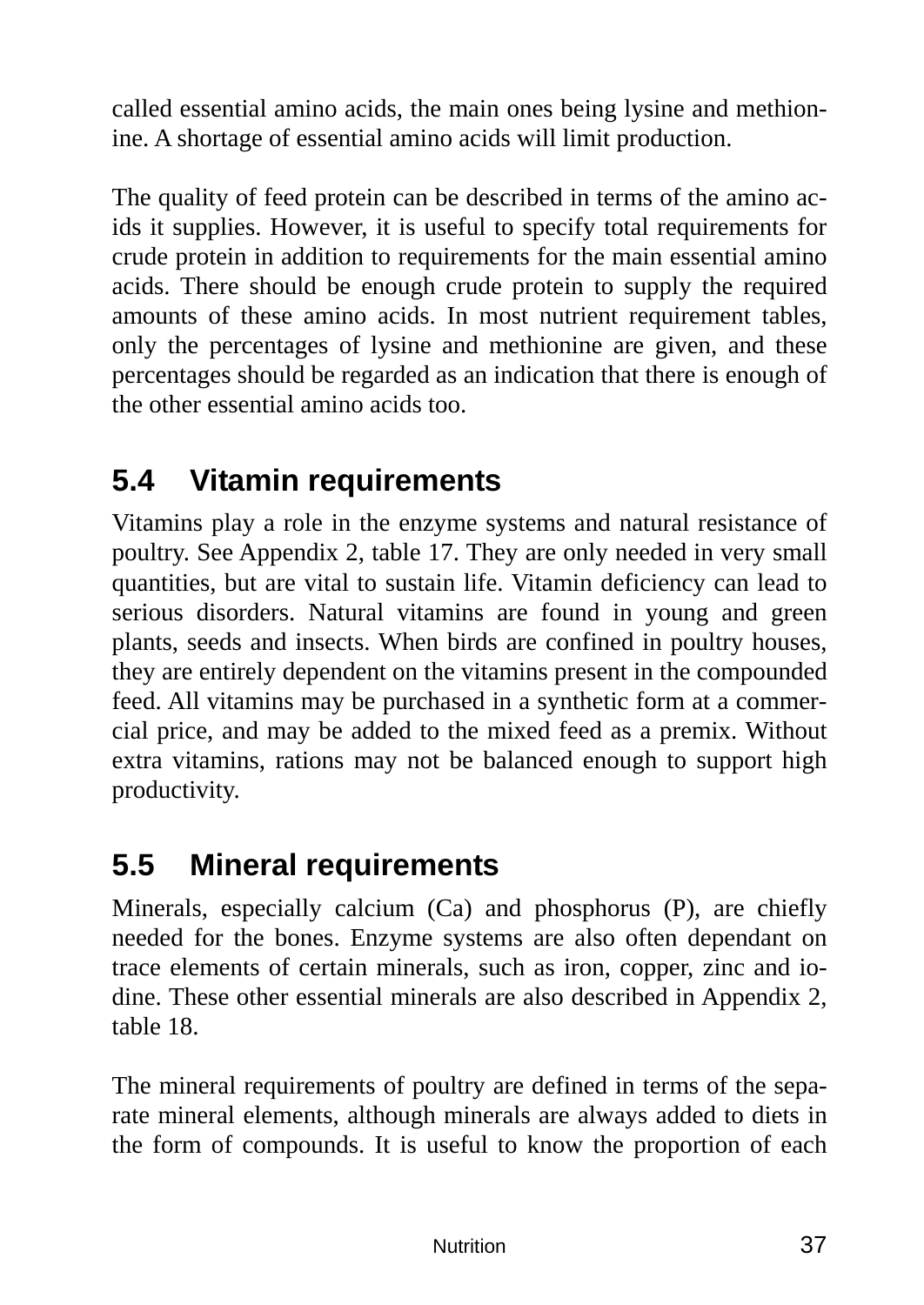element in these compounds, so that the correct amount of this element can be added to the diet. See table 6.

| Compound                             | <b>Chemical formula</b>        | % of element in compound |
|--------------------------------------|--------------------------------|--------------------------|
| Limestone flour<br>Calcium carbonate | CaCO <sub>3</sub>              | 40% Ca                   |
| Zinc carbonate                       | ZnCO <sub>3</sub>              | 52% Zn                   |
| Anhydrous iron oxide                 | Fe <sub>2</sub> O <sub>3</sub> | 70% Fe                   |
| Manganese sulphate                   | MnSO <sub>4</sub>              | 36% Mn                   |
| Copper sulphate                      | CuSO <sub>4</sub>              | 16% Cu                   |

*Table 6: Percentage of the elements in mineral compounds* 

### **Calcium and phosphorus**

Calcium and phosphorus both primarily add to the structure and maintenance of the chicken bones. The skeleton accounts for about 99% of the calcium and 80% of the phosphorus in the body. The two minerals interact with each other, both before and after their absorption from the digestive tract. An over-supply of either mineral can interfere with the utilization of the other.

During egg production, calcium needs are more than doubled. Poultry's calcium and phosphorus requirements are influenced by the amount of vitamin D in the diet, increasing as the level of vitamin D decreases and vice versa. For growing birds, the ratio of Ca : P should be between 1:1 and 2:1. However, laying birds need a ratio of up to 6:1, and they need about 4.0 g of calcium per day for eggshell formation.

Supplements like steamed bone-meal are added to chick and grower diets to provide extra calcium and phosphorus. For laying birds, the extra calcium requirement is provided by oyster-shell grit fed separately or by limestone flour added to the diet. The main criteria for determining a laying hen's requirements of calcium and phosphorus are egg production and shell thickness.

Calcium requirements should be specified in terms of amount of calcium per day rather than percentage in diets. This is particularly im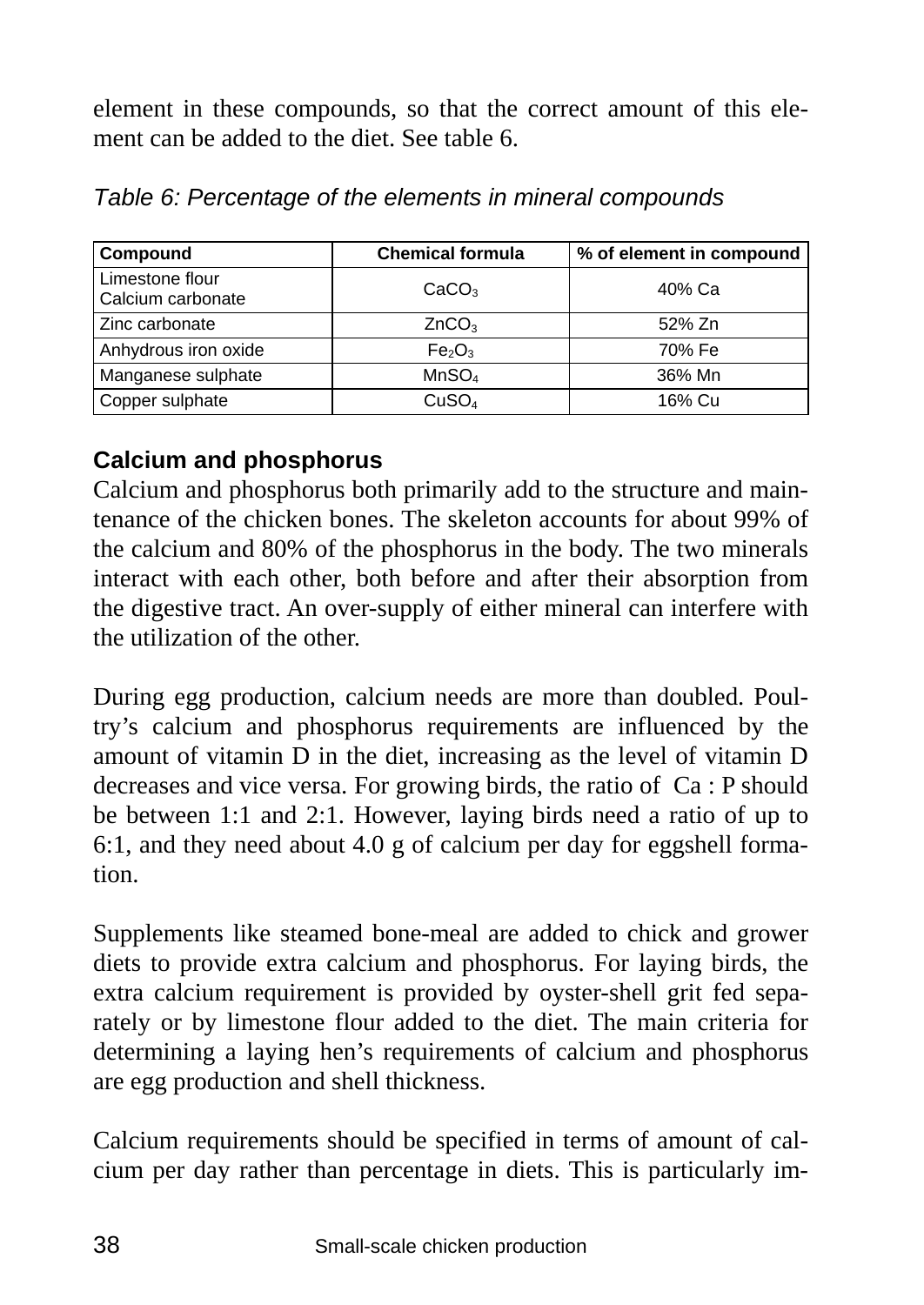portant in the tropics, where reduced intake due to heat may result in too little calcium being consumed each day.

# **5.6 Other ingredients in chicken diets**

So far, we have considered the energy, amino acid, vitamin and mineral content of chicken diets. Vitamins and minerals can be added as premixes to the diets of laying hens and broilers. Other ingredients to be considered include coccidiostats as preventive medicine and antioxidants as preservative.

A prophylactic dose of a coccidiostat should be added to every broiler diet, following the manufacturer's directions. The dose can be withdrawn towards the end of the fattening period. As coccidiosis may occur in flocks treated with a coccidiostat at prophylactic levels, it is advisable to have a concentrated coccidiostat available for medicating the water at a curative level.

Commercial feed preparations may also contain an antioxidant, especially when there is additional fat in the feed mix.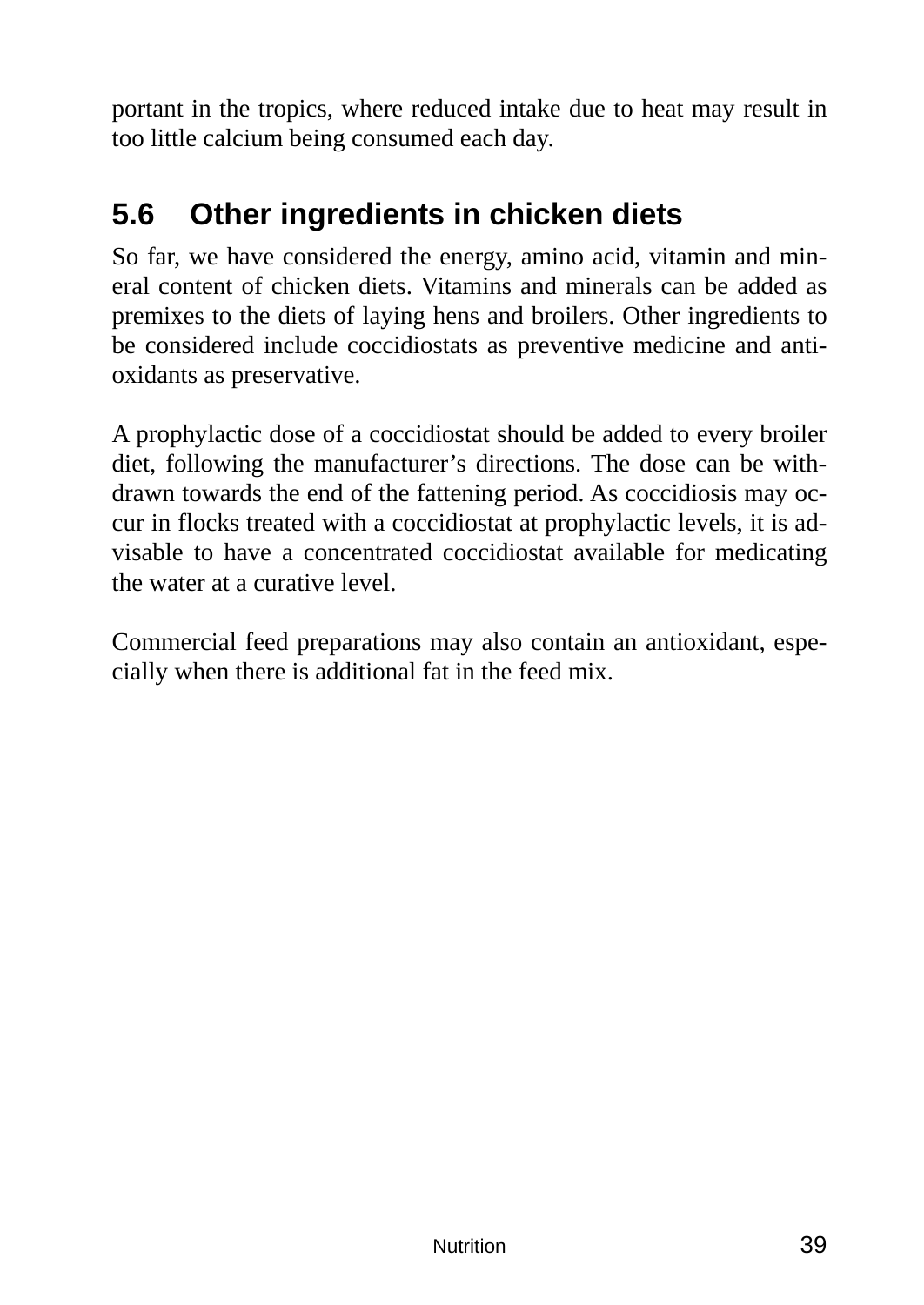# **6 Feeding methods**

This chapter discusses consequences of the housing system for feeding choices. It helps stepwise to rationally calculate diets for various purposes and with a range of different feed ingredients.

## **6.1 Feeding in various housing systems**

### **Free-range chickens**

If you have scavenging chickens, you can do little to influence what they eat, but certainly trust that they will eat what they need. On the other hand chickens can only have a good diet if they can find all the nutrients they need. In many free-range situations, chickens will certainly not be able to find everything they need all year round.

During harvest time or other periods when they can get a lot of grain, chickens will usually get enough energy. However, at such times they usually get too little protein to grow and lay as well as possible. It is important that chickens then get extra protein. This can be animal protein, such as worms and snails, or protein-rich supplements such as soybean oil-cake, fish-meal, etc. In dry periods, a vitamin deficiency can quickly develop. Adding some green vegetables to the chicken's diet will provide them with some of the minerals and vitamins they need.

#### **Housed chickens**

Chickens kept in a poultry house must be provided with all the food they need by the chicken raiser. If the chickens have a limited run, they can find some of the minerals and vitamins they need themselves, as long as there is enough vegetation in the run. It must also be shifted regularly, e.g. every two weeks, to reduce the risk of infection with parasites.

For commercial production, there are different types of chicken feeds for the different age categories. In general, two kinds of feed are used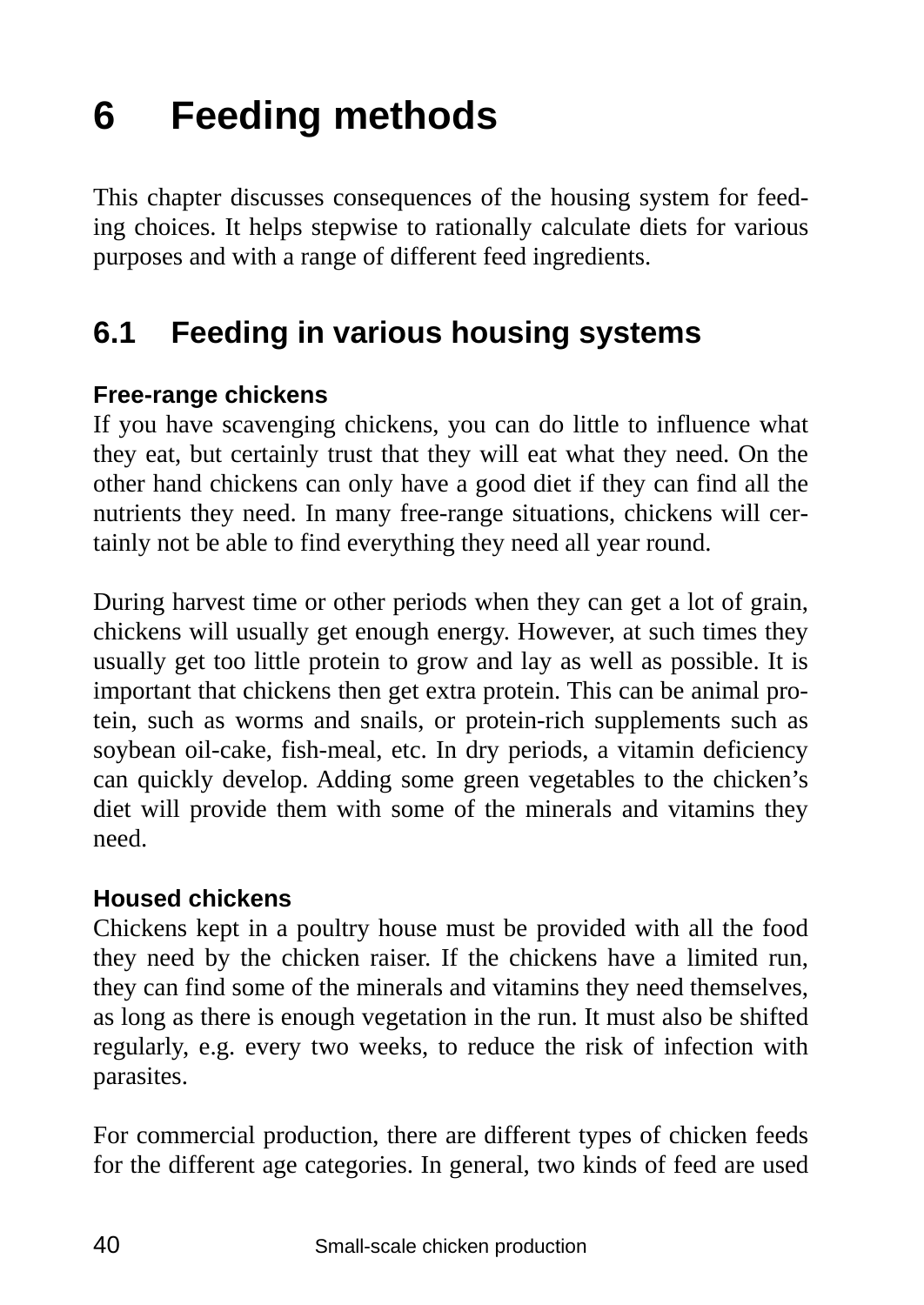for the rearing period from 0 to 18 weeks, when the chick matures until it can start laying: a high quality starter feed for very young chicks (up to 6 weeks) and a growers feed for chickens from 6 to 18 weeks. During the laying period, only one kind of chicken feed is usually available for laying hens, but it is possible to use a pre-layer feed for some weeks. The most important ingredient is the calcium to produce good egg shells. If the feed contains less than 3% Ca, extra grit or shells must be given to the layers.

Commercial broilers can grow very fast  $(1.5 - 2 \text{ kg in 6 weeks})$ , but only under good management and with special, highly concentrated broiler feed. They can be given the same feed as the growing chicks of layers, but then they grow more slowly. Generally, broilers receive 'starter feed' for the first 2 weeks only, and then 'finisher feed', which is higher in energy but a bit lower in protein. Since young broilers are very sensitive to coccidiosis, an intestinal parasite, a preventive dose of coccidiostat should be added to their feed. A few days before slaughtering, this medicine should be withdrawn from the feed, to make sure there are no residues in the broiler meat.

# **6.2 Feed intake**

Feed can only be stored for a short time. If it is kept too long, its quality will decrease, especially the vitamin content. Be sure to buy fresh feed. If you have to store it, try to do so in a dry and, if possible, a cool place. Keep it out of reach of rats, cockroaches, etc. You should not store the feed for more than a few weeks.

It is strongly advisable to check how much feed is consumed by the chickens, as far as possible. Any deviation from the normal feed intake might indicate a change in production level and/or health status.

The voluntary feed intake is the amount of feed that a bird consumes when it has unlimited access to a diet. Monitoring of the intake is important because, if a flock consumes less than expected, production will be lower than expected too, and the birds may lack certain nutri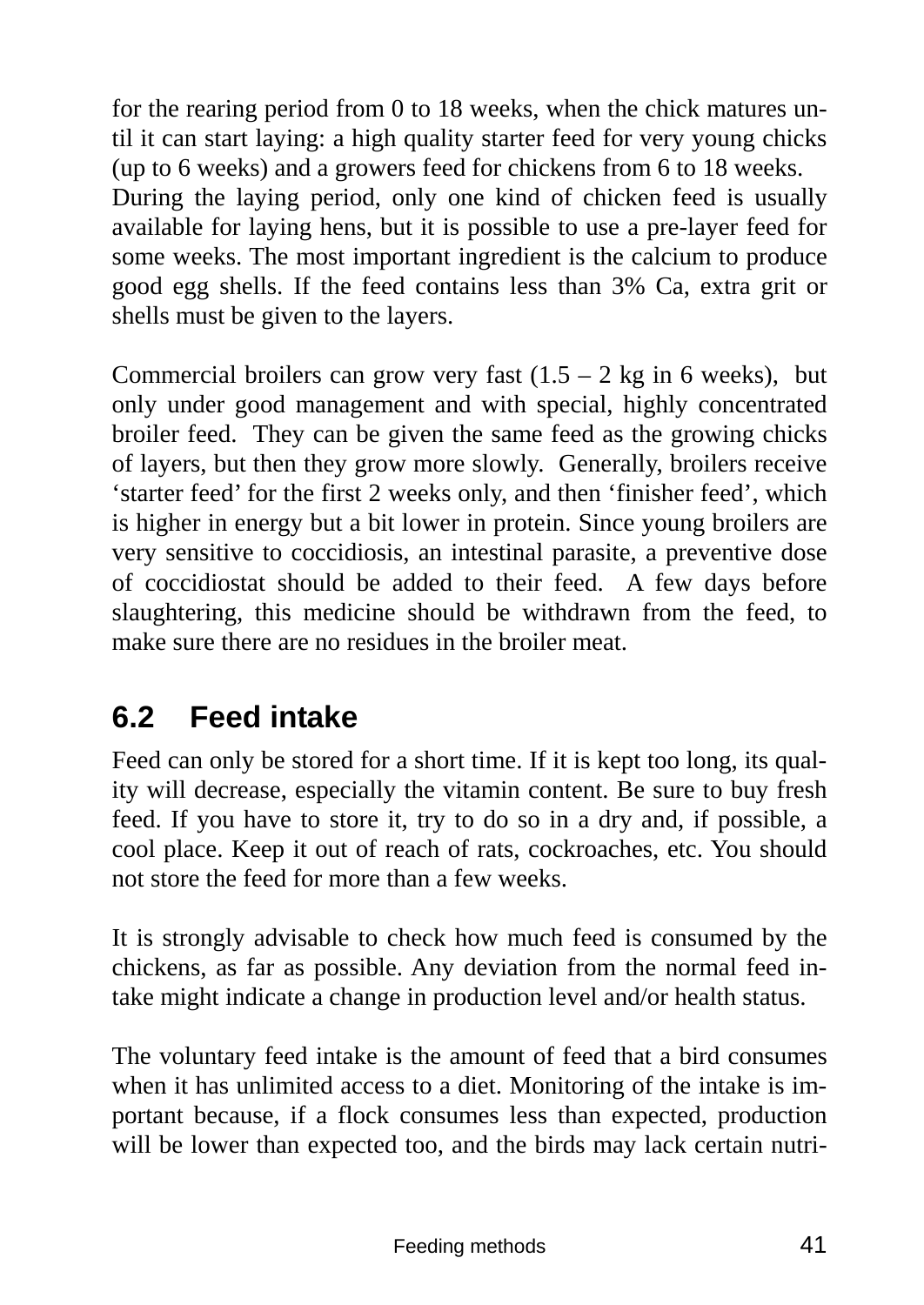ents. Also, a reduction in feed intake can be a useful warning of management errors like insufficient drinking water, or of an outbreak of disease. If the intake is above the predicted level, certain types of birds may be growing too fat, or, more likely, there might be spillage of feed or losses to rodents.

The most important factors affecting food intake are the following:

- $\blacktriangleright$  body weight
- $\triangleright$  growth rate
- $\blacktriangleright$  egg production
- $\triangleright$  feed quality
- $\triangleright$  environmental situation

### **Body weight**

Heavy birds consume more food than light birds. To maintain the body and all its basic functions, the average feed requirement is 70 grams per day for a body weight of 2 kg. For every 50 grams above 2 kg, one extra gram is needed, and for every 50 grams less than 2 kg, one gram less is needed*.* 

#### **Growth rate**

Growth rate is the rate of live weight gain Growing birds require extra feed. For every gram of weight gain, they need roughly 1.5 grams of feed, above what they need for maintenance. Faster growth means better food conversion, especially for broilers, because it makes more of the feed available for production. At a given weight, immature birds of broiler strains have a much higher feed intake capacity than birds of an egg laying strain.

### **Egg production**

Laying hens' intake of dietary energy is related to their egg production rate. If egg production increases, more feed is needed. Generally, for every gram of egg produced, one more gram of feed is required, above maintenance intake level. This is calculated by multiplying the laying percentage by the average egg weight.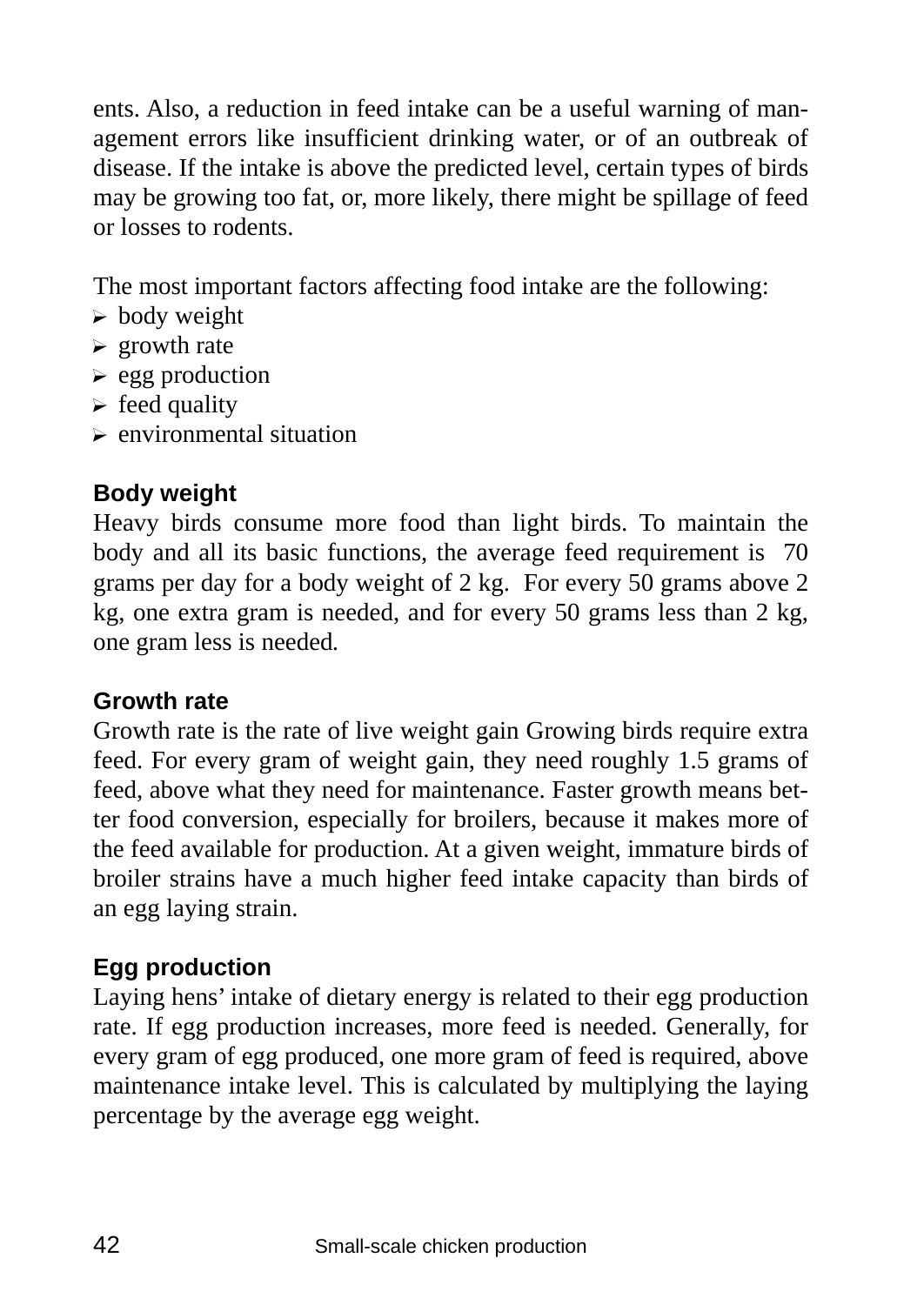### **Feed quality**

The major dietary factor affecting feed intake is the concentration of energy in the diet. An increase in dietary energy results in a decrease in feed intake. The concentration of nutrients other than energy does not influence appetite, as long as it remains within the range for normal health and production.

The standard energy level for layers is 2,800 kcal per kg of feed (see appendix 2).

The intake of pelleted feed can be up to 8% more than the intake of the same feed in the form of meal. This is partly because pellets are partially cooked, and partly because they are easier to eat. In young birds, this high intake is desirable since it boosts the growth rate, but in adults it can lead to over-consumption and obesity.

#### **Environmental situation**

The main issue is how the birds are kept. In a cage, birds move much less and therefore need less energy, and this will save 5 grams of feed per bird per day.

Secondly, temperature has a big influence on feed intake. Low temperatures stimulate the feed intake, but it is more of an issue that high temperatures ( $> 28^{\circ}$ C) limit the voluntary feed intake. In hot climates it is hard for the birds to eat enough to maintain high production. Ventilation and cooling should help, but another solution is to offer more concentrated feed.

Light intensity and day-length have some effect on voluntary feed intake. With laying birds, this is due to the effect of day-length on egg production. Longer days stimulate egg production and therefore encourage hens to consume more feed. With chicks, light has a more direct effect upon feed intake by regulating behaviour patterns and extending activity and feed consumption. Maximum feed intake and growth rate are obtained when chicks are reared in continuous light. With broilers, however, too many hours of light  $(>20$  hours) may in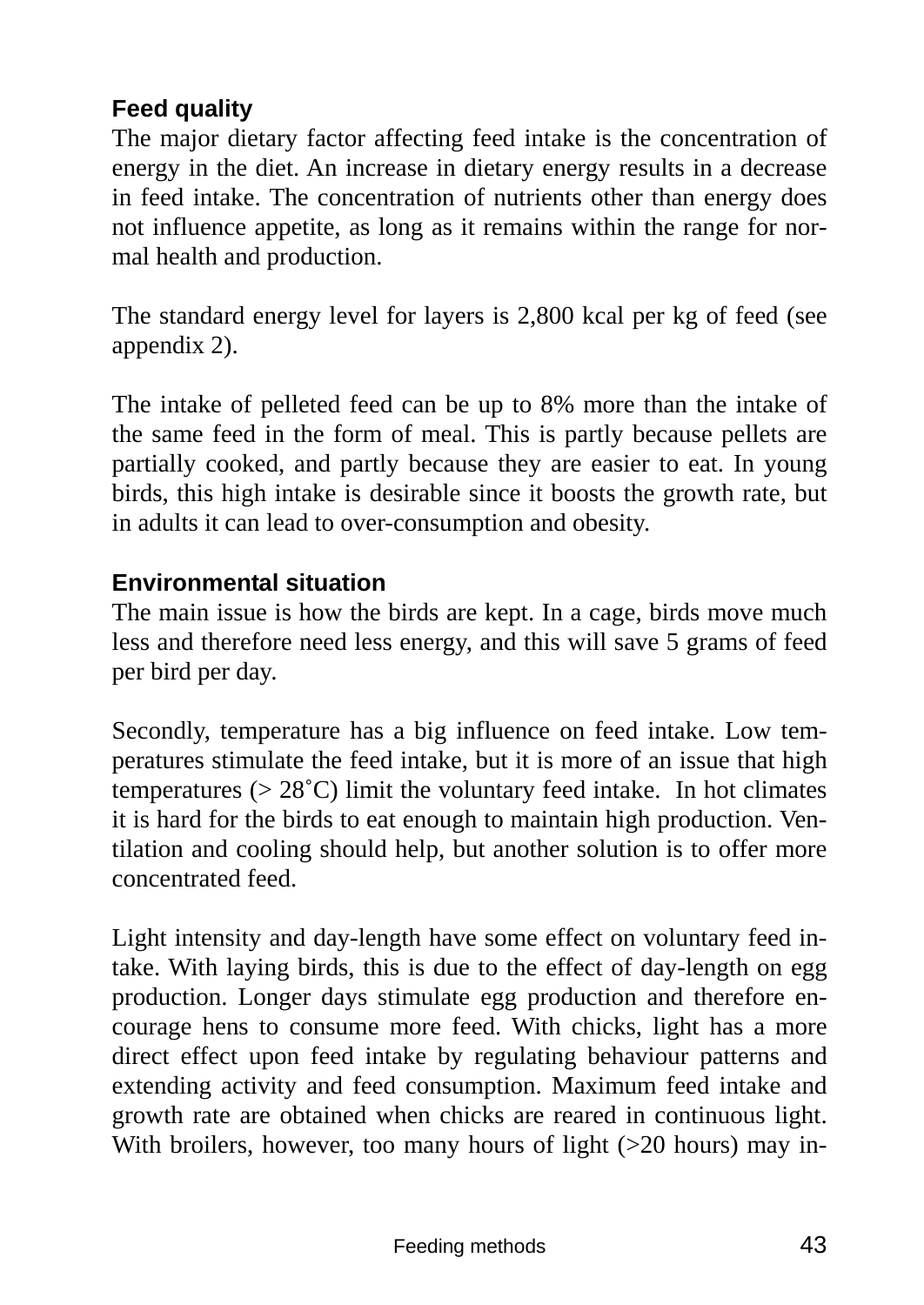crease activity and therefore reduce the efficiency of feed utilization, because extra activity requires extra feed. For this reason, intermittent light schemes have been developed for intensive production systems.

# **6.3 Restriction of energy intake**

Restricting energy intake has a different effect on pullets of egg producing strains than on those of meat producing strains.

### **Pullets of egg producing strains**

It is not usual to restrict the food intake of growing pullets being reared for egg production. Nor is it usual to restrict their food intake during the laying period, because optimal physical development is necessary for good egg production.

### **Pullets of meat producing strains**

Pullets of heavier stock (broiler parent stock) are not normally allowed unlimited access to feed during the growing stage. Their feed intake is restricted in order to reduce live weight gain, and in particular to limit the amount of body fat at the onset of egg production. The degree of restriction depends on the breed. Various methods of restricting feed intake can be used. These include skip-a-day feeding, low protein diets, high fibre diets and low lysine diets.

Skip-a-day feeding is probably the easiest. With this system, if birds are to be rationed to 70% of their voluntary intake, they are fed 140% of their daily intake once every two days. This technique ensures that every bird, including those low down the pecking order, is able to obtain its fair share of food. If birds are given 70% of their food intake every day, birds high up in the pecking order will achieve 100% of their desired consumption, whereas birds lower down the pecking order may consume less than 50%.

Birds of modern broiler strains must be even more severely restricted (to less than 50% of what they would naturally eat), if they are to pro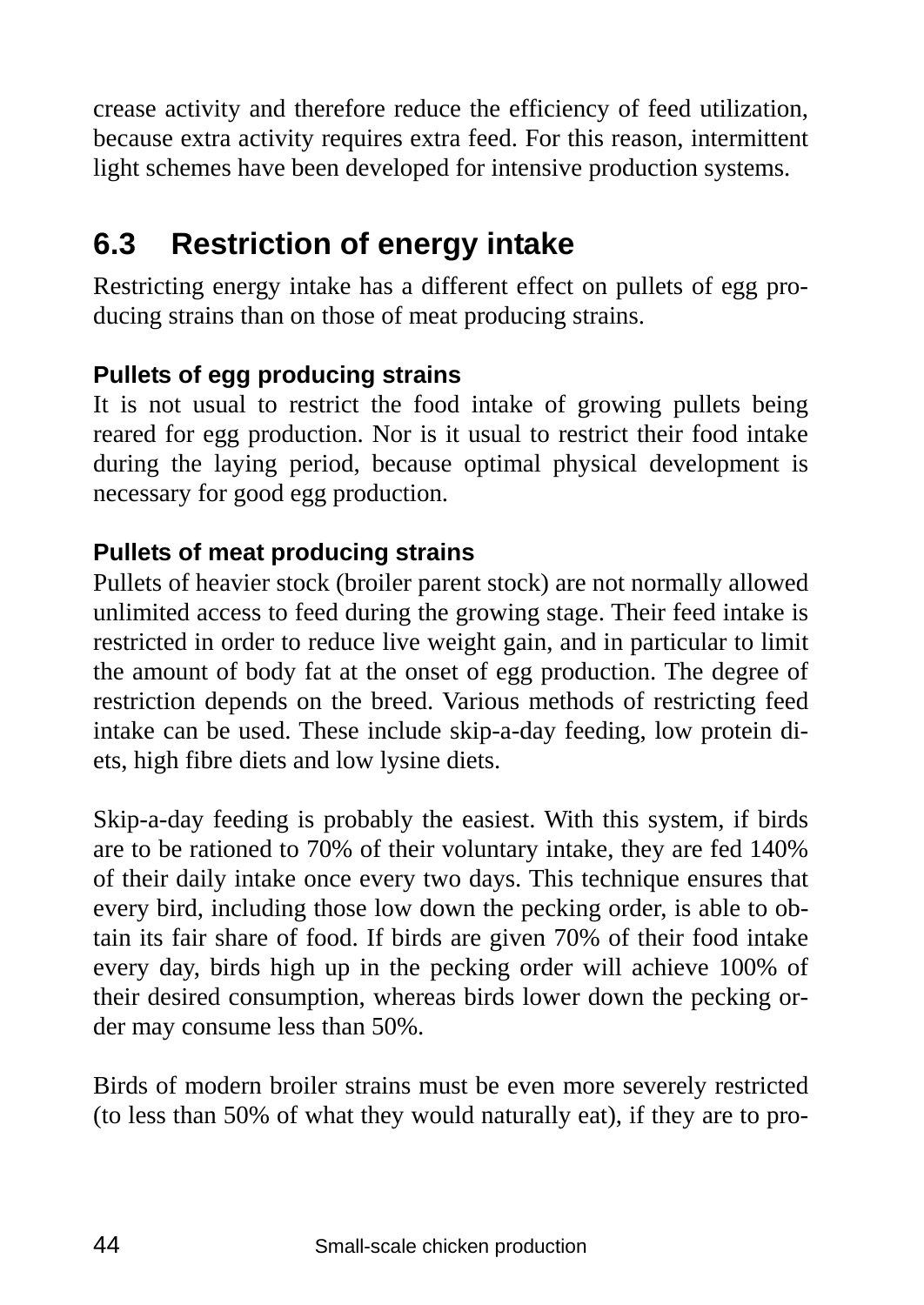duce enough eggs. The best advice for any farmer keeping modern broiler strains is to follow the chick supplier's advice.

# **6.4 Feed composition**

Although poultry farmers don't decide what is put in the chicken-feed they buy, they can check that it contains all the nutrients the chickens need in the right proportions. An overview summary of the nutrient requirements is given in the tables in Appendix 2.

Food represents 60-70% of the cost of producing chicken meat or eggs. So savings on feed can help a lot to keep your production costs down. It is therefore important to use the cheapest suitable food in the correct ratio, and to know what feedstuffs are available and how they should be used.

We discussed the essential nutrient sources in Chapter 5. For purposes of diet and ration calculation, we classify feedstuffs for poultry diets into five broad classes:

- $\triangleright$  cereals or cereal by-products, mainly for starch and protein
- $\triangleright$  other energy feed like roots or oils
- $\triangleright$  protein-rich vegetable feeds
- $\triangleright$  animal proteins
- $\triangleright$  mineral supplements.

#### **Pearson square**

Chicken diets can be calculated by designing a so-called Pearson square (figure 26).

Table 7 shows the calculation of a diet for a laying hen, using 4 different feedstuffs to create a mixture containing 16.5% protein. The various feedstuffs are put into two groups: high protein and low protein. Within the group they can replace each other, so the price will decide which one will be used more. Then the averages for each group can be calculated according to the amounts of each ingredient used.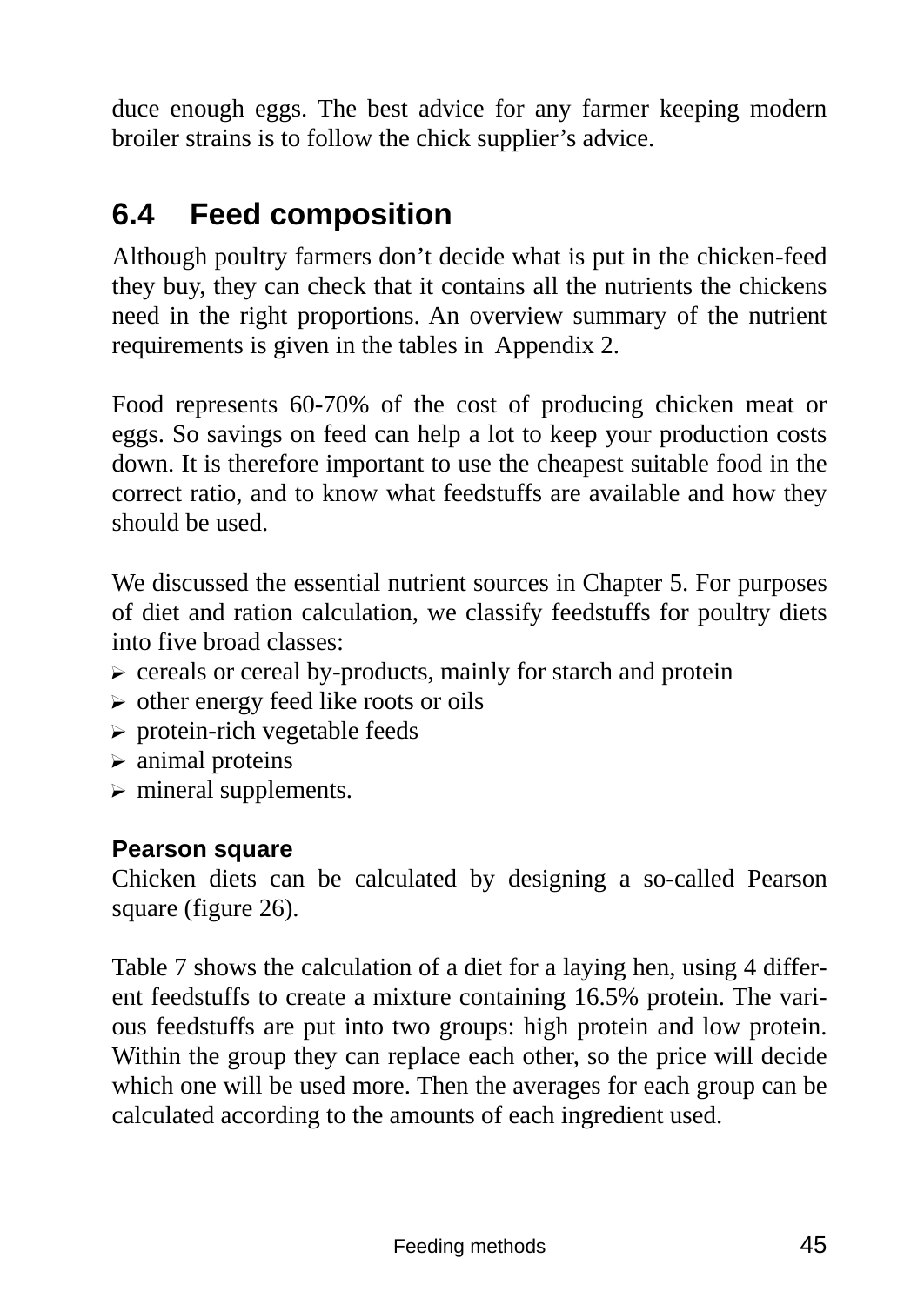| <b>Feedstuff</b> | Content of crude protein (%) |
|------------------|------------------------------|
| Maize            |                              |
| Sorghum          | 10                           |
| Soy bean meal    | 44                           |
| Fish meal        | 65                           |

*Table 7: Calculation of a diet for a layer, regarding protein* 

Suppose maize is cheaper and more plentiful than sorghum, and soybean meal is cheaper than fish meal. Including all 4 ingredients makes the feed more reliable, as the ingredients complement each other.  $5 - 8$ ingredients in a mixed feed may be optimal.

In our example, you can make a cereal mix with two parts of maize (8% crude protein) and one part of sorghum (10% crude protein) from one group, to be combined with a protein-rich mix of 3 parts of soy bean meal (44% crude protein) and one part of fish meal (65% crude protein):

*Cereals - weighted mean:* 

| * maize                           | $2 \times 8\% =$  | 16%  |  |                            |
|-----------------------------------|-------------------|------|--|----------------------------|
| * sorghum                         | $1 \times 10\% =$ | 10%  |  |                            |
| Weighted mean for the cereals     |                   |      |  | $26\%$ / 3 = 8.7% protein  |
|                                   |                   |      |  |                            |
| Protein feeds - weighted mean:    |                   |      |  |                            |
| * soy bean meal $3 \times 44\% =$ |                   | 132% |  |                            |
| * fish meal                       | $1 \times 65\% =$ | 65%  |  |                            |
| Weighted mean for protein feed    |                   |      |  | 197 % $/4$ = 49.3% protein |

The weighted means of the cereals and the protein feeds must be put on the left-hand side of the Pearson square, in order to find which combination of the two will result in the required 16.5% of protein.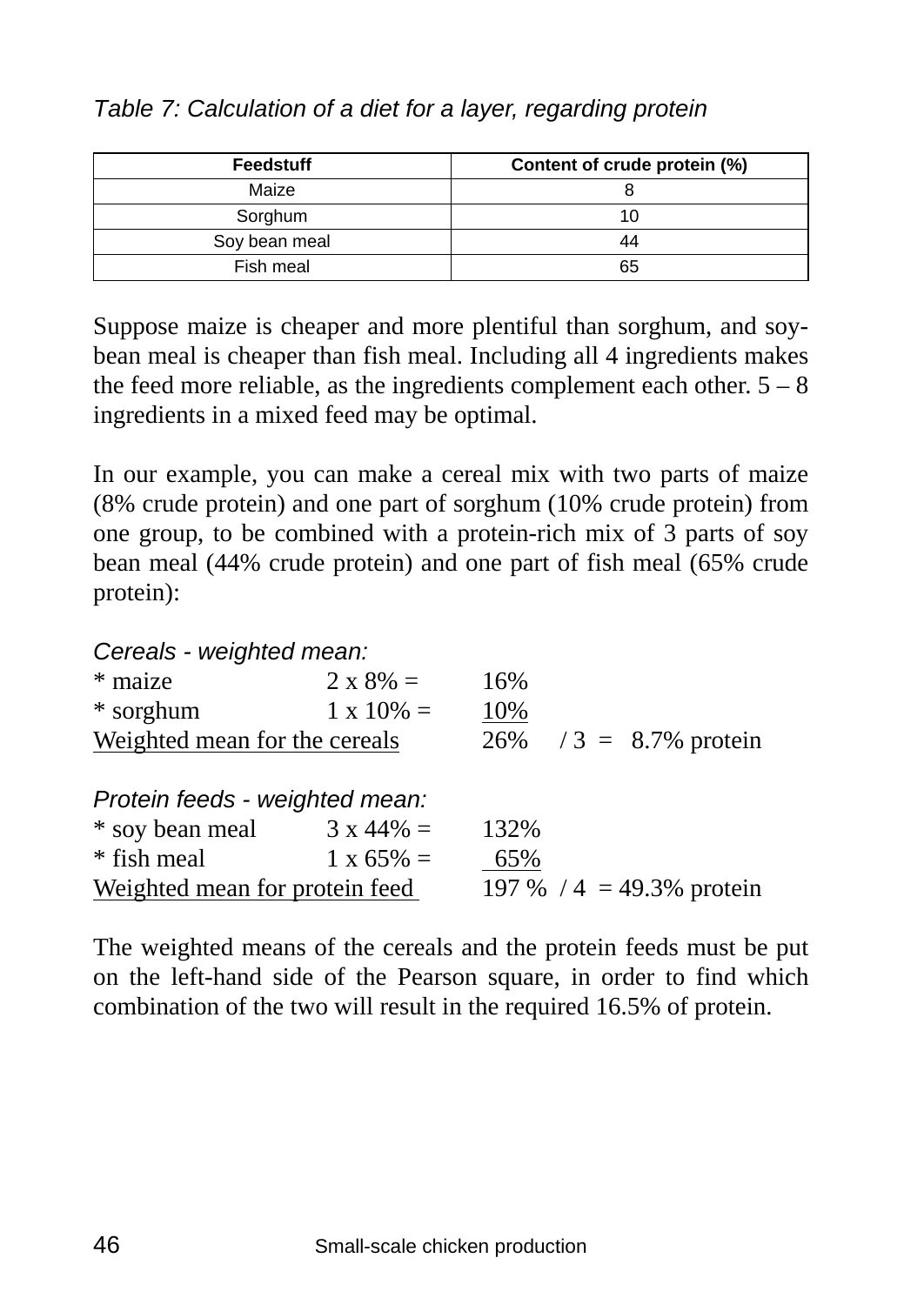

*Figure 26: Pearson square* 

The protein level required in the complete diet is placed in the middle of the square and the percentage of protein content in each food on the two left-hand corners of the square. To work out the proportion of each foodstuff that is required, subtract the small number from the larger one diagonally across the square, as shown below.

The resulting figures on the right-hand side of the square indicate the proportion of each mixture needed to achieve a diet containing 16.5% protein. In this case, this requires a ratio of 32.8 parts of the cereal mix to 7.8 parts of the protein feeds (3 soybean meal : 1 fishmeal).

Expressed in percentages of the total mixture, the diet will be made up as follows:

 $\frac{32.8}{2.2} \times 100\% = 81\%$  $32.8 + 7.8$  $×100% =$ + *cereals*   $\frac{7.8}{2.7} \times 100\% = 19\%$  $32.8 + 7.8$  $×100\% =$  $\frac{10}{2}$  × 100% = 19% protein mix

The cereals feed consists of sorghum and maize in the ratio 1 : 2

$$
\frac{81\%}{3} = 27\% \text{ of sorghum } \left(\frac{1}{3}\right), \text{ and } 54\% \text{ of maize } \left(\frac{2}{3}\right).
$$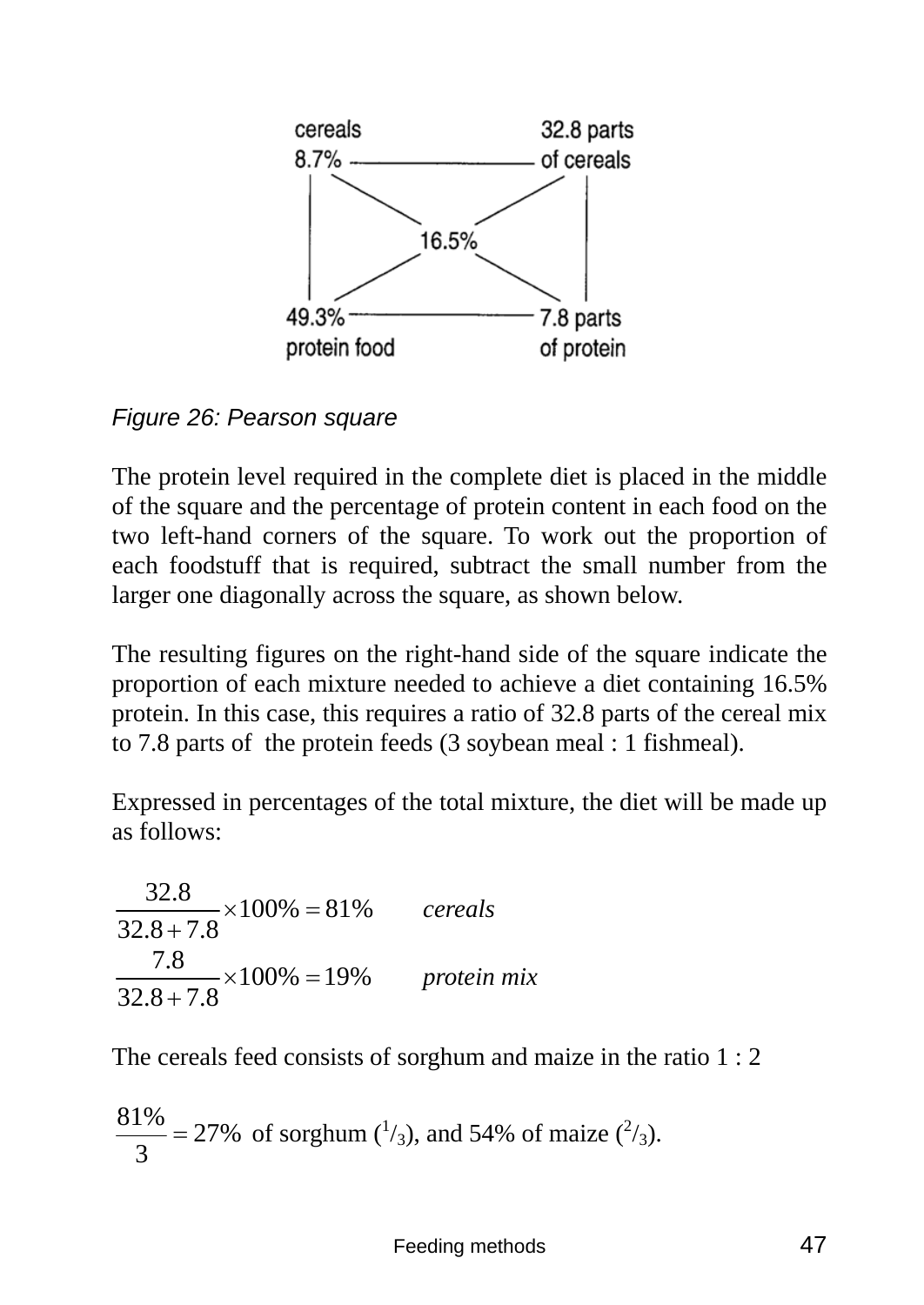For the protein mix, the same procedure is used to divide the 19 % in the ratio 1: 3

$$
\frac{19\%}{4} = 5\% \text{ of fish meal } \left(\frac{1}{4}\right), \text{ and } 14\% \text{ of soybean meal } \left(\frac{3}{4}\right).
$$

With this combination of the 4 feed ingredients, we can now calculate whether this diet will meet the other nutrient requirements as well: see table 8.

| Feedstuff       | Part of this<br>feed mixture<br>(%) | Energy<br>(kcal/kg) | Protein<br>(%) | <b>Crude fibre</b><br>(%) | Calcium<br>(%) |
|-----------------|-------------------------------------|---------------------|----------------|---------------------------|----------------|
| Maize           | 54                                  | 1,804               | 4.8            | 1.1                       | 0.02           |
| Sorghum         | 27                                  | 886                 | 2.7            | 0.5                       | 0.01           |
| Soybean<br>meal | 14                                  | 350                 | 6.2            | 0.9                       | 0.04           |
| Fish meal       | 5                                   | 165                 | 3.2            | 0.0                       | 0.25           |
| <b>Total</b>    | 100                                 | 3,205               | 16.9           | 2.5                       | 0.32           |

*Table 8: Calculation of the nutritive value of a diet* 

The energy content of 3,205 kcal/kg exceeds the minimum of 2,800, the protein level is good and the crude fibre does not exceed 7%. Only the percentage of calcium is far to low for layers. It should be between 2.5 and 3.5 %. You have to add some limestone and bone-meal to supply about 4.0 g calcium per day and to meet the calcium and phosphorus requirements (in a ratio of 6 :1). Alternatively, grit or broken shells can be given separately from the feed, for voluntary intake. See table 22 in Appendix 2.

The proportion of the different ingredients in the ration is more important than the quantity you supply. Poultry will not eat any more once their energy requirement has been met.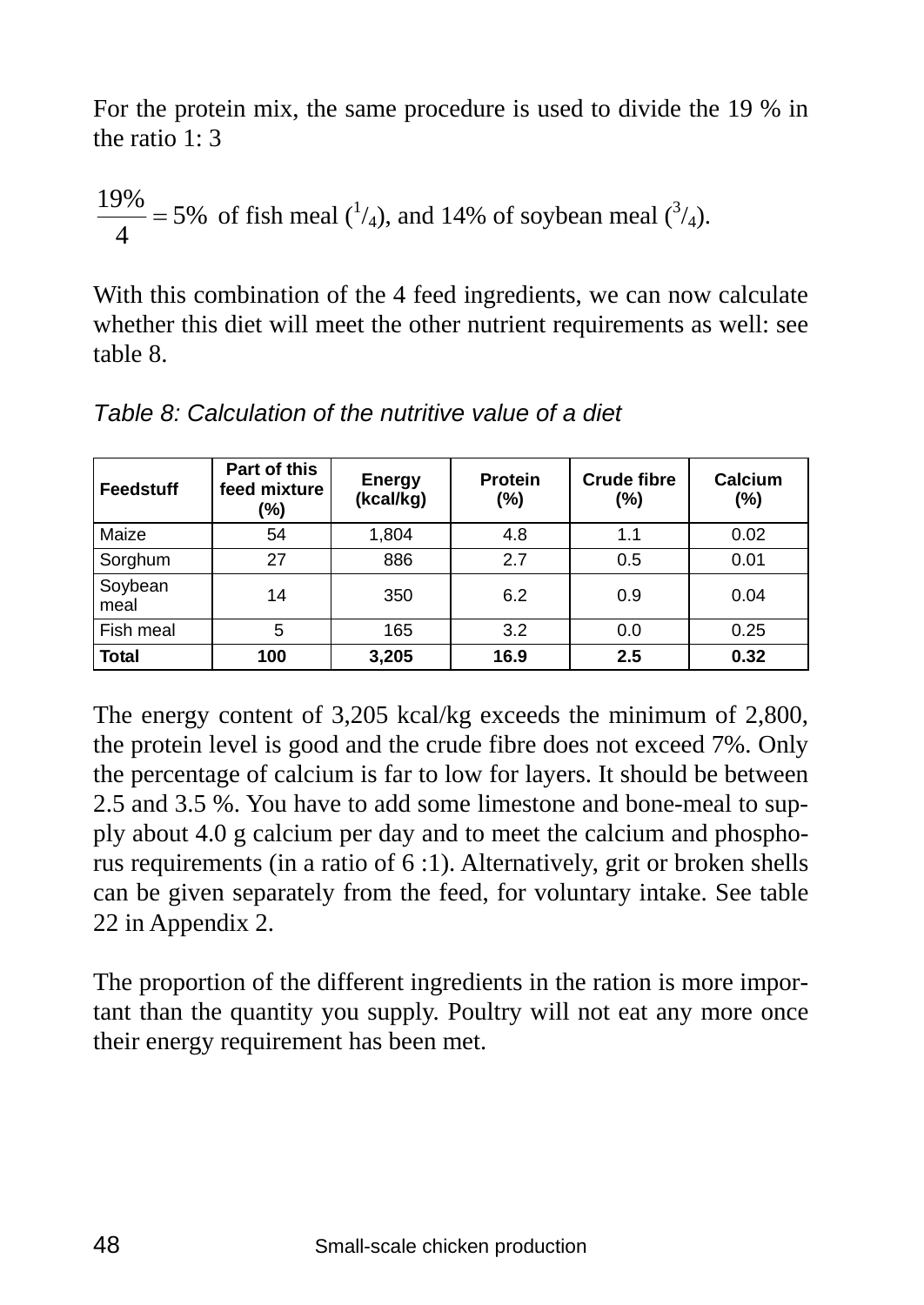# **7 Health care**

For good productivity and profitability, you should keep your chickens as healthy as possible. Sick chickens do not produce, and profits will be lost if you have to buy medicines or if your chickens die. Prevention is better than cure, so try to provide good housing, nutrition and health care for your chickens, and observe them daily for any abnormalities and disease symptoms. Some diseases can spread rapidly through a poultry flock so sick-looking birds should be housed separately and given extra care. Contact your veterinary or extension agent for information about common poultry diseases in your area and the availability of chicken vaccines.

## **7.1 Infectious diseases and their causes**

Disease can occur in poultry of all ages and breeds. When birds look sick and/or behave strangely (see figure 27) there are many possible causes. A healthy chicken is active, has bright eyes and scavenges for food. Unhealthy or sick birds are often less active, with dull eyes and ruffled feathers. Sometimes you may observe abnormal breathing (coughing, swollen eyes), abnormal digestion (watery or bloody diarrhoea, dirty feathers) or locomotion disorders (paralysis/limping).



*Figure 27: Healthy and unhealthy chicken (Poultry Network)*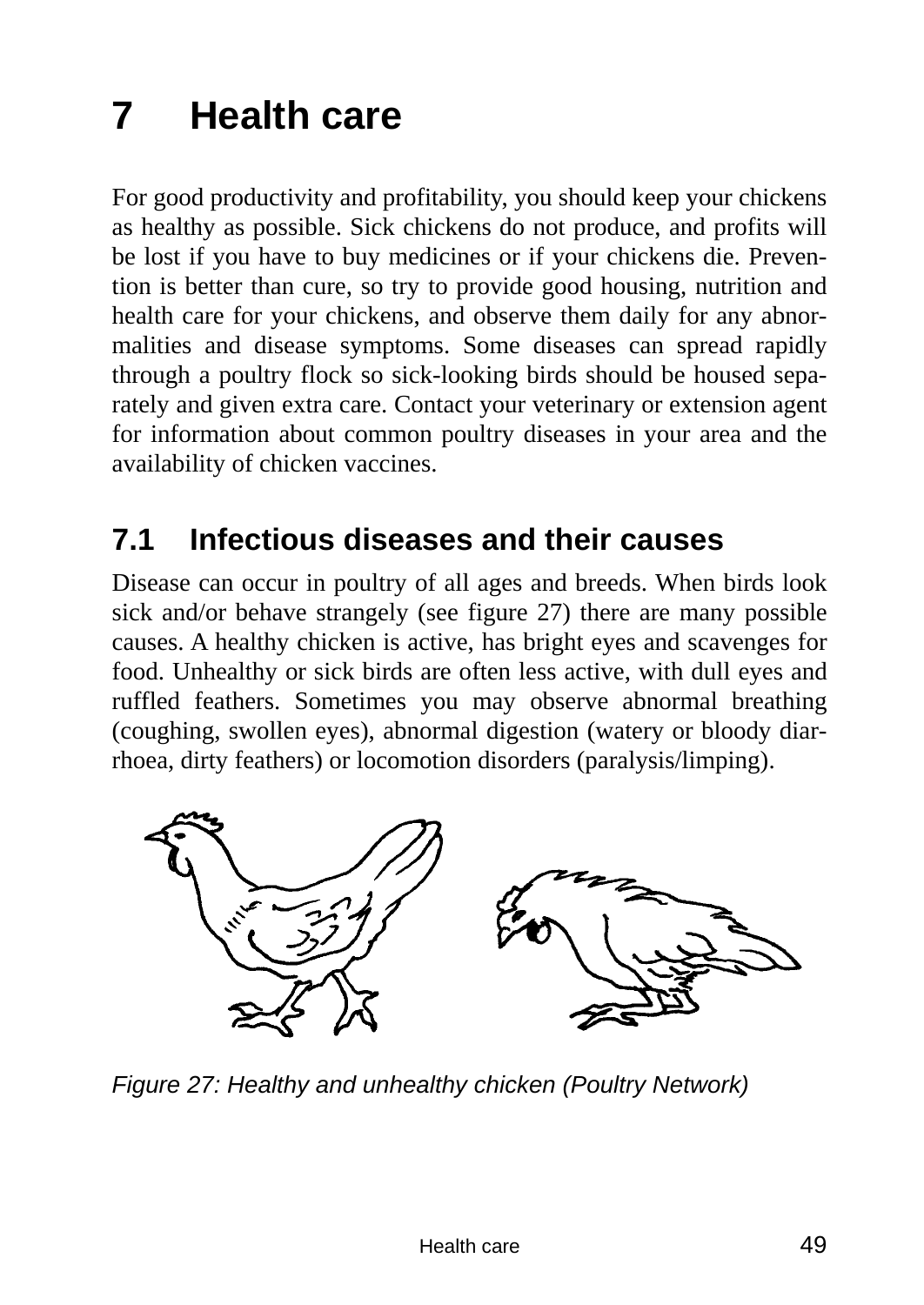Sometimes you may notice that hens are laying fewer or abnormal eggs. Some diseases can cause high mortality rates (figure 28).

#### **Causes**

Infections are caused by germs. These microbes act as pathogens, which means that they cause disease:

- $\triangleright$  viruses causing e.g. Newcastle Disease, bird flu or avian influenza, fowl pox and Gumboro disease
- $\triangleright$  bacteria causing e.g. fowl cholera, typhoid and pullorum disease
- $\triangleright$  fungi causing e.g. Aspergillosis or brooder pneumonia.



*Figure 28: Some diseases can cause high mortality rates* 

Of all the microbes, only a few parasites are visible to the naked eye. All other germs can only be seen with special microscopes. Fungi or moulds can produce toxic substances called mycotoxins. If birds eat feed with mycotoxins, their resistance may be lowered. Feed should therefore be stored properly to avoid fungal growth. Parasites also cause disease or growth retardation: internally (roundworms, tapeworms and coccidiosis) or externally (fleas, ticks, lice).

#### **Diagnosis**

Generally speaking, making the right diagnosis is the work of a veterinarian. Always keep in touch with a vet, if possible via a veterinary assistant or a community or village animal health worker.

We do not intend to describe diseases in this chapter. For symptoms, causes, treatment and vaccination of the most common diseases, we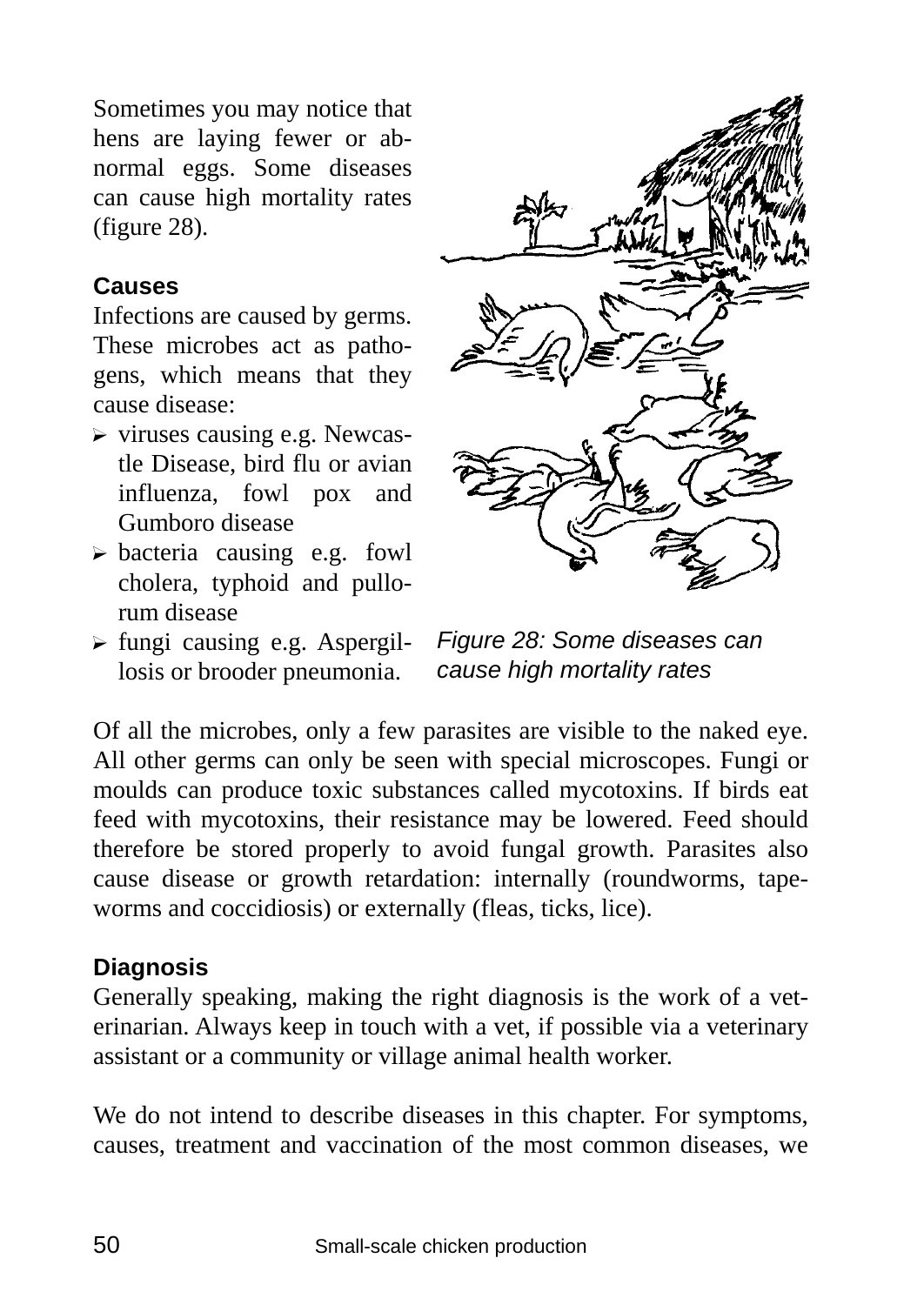refer to the table in Appendix 1: Infectious diseases. However, this is just an overview: in case of doubt about a disease among poultry, it can never replace professional diagnosis and advice by a veterinarian! We also draw your attention to the Agrodok *Poultry health* (forthcoming).

### **Spread of infectious diseases**



*Figure 29: Ways of spreading infectious pathogens (based on ACIAR)*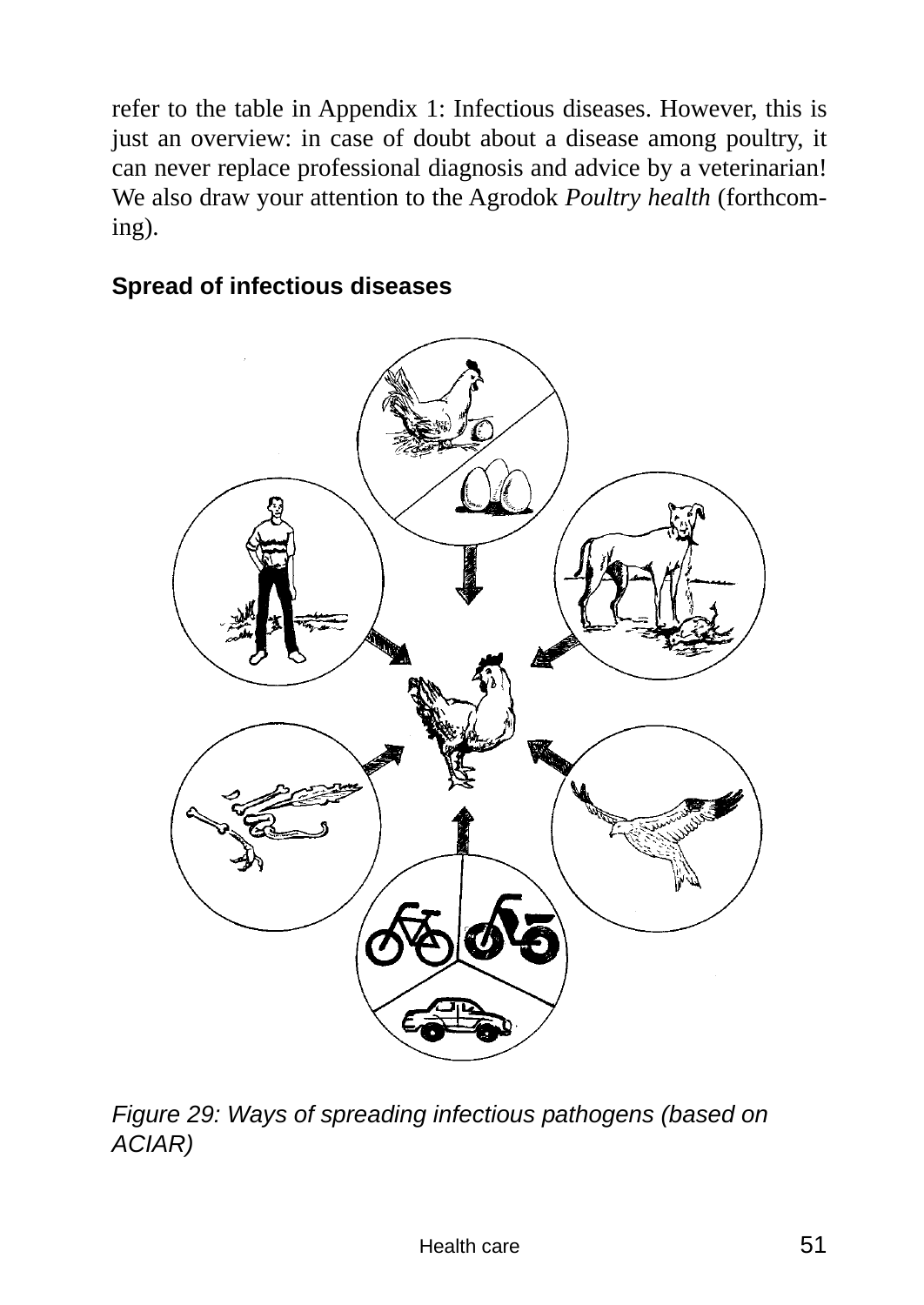Pathogens can multiply rapidly in a chicken flock and be passed from bird to bird via a range of ways: see figure 29. They can pass from bird to bird via saliva, droppings or contaminated eggs. They can also be spread via humans and animals (rats, birds, flies), on boots, feed bags, equipment, bicycle- or car tyres. Some viruses can even be spread by air, on wind and dust. Other birds (ducks, geese, turkeys, guinea fowl) can carry pathogens without showing any signs of disease, and can pass them on to chickens. The most notorious case of this is avian influenza.

Older and more resistant birds can also carry pathogens and can contaminate younger and weaker ones. Live markets provide ideal opportunities for spreading many microbes.

Bringing home live birds from a market *could* turn out fatal for your poultry flock. Therefore, keep newly acquired animals separated in quarantine (see figure 30), observing their behaviour and watching out for signs of disease.

Some poultry pathogens can cause disease and death in humans as well (e.g. avian influenza, Salmonella bacteria). Take care handling live or dead birds, poultry products and droppings. Eggs, meat and blood from all poultry should be well cooked or heated to kill any germs.



*Figure 30: Keep newly acquired animals separated from your flock*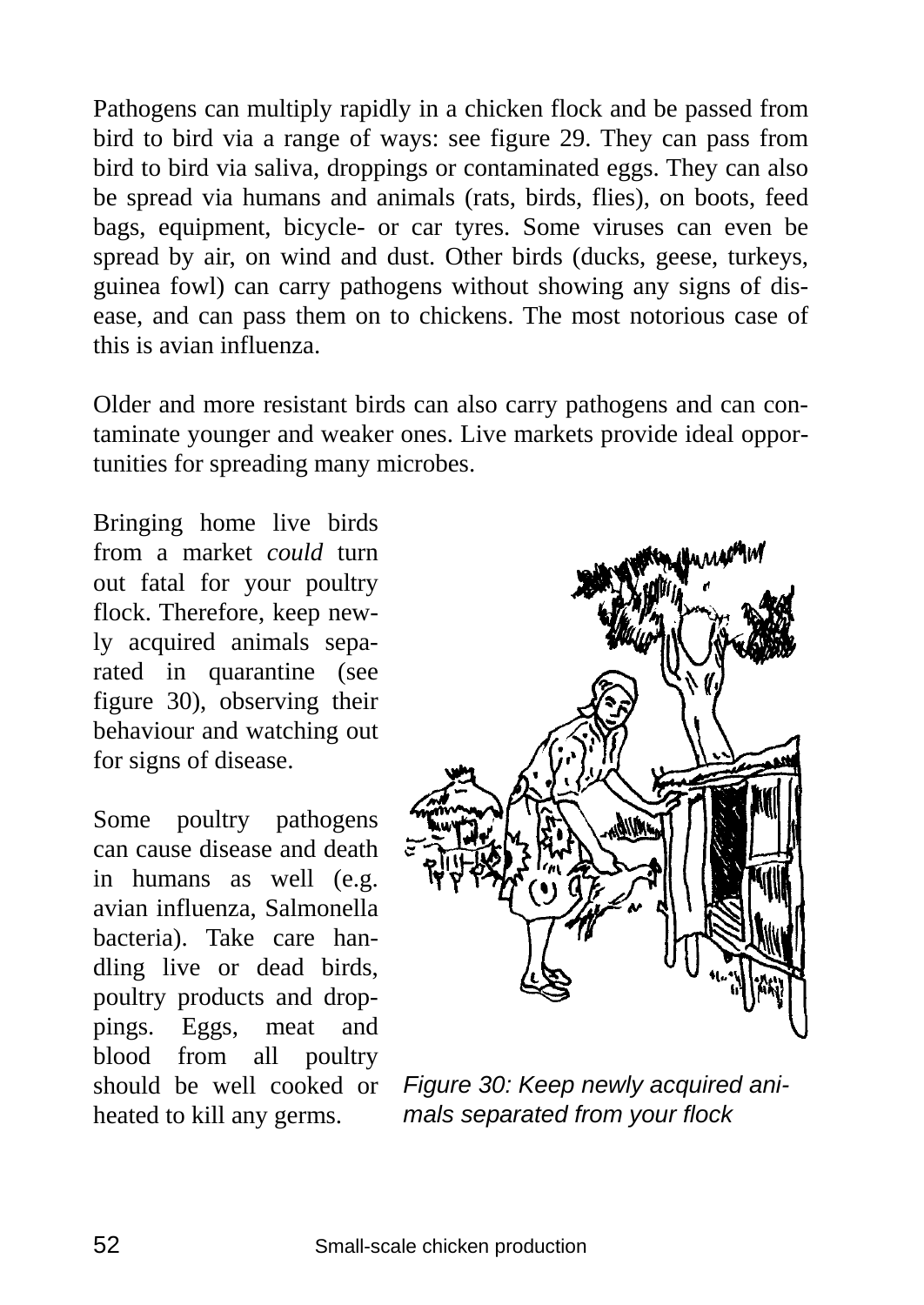### **Disease prevention**

Diseases in chicken can often be prevented by:

- $\triangleright$  providing clean water, good food, housing and care (See Chapter 5) and 6 on how to avoid nutritional diseases and deficiencies.)
- $\triangleright$  applying hygiene and biosecurity measures (see below)
- $\triangleright$  vaccinating against viral diseases present in the area (see below)

#### **Disease treatment**

Viral diseases *cannot* be cured with any medicines. For bacterial and parasitic diseases, there are medicines such as antibiotics, coccidiostats, de-worming drugs, herbs etc. Ectoparasites can be treated by applying oil, kerosene or pesticides. The right diagnosis is important, so you can choose the right treatment. When chickens are treated with medicines, residues of the drugs can be present in meat and/or eggs for some time. Do not consume these products.

# **7.2 Hygiene and biosecurity**

What is biosecurity? It is a way to avoid contact between animals, men and microbes. The aim of hygiene and biosecurity is to prevent infectious diseases, and mortality and financial losses caused by them. This is done by:

- $\triangleright$  reducing the number of microbes in and around chicken houses and runs by cleaning and disinfecting houses and equipment
- $\triangleright$  taking measures to keep pathogens away from farms and chicken houses and runs.

The more birds you have, the more attention you should pay to hygiene and biosecurity, as losses from infectious diseases can be very high. Note that, although most microbes can be killed with disinfectants like lime wash or *virkon*, these substances are not intended for use on animals, whether externally or internally.

See figure 31: hygiene, observation of animals, staying in touch with a veterinarian and reporting diseases are the main elements of prudent biosecurity on your farm!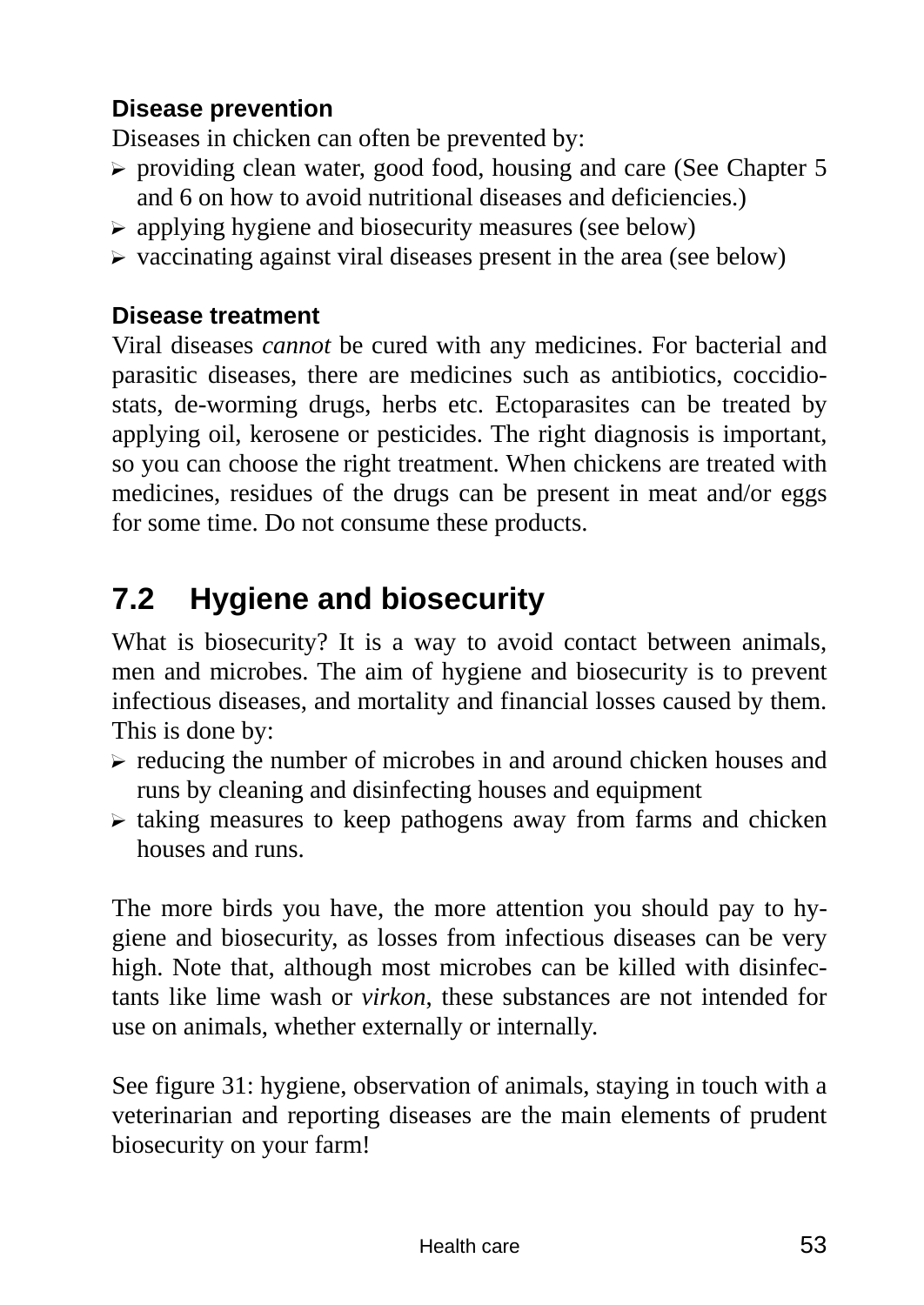### **How to prevent pathogens from becoming effective?**

The following measures can be applied by both commercial and backyard poultry farmers.

When starting a poultry farm, keep a distance from other poultry farms or houses. Note the direction the wind normally comes from. Beware of bird markets, and always keep newly bought birds apart from your poultry flock for 2 weeks, to be sure they do not carry diseases.

Keep scavenging chickens or ducks apart from your commercial poultry flock, as they can introduce new germs. Do not allow any visitors in your chicken houses. Vets are especially dangerous! Make sure that persons entering poultry houses change their footwear.

Humans, wild birds, vermin: they all visit other places as well. Make sure your houses, feed storage and water tanks are bird-proof.

Beware of used egg trays. You may not know where they come from. Sell chickens, eggs, or old litter outside your farm or at the farm-gate.



practice backyard biosecurity



look for signs



report sick birds

*Figure 31: Biosecurity on the farm (APHIS)* 

Keep different species of birds apart. Keep birds of different ages apart, except for hens and their baby chicks. On a farm with birds of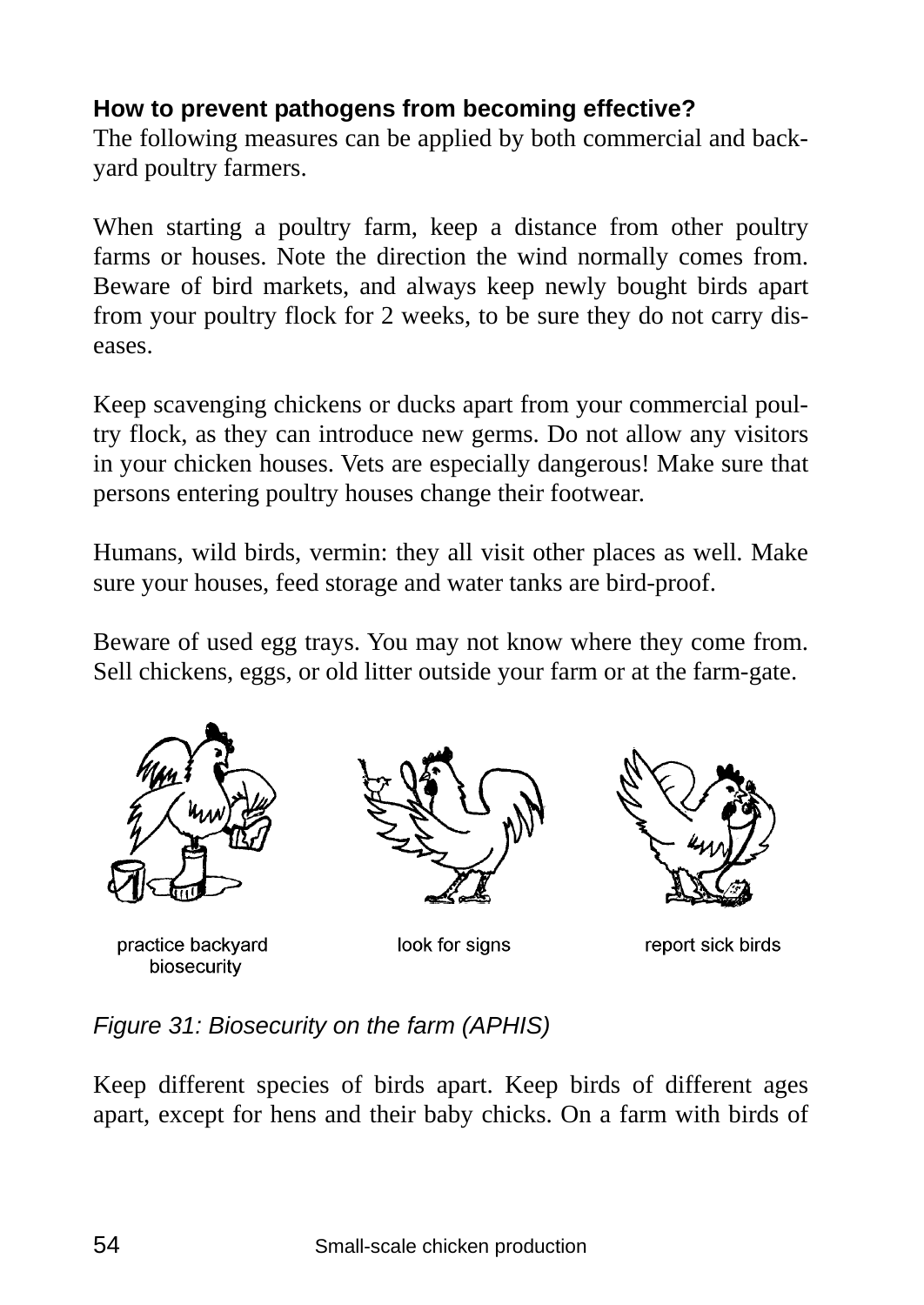different ages, always go from the younger and weaker birds to the older ones, and never from old to young.

On larger commercial farms, only keep birds of one age at one time. After each batch, clean and disinfect all the houses. This is the 'all-in all-out principle'.

#### **Hygiene measures in chicken houses**

Keep chicken houses/shelters dry and clean; keep the area around houses clean too, as rubbish attracts rats and wild birds, and the germs they carry.

Clean drinkers and feeders regularly, making sure that drinkers do not overflow. Put overflowing drinkers on slats or bricks. Provide clean drinking water that is not from a pond, to prevent outbreaks of waterborne diseases like fowl cholera.

Do not let birds have contact with their droppings, which can be collected under slats and perches (see Chapter 4). Renew litter regularly, and never store old litter near chicken houses. Bear in mind the wind direction. Keep stocking density down, as infected animals excrete many microbes and disease can spread rapidly.

#### **How to deal with sick and dead birds**

Isolate sick birds from the flock, and kill them if they cannot be treated. Slaughter *(FAO)* weak birds, as their disease



*Figure 32: Burning dead birds*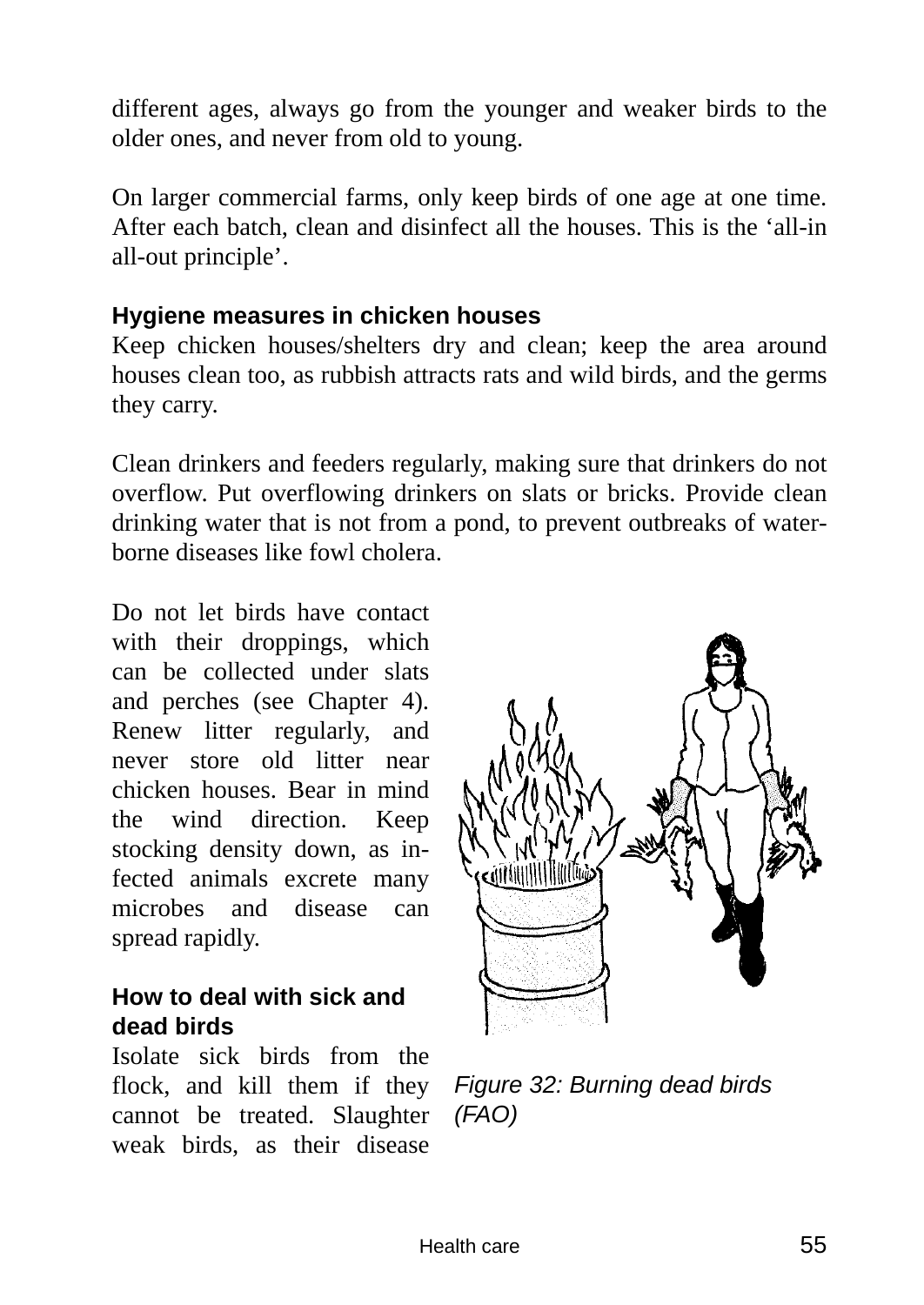resistance is low. Burn or bury all dead birds as soon as possible (figure 32 and figure 33).

## **7.3 Vaccination**

As some viruses can spread by air, hygiene and biosecurity measures will often not be sufficient to prevent infection. Vaccination is therefore very important for preventing infectious diseases, especially viral diseases like Bird Flu and Newcastle Disease. Vaccines consist of weakened or killed pathogens, and should only be given to healthy birds. After vaccination, birds can develop resistance to the disease, and can be protected from it for some time. Live (weakened)



*Figure 33: Burying dead birds (FAO)* 

vaccines can be given in many ways, such as via drinking water, beak dipping, eye drops, spray, etc. See figure 34. Such vaccines provide rapid protection, taking effect within a few days.

A disadvantage of live vaccines is that they are very temperature sensitive, so they should never be kept without refrigeration. Once dissolved, they should be used within a few hours. Live vaccines should never be mixed by poultry farmers themselves. Drinking water vaccination is less reliable than vaccination with eye drops, when all the birds get the vaccine individually.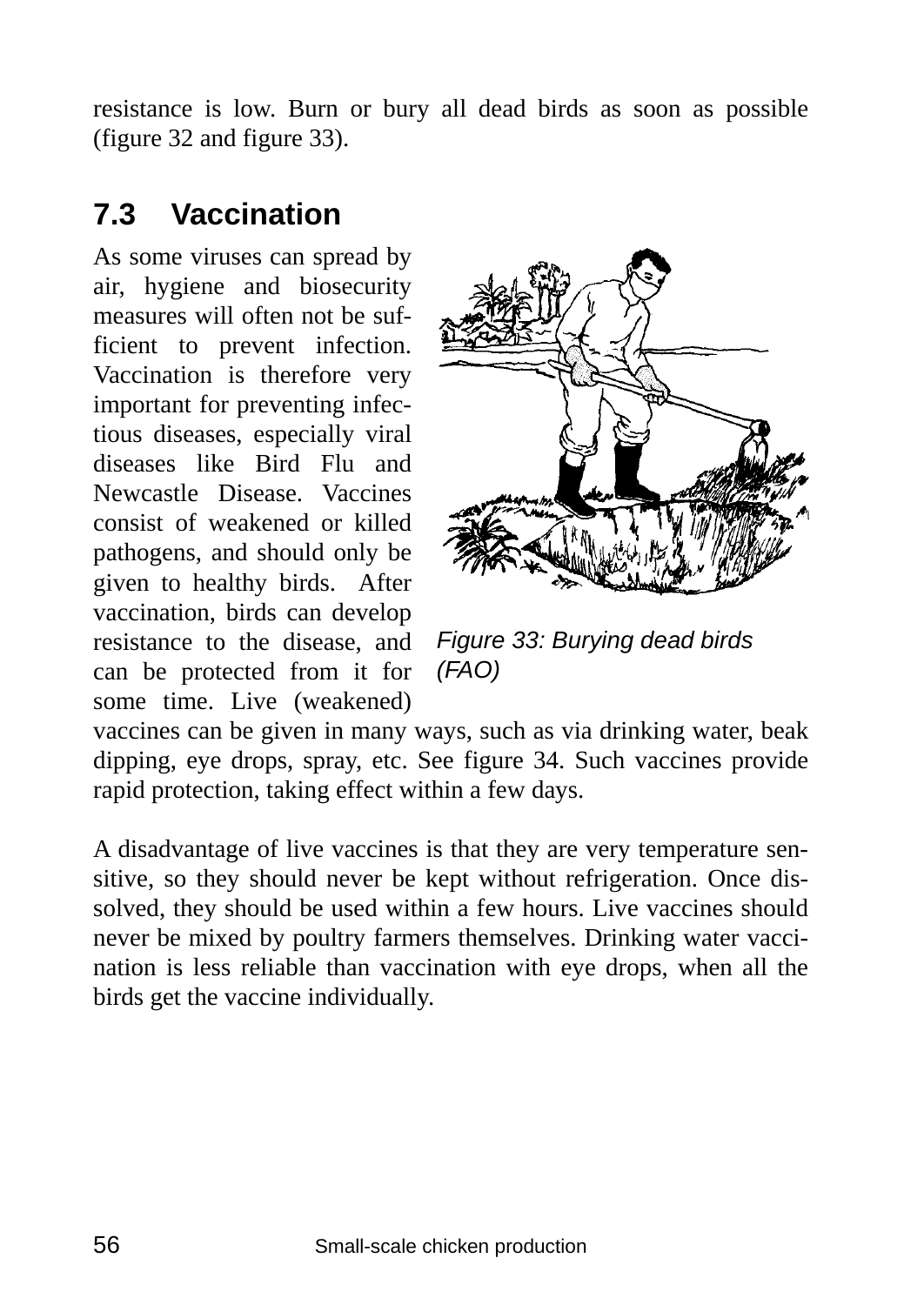

*Figure 34: Several vaccine application methods* 

Killed, or inactivated, vaccines are generally more costly than live vaccines. They can only be given by injection, and they take several weeks to take effect. However, they offer protection for longer than for live vaccines. Killed vaccines are also less temperature sensitive and can be used for several days.

In some developing countries, thermo-stable or temperature–resistant live vaccines are available, which are good for use in rural areas. Vaccines against Newcastle Disease have been developed by ACIAR in Australia. See appendix Internet Addresses.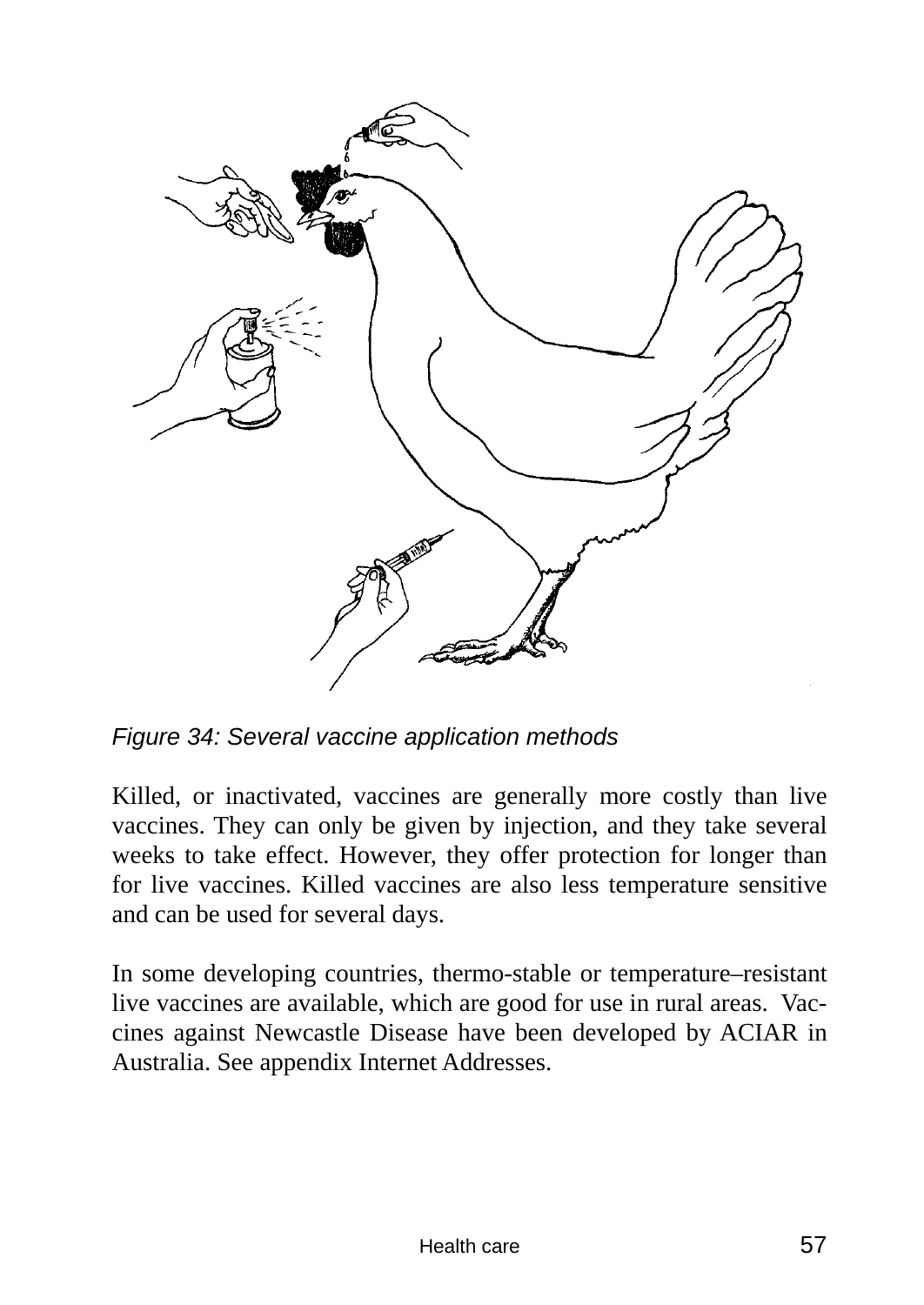# **7.4 Parasites and feather pecking**

#### **Worms**

Worms (roundworms or tapeworms) are common in family chicken and commercial chicken on litter systems. These parasites can cause poor growth, diarrhoea and low production. All chicken should be treated twice a year. This can be combined with regular Newcastle Disease vaccination.

#### **External parasites**

External parasites like fleas, lice, ticks and mites (figure 35) can cause a lot of discomfort to chicken by sucking blood and damaging the skin and feathers. Chicken can be treated with pesticides, and the sand for dustbathing can be mixed with ashes or sulphur. Tobacco leaves in the nests also act as insect repellents. Scaly legs (crusts on legs caused by mites) can be treated by dipping them in kerosene or rubbing them with fat, oil or shea butter.



*Figure 35: Scratching birds and the causing external parasites (Poultry Network)* 

#### **Feather pecking and cannibalism**

Feather pecking, as shown in figure 36, is abnormal behaviour. It is often seen in commercial chicken that are under stress due to mistakes in rearing, housing or management. Feather pecking is not seen among traditional poultry, whose baby chicks learn from their mothers to peck the soil for food, and not each other. Among confined poultry, however, birds can start pecking from boredom and frustration due to:

- $\triangleright$  high stocking density
- $\triangleright$  too little feeding or drinking space
- $\triangleright$  insufficient laying nests
- $\triangleright$  lack of litter or scattered grain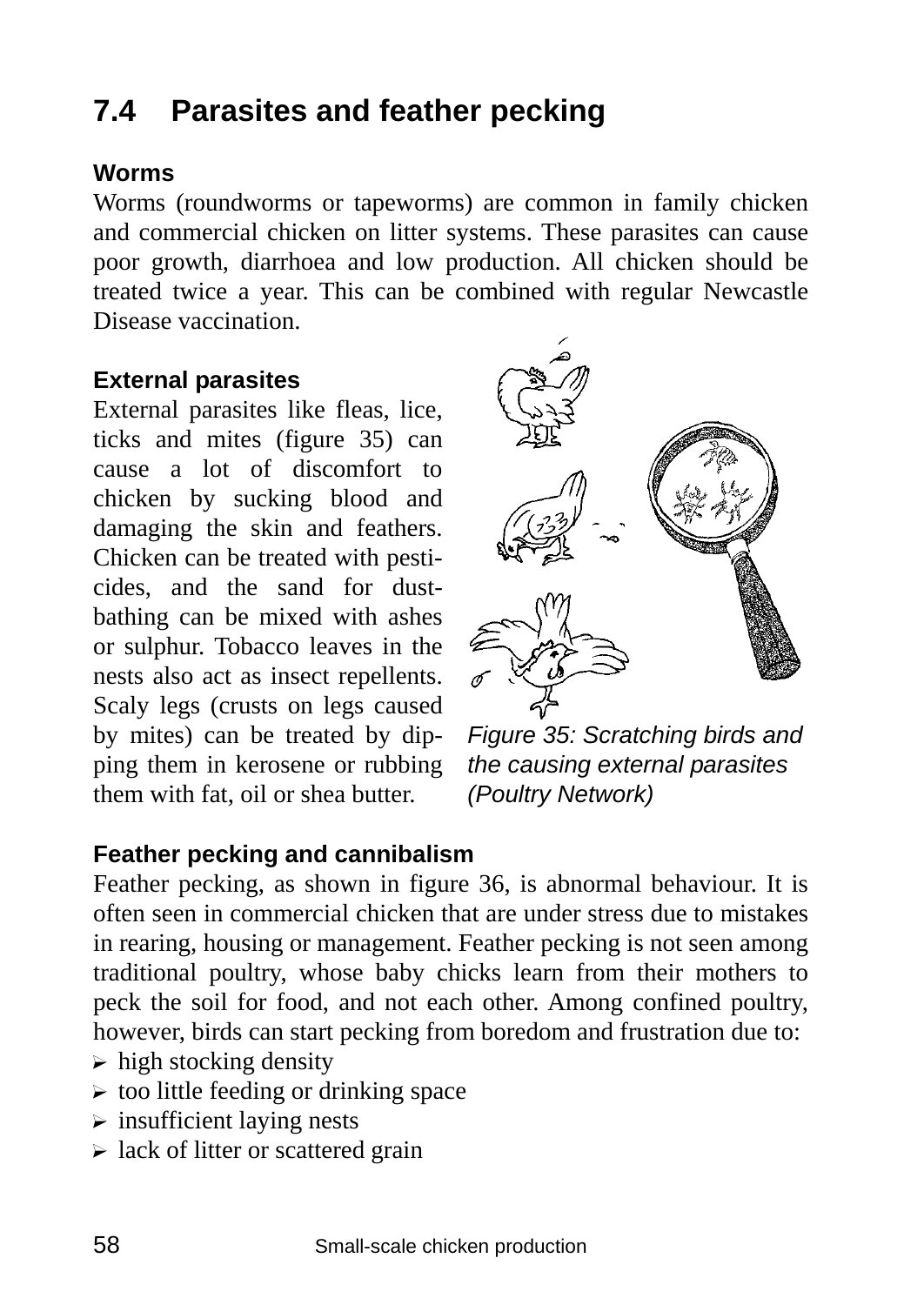- $\triangleright$  lack of perches to rest on
- $\triangleright$  lack of sand to take a dust-bath.

Fleas, lice and ticks can also stimulate birds to peck. Too much light, especially in the laying nests, will lead to vent pecking and cannibalism as well. Some birds can be 'initiators' of feather pecking in a flock. Remove these birds before others



*Figure 36: Feather pecking can cause cannibalism (Poultry Network)* 

start to imitate them. Teach young chickens to scavenge and peck the soil from the very first week, by scattering some grain on the litter. From 3-4 weeks they should learn to use perches at night and when they want to rest. Chickens resting on perches, as shown in figure 37, do not peck!



*Figure 37: Sitting bars in the chicken house can prevent feather pecking*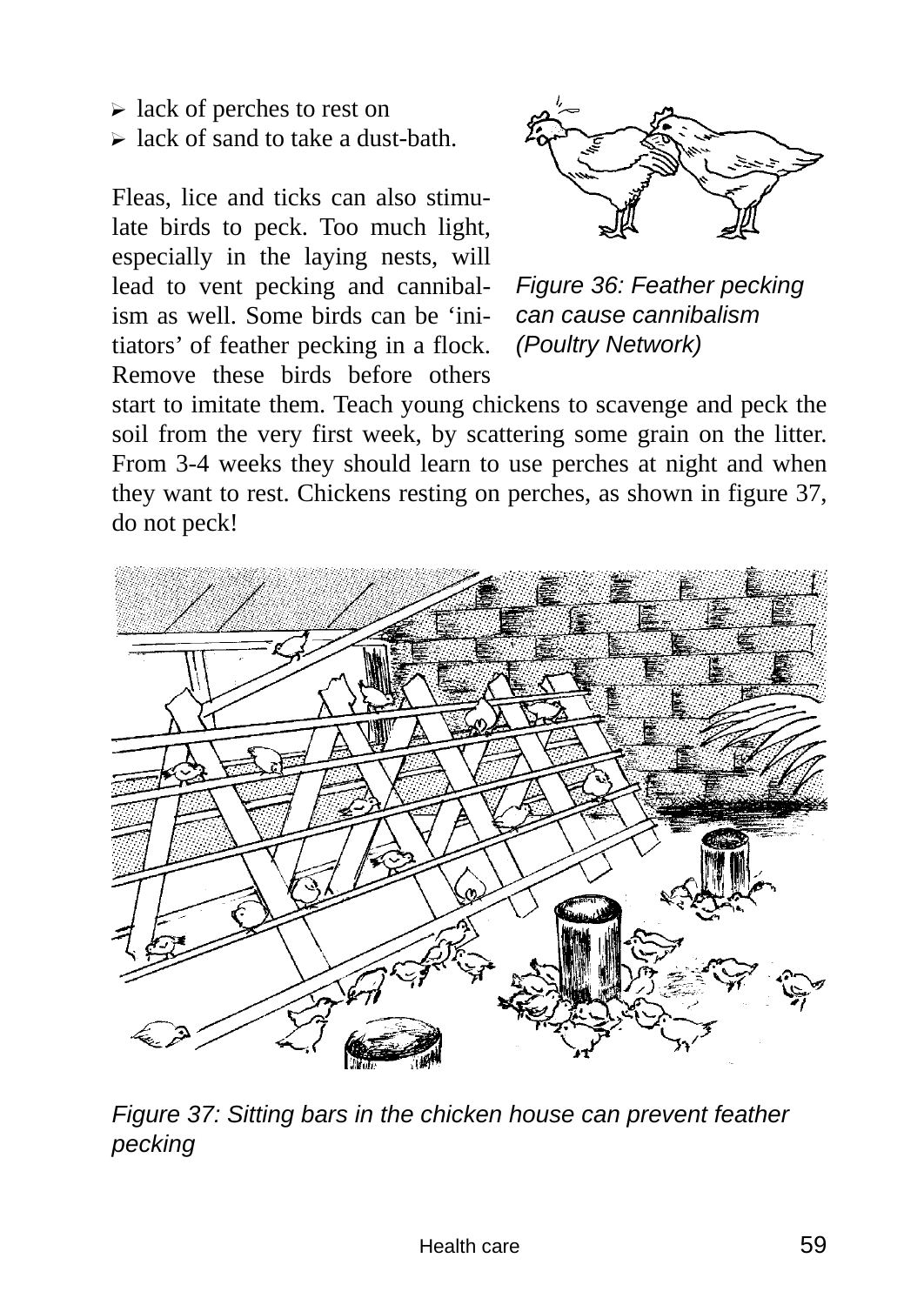# **8 Hatching and raising chicks**

On small subsistence farms, eggs will mainly be hatched using brooding hens. On more commercial farms, artificial hatching using a small incubator is also possible. This will depend primarily on how many chicks you wish to hatch at the same time. To make sure that a business with many chicken runs well, it is important that all the chicks hatch at the same time. This is very difficult to ensure using brooding hens because the hens do not all become broody at the same time. Buying a small incubator can then be a good idea. It may be possible to buy it together with a few other chicken breeders.

## **8.1 Hatching using brooding hens**

One brooding hen is capable of hatching 8-10 eggs at the same time. If about 70% of the chicks hatch, this means that each brooding hen gives 6-7 chicks. However, the mortality rate among young chicks can be very high. You experience and the extent to which you can minimise deaths among young chicks determine, therefore, how many brooding hens you will need.

Use the following criteria to choose which eggs to hatch:

- $\triangleright$  The eggs selected must, of course, be fertilised. This is rarely a problem if there is a cock present. On average, one cock is needed for every 10 hens. If a cock is not normally kept with the hens, he must be put in with the hens two weeks before the hatching period.
- $\triangleright$  Use undamaged and clean eggs which are neither too small nor too large. The best results can be expected if you choose medium sized eggs from hens which lay well.
- $\triangleright$  Collect the eggs regularly, e.g. three times a day. Let the eggs cool down as quickly as possible.
- $\triangleright$  If necessary, keep the eggs for a few days, but preferably not for more than a week. If the eggs have to be kept for a week, they must be stored at a temperature of between 14 and 16 °C. Storing hatching eggs at temperatures below  $12 - 14$  °C is not advisable. If the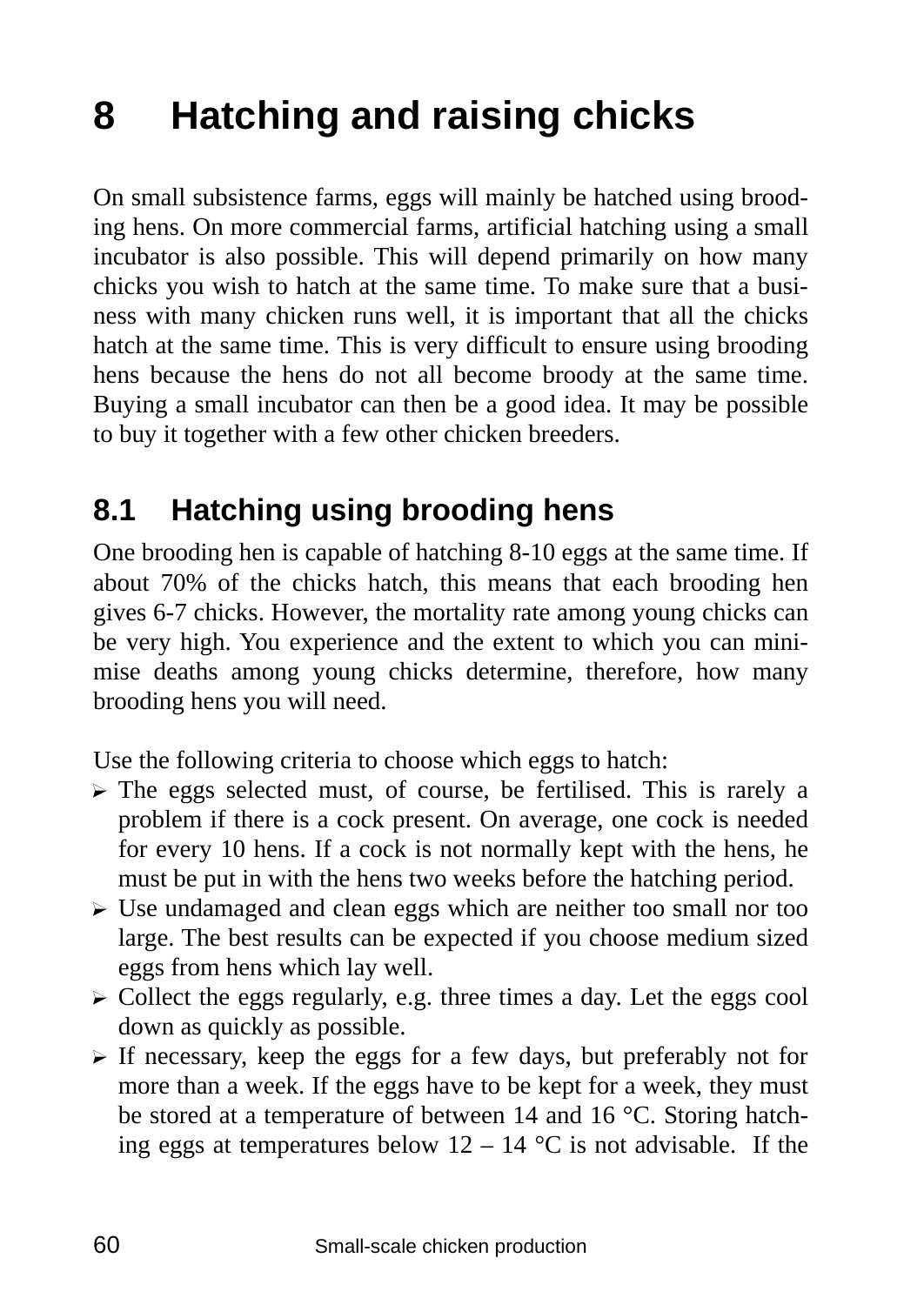temperature cannot be kept at the recommended level, a shorter storage period is necessary. Eggs can be kept for only three days at 20°C. Write the date of collection on the egg in pencil, to help you remember how long the egg can be stored.

If a hen shows broody behaviour for two days, she can be used for brooding. Brooding hens must be healthy and not too small. A broody hen can be recognised by:

- $\triangleright$  a characteristic broody sound
- $\triangleright$  a wrinkled comb
- $\triangleright$  an unwillingness to leave her nest
- $\triangleright$  the collecting of as many eggs as possible in her nest.

Before allowing a hen to brood, it is best to treat her with an insecticide against flies and lice. If flies and lice are a problem, the treatment should be repeated after 10 days. In the beginning, the hen will brood irregularly until she can sit on 6 to 12 eggs. It is best not to let the hen sit on selected eggs during this period. Only when she broods regularly can the eggs be replaced with specially selected eggs. Large hens can brood on 14 eggs, but a smaller, local hen brood should be given no more than 8 eggs to brood on.

Use a clean and parasite-free brooding coop. The coop should be about 35 x 35 cm, and 40 cm high. The nest consists of straw, hay or dry leaves, and is about 25 cm wide. To stimulate the brooding process, you can place the coop in a cool, dark place, or partially cover it. The brooding place must be free from other chickens and protected against dogs, rats, snakes etc. It is a good idea to add a run onto the brooding coop. Place good feed and clean, fresh water near the brooding hen.

# **8.2 Artificial hatching**

It is possible to buy small incubators which hatch out a larger number of eggs at the same time. You can, however, also build such a device yourself using relatively simple materials. To find out how to make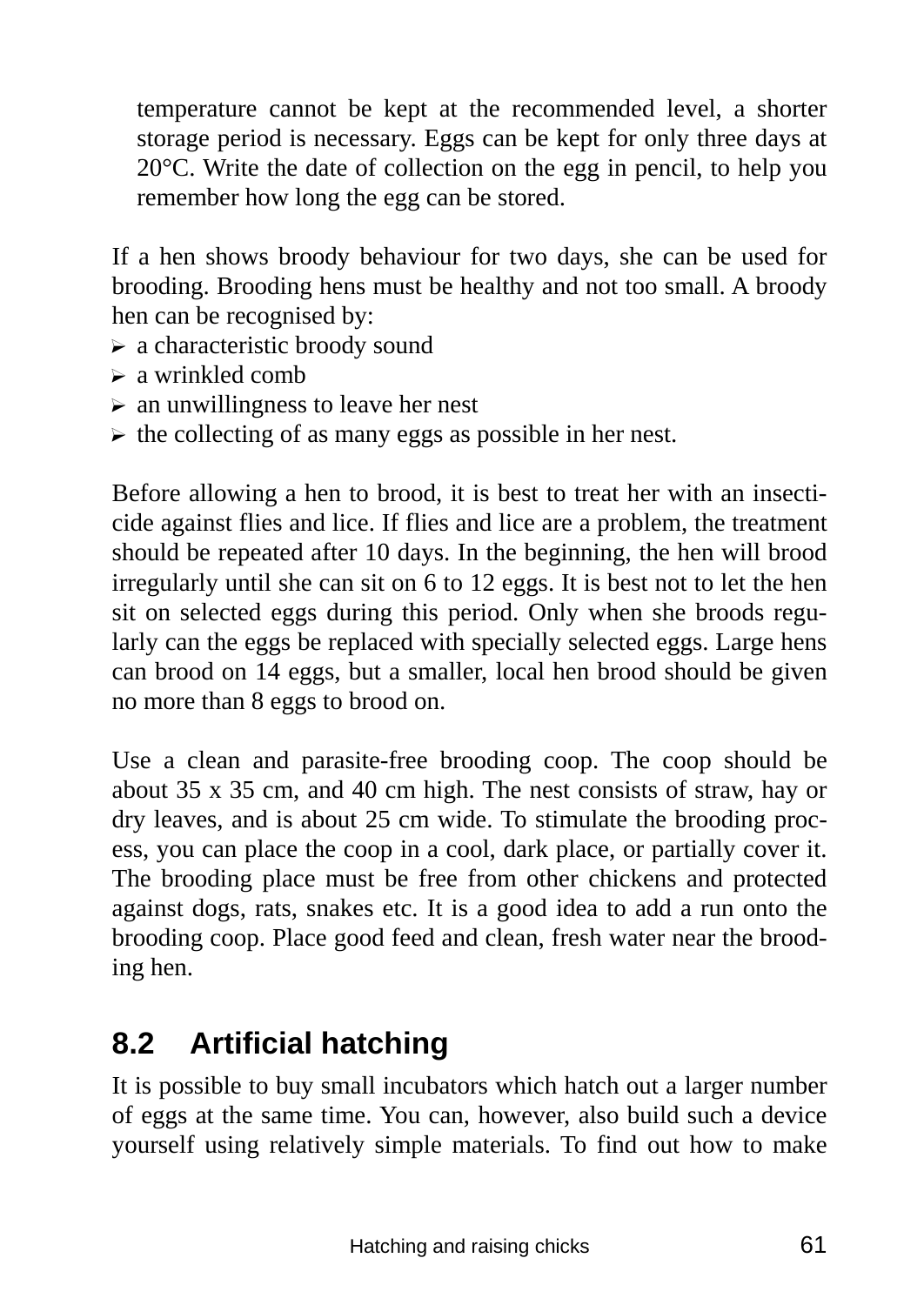such a device, please see Agrodok 34: *Hatching eggs by hens or in an incubator.* This booklet describes how to construct an incubator capable of hatching 50 eggs at the same time.

The most important requirements for artificial hatching are:

- $\triangleright$  You must be able to regulate the temperature you need. This must be about 38°C (100 F). Only a simple heat source is needed. The temperature must be kept as constant as possible.
- $\triangleright$  The relative humidity of the air must be quite high, at about 55-60%. It must be increased to about 75% after the  $18<sup>th</sup>$  day, by placing bowls of water in the incubator. Of course you must keep the bowls filled.
- $\triangleright$  Fresh air must be circulated through the incubator regularly.
- $\triangleright$  The eggs must be turned regularly (preferably 2 or 3 times a day). To turn an egg, you must rotate it 180° about its longest axis.

With the proper care and effort you can achieve almost the same results with artificial hatching as with brooding hens. Still, it is usually better to count on a slightly lower success rate, e.g. 65-70% instead of 75-80%. The brooding period should be timed so that the chicks hatch in the dry season.

# **8.3 Raising the chicks**

The chicks hatch after 21 days of brooding. If the eggs have been hatched by a hen, she will immediately take care of the chicks. It is a good idea to keep the hen with her chicks in a separate coop during the first few weeks. The very first thing the chicks need is fresh water, so make sure this is always available. They only start needing food after one day. If you are not able to use bought feed, you can try to make as good a feed as possible by mixing the following ingredients: broken maize or millet (with a source of protein like boiled eggs for the first few days), kitchen and slaughter wastes, and greens such as leaves, grass, etc. The greens will provide the chicks with most of the vitamins they need.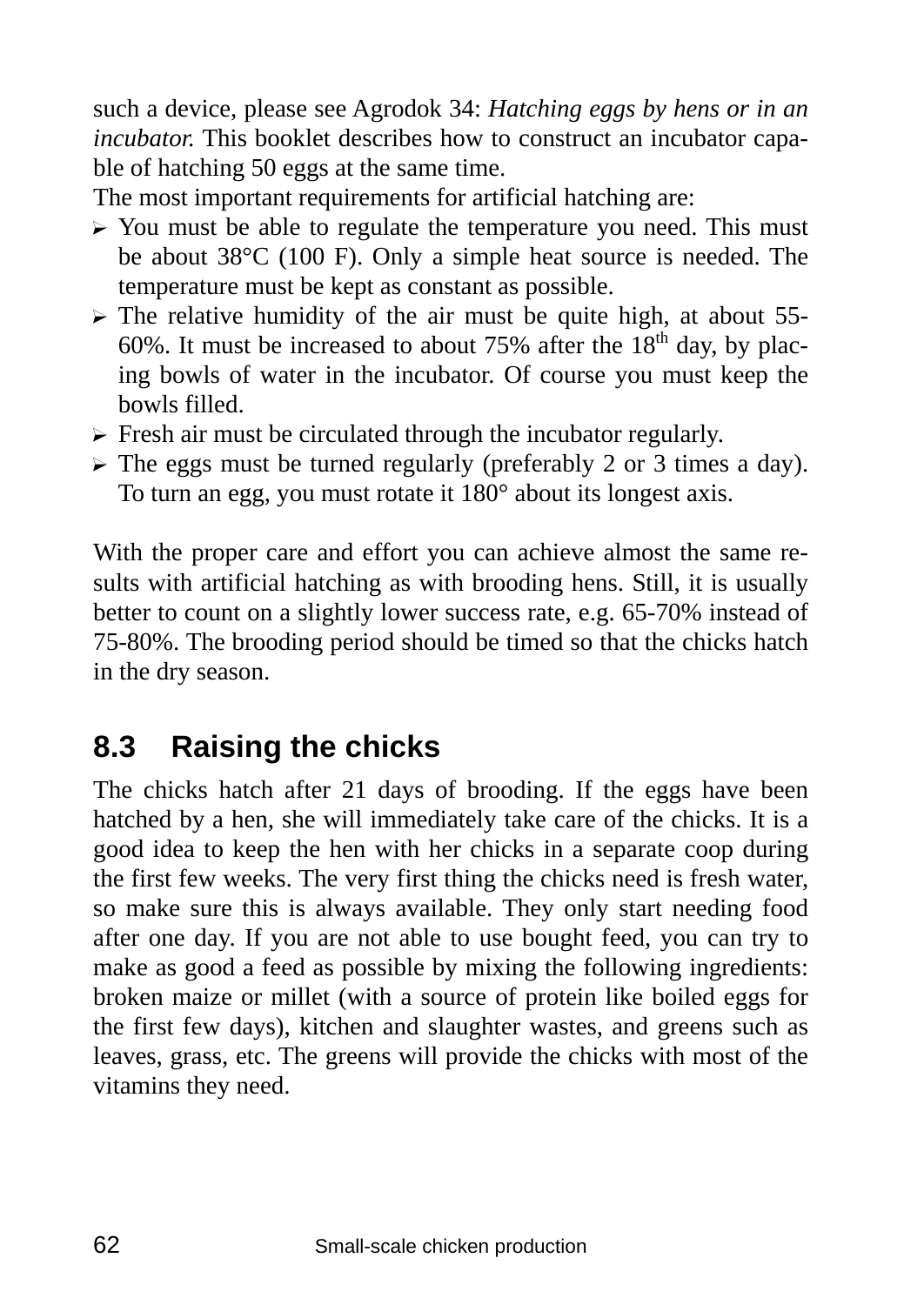If the chicks have been hatched artificially, you must take care of them yourself from the very beginning. Place the chicks in a thoroughly cleaned space and make sure that the temperature is correct for the first few weeks. After four weeks, it is not usually necessary to give extra heating, except perhaps at night. The temperatures needed for the first weeks are given in table 9.

| Age (weeks)                                         | Required ambient temperature (°C) |
|-----------------------------------------------------|-----------------------------------|
| $0 - 1$                                             | $35 - 32$                         |
| $1 - 2$                                             | $32 - 29$                         |
| after two weeks<br>chicks are allowed to go outside |                                   |
| $2 - 3$                                             | $29 - 26$                         |
| $3 - 4$                                             | $26 - 23$                         |
| $4 - 5$                                             | $23 - 20$                         |

*Table 9: Heating guidelines* 

An oil or petroleum lamp or a light bulb can be used to heat an area in a several different ways. The chicks are placed in a separate coop. A petroleum lamp is put in the coop, and is fenced off with some wire gauze to protect the chicks against too much heat. The top of the coop is also wired off to protect them against rats, dogs and cats. The best way to see if the temperature in the coop is just right for the chicks is by observing their behaviour. If it is too cold, the chicks huddle together; if it is too hot, they stay as far away from the heat source as possible. If the temperature is just right, they will use all of the available space.

Coops for chick-raising can have a floor made of chicken-wire. For the first week, the wire should be covered with newspaper or something else, which should be renewed every day. When the chicks are capable of walking on the wire, this cover is no longer necessary. In this way, the chances of parasite infection are minimised, since the chicks do not step in their own faeces.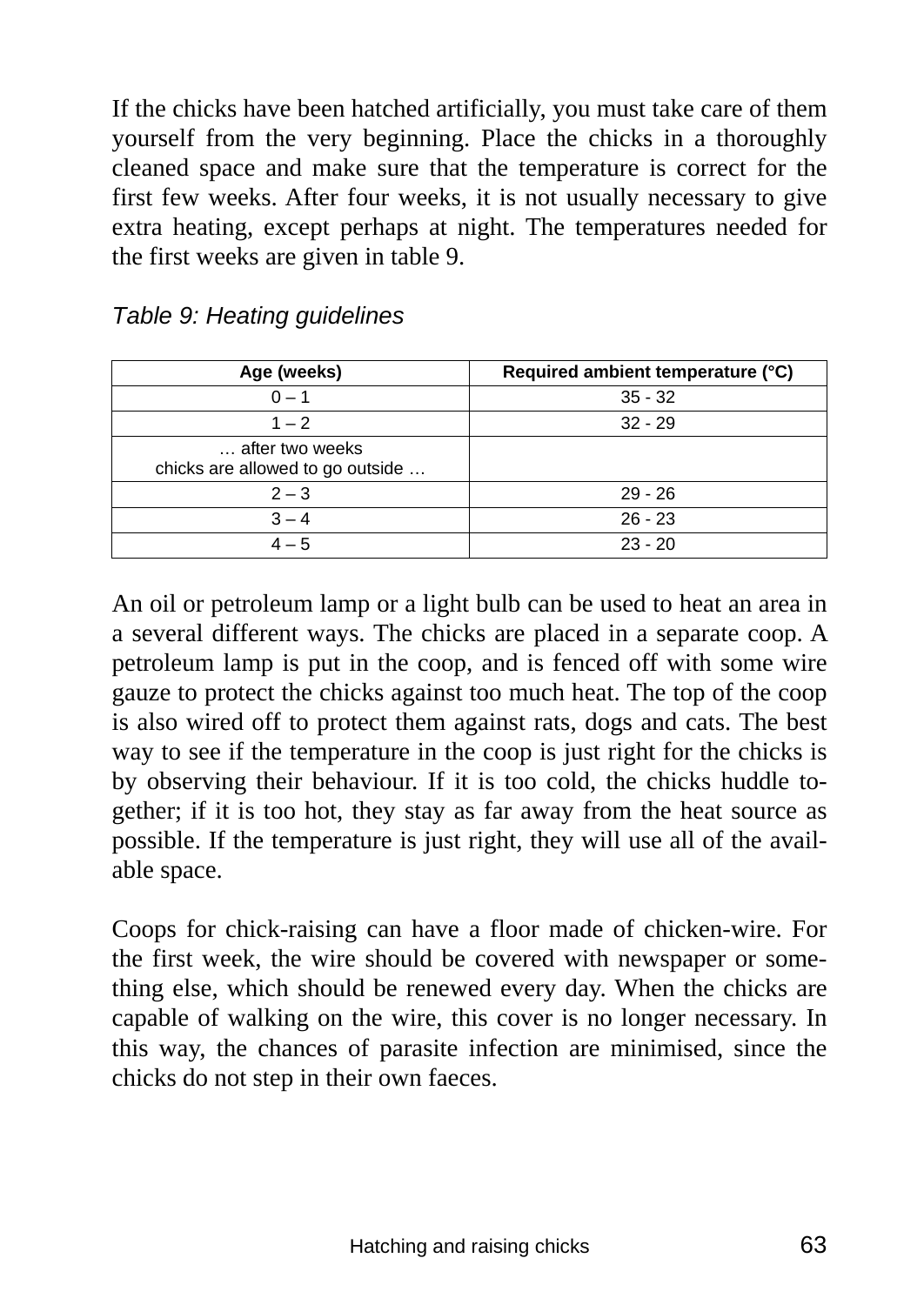Make sure that the chicks receive plenty of light during their first few days, so that they can find their water and food. After that, the light intensity is less important. In fact, too much light can be harmful as it can stimulate the chicks to start pecking each other.

At about four to five months, depending on their genetic potential and the environment, the first hens start to lay eggs. Modern hybrids are reaching laying maturity at a younger and younger age: 20 weeks or even earlier. As was mentioned in chapter 4, hens can be stimulated to reach laying maturity earlier by artificially lengthening the days during their growing period. However, it is not a good idea to stimulate the hens to start laying too early, so you should avoid extra lighting in this period. If you still wish to make the chickens eat more, give extra lighting in such a way that as the chickens get older the daylight period remains the same. If you have no artificial lighting, it is best to raise the chicks during the season with the shortest day. Then the hens start laying as the days get longer, which stimulates egg production.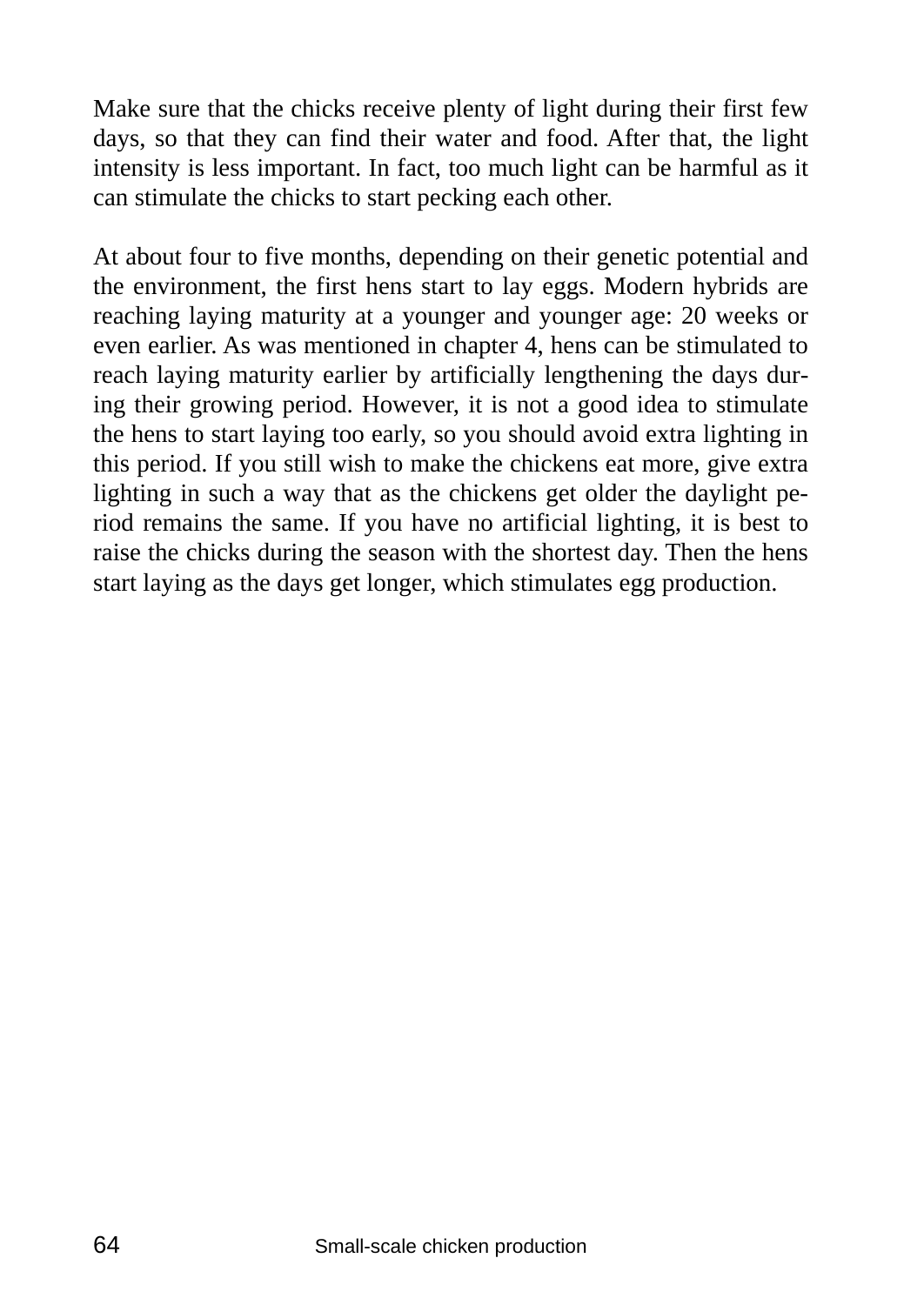# **9 Improving local chickens**

Local chickens are not usually pure-bred animals, but the product of years of crossbreeding. Due to a long adaptation process, they are more resistant to high temperatures and probably also better adapted to more difficult circumstances. However, chickens in the tropics have a low body weight, which is why they lay small eggs. And their production is low: about 50 eggs per year. Many small farms must, therefore, use most of the eggs laid to maintain the chicken population.

The production of local chickens can be improved in two ways:

- $\triangleright$  replacing local cocks with cocks of more productive breeds
- $\triangleright$  culling unproductive animals.

Such measures must always be taken together with measures for improving the conditions of the poultry farm.

# **9.1 Cock exchange programmes**

In various countries, cock exchange programmes have been successfully carried out. In such programmes, all the existing local cocks are replaced with new ones. The replacements may be cocks of an outside breed, such as the Rhode Island Red, or hybrid cocks. Pure-bred cocks can be found in some places where a cross-breeding programme is under way. Such a programme usually tries to spread the cross-bred offspring to small chicken farms. Depending on the management of the farm, the first generation of chickens after the cocks are replaced will produce more. A cock exchange programme should be repeated from time to time, e.g. every five years. During this period it is also advisable to regularly replace your cocks with those of a neighbour or someone else, in order to avoid in-breeding.

# **9.2 Culling**

Culling is used to immediately remove unproductive hens and sick chickens from the population during the production period. This in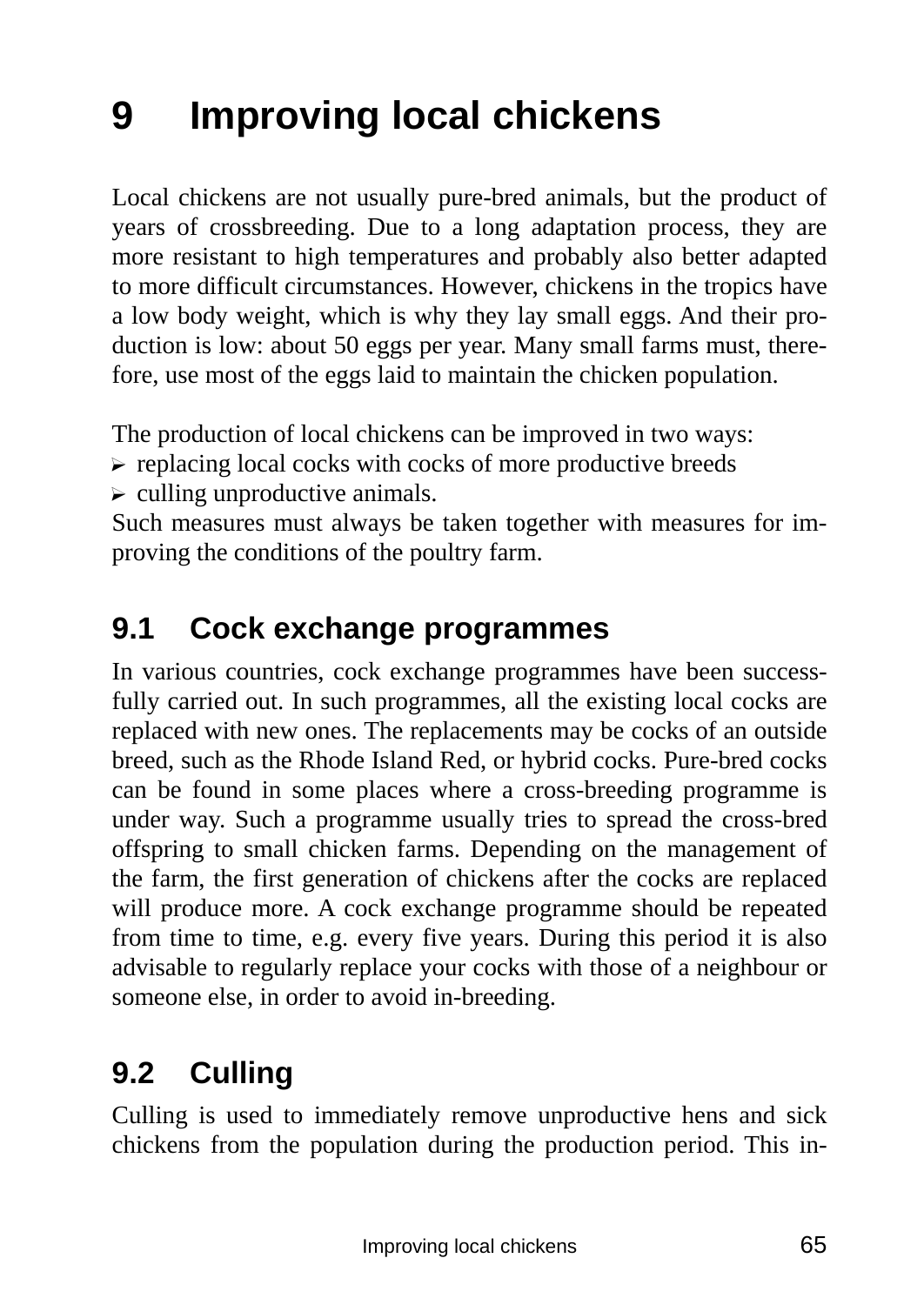creases the production efficiency because you do not waste feed on unhealthy or unproductive chickens. You can already start culling during the growing period. Several weeks before the hens start laying you can make a rough selection, removing those chickens which are too light, pale, or underdeveloped. You can get rid of them immediately, but sometimes it is worth keeping these slow developers in a separate space, to give them a chance to catch up. You can then regularly cull during the production period. The difference between good and poor layers can be seen with the help of the traits mentioned in table 10.

| <b>Trait</b>                                   | <b>Productive chicken</b>  | Unproductive chicken       |
|------------------------------------------------|----------------------------|----------------------------|
| General condition                              | lively                     | dull                       |
| Weight                                         | good                       | usually fairly light       |
| Wattle and comb                                | soft; bright red           | pale and rough             |
| Eyes                                           | lively                     | dull; yellow rims          |
| Pigment (yellow breeds)                        | disappears                 | stays longer               |
| Cloaca                                         | large, soft, moist         | shrivelled, dry            |
| Distance between lay bones                     | large $(\pm 5 \text{ cm})$ | small $(\pm 2 \text{ cm})$ |
| Distance between breast-<br>bone and lay bones | large $(\pm 8 \text{ cm})$ | small $(\pm 4 \text{ cm})$ |
| <b>Skin</b>                                    | soft, loose                | thick, fat under the skin  |

*Table 10: Difference between good and poor chickens* 

A dull hen with a pale, rough wattle and comb can be picked out easily and examined further. Very fat, healthy-looking chickens can be selected to check the distance between their lay bones. If it is less than 2-3 cm, they will not lay eggs. Should a hen become broody when you do not want her to, this can be stopped. Place the hen in a separate coop with a floor of chicken-wire and feed her well. After a few days she will start laying again.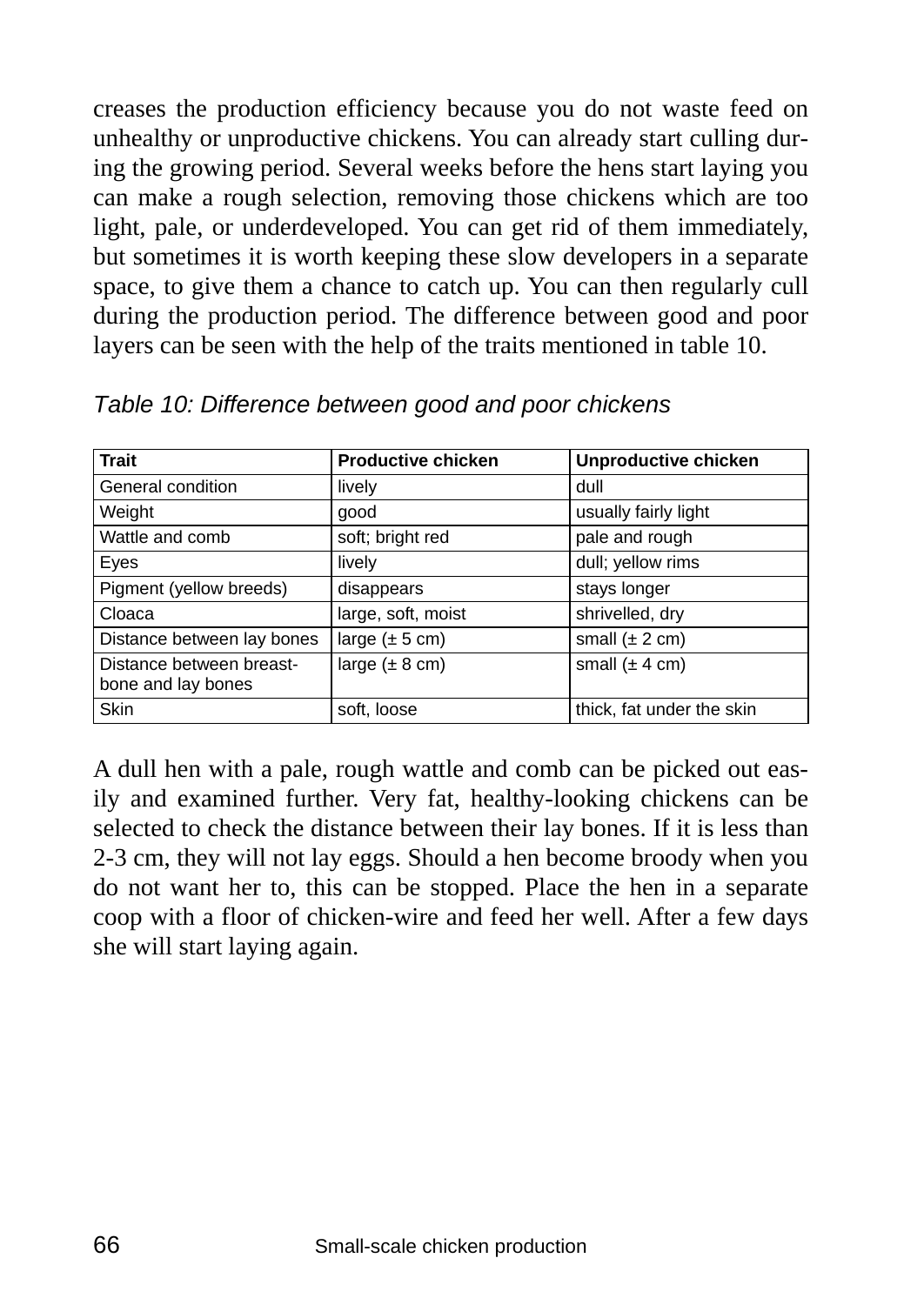# **10 Products and by-products**

### **Eggs**

Eggs have a high nutritional value. Both the egg-white and yolk contain high quality protein (for both, this is at least 10% of their own weight). The egg-yolk has about 33% fat. Eggs also have a lot of vitamin A and D, and some vitamin B.

If you wish to sell eggs, you need a good storage place for them. Only store fresh, clean eggs with undamaged shells. The storage place for the eggs must be clean and as cool as possible, especially if the eggs must be kept for more than a week. A dark space is the most suitable for this. If the eggs have been fertilised, it is even more important to have a cool storage place. At high temperatures (e.g. above 25<sup>o</sup>C), embryo development starts to take place.

### **Chicken meat**

Hens which have stopped laying will usually be used for feeding your family. If you want to sell the meat, it is often better to sell live chickens. There is a good market for the meat of local chicken breeds. Chicken meat is a high quality and healthy food with an average protein content of about 20% and relatively little fat (about 7%), especially under the skin.

#### **Chicken manure**

Chicken manure is very rich in nitrogen and other minerals, especially phosphorus, calcium and potassium. This is shown in table 11. It is therefore a very good fertiliser. Manure which is stored for a long time will loose part of its value as fertiliser. Keep the manure as dry as possible. This minimises the loss of minerals and problems with flies. Regularly removing the manure under a chicken house will also reduce the loss of minerals.

There are several other uses for chicken manure. It can be put into fish ponds, where some of it is eaten by the fish, although most of it is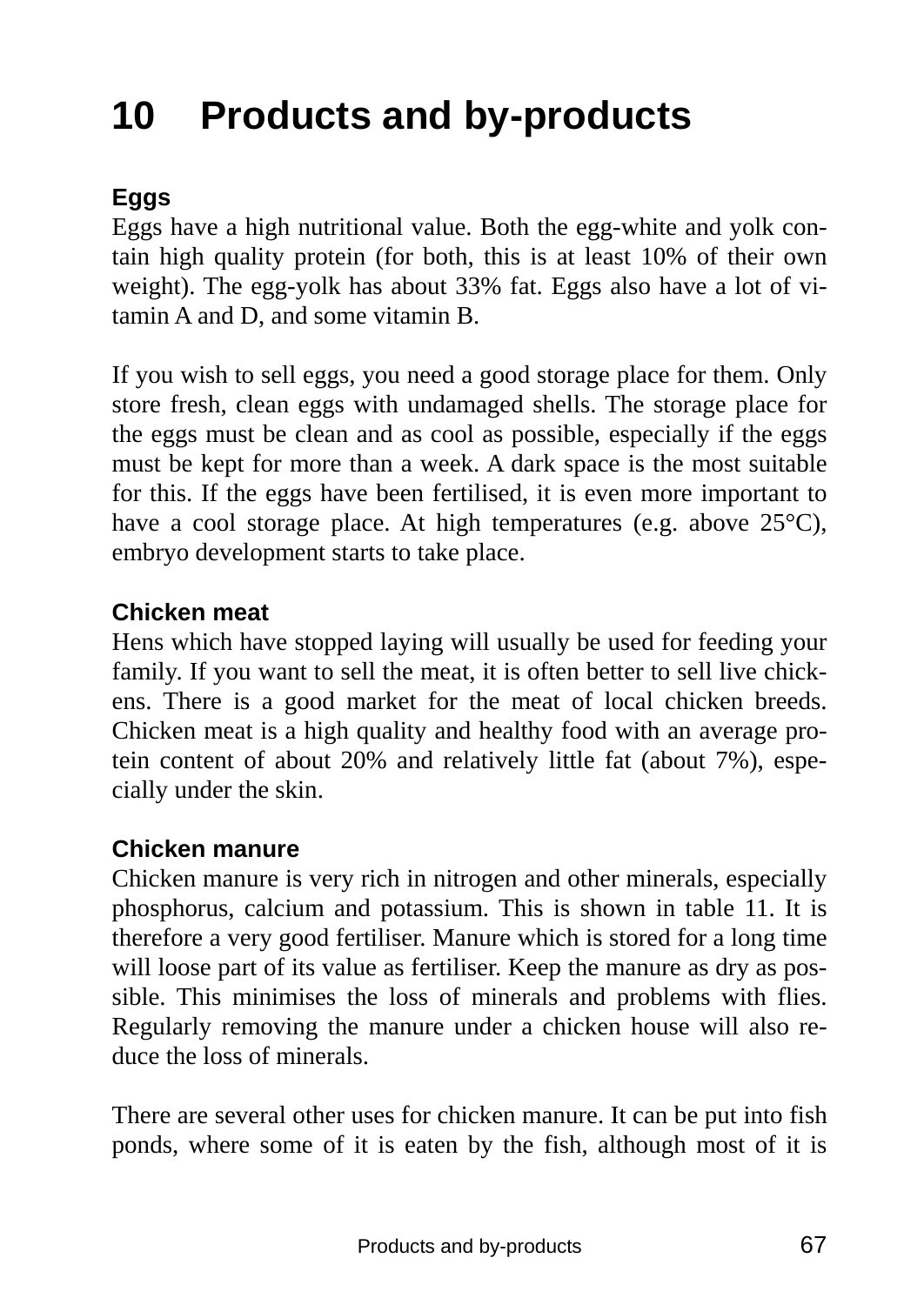used by the plants, which are then eaten by the fish. In many countries, dried chicken manure is fed to cattle or goats, e.g. in combination with grains and molasses. For this, the manure must not be too old, and must be dried quickly so that it keeps as many of its nutrients as possible. And gas can be made from the manure, using a biogas digester. The slurry which is then left over is still a very good fertiliser for use on the land and in fish ponds.

|                       | Fresh manure (%) | Litter manure (%) |
|-----------------------|------------------|-------------------|
| Dry matter            | $20 - 22$        | 50                |
| Nitrogen              | $1 - 1.5$        | $1 - 2$           |
| Phosphorus $(P_2O_5)$ | $1 - 2$          |                   |
| Potassium $(K_2O)$    | 0.7              |                   |
| Calcium (CaO)         | っっ               |                   |

*Table 11: The average composition of chicken manure* 

#### **Slaughter waste**

Slaughter waste produced on your farm is a very good feed supplement if it is ground up and dried well. The waste must be sterilised, or else there is a large chance of transmitting diseases. It is also very important that carcasses of birds which die during the production period are removed as quickly as possible. This should be done by burying or burning them as shown in figure 32 and figure 33.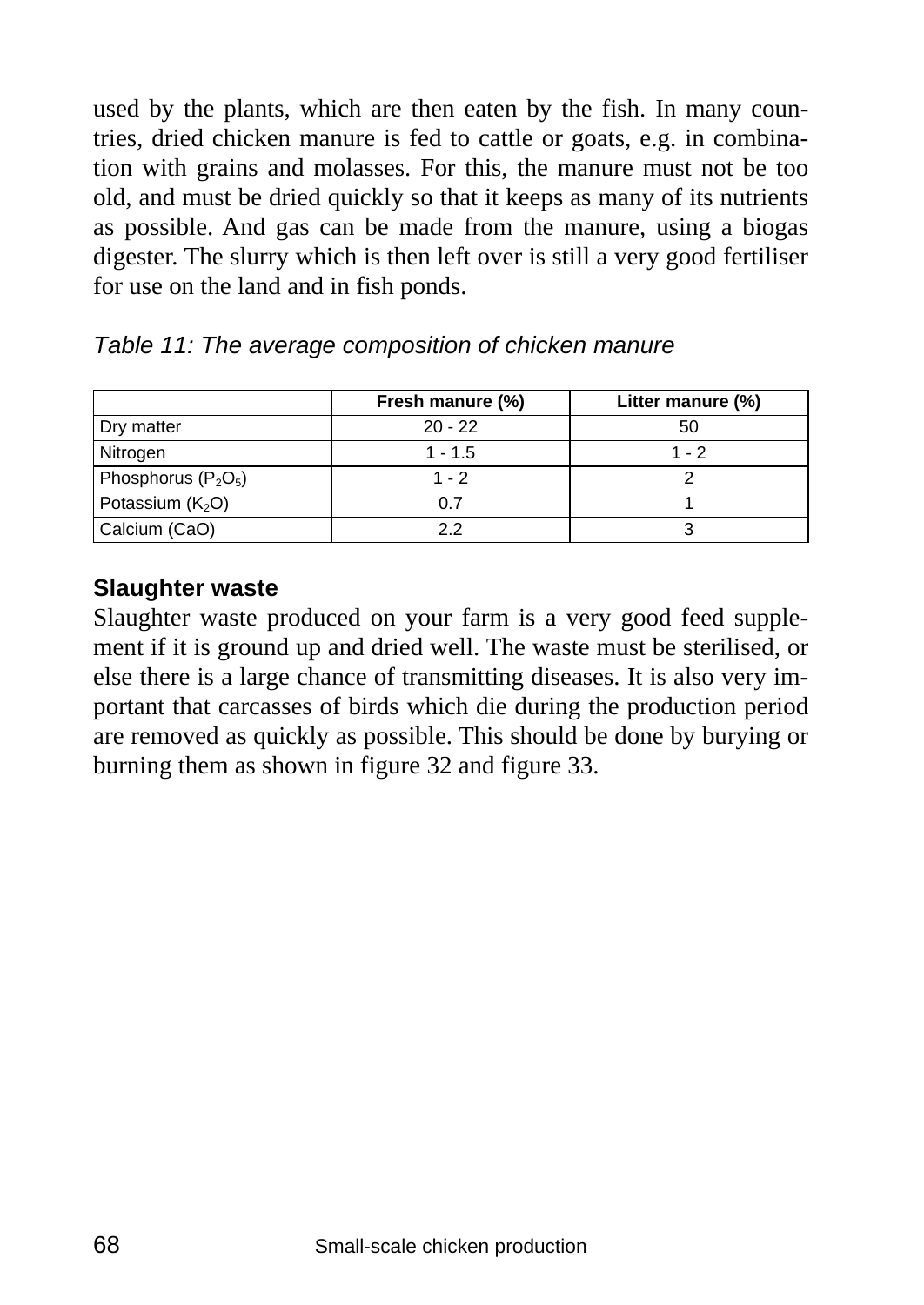# **11 Farm records**

As your business grows larger, you are strongly advised to improve your business administration so that you record the most important production figures. You can use these data to identify the weakest points in your business, so that you can tackle those problems better. To be able to do this well, you need to have some idea of the most important data of an egg-laying business.

A reliable administration must be kept up to date daily. This takes time and money, but it is the only way to make your business run efficiently.

# **11.1 Important data**

The most important data are:

- $\triangleright$  laying percentage and length of laying period
- $\ge$  egg weight
- $\triangleright$  feed consumption
- $\triangleright$  chicken losses.

#### **Laying percentage and length of laying period**

In countries where the poultry industry is well-developed, the hens start laying when they are about 20 weeks. The production of the whole chicken stock then rises quickly to a peak after another eight weeks. At that point, most of the chickens lay an egg almost every day. There are almost as many eggs to be gathered every day as there are chickens. This ratio of the number of chickens to the number of eggs gathered on one day is called the 'laying percentage'. When the peak in production is reached, e.g. when the chickens are 28 weeks, the laying percentage can be as high as 90%.

Productive poultry stock is characterised by a quick rise of production to a peak. The peak production is high and maintained for some time. It then only slowly decreases. This results in a high average laying percentage over the whole laying period.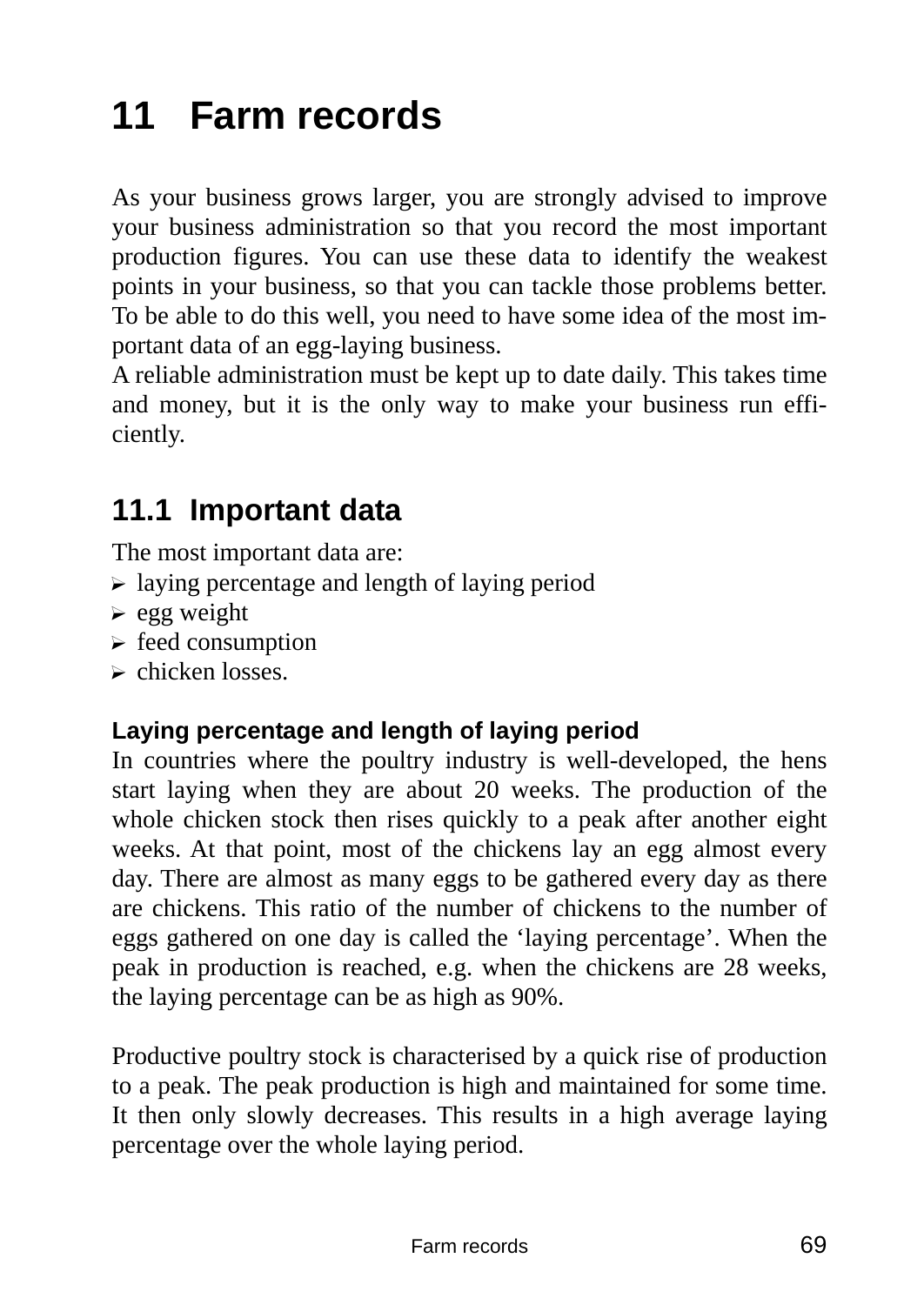Depending on the production level, the price of eggs and of nonproductive chickens at the end of the laying period, the laying period for a well-run poultry business lasts 12-14 months. After this the chickens are sold or slaughtered. This can be shown on what is known as a production curve.

Instead of getting rid of the chickens at the end of the laying period, they can be given a rest period, when they are allowed to moult. They can then go through a second laying period, and perhaps even a third. Chickens in the tropics are said to naturally start moulting after laying for a year. This tends to happen in the season with shorter days. The moult can be stimulated by using extra artificial lighting. It is also possible to trick the chickens into moulting. Limit the first production period of the chickens to only 8-10 months. Then force them to moult by giving them less and poorer quality feed. After the moult, the production increases again and the quality of the eggshells improves too. Making use of a moult can be worthwhile if:

- $\triangleright$  the purchase price of chickens is high
- $\triangleright$  the egg price is low at the time
- $\triangleright$  the price received for old chickens is also low
- $\triangleright$  better eggshells raise the price received for eggs.

The price received for old hens which have stopped laying is usually high in the tropics. Since it is difficult and risky to get all the chickens to moult at the same time, it is probably preferable to keep layers for only one laying period.

### **Egg weight**

In many countries eggs are sold by weight, so the weight of eggs is also of importance. The first eggs at the start of the laying period are small. The weight of the eggs increases until the end of the laying period. The egg weight partly depends on the chicken breed. It can also be influenced by the feed given and the environment, in particular the temperature. The egg weight is measured by weighing a number of eggs from time to time.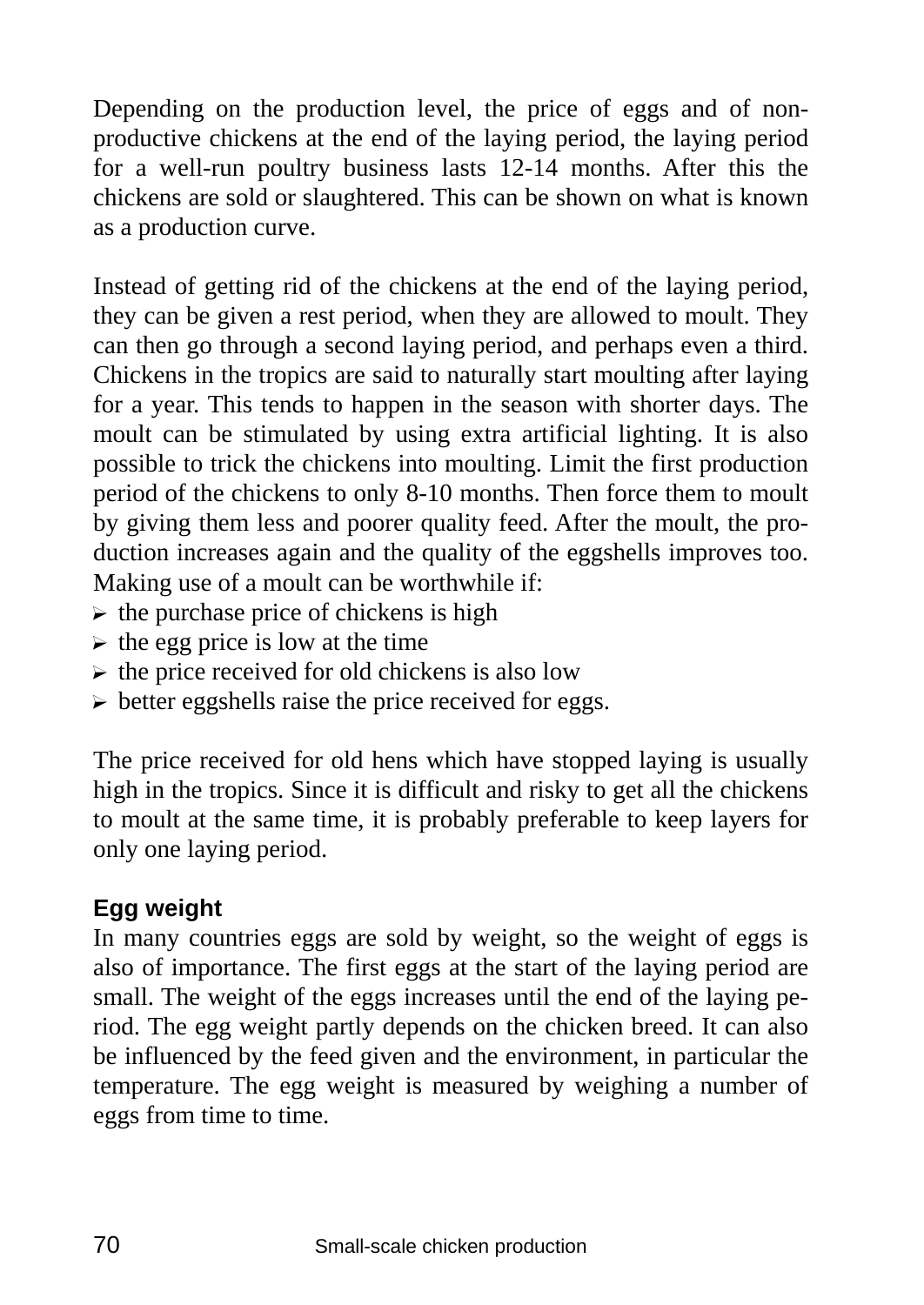### **Feed consumption**

Feed costs are, as a rule, the greatest expenditure of a poultry farm. It is therefore important to have a good idea of how much feed is eaten, and in particular the amount of feed needed per egg or per kg of eggs or meat. This is called the feed conversion.

On a commercial poultry farm using bought compound chicken-feed, the feed consumption per chicken per day is 100 to 120 g. This depends on the kind of chicken (light or medium weight), the feed quality and the air temperature. If you give the chickens home-made feed, consumption may be higher, especially if the feed contains a lot of crude fibre such as bran.

### **Chicken losses**

During the laying period, chickens will regularly die. In general, a reasonably well-run poultry farm loses a total of about 6-8% of its chickens each year, or just over 0.5% per month. If you lose more than this, it is important to find out why.

# **11.2 Cost pricing**

There are many ways of organising your administration. It is important to calculate the cost price of the eggs produced in order to avoid selling the eggs for less than it costs to produce them. Make a distinction between costs which keep coming back, and one-off costs. One example of how to organise your administration is given below.

It is also possible to exclude the labour costs. If you then subtract the total net costs (excluding labour costs) from the income provided by the eggs, you will have calculated the sum you have earned with your labour (the labour income).

See next page.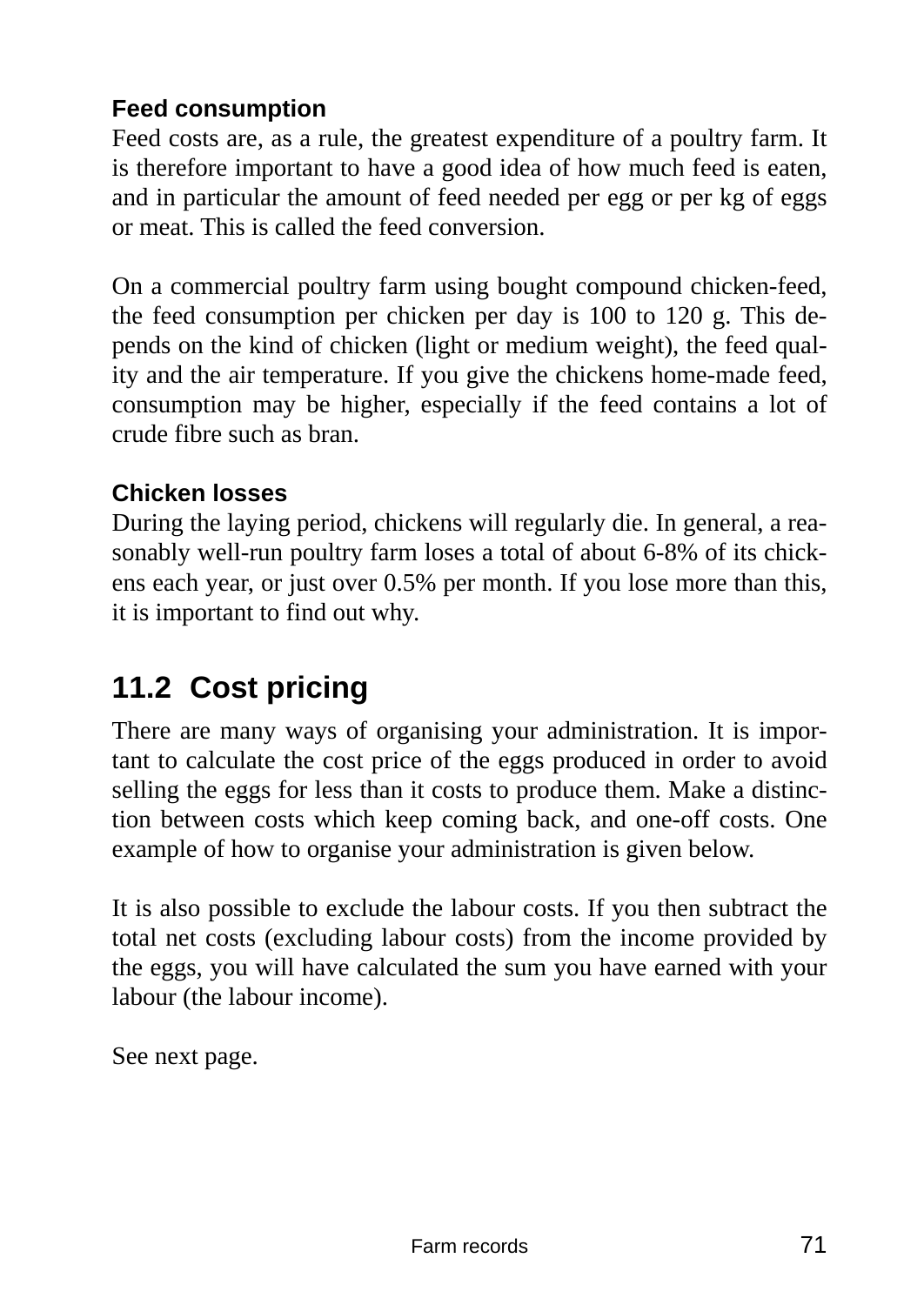### **Calculation of cost price of eggs**

### *Basic data to be specified:*  1 Investment costs of buildings and equipment: Depreciation of buildings : 5 % Depreciation of equipment : 10 % Maintenance of buildings :  $2\%$ Maintenance of equipment :  $3\%$  Interest: going rate divided by 2 (depreciation from 100% to 0%!) 2 Purchase costs of chicks or pullets 3 Feed consumption and feed price 4 Production *A. Direct costs*  - Cost of pullets - Feed costs - Oil or petroleum lamp or electricity ---- - Water  $\overline{\phantom{a}}$  ---- Health care costs (medicine, disinfection, vaccinations) ---- - Litter **----**- Interest over stock [interest % \* ½ (pullet+feed costs)] ---- - Miscellaneous ---- + **Subtotal** -----*B. Calculated (fixed) costs*  - Housing - Labour  $--- +$  **Total gross costs ----- … subtract … :** *C. Secondary products*  - Manure sold - Hens sold ---- \_ **Total net costs -----**

### **Cost price calculation: Total net costs = ( A + B ) – C**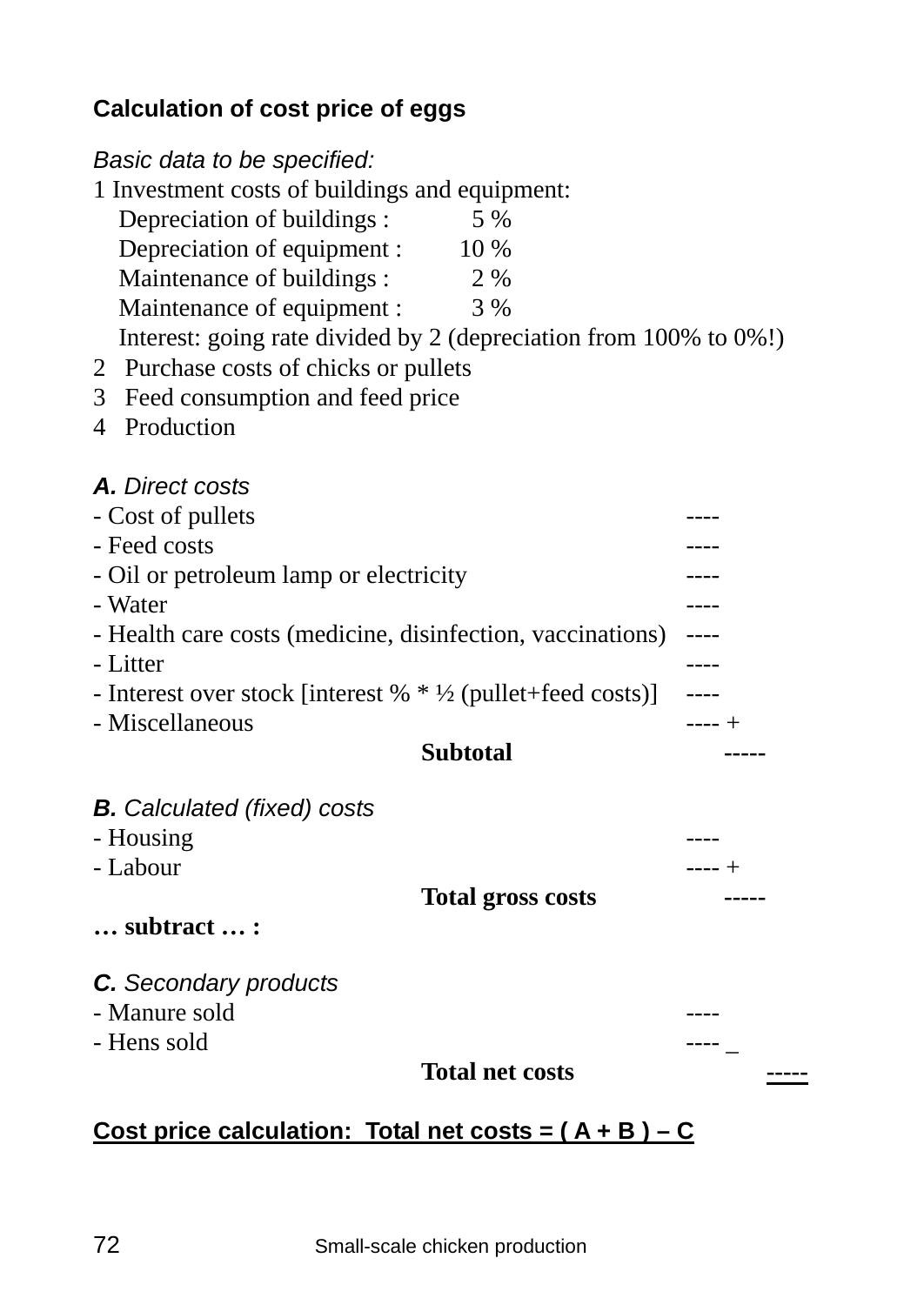# **Appendix 1: Diseases and parasites**

#### *Table 12: Infectious poultry diseases caused by viruses*

Important: chickens diseased by these viruses cannot be cured! No treatment exists and therefore prevention and biosecurity are essential.

| Disease name                                              | <b>Transmission</b>                                                                                              | <b>Symptoms</b>                                                                                                                         | <b>Prevention</b>                                                                                                                                                            |
|-----------------------------------------------------------|------------------------------------------------------------------------------------------------------------------|-----------------------------------------------------------------------------------------------------------------------------------------|------------------------------------------------------------------------------------------------------------------------------------------------------------------------------|
| Newcastle<br>Disease                                      | Bird to bird and<br>spread by air                                                                                | Respiratory problems,<br>diarrhoea, drop in egg<br>production, twisted<br>necks. High mortality:<br>50-100%                             | Vaccination (minimal<br>twice a year).<br>Check local vaccine avai-<br>lability                                                                                              |
| Avian influenza<br>$(=$ bird flu)                         | Bird to bird; mi-<br>gratory birds;<br>very rapid<br>spread; some<br>virus types can<br>affect humans            | Dull birds, respiratory<br>problems, swollen<br>heads. Very high mor-<br>tality, up to 100 %.<br>Death without symp-<br>toms may occur. | Vaccination (if available)<br>Culling of infected birds.<br>Burn or bury dead birds.<br>Do not eat sick birds!<br>Biosecurity important.<br>Avoid contact with wild<br>birds |
| Infectious bron-<br>chitis                                | Bird to bird and<br>by air                                                                                       | Respiratory troubles,<br>drop in egg production,<br>eggs with abnormal<br>shape and shells.                                             | Vaccination (repeated)                                                                                                                                                       |
| Fowl pox<br>$(=$ avian pox)                               | By flies and mos-<br>quito's                                                                                     | Scabs on comb, wattles<br>eyes; cheesy pox in<br>mouth                                                                                  | Vaccination                                                                                                                                                                  |
| *) Gumboro<br>disease<br>(= infectious<br>bursal disease) | Bird to bird; con-<br>taminated litter/<br>equipment; main-<br>ly in commercial<br>birds up to age of<br>8 weeks | Diarrhoea. listless<br>chickens; high mortality                                                                                         | Vaccination (1 or 2 times;<br>in first weeks)                                                                                                                                |
| **) Marek's<br>disease                                    | Mainly by air:<br>Virus in commer-<br>cial birds; infec-<br>tion in first days<br>of life                        | Paralysis, tumours,<br>wasting from age of 14<br>weeks                                                                                  | Vaccination on first day of<br>life in hatchery; culling<br>affected birds                                                                                                   |
| $\ast$                                                    |                                                                                                                  |                                                                                                                                         | Gumboro disease: the virus affects mainly commercial birds up to an age of 8 weeks                                                                                           |

\*\*) Marek's disease: the virus is found in commercial birds which are infected in the first days of their life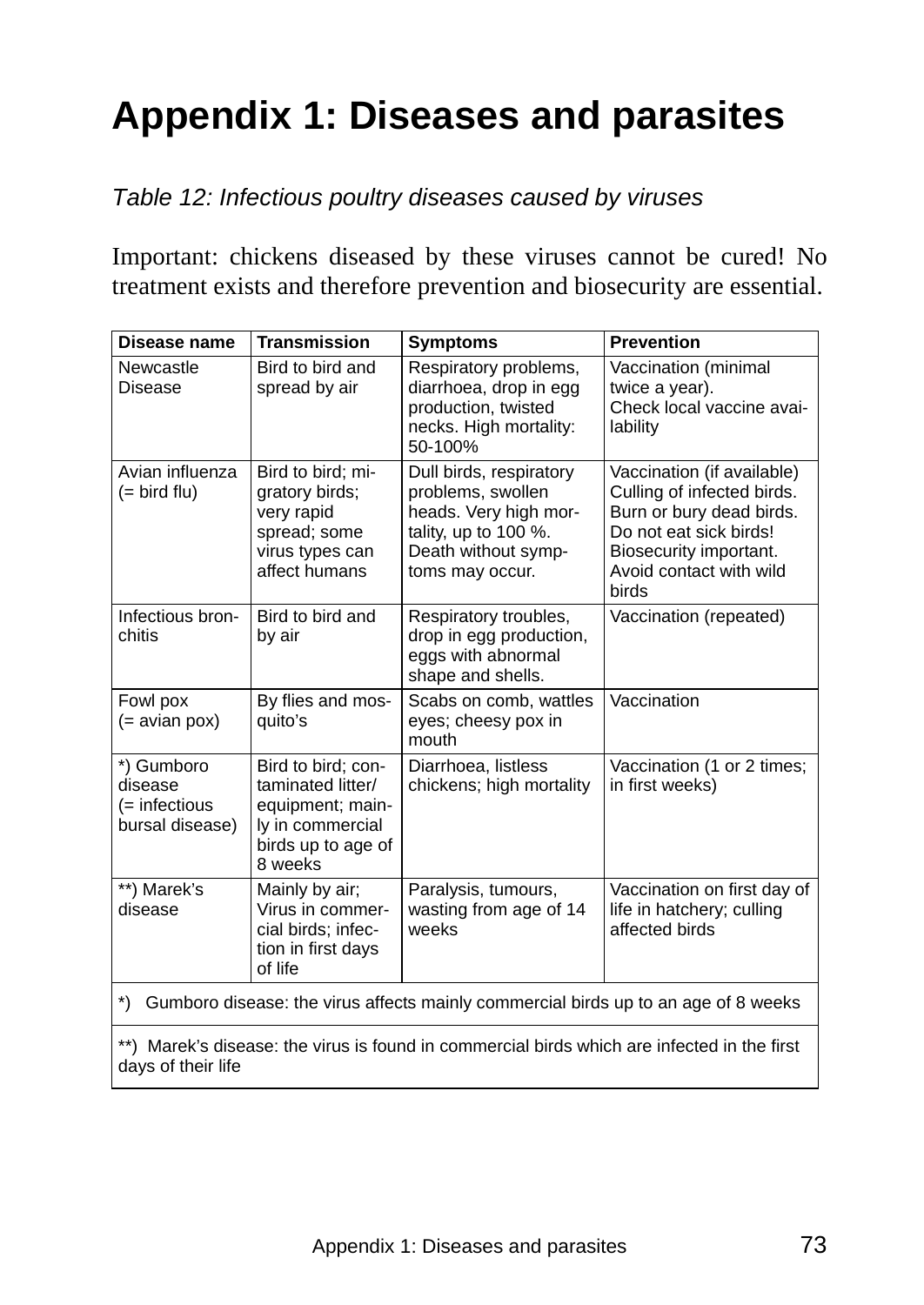#### *Table 13: Infectious poultry diseases caused by bacteria*

Important: chickens infected with these bacteria can be treated with antibiotics, but they will not always be cured! Prevention and biosecurity are therefore essential.

| Disease Name                                                                                                                                                                                                                             | <b>Microbial</b><br>cause | Transmission                                                         | <b>Symptoms</b>                                                              | <b>Prevention</b>                                                     |  |  |  |
|------------------------------------------------------------------------------------------------------------------------------------------------------------------------------------------------------------------------------------------|---------------------------|----------------------------------------------------------------------|------------------------------------------------------------------------------|-----------------------------------------------------------------------|--|--|--|
| Chronic respira-<br>tory disease                                                                                                                                                                                                         | Mycoplasma                | Bird to bird and<br>via eggs from<br>parent to chick                 | Respiratory signs,<br>drop in egg produc-<br>tion.                           | Use of Mg-free<br>flocks. Vaccina-<br>tion for layers<br>and breeders |  |  |  |
| Infectious cory-<br>za                                                                                                                                                                                                                   | Haemophilus               | Bird to bird,<br>dust, drinking<br>water                             | Nasal discharge,<br>swollen face and<br>wattles.                             | Vaccination                                                           |  |  |  |
| Pullorum dis-<br>ease *)                                                                                                                                                                                                                 | Salmonella<br>pullorum    | Via eggs from<br>infected breeder<br>hens; mainly in<br>young chicks | White diarrhoea,<br>dull chicks just after<br>hatching. High mor-<br>tality. | Testing and<br>culling of carrier<br>breeder hens                     |  |  |  |
| Fowl typhoid **)                                                                                                                                                                                                                         | Salmonella<br>qallinarum  | Via droppings<br>and equipment;<br>mainly in adult<br>birds          | Dull chickens; diar-<br>rhoea, high mortality<br>(60 %).                     | Vaccination,<br>hygiene                                               |  |  |  |
| Fowl cholera<br>Pasteurella<br>Bird to bird,<br>Dull birds in acute<br>Vaccination,<br>(Pasteurellosis)<br>contaminated<br>cases, blue combs<br>hygiene<br>water and feed<br>and high mortality,<br>in chronic cases<br>swollen wattles. |                           |                                                                      |                                                                              |                                                                       |  |  |  |
| $\left( \frac{*}{*} \right)$<br>against Pullorum disease, antibiotics are rarely effective                                                                                                                                               |                           |                                                                      |                                                                              |                                                                       |  |  |  |
| **) effect of antibiotics against Fowl typhoid is uncertain                                                                                                                                                                              |                           |                                                                      |                                                                              |                                                                       |  |  |  |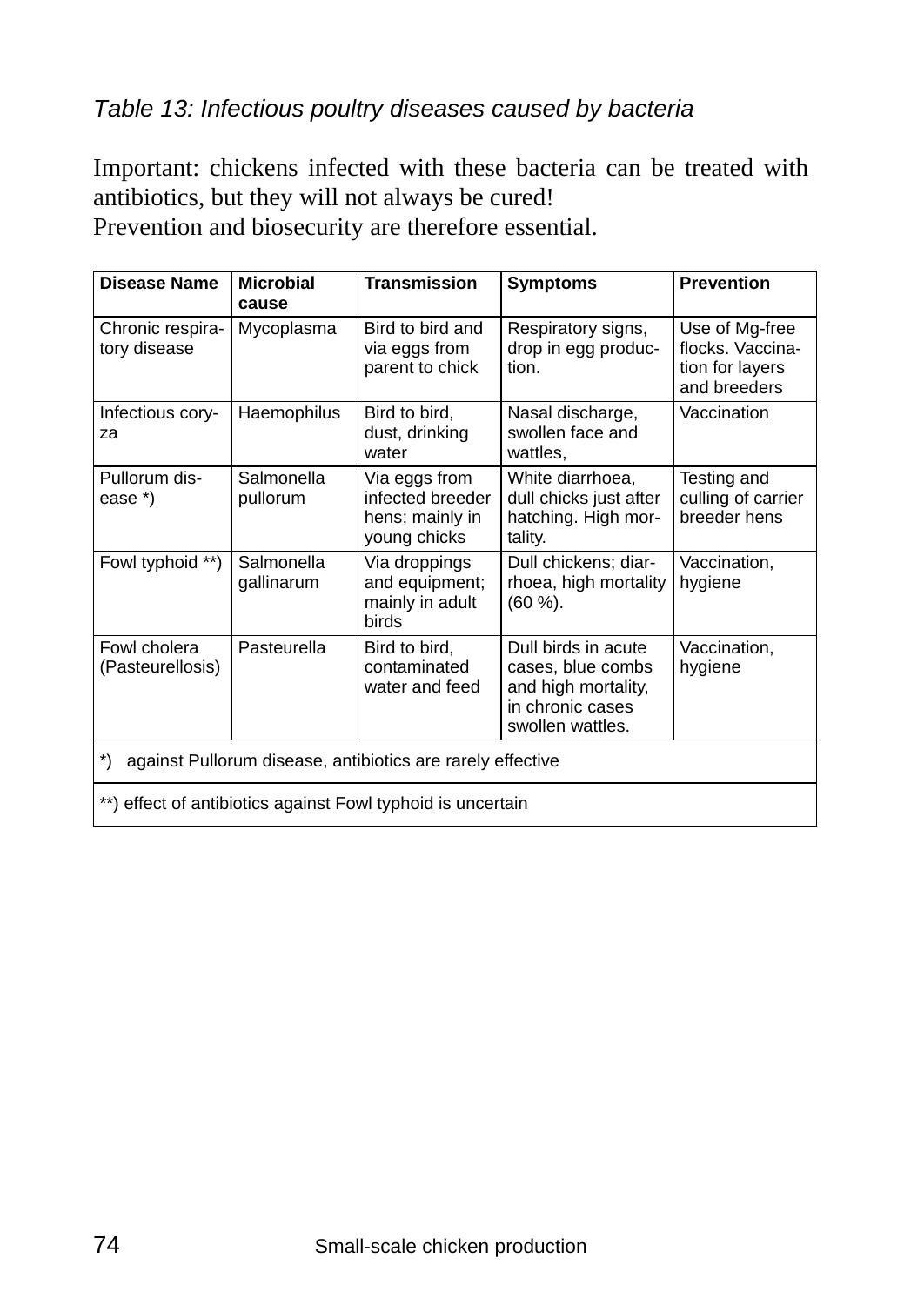## *Table 14: Poultry diseases caused by parasites*

| <b>Parasite</b><br>name | <b>Parasitic</b><br>cause                     | Transmis-<br>sion                                                    | <b>Symptoms</b>                                                   | <b>Prevention</b>                                                       | <b>Treatment</b>                                                      |
|-------------------------|-----------------------------------------------|----------------------------------------------------------------------|-------------------------------------------------------------------|-------------------------------------------------------------------------|-----------------------------------------------------------------------|
| Coccidiosis             | Eimeria<br>parasites in<br>digestive<br>tract | Infected<br>droppings<br>and litter; via<br>older to<br>young birds; | Listless birds;<br>diarrhoea<br>can be<br>bloody; mor-<br>tality, | Clean<br>houses and<br>feeders dry<br>litter low<br>animal den-<br>sity | Sulfa or other<br>anti-coccidial<br>medicines in<br>drinking<br>water |
| Worm infec-<br>tions    | Round<br>worms and<br>tapeworms               | Via infected<br>droppings                                            | poor growth.<br>low produc-<br>tion                               | Clean house,<br>change litter,<br>avoid over-<br>crowding               | Anti-worm<br>medicine<br>twice a year.                                |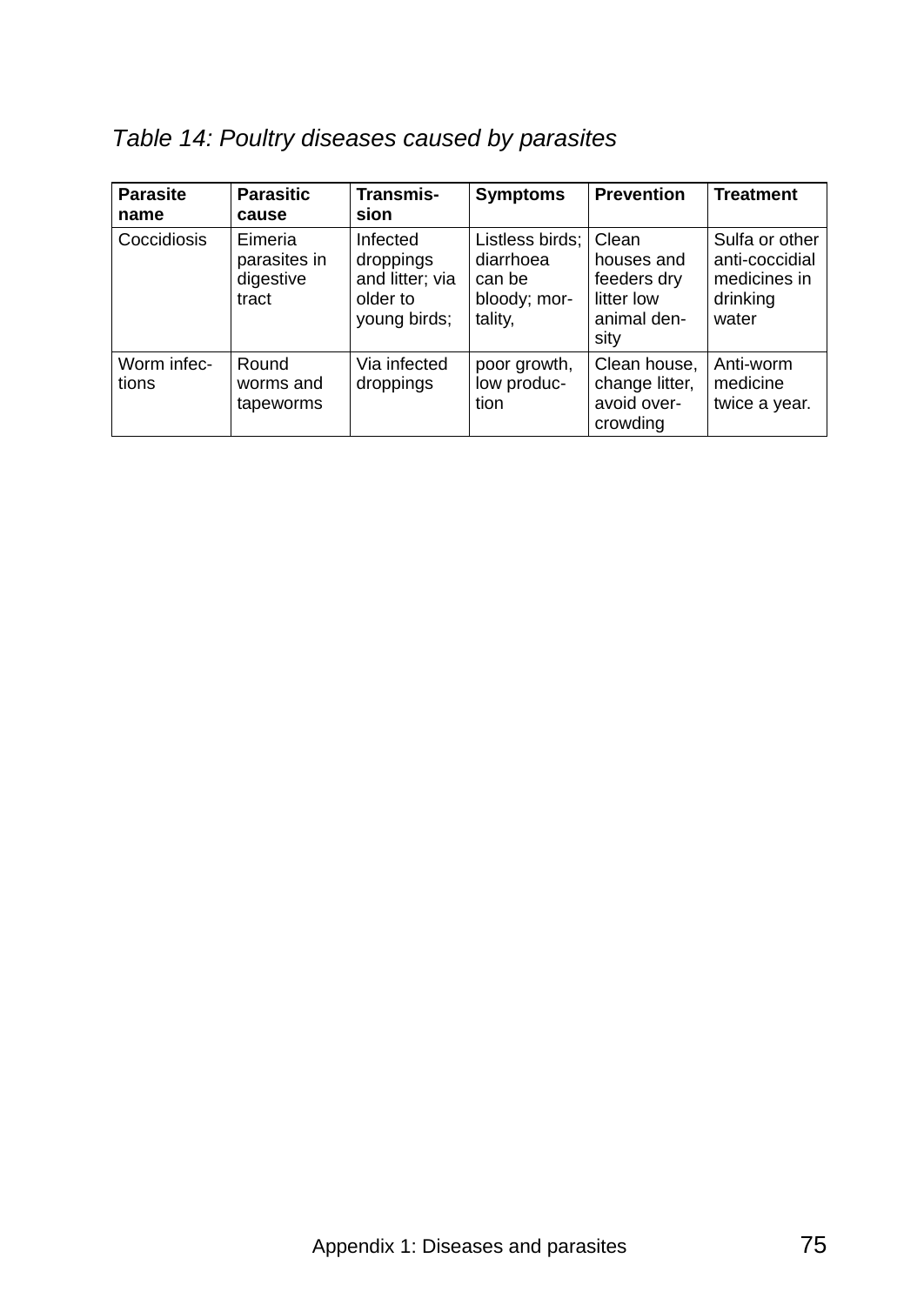# **Appendix 2: Nutrition tables**

Values obtained by chemical analysis should take precedence over the average figures given in table 14 and table 15. These nutrition tables have been provided by PTC<sup>+</sup> and refer to a variety of sources.

The diets are based on different ingredients. For instance, if mainly ground maize is available, diet 2 or 3 can be chosen. In diet 4, green fodder (*Barseem trif. Alexandrium*) is offered in between meals.

| Layers diet number                         | Diet 1<br>(%)                                          | Diet 2<br>(%)  | Diet 3<br>(%)   | Diet 4<br>(%)  |  |  |  |  |
|--------------------------------------------|--------------------------------------------------------|----------------|-----------------|----------------|--|--|--|--|
| Rice bran                                  | $57^*$                                                 | 15             | 20.5            | 10             |  |  |  |  |
| Broken rice                                | 8                                                      | 20             | <u>19</u>       | $\blacksquare$ |  |  |  |  |
| Ground yellow maize                        | 7                                                      | <u>29.5</u>    | $\overline{20}$ | <u>25</u>      |  |  |  |  |
| Wheat bran                                 |                                                        |                |                 | 15             |  |  |  |  |
| Ground wheat                               |                                                        |                |                 | 15             |  |  |  |  |
| Wheat                                      |                                                        |                |                 | 15             |  |  |  |  |
| Ground barley                              |                                                        |                |                 |                |  |  |  |  |
| Barley                                     |                                                        |                |                 | 10             |  |  |  |  |
| Millet                                     |                                                        |                |                 |                |  |  |  |  |
| Ground soy bean cake                       | 4                                                      | 5              |                 |                |  |  |  |  |
| Ground groundnut cake                      | 5                                                      | 5              |                 |                |  |  |  |  |
| Bean                                       |                                                        |                |                 | 5              |  |  |  |  |
| Ground sesame oil cake                     |                                                        |                | 22              | 5              |  |  |  |  |
| Decorticated cotton seed meal              |                                                        |                |                 | 10             |  |  |  |  |
| Coconut or copra meal                      | 5                                                      | 5              |                 |                |  |  |  |  |
| Ground dried legume leaf                   | 3                                                      | 3.5            |                 |                |  |  |  |  |
| Fish meal                                  | 7                                                      | 15             |                 | $\overline{2}$ |  |  |  |  |
| Blood meal                                 |                                                        |                | 12.5            |                |  |  |  |  |
| Meat scraps                                |                                                        |                |                 | 3              |  |  |  |  |
| Shark or cod liver oil or vitamin $A + D3$ | 1                                                      |                | 0.5             | 0.5            |  |  |  |  |
| Dried skim milk                            |                                                        |                | $\sim$          |                |  |  |  |  |
| Bone meal                                  |                                                        |                | 1.5             | $\overline{2}$ |  |  |  |  |
| Ground limestone                           |                                                        | $\overline{2}$ | $\sim$          | 0.5            |  |  |  |  |
| Ground shells                              | $\overline{2}$                                         |                | 1.5             |                |  |  |  |  |
| Common salt                                | 1                                                      |                | 0.5             | 0.5            |  |  |  |  |
| Mineral mix                                |                                                        |                | 2               |                |  |  |  |  |
|                                            | *) The bulkiest ingredients in the diet are underlined |                |                 |                |  |  |  |  |

*Table 15: Some examples of formulated rations for layers*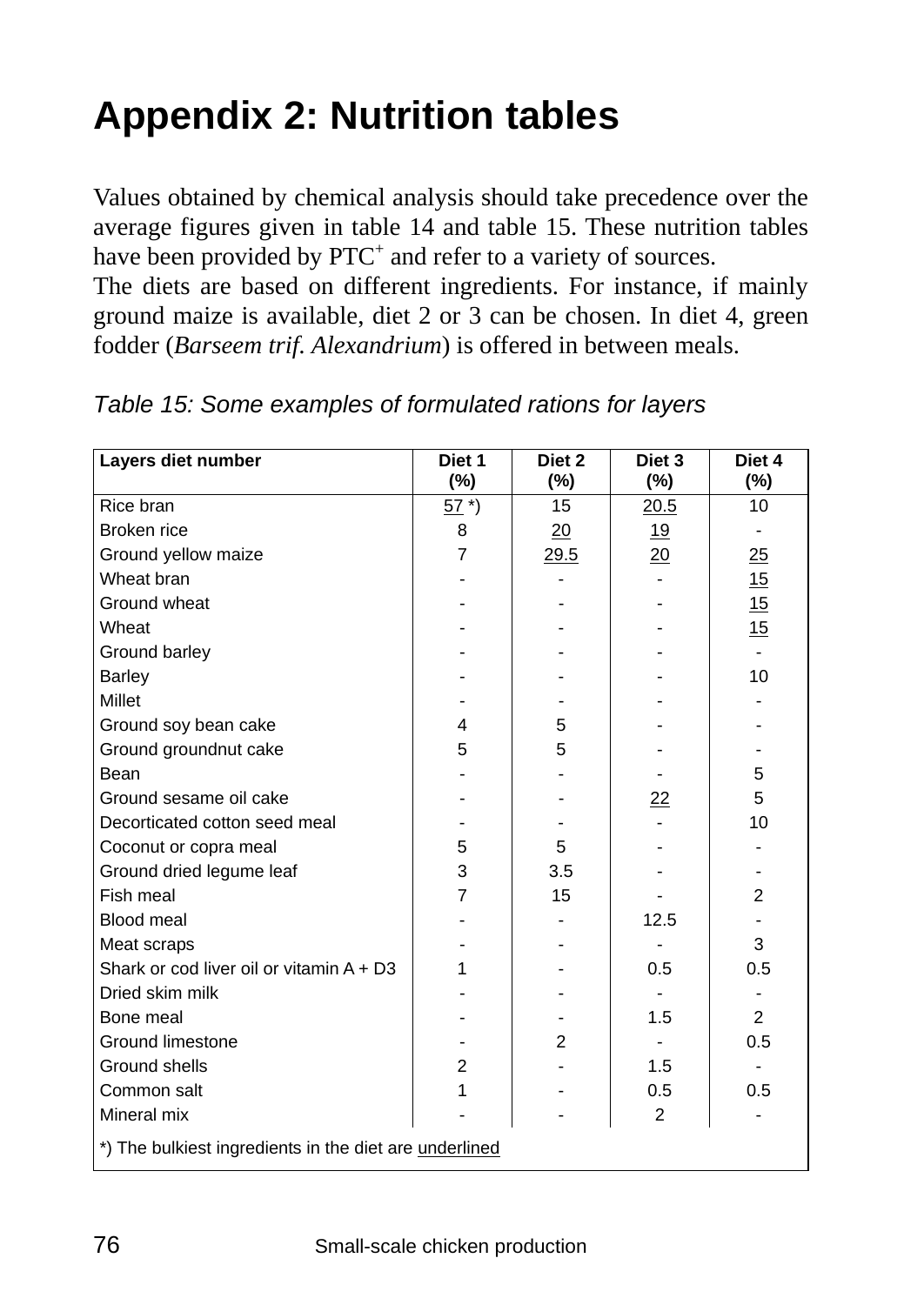| <b>Chicks diet number</b>     | Diet 1 | Diet 2<br>$(0 - 8$ weeks) | Diet 3<br>(8 - 12 weeks) |
|-------------------------------|--------|---------------------------|--------------------------|
| Rice bran                     | 26     | 10                        | 10                       |
| Broken rice                   | 16     |                           |                          |
|                               |        |                           |                          |
| Yellow maize                  | 16     | 20                        | 20                       |
| Ground wheat                  |        | 20                        | 15                       |
| Wheat                         |        | 10                        | 10                       |
| <b>Barley</b>                 |        | 10                        | 20                       |
| Groundnut cake                | 5.4    |                           |                          |
| Sesame oil cake               | 10.5   | 10                        | 5                        |
| Decorticated cotton seed meal |        | 5                         | 10                       |
| Beans                         |        | 10                        | 5                        |
| Fish meal                     | 10.5   | 2                         | $\overline{2}$           |
| <b>Blood meal</b>             | 2      |                           |                          |
| Meat scraps                   |        | 3                         | 3                        |
| <b>Milk</b>                   | 5.5    |                           |                          |
| Gram or chickpeas             | 5.5    |                           |                          |
| Cod liver oil                 | 0.5    |                           |                          |
| Bone meal                     |        |                           |                          |
| Salt                          |        | 0.5                       | 0.5                      |
| Limestone                     |        | 0.5                       | 0.5                      |
| Mineral mixture               | 2      |                           |                          |

## *Table 16: Some examples of formulated rations for chicks*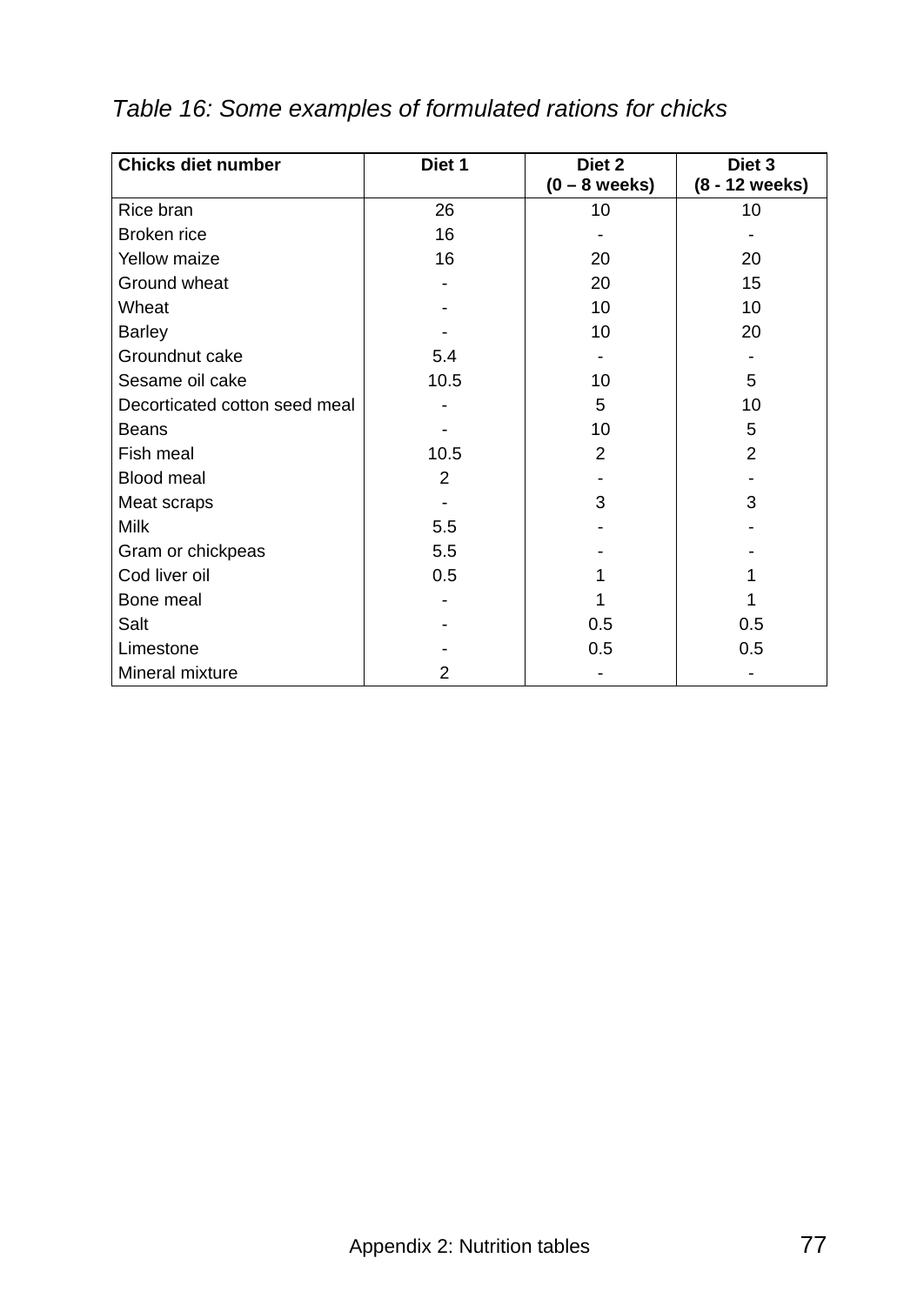## *Table 17: Vitamins, their functions and sources*

| <b>Vitamin</b>               | <b>Function</b>                                                                                                  | Source                                                            |
|------------------------------|------------------------------------------------------------------------------------------------------------------|-------------------------------------------------------------------|
| A                            | appetite, digestion, prevention of<br>Xerophthalmia, maintenance of<br>mucus membranes                           | green grass, lucerne meal, fish<br>meal, corn gluten, yellow corn |
| B <sub>1</sub><br>thiamine   | appetite, digestion, health of ner-<br>ves, prevention of polyneuritis                                           | green grass, lucerne meal, wheat<br>by-products, milk by-products |
| <b>B2</b><br>riboflavin      | growth, hatchability, prevention of<br>curled toe paralysis                                                      | green feeds, milk by-products,<br>distiller's, solubles           |
| <b>B12</b><br>cyanocobalamin | growth, hatchability                                                                                             | fish meal, meat scraps, deep litter,<br>fermentation products     |
| <b>Biotin</b>                | prevention of fatty liver kidney<br>syndrome                                                                     | soy bean meal, cottonseed meal                                    |
| Niacin<br>nicotinamide       | growth, feathering                                                                                               | liver, yeast, milk                                                |
| Pantothenic acid             | growth, hatchability, prevention of<br>dermatitis                                                                | green feeds, milk by-products,<br>meat scraps                     |
| Choline                      | growth and bone development,<br>egg production, perosis preven-<br>tion, prevents fatty degeneration of<br>liver | green feeds, whole grains                                         |
| D <sub>3</sub>               | mineral assimilation, egg produc-<br>tion, hatchability, rickets preven-<br>tion, egg shell thickness            | fish oils, animal fat, yeast                                      |
| K                            | blood clotting, anti-haemorrhagic                                                                                | green feeds                                                       |
| E                            | health of reproduction organs                                                                                    | green feeds, whole grains                                         |

## *Table 18: Essential minerals, their functions and sources*

| <b>Mineral</b>         | <b>Function</b>                                                       | <b>Source</b>                                           |
|------------------------|-----------------------------------------------------------------------|---------------------------------------------------------|
| Salt (sodium chloride) | utilisation of protein, prevention<br>of hypertension, egg production | common salt (0.3 - 0.5% in<br>diet)                     |
| Manganese              | bone formation, shell strength,<br>fertility of eggs                  | limestone flour, manganese<br>sulphate, manganese oxide |
| Iron, copper, cobalt   | formation of haemoglobin                                              | supplement, animal products                             |
| Iodine                 | prevention of lethargy                                                | iodised salt                                            |
| Zinc                   | growth, feather development,<br>skin health                           | zinc carbonate, galvanised<br>feeding containers        |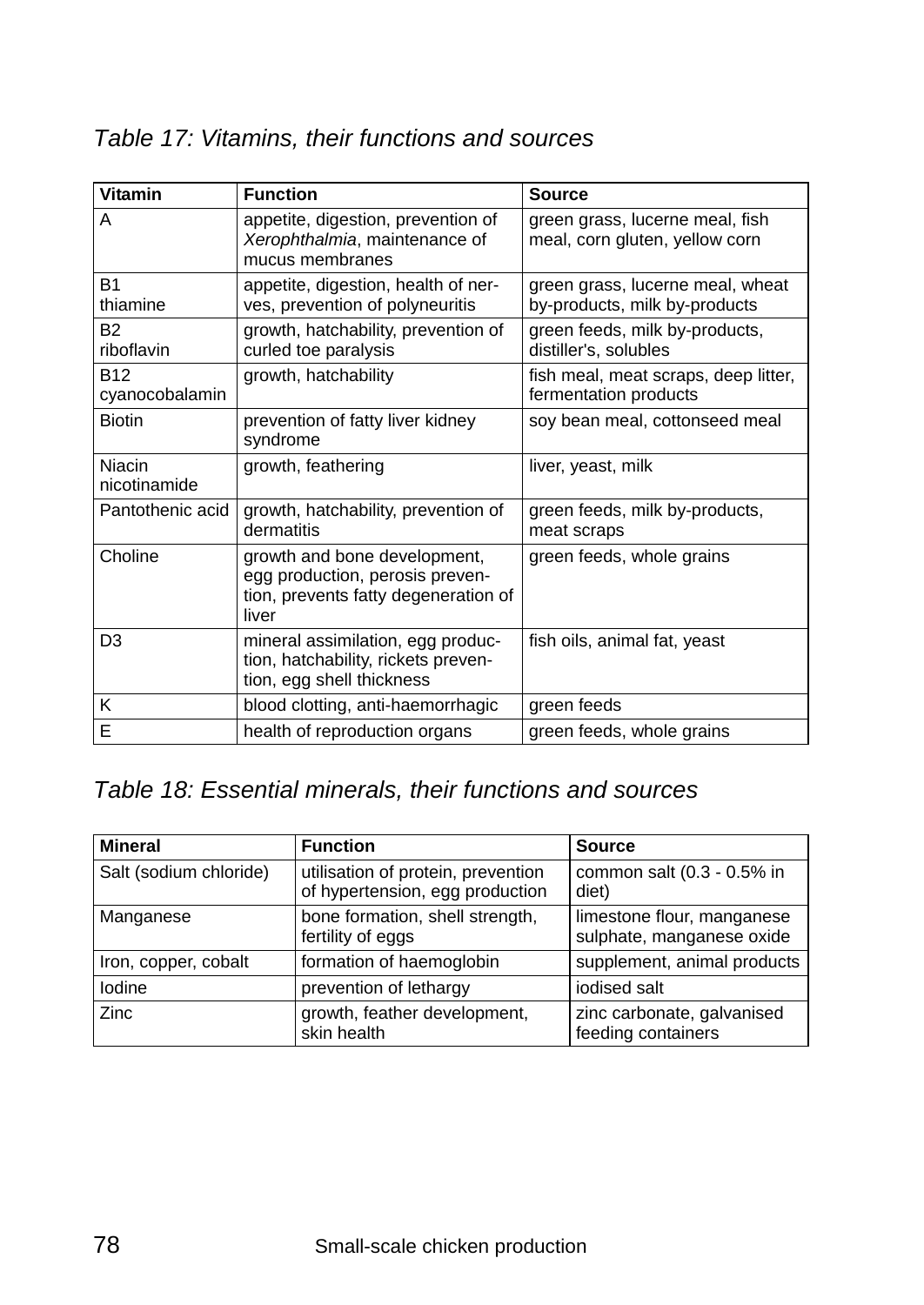## *Table 19: Nutrient requirements of chickens of several age groups and categories*

Nutrient requirements expressed as dietary concentrations in air-dry material.

| <b>Nutrient in feed</b>           | <b>Chicks</b><br>$(0-8$ wks) | <b>Growers</b><br>(pullets)<br>(6-20 wks) | Layers<br>(adult birds) | <b>Broilers</b><br>$(0-6$ wks) |
|-----------------------------------|------------------------------|-------------------------------------------|-------------------------|--------------------------------|
| Metabolisable energy (kcal/kg)    | 2800                         | 2750                                      | 2750                    | 3000                           |
| Crude protein %                   | 20                           | 16                                        | 17                      | 21                             |
| Crude fibre %                     | $3 - 4$                      | $3 - 7$                                   | $3 - 8$                 | $2.5 - 4$                      |
| Crude fat %                       | $3 - 5$                      | $2.5 - 4$                                 | $3 - 8$                 | $4 - 8$                        |
| Most important amino acids:       |                              |                                           |                         |                                |
| Lysine %                          | 1.0                          | 0.8                                       | 0.7                     | 1.2                            |
| Methionine %                      | 0.4                          | 0.35                                      | 0.35                    | 0.45                           |
| <b>Minerals:</b>                  |                              |                                           |                         |                                |
| Calcium (Ca) %                    | 1.0                          | 0.8                                       | $3 - 3.5$               | 1.0                            |
| Phosphorous (P) %                 | 0.9                          | 0.7                                       | 0.9                     | 0.9                            |
| Sodium chloride (NaCl) %          | 0.4                          | 0.3                                       | 0.3                     | 0.4                            |
| Manganese (Mn) (mg/kg)            | 50                           | 50                                        | 50                      | 60                             |
| Zinc (Zn) (mg/kg)                 | 40                           | 40                                        | 40                      | 50                             |
| Vitamins:                         |                              |                                           |                         |                                |
| Choline (mg/kg)                   | 1300                         | 1000                                      | 1000                    | 1500                           |
| Niacin (mg/kg)                    | 28                           | 25                                        | 25                      | 30                             |
| Pantothenic acid (mg/kg)          | 10                           | 10                                        | 10                      | 12                             |
| Riboflavin (mg/kg)                | 4                            | 4                                         | 4                       | 5                              |
| Vitamin A (IU*/kg)                | 1320                         | 1250                                      | 1250                    | 1500                           |
| Vitamin $D_3$ (IU*/kg)            | 400                          | 250                                       | 350                     | 400                            |
| * International units per kg feed |                              |                                           |                         |                                |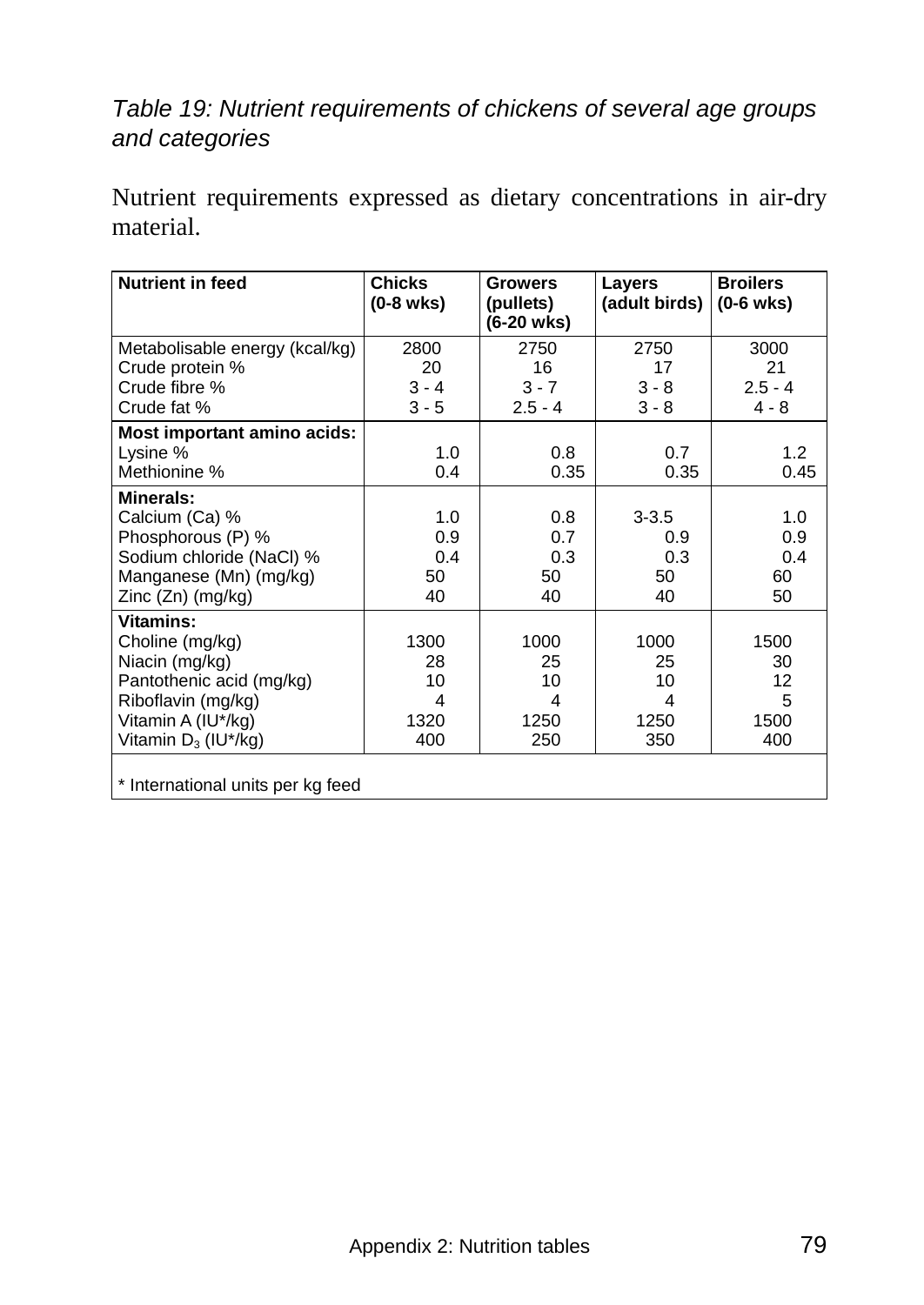| <b>Nutrient content</b>             | Corn<br>and cob | Maize<br>(white) | <b>Maize</b><br>(yellow) | Munga            | Sor-<br>ghum | Cane<br>molas-<br>ses |
|-------------------------------------|-----------------|------------------|--------------------------|------------------|--------------|-----------------------|
| Metabol. energy (kcal/kg)           | 2000            | 3370             | 3340                     | 3250             | 3280         | 1900                  |
| Crude protein ( $N \times 6.25$ ) % | 7.6             | 8                | 9                        | 10.5             | 10           | 3                     |
| Crude fibre %                       | 6               | 2                | 2                        | $2.5\phantom{0}$ | 2.1          |                       |
| Crude fat %                         | $\overline{2}$  | 3.6              | 3.6                      | 1.5              | 3.1          |                       |
| Lysine %                            | $0.2^{\circ}$   | 0.24             | 0.27                     | 0.20             | 0.22         | 0.02                  |
| Methionine %                        | 0.12            | 0.14             | 0.16                     | 0.27             | 0.18         | 0.02                  |
| Calcium (Ca) %                      | 0.12            | 0.04             | 0.04                     | 0.05             | 0.05         | 0.7                   |
| Total phosphorus (P) %              | 0.35            | 0.4              | 0.4                      | 0.4              | 0.3          | 0.1                   |
| Zinc (Zn) (mg/kg)                   | 20              | 23               | 23                       | 20               | 15           | 10                    |
| Manganese (Mn) (mg/kg)              | 13              | 5                | 5                        | 5                | 13           | 42                    |
| Sodium chloride (NaCl) %            | 0.07            | 0.08             | 0.08                     | 0.05             | 0.13         |                       |
| Choline (mg/kg)                     | 360             | 440              | 440                      | 440              | 700          | 850                   |
| Niacin (mg/kg)                      | 4               | 16               | 16                       | 16               | 32           | 33                    |
| Pantothenic acid (mg/kg)            | 3               | 3.3              | 3.3                      | 3.3              | 9            | 38                    |
| Riboflavin (mg/kg)                  | 0.6             | 0.7              | 0.7                      | 0.5              |              | 3                     |
| Vitamin A (IU*/kg)                  |                 |                  | 4400                     |                  |              |                       |
| Vitamin $D_3$ (IU/kg)               |                 |                  |                          |                  |              |                       |
| * International units per kg feed   |                 |                  |                          |                  |              |                       |

## *Table 20: Nutrient content of cereals and grain by-products*

## *(Table 20: continued)*

| <b>Nutrient content</b>           | Hominy<br>chop | <b>Maize</b><br>bran | <b>Maize</b><br>Germ | Wheat<br>bran | Wheat<br>pollard |
|-----------------------------------|----------------|----------------------|----------------------|---------------|------------------|
| Metabol. energy (kcal/kg)         | 2700           | 2300                 | 3000                 | 1710          | 2500             |
| Crude protein (N $\times$ 6.25) % | 9              |                      | 13                   | 14            | 16               |
| Crude fibre %                     | 6              | 13                   | 5                    | 12            | 10               |
| Crude fat %                       | 6.3            | 5.8                  | 3                    | 3.5           | 3.6              |
| Lysine %                          | 0.3            | 0.3                  | 0.35                 | 0.6           | 0.75             |
| Methionine %                      | 0.08           | 0.08                 | 0.14                 | 0.3           | 0.2              |
| Calcium (Ca) %                    | 0.05           | 0.03                 | 0.04                 | 0.15          | 0.1              |
| Total phosphorus (P) %            | 0.5            | 0.5                  | 0.5                  | 1.1           | 1.1              |
| Zinc $(Zn)$ (mg/kg)               | 23             | 23                   | 20                   | 130           | 130              |
| Manganese (Mn) (mg/kg)            | 7              | 7                    | 13                   | 120           | 110              |
| Sodium chloride (NaCl) %          |                |                      | 0.25                 | 0.12          | 0.05             |
| Choline (mg/kg)                   | 440            | 440                  | 1500                 | 1000          | 1000             |
| Niacin (mg/kg)                    | 50             | 40                   | 40                   | 200           | 90               |
| Pantothenic acid (mg/kg)          | 7              | 5                    | 4                    | 29            | 16               |
| Riboflavin (mg/kg)                | 2              | 1.5                  | 3                    | 3             | 1.6              |
| Vitamin A (IU*/kg)                | 5000           | 4500                 | 4000                 | 1000          | 1000             |
| Vitamin $D_3$ (IU/kg)             |                |                      |                      |               |                  |
| * International units per kg feed |                |                      |                      |               |                  |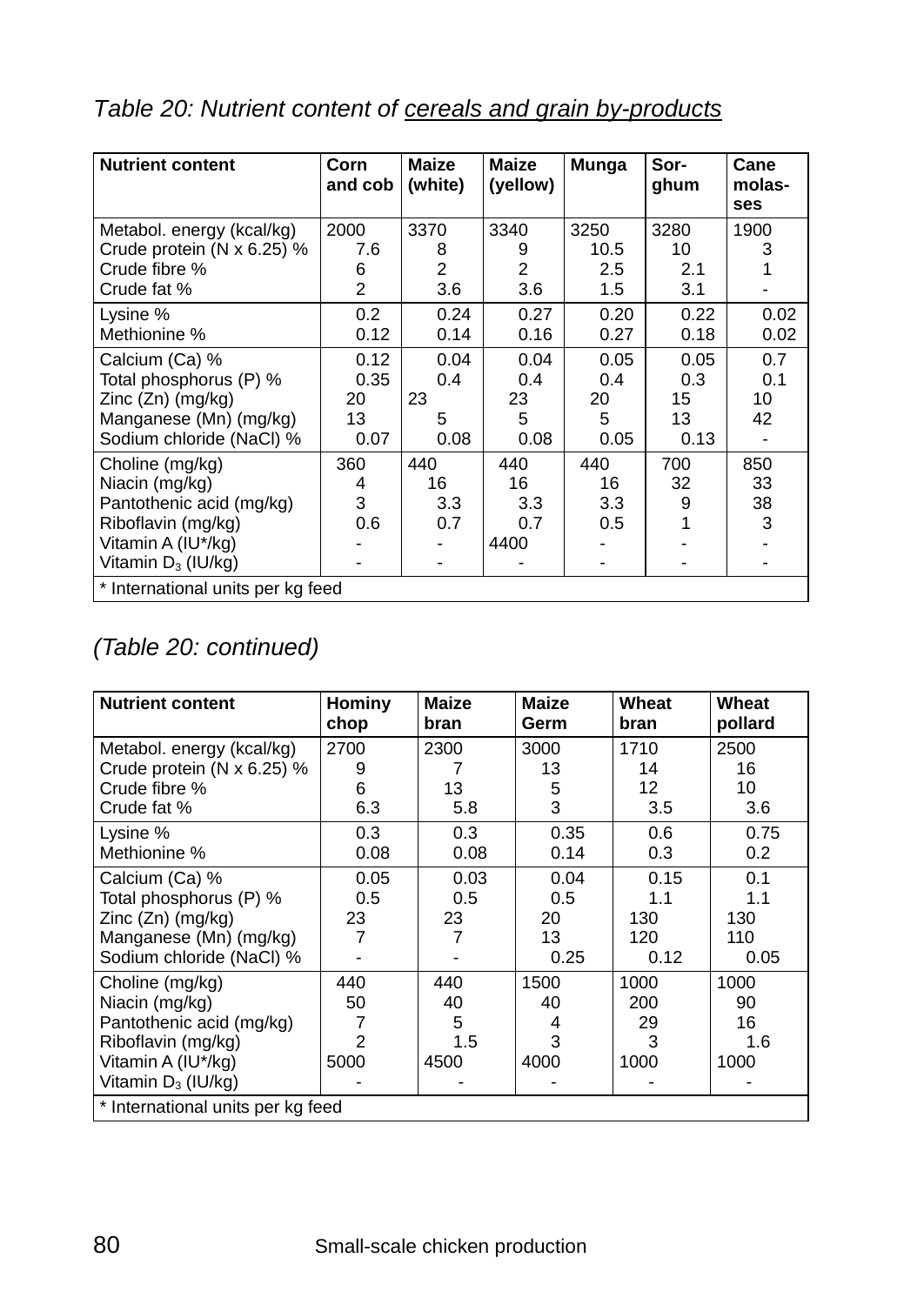## *Table 21: Nutrient content of protein sources from plant and animal products*

| <b>Nutrient content</b>                                                                                                            | Soy-                             | Soy-                            | Sun-                         | Ground                          | Cotton                        | Cotton                        |
|------------------------------------------------------------------------------------------------------------------------------------|----------------------------------|---------------------------------|------------------------------|---------------------------------|-------------------------------|-------------------------------|
|                                                                                                                                    | beans                            | bean oil                        | flower                       | nutcake                         | seed                          | seed c.                       |
|                                                                                                                                    | full fat                         | meal                            | cake                         | dehulled                        | cake                          | dehulled                      |
| Metabol. energy (kcal/kg)                                                                                                          | 3250                             | 2500                            | 2100                         | 3150                            | 1900                          | 2100                          |
| Crude protein ( $N \times 6.25$ ) %                                                                                                | 37                               | 44                              | 29                           | 49.5                            | 36                            | 40                            |
| Crude fibre %                                                                                                                      | 4                                | 6                               | 20                           | 12                              | 18                            | 12                            |
| Crude fat %                                                                                                                        | 15                               | $\overline{2}$                  | 3.4                          | 5.6                             | 3                             | 5                             |
| Lysine %                                                                                                                           | 2.4                              | 2.9                             | 1.5                          | 2.20                            | 1.4                           | 1.6                           |
| Methionine %                                                                                                                       | 0.51                             | 0.6                             | 0.8                          | 0.43                            | 0.43                          | 0.52                          |
| Calcium (Ca) %<br>Total phosphorus (P) %<br>Zinc (Zn) (mg/kg)<br>Manganese (Mn) (mg/kg)<br>Sodium chloride (NaCl) %                | 0.22<br>0.52<br>24<br>26<br>0.29 | 0.25<br>0.6<br>28<br>30<br>0.34 | 0.41<br>0.95<br>20<br>23     | 0.16<br>0.8<br>35<br>18<br>0.12 | 0.2<br>1.2<br>40<br>20<br>0.5 | 0.2<br>1.2<br>40<br>20<br>0.5 |
| Choline (mg/kg)<br>Niacin (mg/kg)<br>Pantothenic acid (mg/kg)<br>Riboflavin (mg/kg)<br>Vitamin A (IU*/kg)<br>Vitamin $D_3$ (IU/kg) | 1730<br>17<br>23<br>22<br>290    | 2000<br>20<br>12<br>26<br>340   | 280<br>250<br>38<br>3<br>300 | 2000<br>200<br>30<br>5<br>330   | 2000<br>40<br>10<br>5<br>300  | 2100<br>40<br>10<br>5<br>300  |
| * International units per kg feed                                                                                                  |                                  |                                 |                              |                                 |                               |                               |

## *(Table 21: continued)*

| <b>Nutrient content</b>           | Alfalfa<br>meal | Fish meal | $Meat +$<br>Bone meal | <b>Blood</b><br>meal | Skim milk<br>(dried) |
|-----------------------------------|-----------------|-----------|-----------------------|----------------------|----------------------|
| Metabol. energy (kcal/kg)         | 700             | 3300      | 2900                  | 3020                 | 2690                 |
| Crude protein (N $\times$ 6.25) % | 16              | 65        | 48                    | 80                   | 33                   |
| Crude fibre %                     | 25              |           |                       |                      |                      |
| Crude fat %                       | 3.8             | 8.5       | 13                    | 0.6                  | 1                    |
| Lysine %                          | 1               | 5         | 3                     | 7                    | 2.5                  |
| Methionine %                      | 0.15            | 1.8       | 0.5                   | 0.9                  | 0.8                  |
| Calcium (Ca) %                    | 1.40            | 5.        | 12.5                  | 0.28                 | 1.3                  |
| Total phosphorus (P) %            | 0.3             | 2.7       | 5.5                   | 0.22                 | 1.                   |
| Zinc $(Zn)$ (mg/kg)               | 35              | 68        | 100                   | 80                   | 25                   |
| Manganese (Mn) (mg/kg)            | 50              | 40        | 12                    | 5                    | 2                    |
| Sodium chloride (NaCl) %          | 0.50            | 2.5       | 1.75                  | 1.5                  | 1.65                 |
| Choline (mg/kg)                   | 800             | 3000      | 1500                  | 750                  | 1100                 |
| Niacin (mg/kg)                    | 25              | 60        | 40                    | 30                   | 11                   |
| Pantothenic acid (mg/kg)          | 14              | 8         | 3                     | 1.1                  | 3                    |
| Riboflavin (mg/kg)                | 13              | 6         | 305                   | 1.5                  | 20                   |
| Vitamin A (IU*/kg)                | 2000            | 500       | 200                   | 100                  | 260                  |
| Vitamin $D_3$ (IU/kg)             |                 | 300       | 60                    | 50                   | 60                   |
| * International units per kg feed |                 |           |                       |                      |                      |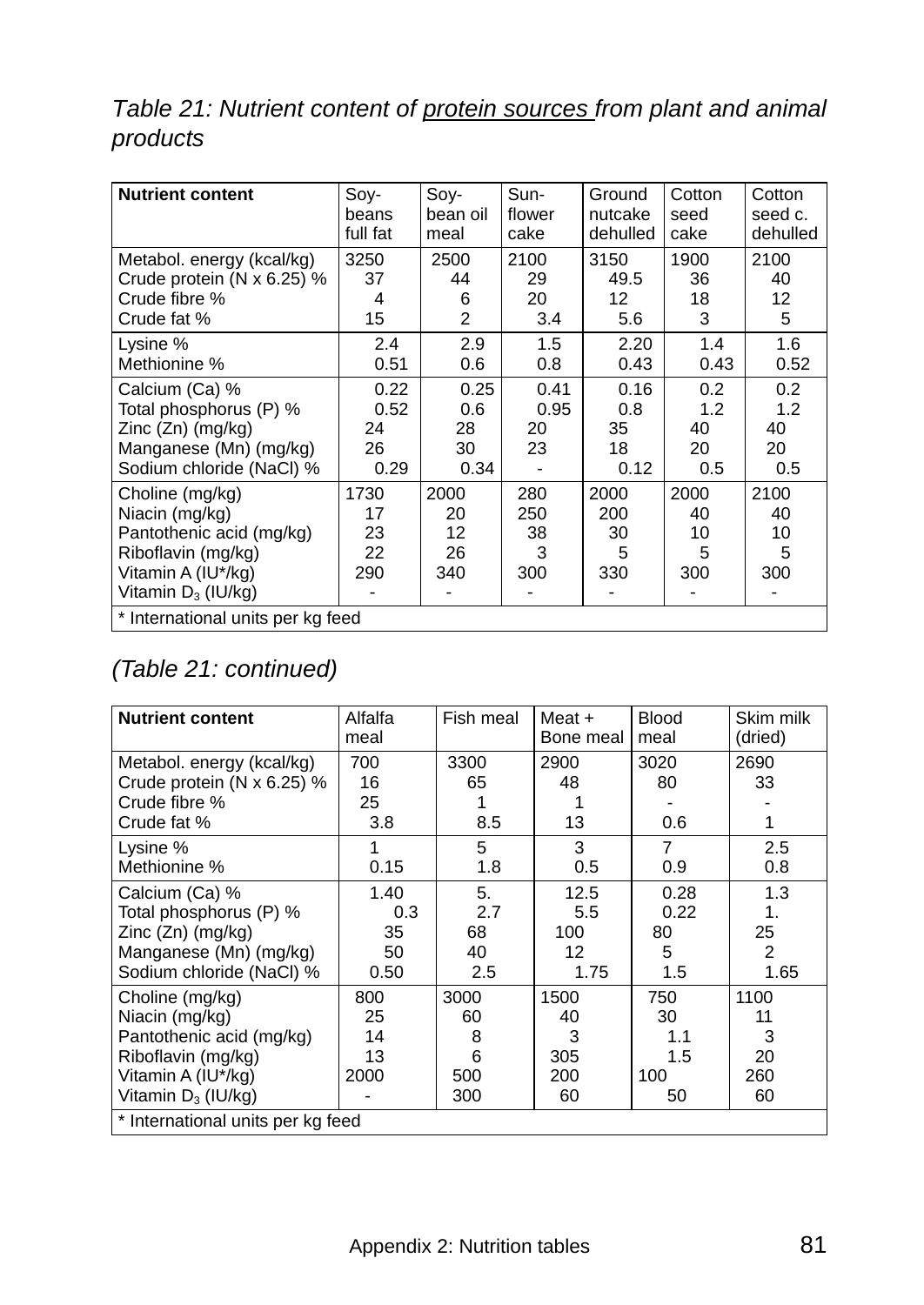|  |  | Table 22: Nutrient content of natural mineral supplements |
|--|--|-----------------------------------------------------------|
|  |  |                                                           |

| <b>Nutrient content</b>       | Bone-<br>meal  | Mono-<br>calcium<br>phosphate | Di-calcium<br>phosphate | <b>Limestone</b><br>flour | <b>Shells</b> |
|-------------------------------|----------------|-------------------------------|-------------------------|---------------------------|---------------|
| Metabolisable energy (kcal/g) | 1500           |                               |                         |                           |               |
| Crude protein $%$ (N x 6.25)  | 25             |                               |                         |                           |               |
| Crude fibre %                 |                |                               |                         |                           |               |
| Crude fat %                   |                |                               |                         |                           |               |
| Calcium (Ca) %                | 22             | 16                            | 22                      | 37                        | 38            |
| Total phosphorus (P) %        | 9              | 20                            | 18                      | 0.04                      |               |
| $Zinc(Zn)$ (mg/kg)            | 425            |                               |                         |                           | 10            |
| Manganese (Mn) (mg/kg)        | 30             |                               | 700                     | 1000                      | 5             |
| Salt (NaCl) %                 | 0.8            |                               |                         | 0.1                       | 0.2           |
| Niacin (mg/kg)                | 4              |                               |                         |                           |               |
| Pantothenic acid (mg/kg)      | $\overline{2}$ |                               |                         |                           |               |
| Riboflavin (mg/kg)            | 0.9            |                               |                         |                           |               |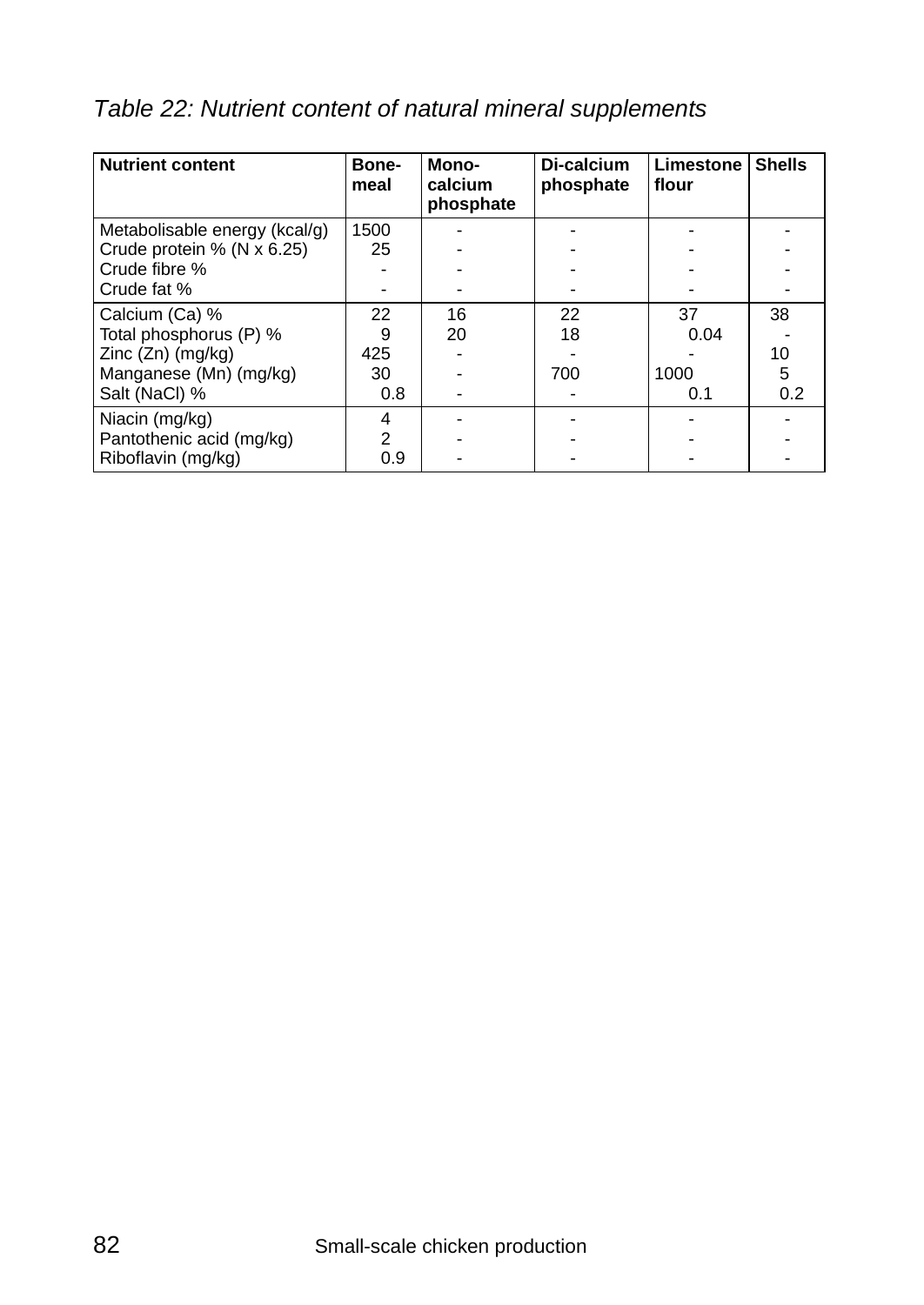# **Appendix 3: Common feedstuffs**

## **Cereals**

#### *Bulrush millet (Pennisetum typhoides)*

This millet has very small grains and resembles maize in composition and feeding value, but is considerably higher in protein value. It has a similar feeding value to barley and, like barley, it promotes the production of white fat, because of its low pigment content. This cereal is very prone to infection by the fungus Claviceps purpurea in the dry season, which can produce toxins that are dangerous to both humans and poultry.

#### *Finger millet (Eleusine coracana)*

This grain has the advantage that it will not shatter if the crop is left unharvested after the rains. It has a lower protein but slightly higher fibre content than bulrush millet. It can be used in diets for both growing and laying poultry.

#### *Wheat (Triticum aestivum)*

Wheat is mainly used for human consumption, particularly for bread making. It has a slightly lower energy content than maize. Hard wheat has an average protein content of 13-15% whereas soft wheat has a much lower average content of about 10%.

#### *Barley (Hordeum vulgare)*

Barley's protein level is 10% and its fibre content is 5%, which makes it less suitable for inclusion in diets for highly productive laying birds and broilers, especially in hot climates. It could be a useful ingredient in the diet of broiler breeders if you want to reduce food intake.

#### *Rice (Oryza sativa)*

Threshed rice has a thick fibrous husk which contains up to 20% silica, and in this form it is unpalatable to poultry. The outer casing is easily removed to produce a much more palatable product, brown rice.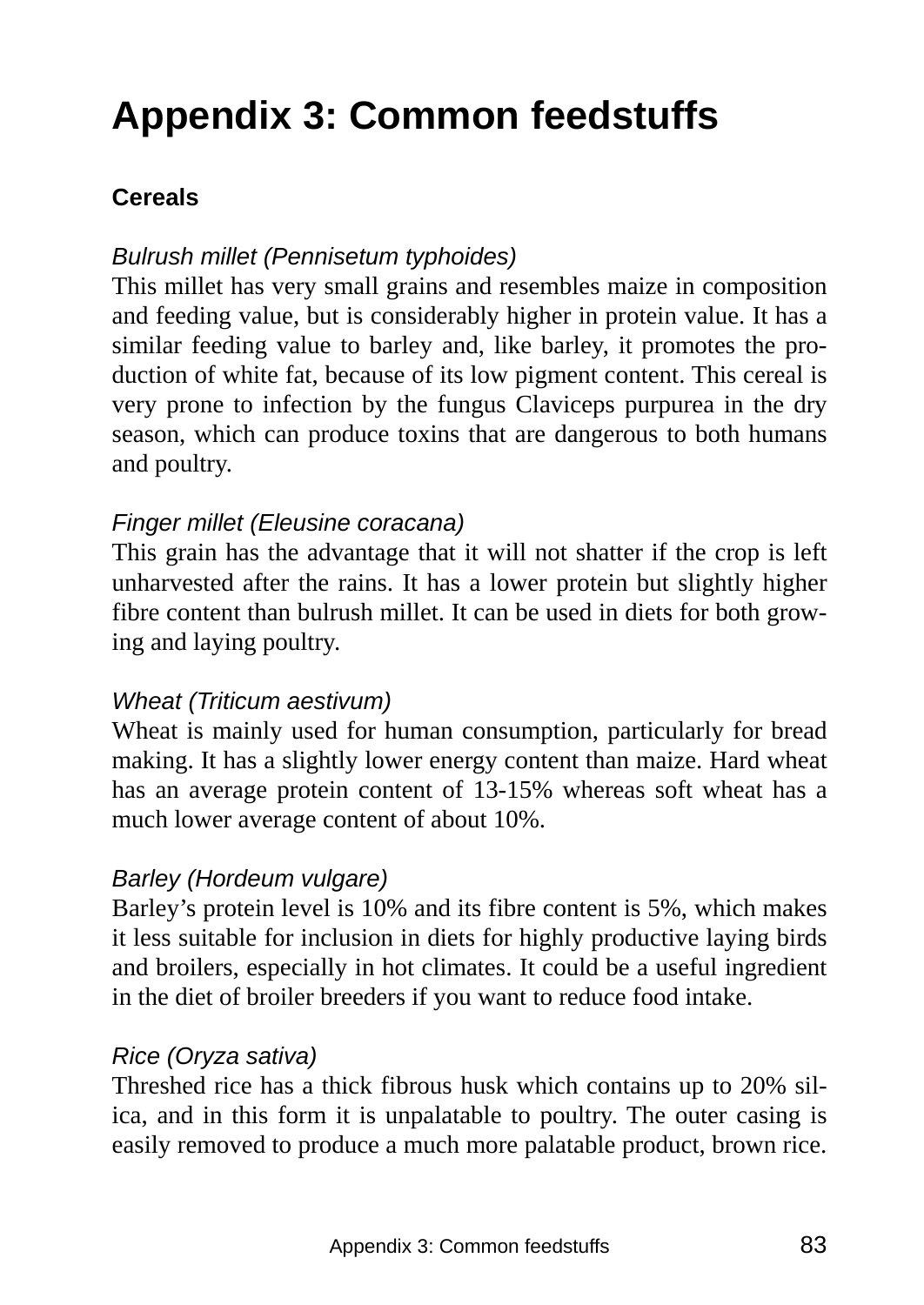This food is high in starch and low in oil and is a valuable poultry food. The rice husks are often used for litter in poultry houses.

## **Cereal by-products**

#### *Rice-bran*

This is a by-product of milling rice. It is high in fibre and oil. The oil may cause problems of rancidity in feed during storage. It probably should not be added to poultry diets at levels above 20% of the total ration.

#### *Maize bran*

This consists of the outer coating of the maize kernel. It contains 15% fibre and is low in metabolisable energy. It is not a suitable ingredient for inclusion in the diet of high producing broilers or laying hens.

#### *Brewer's dried grains*

These are normally a by-product of barley, but those obtained from sorghum have a very similar composition. The protein content is in the region of 20% and fibre content 14%. This high fibre content means that they are of limited value for poultry.

### *Dried brewer's yeast*

This is produced by drying waste yeast from breweries. It contains practically no fibre or oil and is a good source of phosphorous. It also contains 40-45% protein of a very high biological value. It is very rich in B vitamins.

### **Other energy foods**

#### *Cassava, tapioca, yucca*

It is not recommended that fresh cassava be fed to poultry because of its low dry matter content and the presence of cyanogenetic glucosides. The intact tubers of cassava contain little free cyanide but any cutting or bruising releases free cyanide. If the tubers are chopped into thin slices and left in the sun to dry to a moisture content below 14%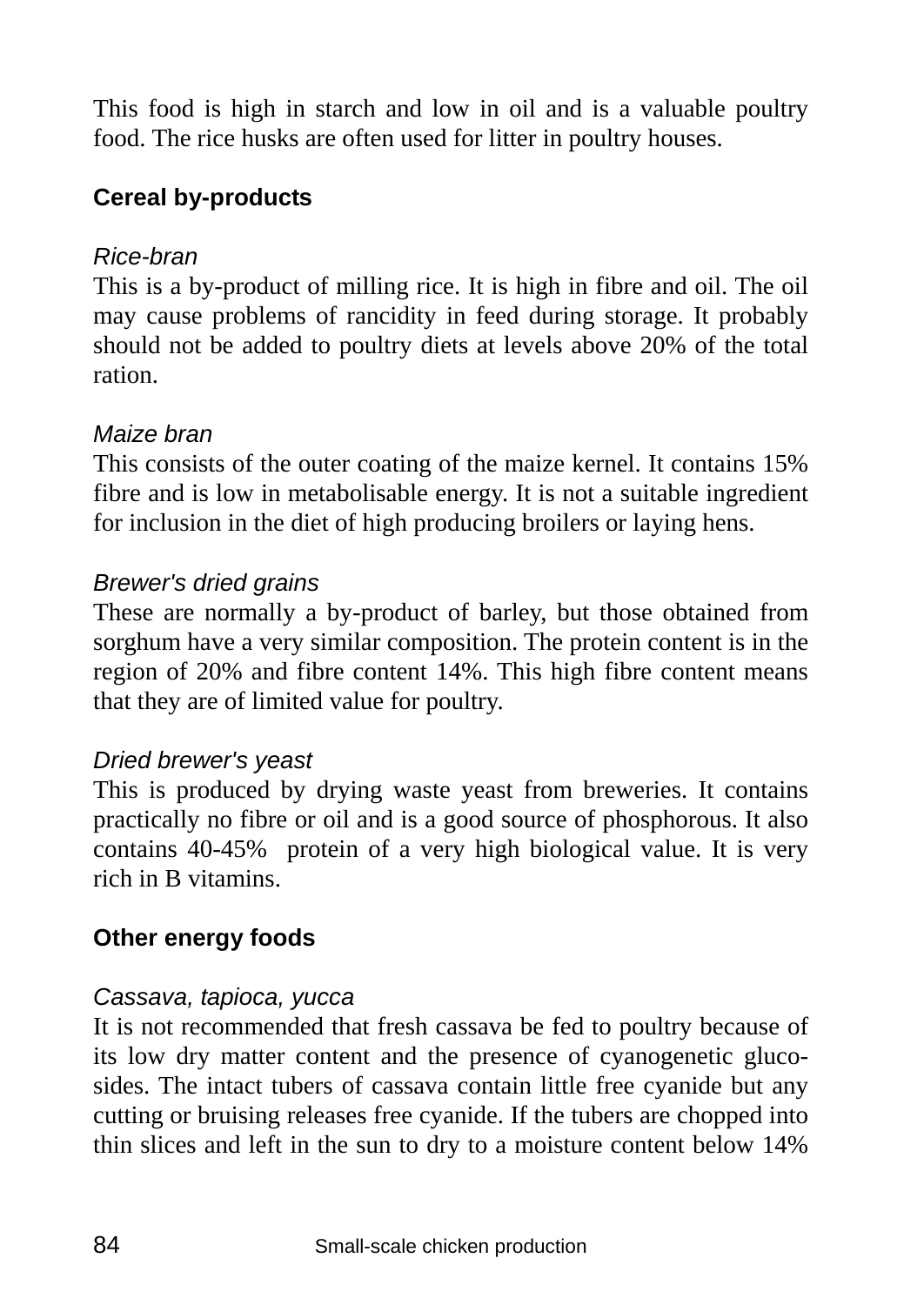the cyanide content is reduced (from 65%) to an acceptable level. This dried cassava can then be milled and fed to poultry. The major problem is that it has a low protein content and the wrong balance of amino acids for poultry. In West Africa certain types of cassava contain virtually no protein. This lack of protein can cause serious nutritional problems in poultry if sufficient high protein foods are not added to the diet.

#### *Final molasses*

This is the residue left once raw sugar has been extracted from clarified sugar cane juice. It contains sugars and 10-12% soluble mineral matter. It is not very suitable for feeding to poultry because it leads to diarrhoea and wet droppings, and also sticks to the feathers of poultry. However, a small amount (2-5%) mixed into a ration makes it taste better and reduces dust.

### **Oil seeds and by-products**

#### *Sunflower seed*

The seed contains about 25% oil and so its use as a poultry food is limited. The oil content accounts for its exceptionally high metabolisable energy value.

#### *Sunflower oil meal*

After obtaining the oil from the seeds (by pressure or by extraction, which will result in oil cake or oil meal respectively), a high protein feed remains. The amount of crude fibre depends on whether the sunflower seeds are de-hulled. If they are not de-hulled, the fibre content limits its use for chickens to about 10% maximum.

#### *Cotton seed cake*

Other oil seeds, like cotton seed, can be used as good protein sources for poultry, but cotton seeds contain a chemical called 'gossypol' which will give a bluish colouring to the egg yolk. Therefore, not more than 5% of this should be included in the feed.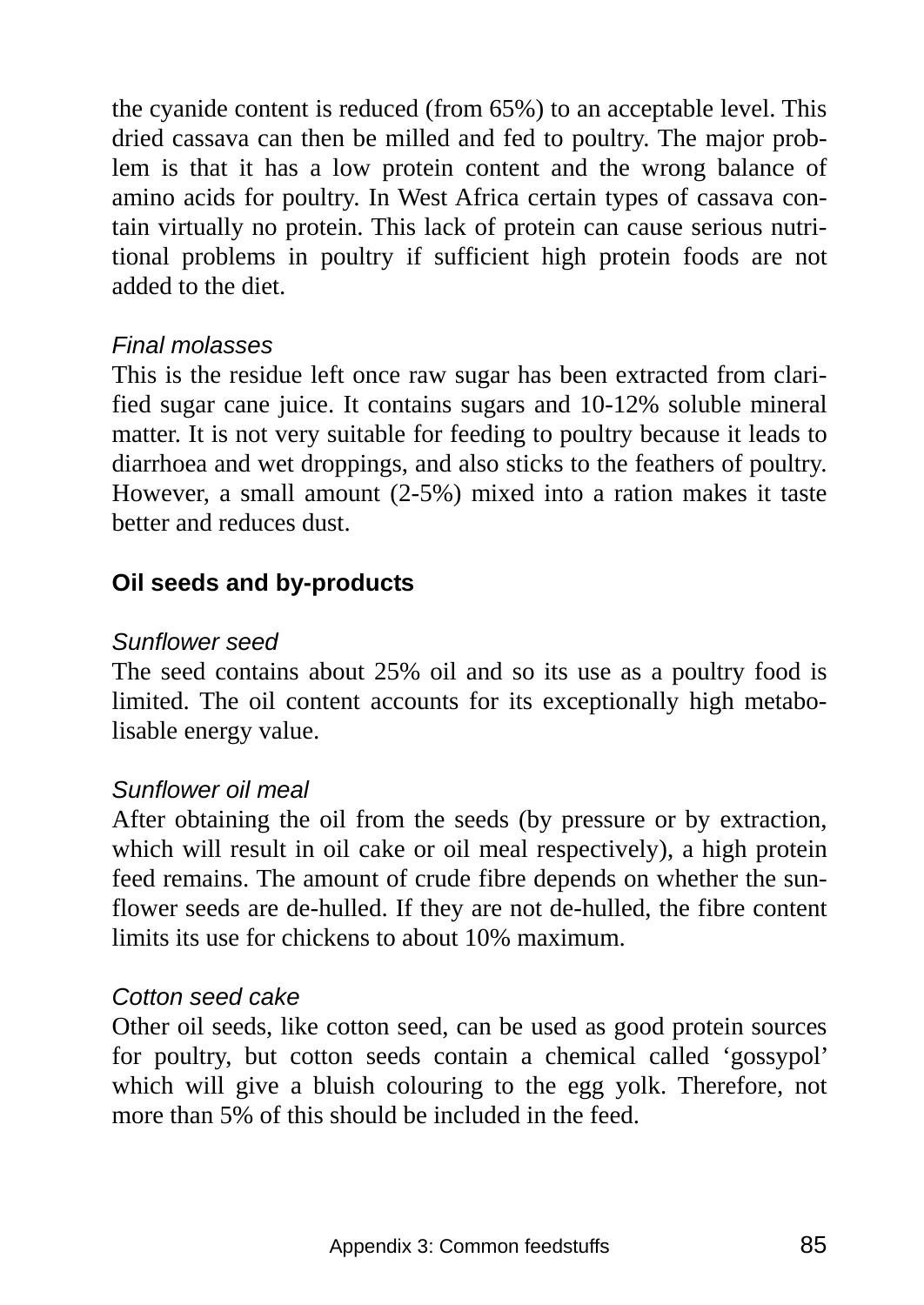### *Linseed meal from flax*

The protein in linseed meal does not effectively supplement the protein in maize or other grains, so it is not suitable as a main component of poultry rations. Linseed meal does have a fair calcium content, averaging 0.37% and is rich in phosphorous, with an average of 0.86%.

## **Animal protein foods**

Generally, animal proteins are more digestible and have a better composition of amino acids than plant protein; with the exception of feather meal.

### *Feather meal*

Producers of large numbers of broilers can make use of the feathers produced by preparing feather meal. This can be done by steaming the feathers and grinding the product. Feather meal is a rich source of protein, high in leucine and cysteine but deficient in lysine, tryptophan and methionine. But if it is not properly processed, feather meal could be a carrier of *Salmonella* bacteria.

### *Other animal proteins*

Another animal protein that could be fed to poultry is blood-meal. This and all other animal protein products must be thoroughly sterilised (cooked) before being mixed into feed, to avoid spreading diseases.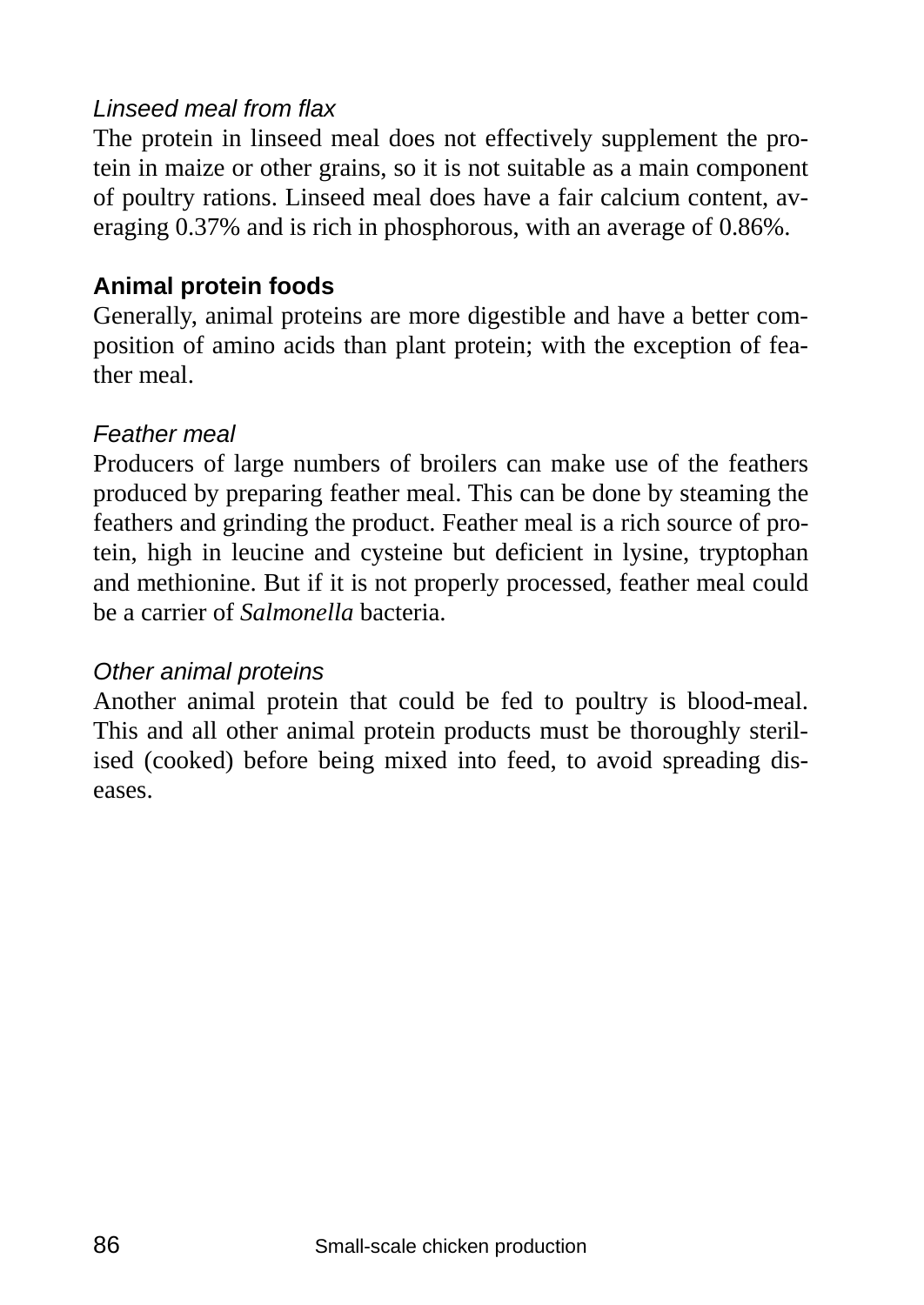## **Further reading**

Alders, R. (2001). **Controlling Newcastle Disease in Village Chickens**. A Field Manual. ACIAR Monograph No. 82. 112 pp. ISBN 1 86320 307 9.

Alders, R. (2004). **Poultry for profit and pleasure**. Diversification booklet 3. FAO Rome ISBN 92 5 105075 9, 40 pp.

Agromisa (2003). **Chicken farming in the tropics 1: basics**. Educational material no. 32. ISBN 90-5285-006-2, 180 pp.

Agromisa (2003). **Chicken farming in the tropics 2: lecture notes**. (ed. E.H. Ketelaars) Educational material no. 33. ISBN 90-5285-060- 7, 144 pp.

Appleby, M.C., B.O. Hughes and J.A. Mench (2004). **Poultry Behaviour and Welfare**. ISBN 08-5199-667-1, 288 pp.

FAO (2003). **Egg marketing. A guide for the production and sale of eggs.** FAO Agricultural services bulletin 150. Rome, Italy. ISBN 92-5- 104932-7, 80 pp.

FAO (2004). **Newcastle Disease, with special emphasis on its effect on village chickens**. FAO Technology Review. Rome, Italy. ISBN 92- 5-105080-5.

Gueye, E.F., (1999). **Ethnoveterinary medicine against poultry diseases in African villages**. World's Poultry Science Journal 55: 187- 198.

IAEA, (2002). **Characteristics and Parameters of Family Poultry Production in Africa**. ISBN 90-5782-094-3. Vienna, Austria.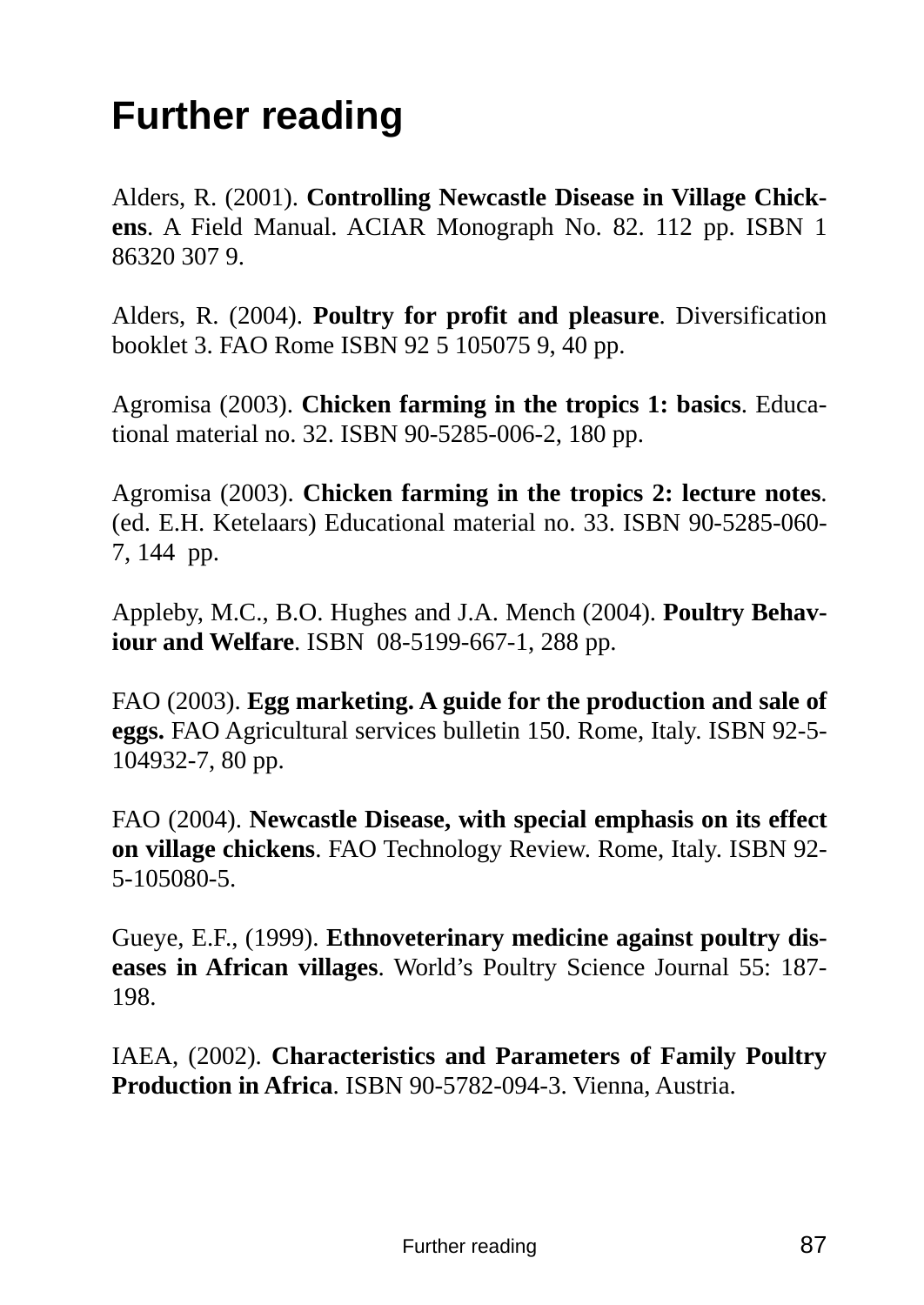Lonsdale, C., (1992). **Straight. Raw materials for animal feed compounders and farmers**. Chalcombe publications, Marlow, UK.

Permin, A. and Hansen, J.W. (1998). **Epidemiology, diagnosis and control of poultry parasites**. FAO Animal Health Manual No. 4. ISBN 92-5-104215-2, 160 pp.

Riise, J.C., A. Permin, C.V. McAinsh and L. Frederiksen (2004) **Keeping Village Poultry. A technical manual on small-scale poultry production.** Network for Smallholder Poultry Development, Denmark (see Useful Addresses). ISBN 87-990401-0-7, 89 pp.

C.V. McAinsh and J.C. Riise, 2005. **Farmer Field Schools Facilitator's manual on small-scale village poultry production.** Network for Smallholder Poultry Development. ISBN 87-990401-2-3, 100 pp.

Sonaiya, E.B. and S.E.J. Swan (2004). **Manual - Technical guide on Small-scale Poultry Production**. FAO Animal Production and Health no. 1. ISBN 92-5-105082-1.

Also via : http://www.fao.org/docrep/008/y5169e/y5169e00.htm

Smith, A.J. (ed.) (rev. 2001) **Poultry**. The Tropical Agriculturalist, Macmillan London/Oxford. Co-published with CTA, Wageningen, The Netherlands. ISBN 0-333-79149-5, 242 pp.

Wethli, E. (1998). **The Southern African Chicken Book.** Juta Academic, 1998. ISBN 0-7021-4709-5, 104 pp.

Wethli, E. and H.A. Jensen (2005) **Chickens for Profit: Starting a Small Poultry Business**. ITDG Publishing, UK. ISBN 1-8533-9-59-5.

J. Wiseman (ed.) (1994). **Nutrition and Feeding of Poultry**. Nottingham University Press. ISBN 1-897676-52-2, 305 pp.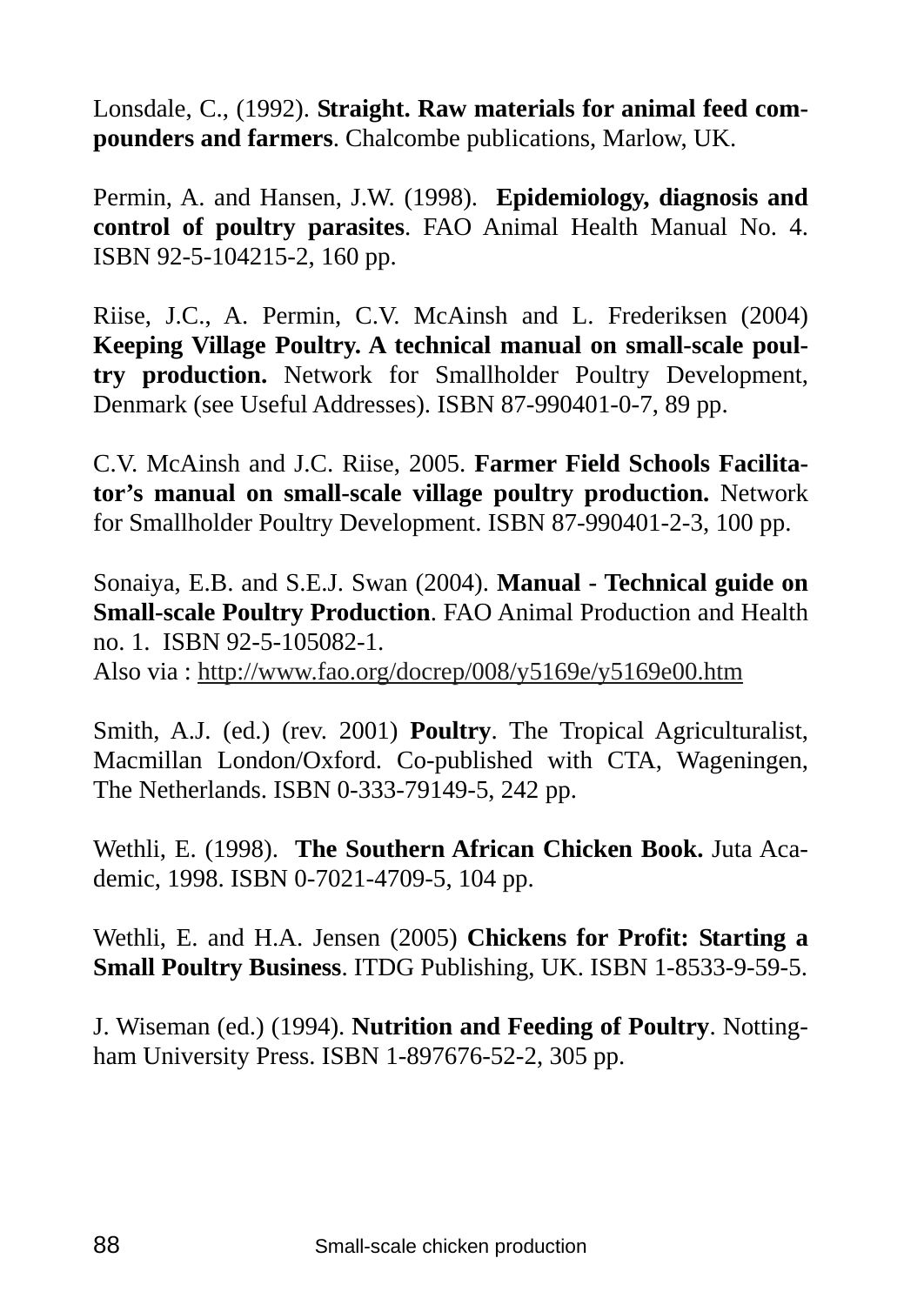## **Internet sites**

#### www.kyeemafoundation.org/irpc.php

International Rural Poultry Centre, Australia. IRPC is closely linked to ACIAR. IRPC has contacts in Ghana, Mozambique and Tanzania.

#### www.aciar.gov.au

Instruction manuals on chicken diseases can be downloaded from this Australian government website. Also vaccines against Newcastle Disease are available. Follow links: *our publications > ACIAR books online > animal health*.

#### www.fao.org/ag/againfo/subjects/en/infpd/home.html

INFPD is the International Network for Family Poultry Development of FAO.

Since 1997 INFPD produces two newsletters per year, covering all aspects of rural poultry development in the South. The Newsletter is sent electronically and is also available on-line, notably for African members, in English, French and Spanish. You can easily become a member of the INFPD and regularly receive the newsletter via:

http://www.fao.org/ag/againfo/subjects/en/infpd/newsletters.html

#### http://www.aphis.usda.gov/vs/birdbiosecurity/

*Biosecurity for the Birds* in a national campaign in the USA to promote avian health through biosecurity. Website hosted by USDA Animal and Plant Health Inspection Service (APHIS)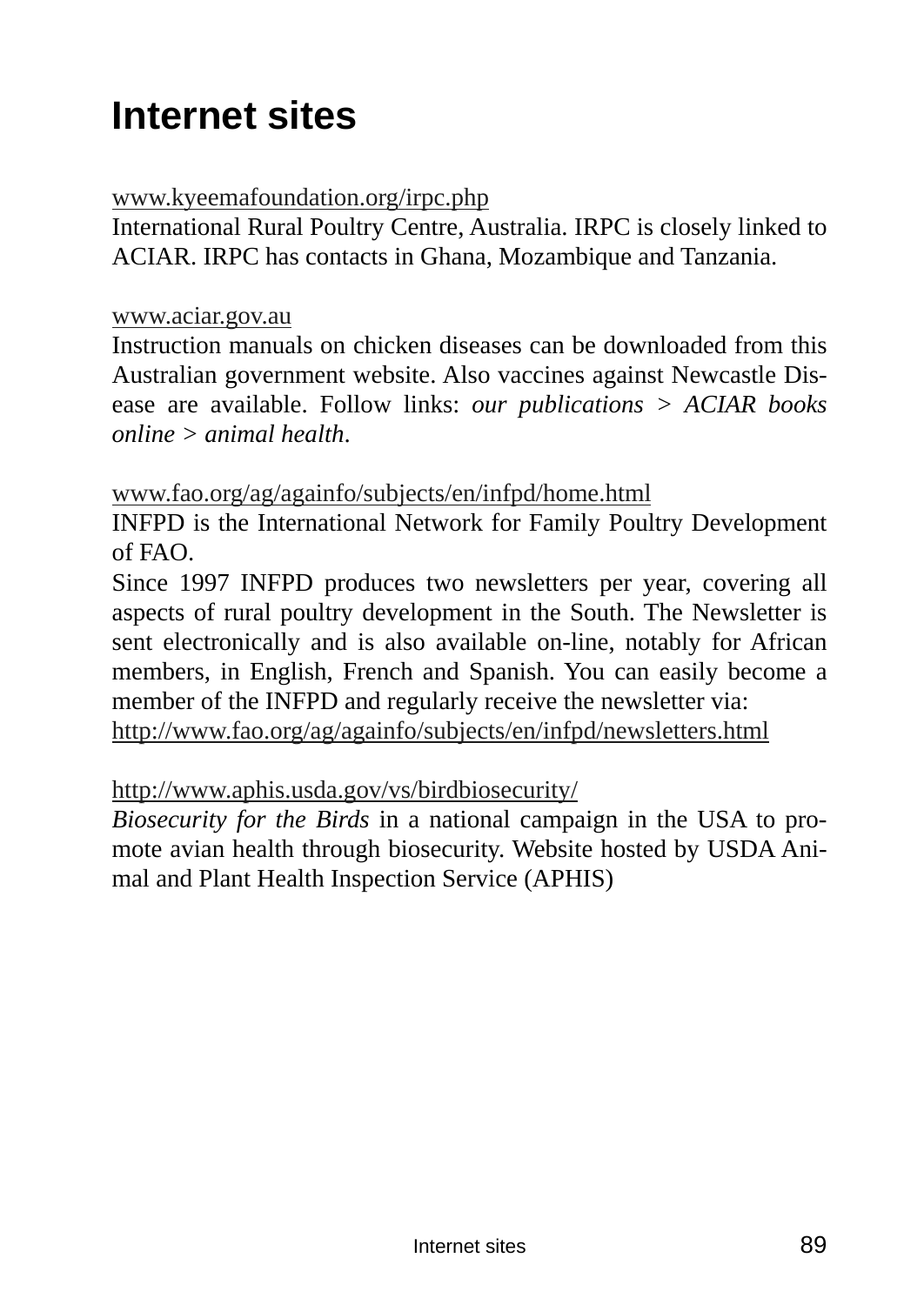## **Useful addresses**



PTC<sup>+</sup> is an international training institute which focuses on all aspects of the production chain for plant and animal commodities, (agricultural) technology, (food) technology and nature protection and development. Training programmes are practice-oriented and mix theory with practical application. PTC<sup>+</sup> offers 'open entry' programmes, 'tailor-made' programmes and consultancy. Programmes are offered in the Netherlands and/or at location.

It is the policy of PTC<sup>+</sup> to search for partnerships and co-operation programmes with national and international institutions abroad.

PTC<sup>+</sup> International Office  $PO$  Box  $64$ 3770 AB Barneveld THE NETHERLANDS  $T + 31342406500$  F  $+31342406501$ E info@ptcplus.com I www.ptcplus.com

#### **Network for Smallholder Poultry Development**

Dyrlægevej 2 DK1870 Frederiksberg Copenhague DENMARK  $T + 4535283761$  E poultry@kvl.dk  $F + 4535283762$  I www.poultry.kvl.dk